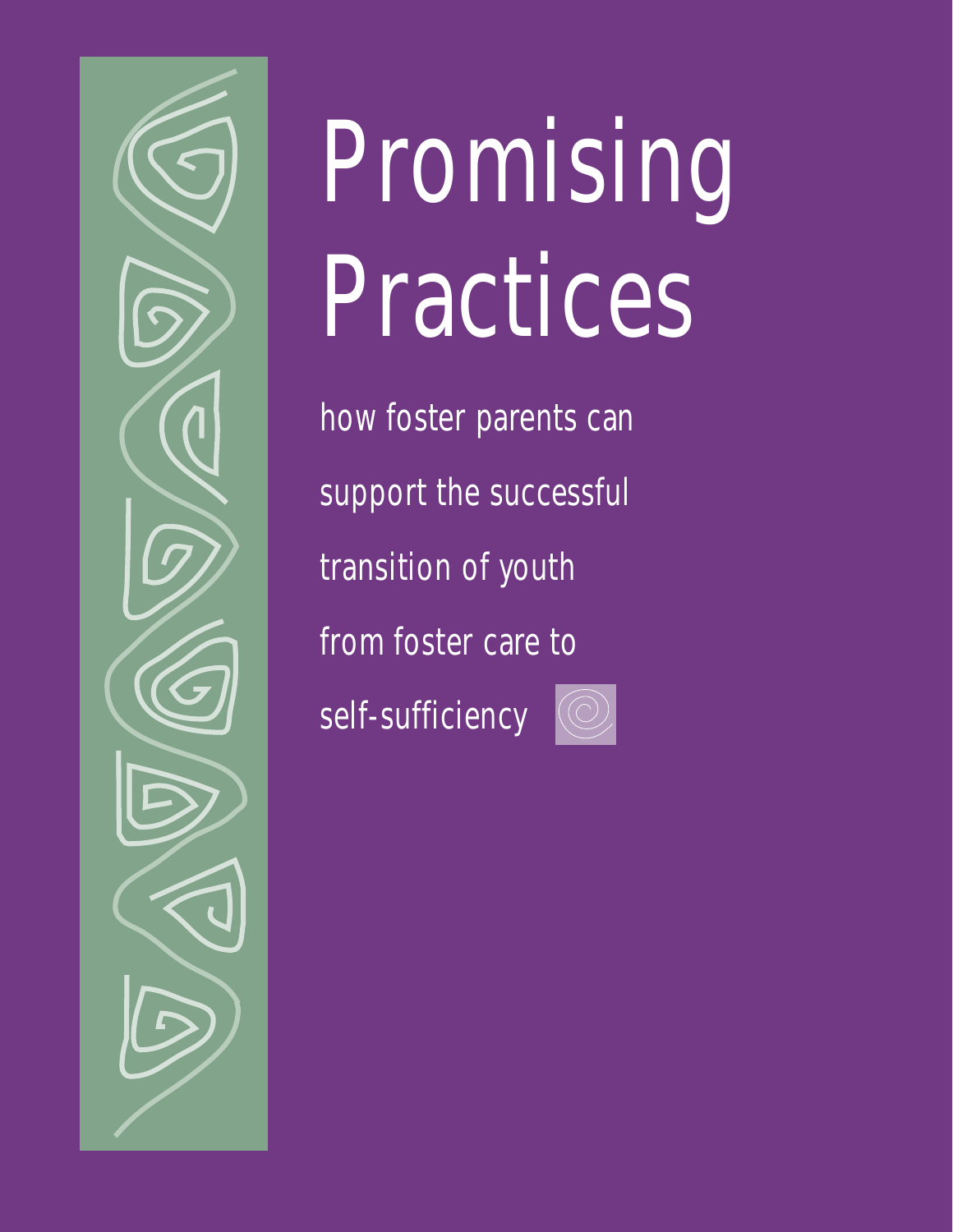# **Promising Practices:** *How Foster Parents Can Support the Successful Transition of Youth from Foster Care to Self-Sufficiency*

*Edmund S. Muskie School of Public Service* Marty Zanghi, LMSW Amy Detgen Penelope A. Jordan, MSW

> *National Resource Center* Dorothy Ansell, MSW Michelle L. Kessler, MSW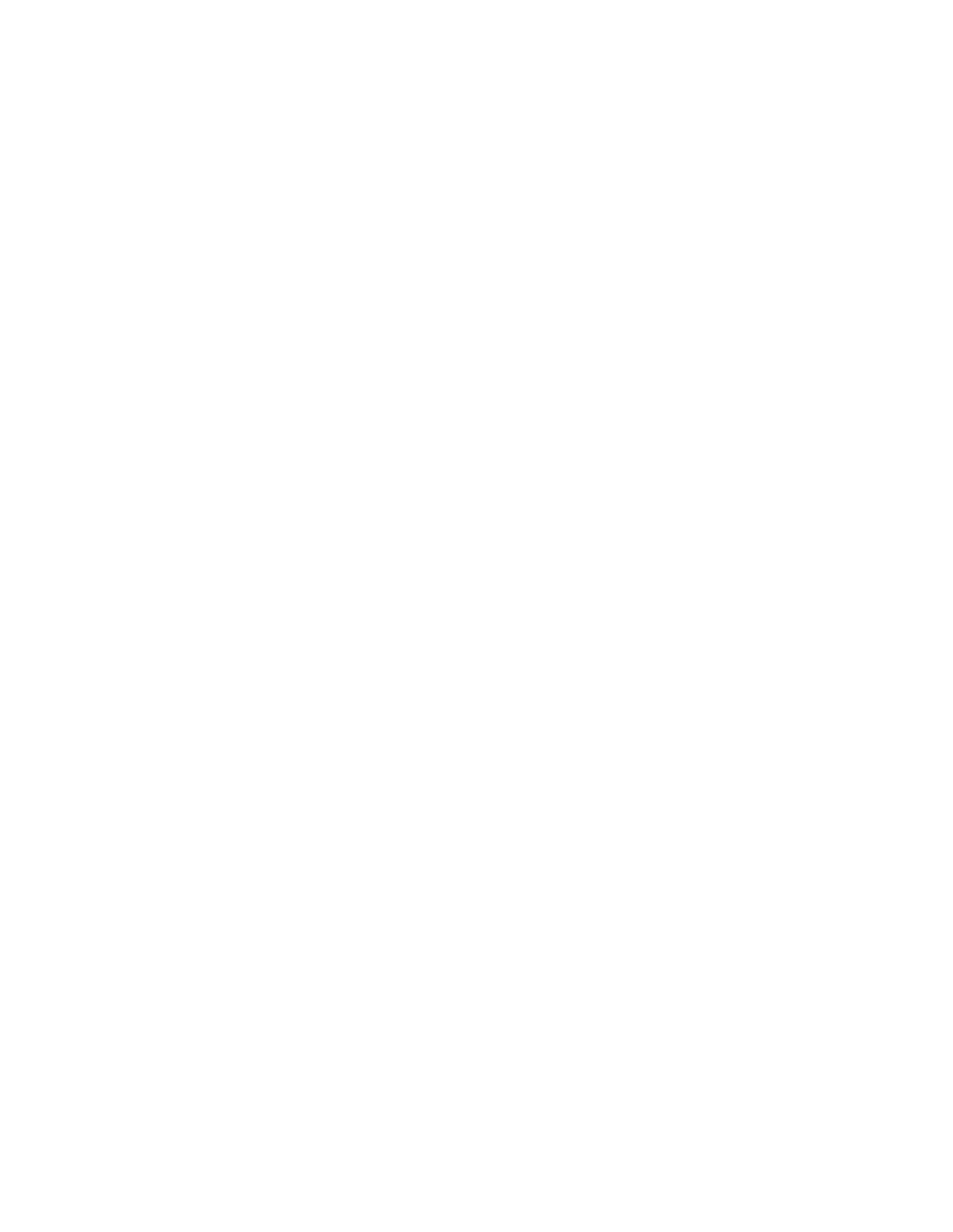#### 囫 **TABLE OF CONTENTS**

| <b>ACKNOWLEDGEMENTS</b>                                                                                                                                                                                                                                                                                                                            | 3                                                              |
|----------------------------------------------------------------------------------------------------------------------------------------------------------------------------------------------------------------------------------------------------------------------------------------------------------------------------------------------------|----------------------------------------------------------------|
| <b>EXECUTIVE SUMMARY</b>                                                                                                                                                                                                                                                                                                                           | 4                                                              |
| <b>BACKGROUND AND PURPOSE</b>                                                                                                                                                                                                                                                                                                                      | 6                                                              |
| <b>SCOPE OF RESEARCH</b>                                                                                                                                                                                                                                                                                                                           | $\overline{7}$                                                 |
| <b>RESEARCH LIMITATIONS</b>                                                                                                                                                                                                                                                                                                                        | 8                                                              |
| <b>SURVEY PARTICIPATION</b>                                                                                                                                                                                                                                                                                                                        | 9                                                              |
| <b>INTERVIEWS AND FOCUS GROUPS</b>                                                                                                                                                                                                                                                                                                                 | 9                                                              |
|                                                                                                                                                                                                                                                                                                                                                    | 11                                                             |
| <b>FOSTER PARENT CHARACTERISTICS</b>                                                                                                                                                                                                                                                                                                               |                                                                |
| YOUTH CHARACTERISTICS                                                                                                                                                                                                                                                                                                                              | 13                                                             |
| <b>LITERATURE REVIEW</b>                                                                                                                                                                                                                                                                                                                           | 17                                                             |
| <b>SUCCESS FACTORS FOR FOSTER PARENTS</b><br><b>Personal Attributes</b><br><b>Family Orientation</b><br><b>Motivation to Foster</b><br>Knowledge, Skills and Abilities<br><b>Agency Support</b>                                                                                                                                                    | 19<br>19<br>22<br>25<br>26<br>29                               |
| <b>FOSTER PARENT ROLES</b><br>Coach<br><b>Networker</b><br><b>Advocate</b><br><b>Facilitator of Relationships</b>                                                                                                                                                                                                                                  | 31<br>31<br>33<br>34<br>34                                     |
| <b>EXAMINATION OF BEST PRACTICES</b><br><b>Youth Development Philosophy</b><br><b>Collaboration</b><br><b>Cultural Competency</b><br><b>Relationship Permanency</b>                                                                                                                                                                                | 36<br>36<br>37<br>39<br>40                                     |
| <b>BEST PRACTICES FOR FOSTER PARENTS</b><br><b>Plan for Transition</b><br><b>Life Skills</b><br><b>Education</b><br><b>Employment</b><br><b>Community Linkages</b><br><b>Supervising Independent Living</b><br><b>Health Care</b><br><b>Emotional Well-Being and Cultural Identity</b><br><b>Permanent Connections</b><br><b>Youth Development</b> | 42<br>42<br>44<br>47<br>51<br>58<br>62<br>66<br>71<br>74<br>78 |
| <b>Aftercare</b>                                                                                                                                                                                                                                                                                                                                   | 82                                                             |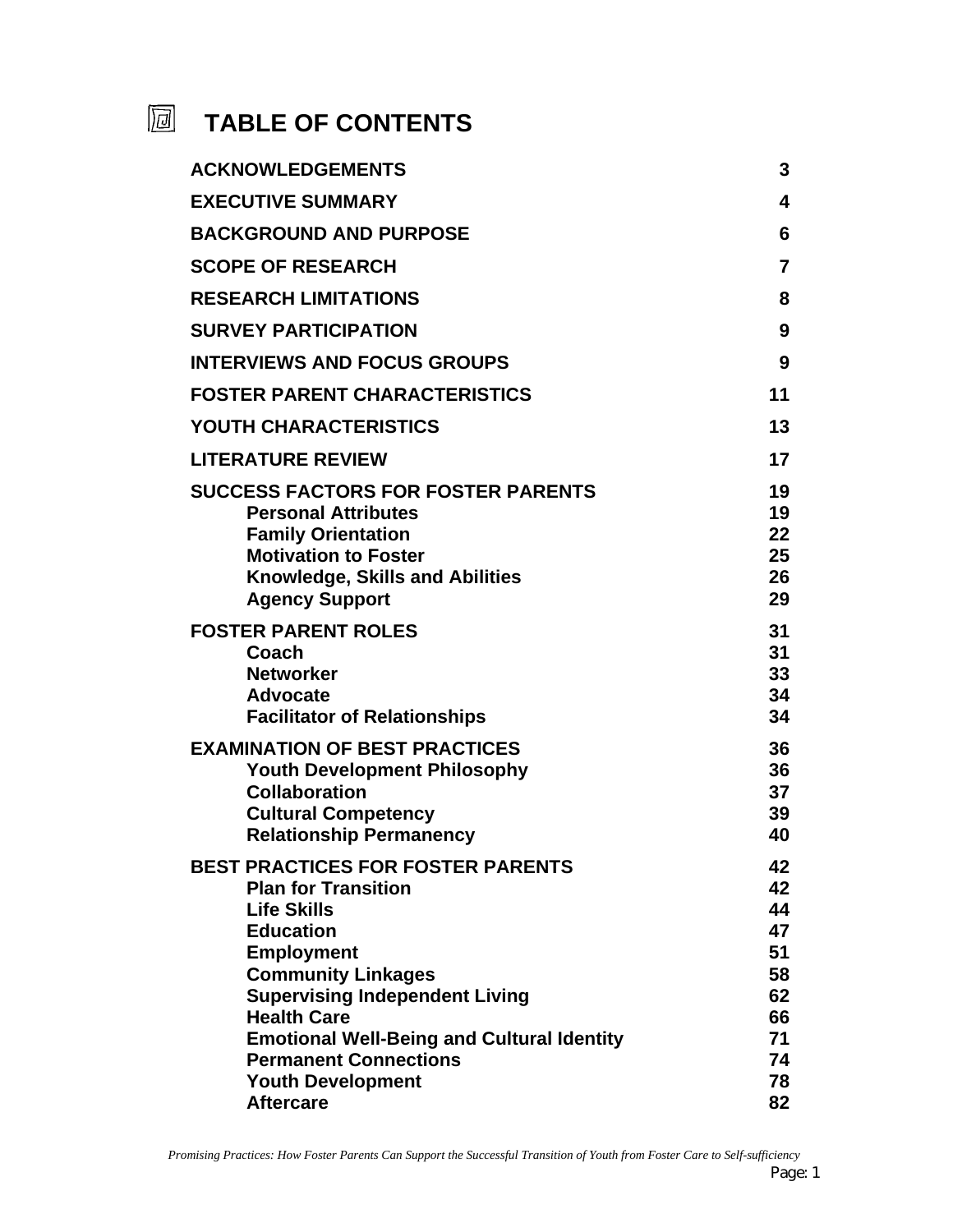| <b>Reflective Learning</b>                        | 85  |
|---------------------------------------------------|-----|
| <b>Training</b>                                   | 88  |
| <b>Evaluation</b>                                 | 91  |
| <b>OBSERVATIONS AND RECOMMENDATIONS</b>           | 95  |
| <b>REFERENCES</b>                                 | 102 |
| <b>APPENDICES</b>                                 |     |
| Appendix A – Foster Parent Survey                 | 114 |
| <b>Appendix B - Foster Parent Focus Group</b>     | 129 |
| Questions                                         |     |
| Appendix C – Foster Parent Site Visit Interview   | 131 |
| Questions                                         |     |
| Appendix D – Youth Site Visit Interview Questions | 133 |
| <b>Appendix E - Foster Parent Survey Results</b>  | 134 |
|                                                   |     |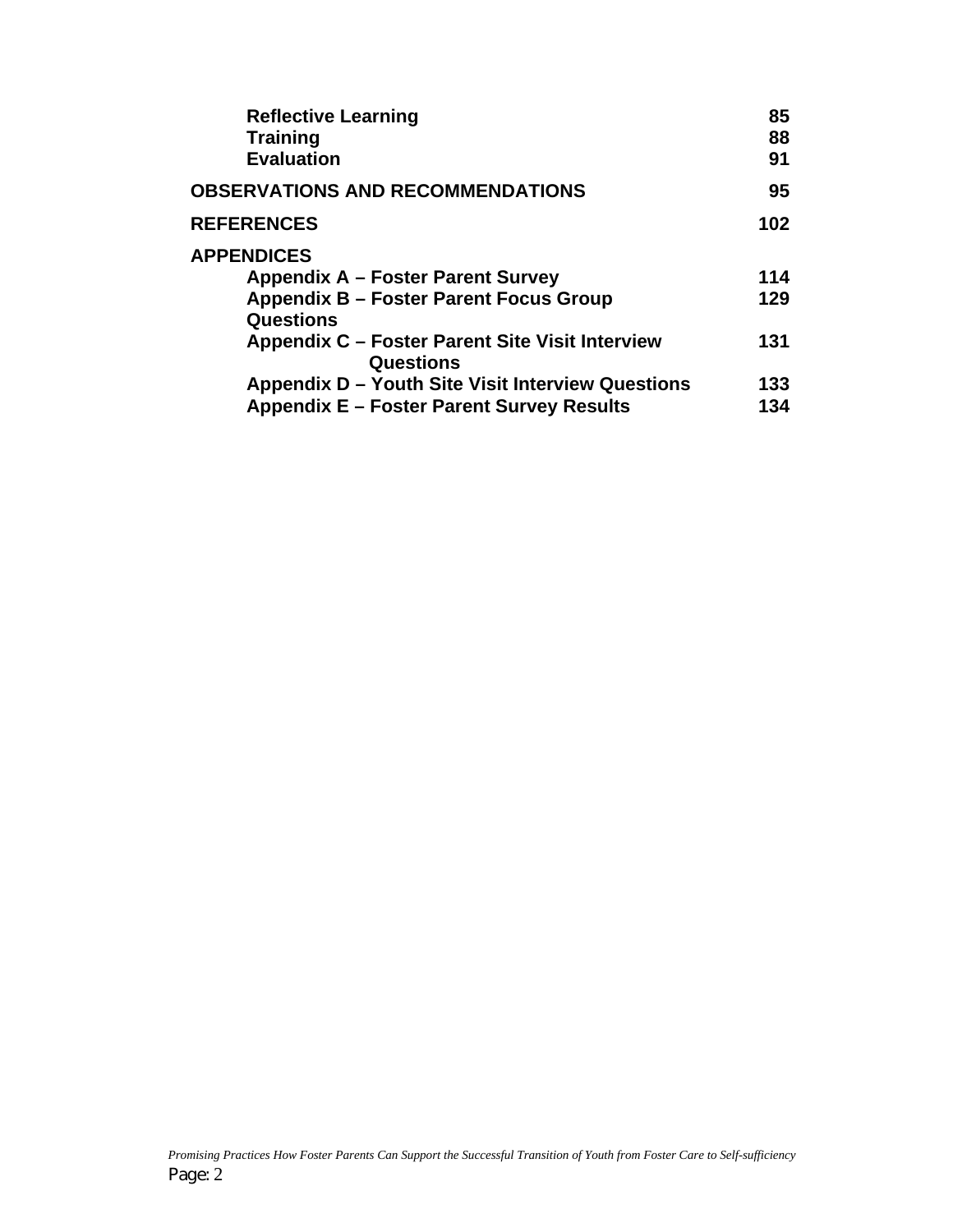#### 网 **ACKNOWLEDGEMENTS**

Many people contributed generously to this publication. First, I would like to thank the Annie E. Casey Foundation for their generous support in making this research and publication possible. Secondly, I want to thank the many youth, foster parents and agency staff that opened their homes and programs to us. Your kindness, personal experiences, opinions, struggles and triumphs with the child welfare system have contributed significantly to this publication. Your passion and love for the children and the youth you care for confirmed for me that care-providers continue to be a significant force in helping youth transition out of the foster care system and into young adulthood -- Thank You!

Thank the many staff at the Muskie School and National Resource Center for Youth Services for their dedicated work to this publication. From the Muskie School I would like to acknowledge and thank Sherri Stockwell for the coordination of the survey and establishing the site visits. Secondly, for the unending hours of transcript related work I would like to thank, Jennifer Long, Susan Pate, and Leslie Rozeff. Finally thank you to Nadine Day for her administrative support, Anne Bernard for the cover design and Alfred M. Sheehy, Jr., M.A. for his exceptional proof reading skills. From the National Resource Center, I would like to thank Gay Munsell, M.A., for her contributions to the literature review.

I would also like to thank Richard Barth, University of North Carolina School of Social Work, for his input and guidance on the design of our foster parent survey.

I gratefully acknowledge these contributions

Marty Zanghi, LMSW Director Youth Development Institute for Public Sector Innovation Edmund S. Muskie School of Public Service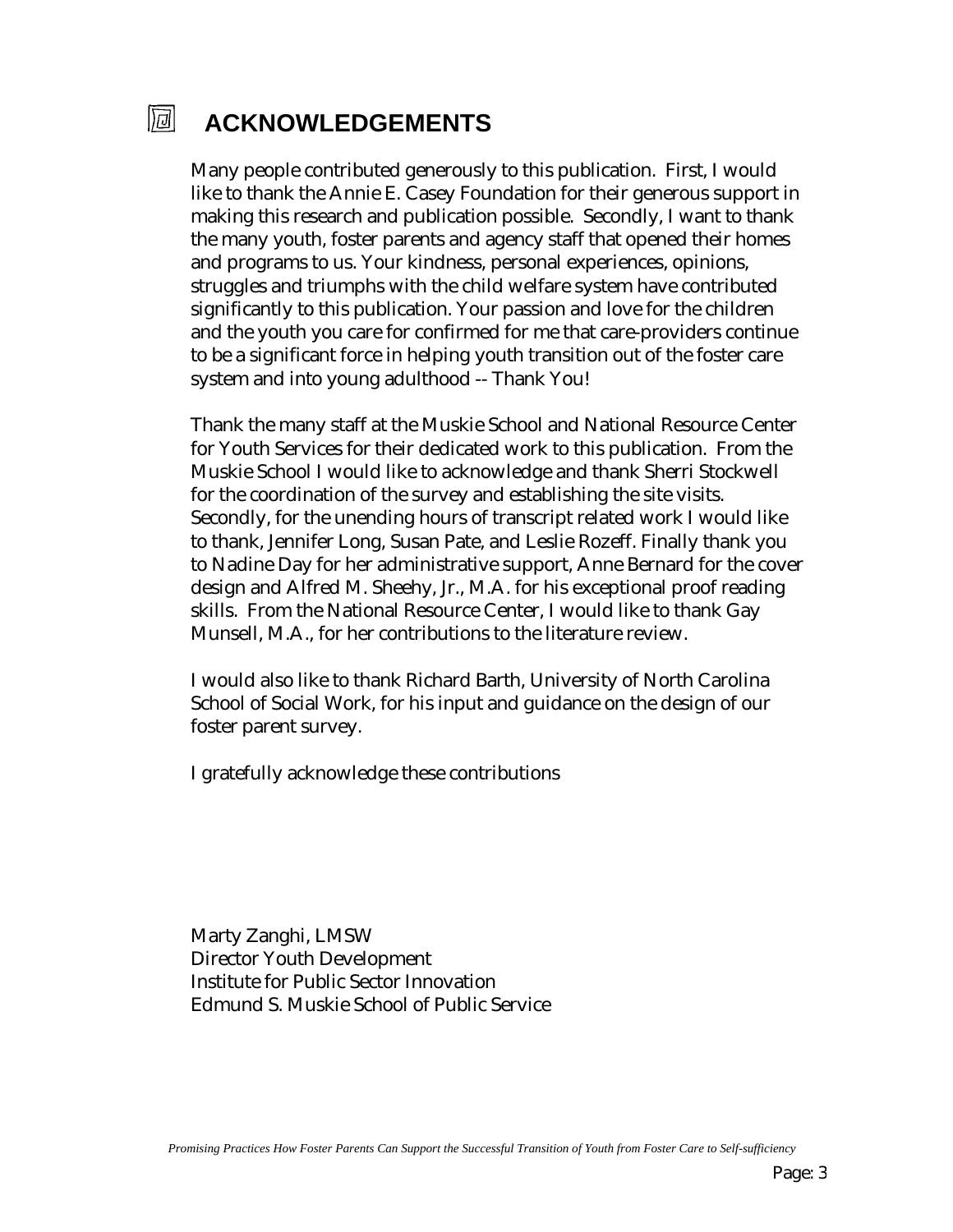# 网

# **EXECUTIVE SUMMARY**

#### **Background**

Youth and young adults raised in foster care face unique challenges as they:

Work to complete high school and continue on to post-secondary education;

- Arrange for housing;
- Develop long-term employment and career goals;
- Secure reliable transportation, childcare, and other support services for themselves and their family; and as they
- ó Address health care needs.

Historically, services addressing the above challenges have been offered through independent living programs, which are often under-funded and unable to serve the entire caseload of eligible youth. In addition, there has been limited research to identify best practices to guide birth and foster families on their primary role in assisting young adults with their transition to independence. Therefore, the Annie E. Casey Foundation, Edmund S. Muskie School of Public Service at the University of Southern Maine, and the National Resource Center for Youth Services at the University of Oklahoma initiated a research project, *Promising Practices: How Foster Parents Can Support the Successful Transition of Youth from Foster Care to Self- Sufficiency,* to identify best practices for foster parents and agencies serving adolescents through independent living programs.

#### **Scope**

Aiming to uncover the approaches that work best for foster parents in helping youth transition out of care, the research team decided to focus on foster parents who had already had success with adolescents in their homes. These successful foster parents offered unique ideas, proven strategies, and real-life examples. Documenting the results of their experiences provides guidance to all foster parents on the most promising practices for working with adolescents today.

#### **Findings**

This research clarified factors contributing to the success of foster parents. It confirmed that successful foster parents possess attributes that enable them to define boundaries, advocate for the youth and seek needed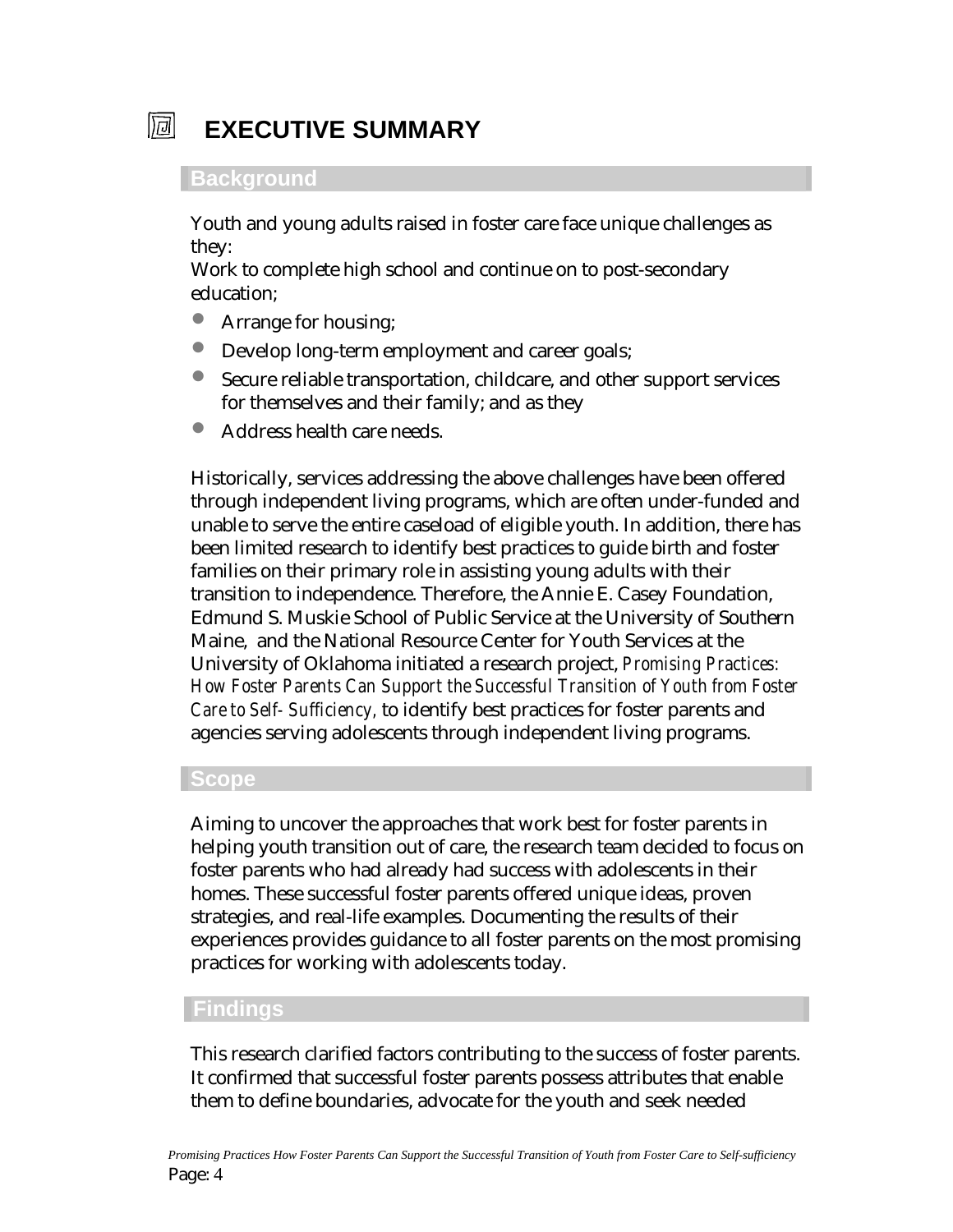services. These foster parents recognize that rewards do not come immediately; they have an inner confidence and are guided by a belief system. They have a commitment to children and value the family experience and what this can bring to a young persons life. The successful foster parent knows what they know and are willing to seek help and training when needed.

The research team also clarified the various roles successful foster parents play each day -- coach, networker, advocate and facilitator of relationships. As coach, they listen, plan, provide real life experiences and help the youth reflect on those experiences. In their role as networker the successful foster parent helps cultivate resources and connections for the youth. These parents continually advocate for the youth and will "go the distance" for them. The successful foster parent facilitates the creation of lifelong family connections – thus creating a sense of permanency.

Through this research, the 13 best practices and suggested practice criteria identified in 1999 as part of *Promising Practices: Supporting Transition of Youth Served by the Foster Care System* have been applied to foster parents; an additional suggested practice – Reflective Learning -- was identified. The experiences of the youth, agencies and foster parents who participated in this project have been synthesized and are reflected in the promising practices and related practice criteria. It is felt that this work will serve as a guide for people throughout the foster care system.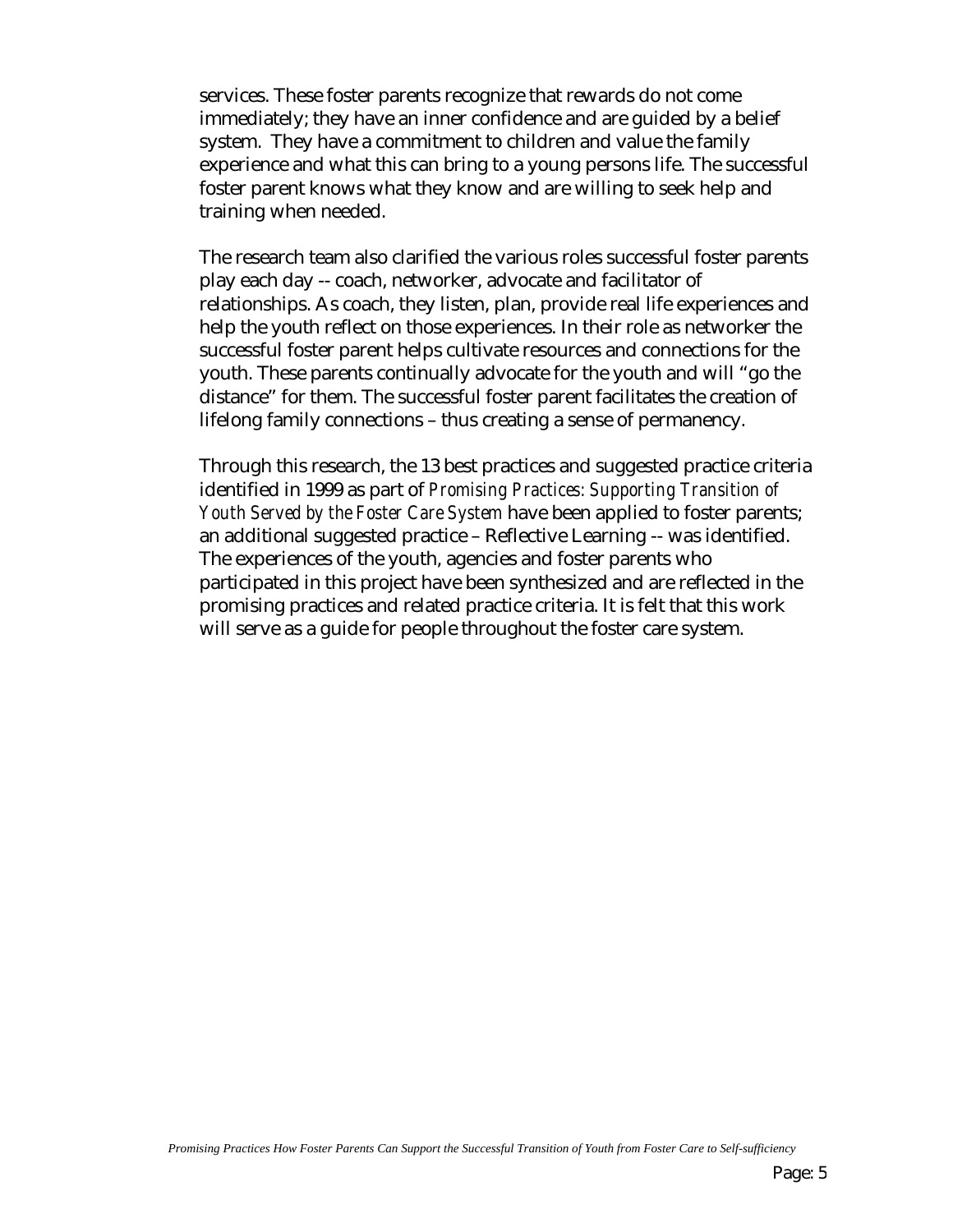#### 网 **BACKGROUND AND PURPOSE**

Youth and young adults raised in foster care face unique challenges as they:

Work to complete high school and continue on to post-secondary education;

- Arrange for housing;
- ó Develop long-term employment and career goals;
- ó Secure reliable transportation, childcare, and other support services for themselves and their family; and as they
- Address health care needs.

Historically, services addressing the above challenges have been offered through independent living programs, which are often under-funded and unable to serve the entire caseload of eligible youth. In addition, there has been limited research to identify best practices to guide birth and foster families on their primary role in assisting young adults with their transition to independence.

In 2001, the Edmund S. Muskie School of Public Service at the University of Southern Maine, Casey Family Services and the National Resource Center for Youth Services at the University of Oklahoma initiated a research project, *Promising Practices: Supporting the Transition of Youth Served by the Foster Care System*, to identify best practices for agencies serving adolescents through independent living programs. Upon completing the project, the team realized that the report lacked the voice of people who play an integral role in an adolescents' success -- foster parents. Therefore, the group has collaborated again to continue their research—with the goal of identifying promising practices and "tools", and to create a source of information and assistance for foster parents as they work with youth in preparing to live independently. The result of this work is contained in this document -- *Promising Practices: How Foster Parents Can Support the Successful Transition of Youth from Foster Care to Self- Sufficiency.*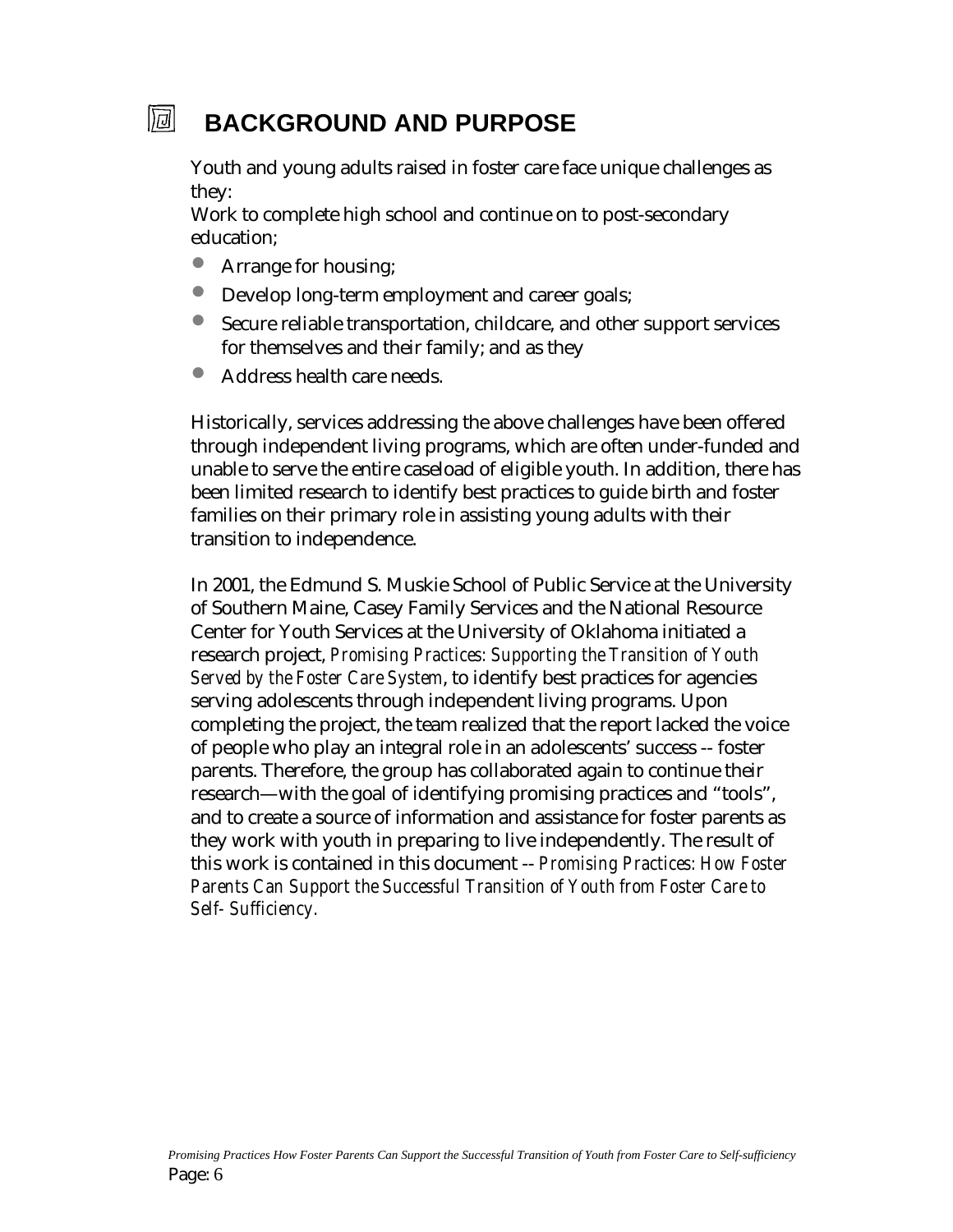#### जि। **SCOPE OF RESEARCH**

*"If you want to know what makes a runner fast, you do not waste time studying the technique of slow runners." Abraham Maslow*

In *Success Stories as Hard Data: An Introduction to Results Mapping*, Barry M. Kibel writes, "For "fix it/cure it" programs, where all cases are supposed to be alike, the average case is a good place to start—since all cases ought to look like that case. However, for programs engaged in healing, transformation, and prevention, the average case offers little that the programs should want to emulate that is not also included in their better cases . . . By drawing attention to a program's best work, it is our intention to prod that program to make the necessary adjustments so that the exceptional becomes the norm" (Kibel, 1999).

Kibel's insights were applied to this project. Aiming to find out what approaches work best for foster parents in helping youth transition out of care, the team decided to focus their research on foster parents who had already had success with adolescents in their homes. These successful foster parents offered unique ideas, proven strategies, and real-life examples to share. Pulling this input together offers a guide to all foster parents on the most promising practices for working with adolescents today.

Research for *Promising Practices: How Foster Parents Can Support the Successful Transition of Youth from Foster Care to Self-Sufficiency* started with contacting state independent living coordinators and foster care managers nationwide. They were each asked to identify three to five public and private agencies that have a foster parenting component that do outstanding work providing independent living services for youth in care. In order to ensure adequate representation across the country, one state from each of the ten Department of Health and Human Services federal regions was selected. The final agency list included public agencies run at the county level, public agencies run at the state level, and private agencies. The agencies and some county-level Independent Living Coordinators were then asked to identify five of their most outstanding families who they feel are successful in helping youth transition to self-sufficiency. When considering success, the agencies and coordinators were asked to think about foster families that have repeated success with teens in their homes; specifically, teens that have an educational or career focus, have connections to the community and have stability. Teens they view as happy and independent, and who have hopes and dreams about school, jobs and family.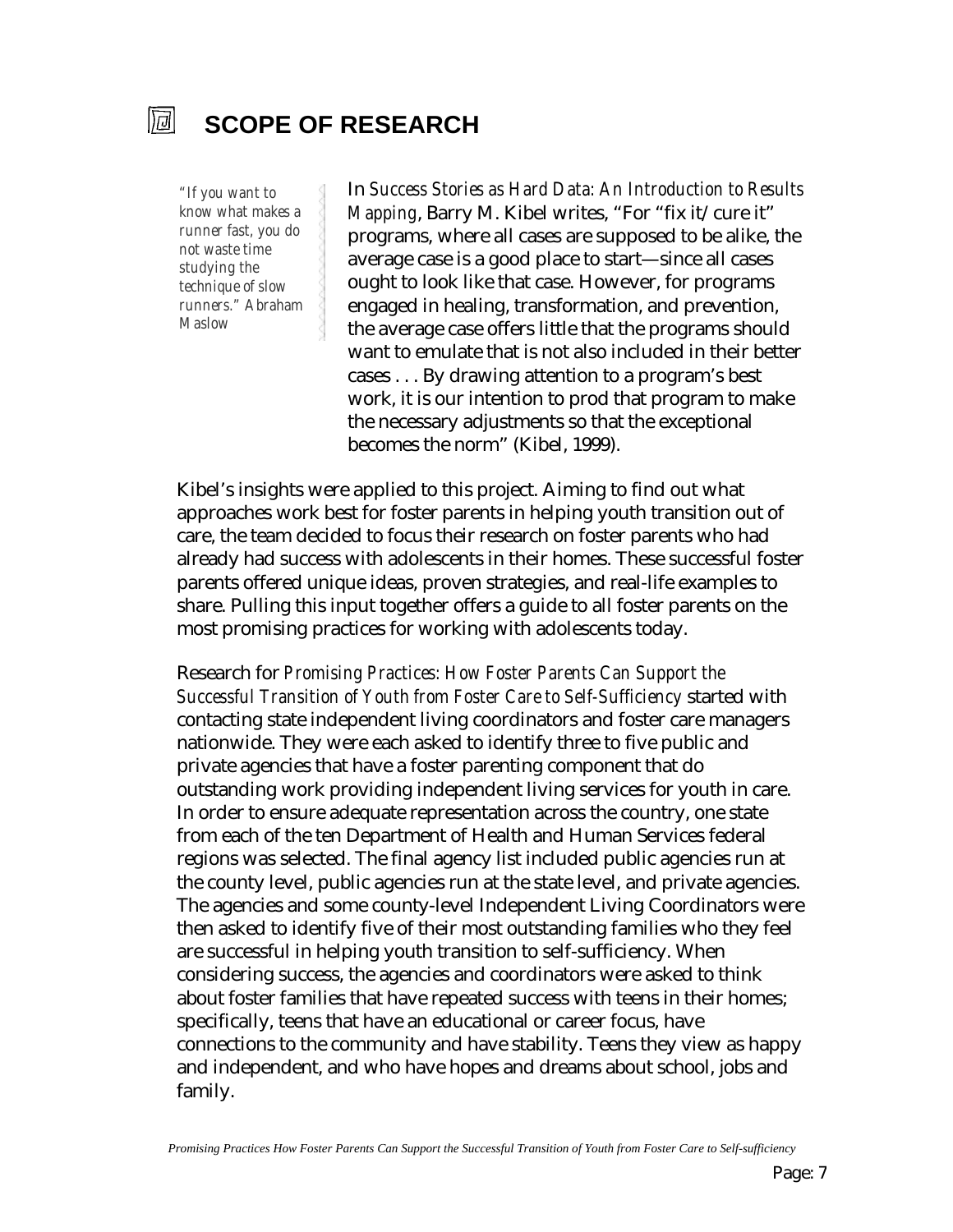# **RESEARCH LIMITATIONS**

The goal of this project was to find out the most promising practices foster parents can use in working with youth transitioning to adulthood. To do this, the team decided to talk with foster parents who were *successful* with adolescents in their homes. Harvard psychologist David McClelland used a similar technique as part of a hiring process for employees (Goleman, 1981). His team interviewed "star" employees in order to identify qualities, or competencies, that would most predict success in future candidates (Goleman, 1981). He recalled, "[We] asked ourselves what competencies these stars had shown that the other people failed to show. We were able to distill a distinct set of competencies that set them apart" (Goleman, 1981). Talking to successful foster parents helped to compile a list of their practices; a list of promising practices from which all foster parents can draw.

Using this approach however, has its limitations because it is not a randomized study and it is subjective. We asked state Independent Living Coordinators for agencies they felt had successful independent living programs. We then asked those agency executives for names of foster parents who they felt were successful with helping youth transition from care.

Other limitations to our study are:

- The sample size of the population involved in the study was small.
- The survey response rate was low—results are based on 62 respondents.
- ó The majority of respondents were Maine residents, which altered the regional and racial percentage of the overall sample.
- ó We conducted interviews and site visits with only those foster parents who stated they would be willing to participate. Foster parents not responding to the survey were not considered for site visits.
- ó The foster homes visited were not randomly selected; instead, locations were selected based on clusters of foster homes from the same agency.

For these reasons, the results should only be considered a description of specific foster parent experiences that offers insights into recommended practices for foster parents. Despite these limitations, we are confident the results provide valuable information to foster parents helping prepare adolescents to live on their own and to agencies that want to ensure the success of their foster parenting program.

网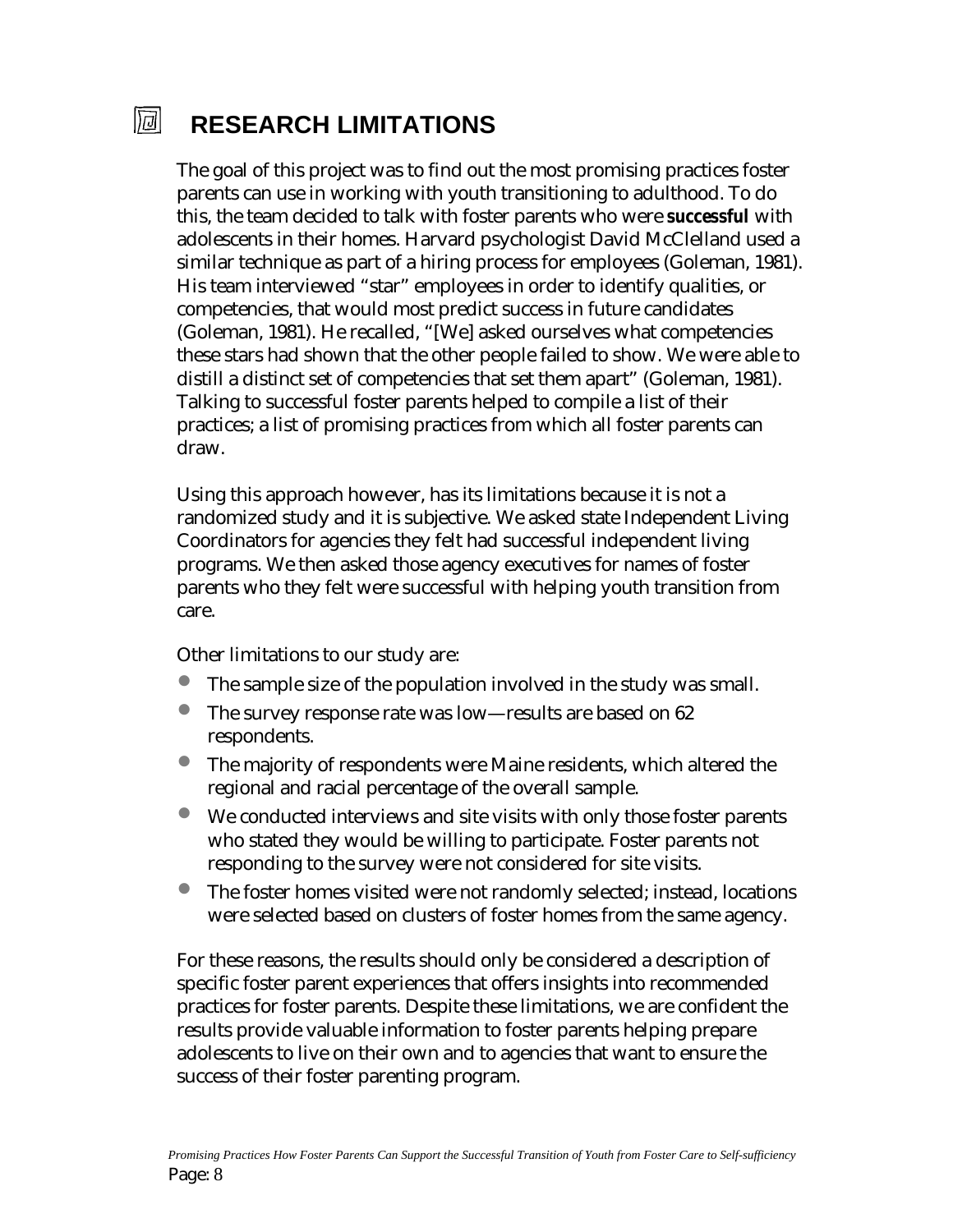#### 囥 **SURVEY PARTICIPATION**

A fifty-question survey was developed to gain an understanding from foster parents how they live and work with youth in their home. The survey was mailed to 120 agency-identified foster families. Sixty-two surveys were returned for a return rate of 52 percent. Survey data were entered into a database and analyzed using data analysis software - Statistical Package for Social Sciences (SPSS) – to gain an understanding of the descriptive statistics. The table below highlights by state the number of

| surveys       |                   | <b>Surveys</b> | <b>Surveys</b>   | <b>Returned</b> | <b>Response</b> |
|---------------|-------------------|----------------|------------------|-----------------|-----------------|
| mailed, the   | <b>State</b>      | <b>Mailed</b>  | <b>Returned</b>  | <b>Surveys</b>  | Rate            |
| number of     | <b>Maine</b>      | 36             | 19               | 31%             | 50%             |
| surveys       | Pennsylvania      | 11             | 8                | 13%             | 75%             |
| returned, the | <b>Texas</b>      | 17             | 7                | 11%             | 40%             |
| percent of    | <b>New York</b>   | 8              | 6                | 10%             | 75%             |
|               | Colorado          | 12             | 6                | 10%             | 50%             |
| surveys       | <b>California</b> | 7              | $\boldsymbol{4}$ | 7%              | 60%             |
| returned and  | <b>Washington</b> | 10             | 4                | 7%              | 40%             |
| the response  | <b>Illinois</b>   | 6              | $\boldsymbol{4}$ | 7%              | 67%             |
| rate.         | Ohio              | $\mathbf 5$    | $\boldsymbol{2}$ | 3%              | 40%             |
| Complete      | <b>Missouri</b>   | 4              | 1                | 1%              | 25%             |
|               | Florida           | 4              | 1                | 1%              | 25%             |
| survey        | <b>Totals</b>     | <b>120</b>     | 62               | 52%             | 52%             |
| results can   |                   |                |                  |                 |                 |

be found in Appendix E.

# 励

# **INTERVIEWS AND FOCUS GROUPS**

Survey respondents were asked if they would participate in further interviews during site visits in their homes. A list of the willing respondents was compiled, and the location of the homes and agencies examined to determine potential for site-visit locations. Based on "clusters" of homes located near one another and from the same agency, four locations were selected—Buffalo, New York, Johnstown, Pennsylvania, Ft. Worth, Texas, and Bangor, Maine. Agency executives were contacted to participate in site visits and coordinate interviews at the agencies and in the foster homes.

Each site visit included one focus group with agency staff, one focus group with foster parents, and site visits to two three foster homes.

| <b>State</b> | Youth<br><b>Interviews</b> | <b>Foster Parent</b><br><b>Interviews</b> |
|--------------|----------------------------|-------------------------------------------|
| Maine        |                            |                                           |
| Pennsylvania |                            |                                           |
| New York     |                            |                                           |
| <b>Texas</b> |                            |                                           |
| Total        |                            |                                           |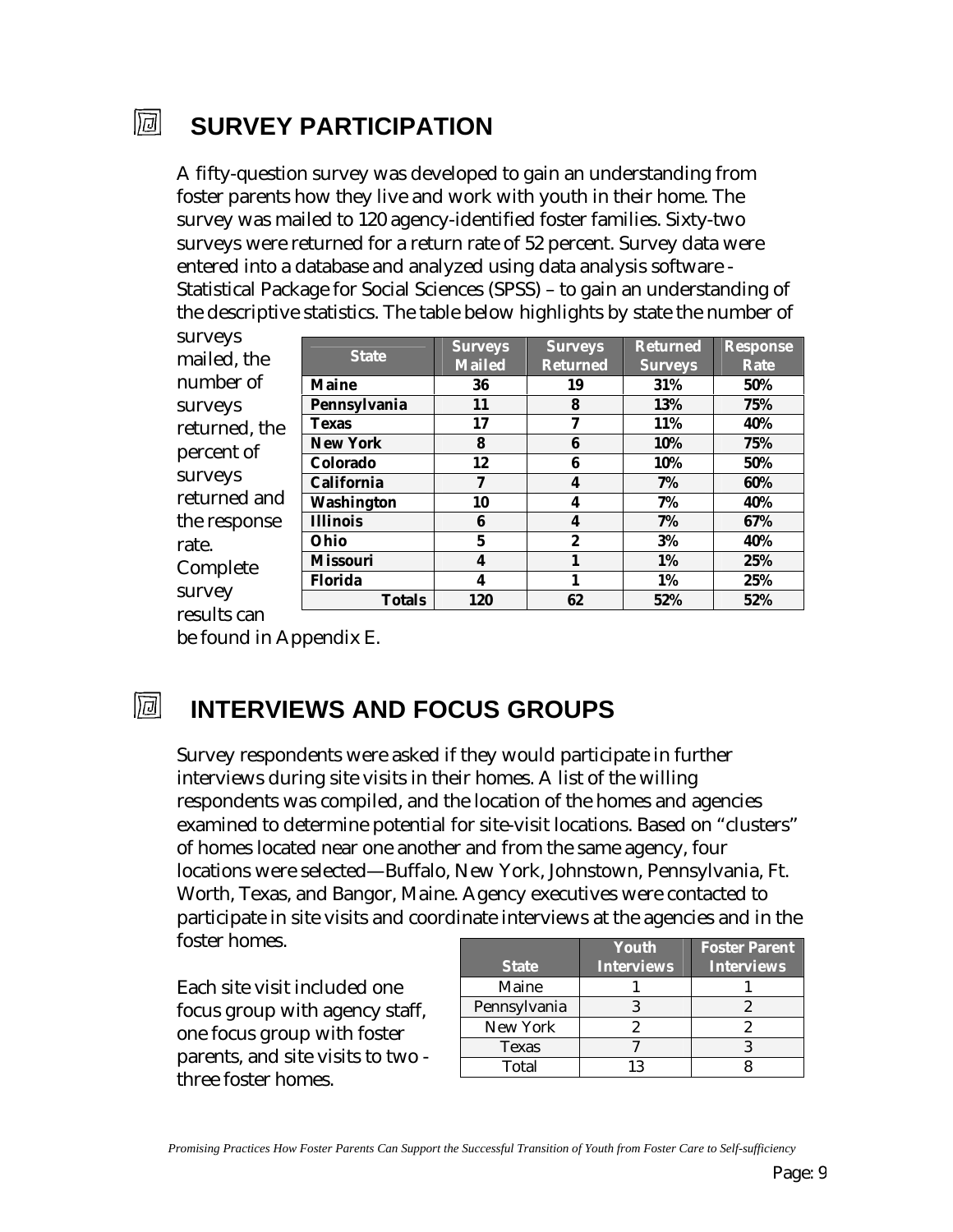Foster parent and youth interviews were conducted in two formats. Interviewers from the Muskie School of Public Service conducted Behavioral Event Interviews, based on the technique developed by David McClelland (McClelland, 1978). During these interviews (site visits to Pennsylvania, New York and Maine), the interviewer asked the respondent to think of a "high point" or a "low point" that occurred recently within the foster family. The respondent told a story and the interviewer followed up with clarifying questions. The goal of this type of interviewing is to isolate characteristics, or competencies, the respondent has that stand out from others. In this case, foster parents were talking about themselves and youth were talking about their foster parents. Structured interview questions were used in conjunction with the Behavioral Event Interviews (see Appendices C and D). Interviewers from the National Resource Center for Youth Services (site visits in Texas) used the structured interview instruments that are included in the Appendices.

#### 励 **PARTICIPANT STIPEND**

All participants who returned surveys received a \$15 Walmart Card as a stipend. Youth who participated in site-visit interviews received a \$25 stipend. Foster parents who participated in the focus groups received a \$25 stipend. Foster parents who participated in the site-visit interviews received a gift basket for participating.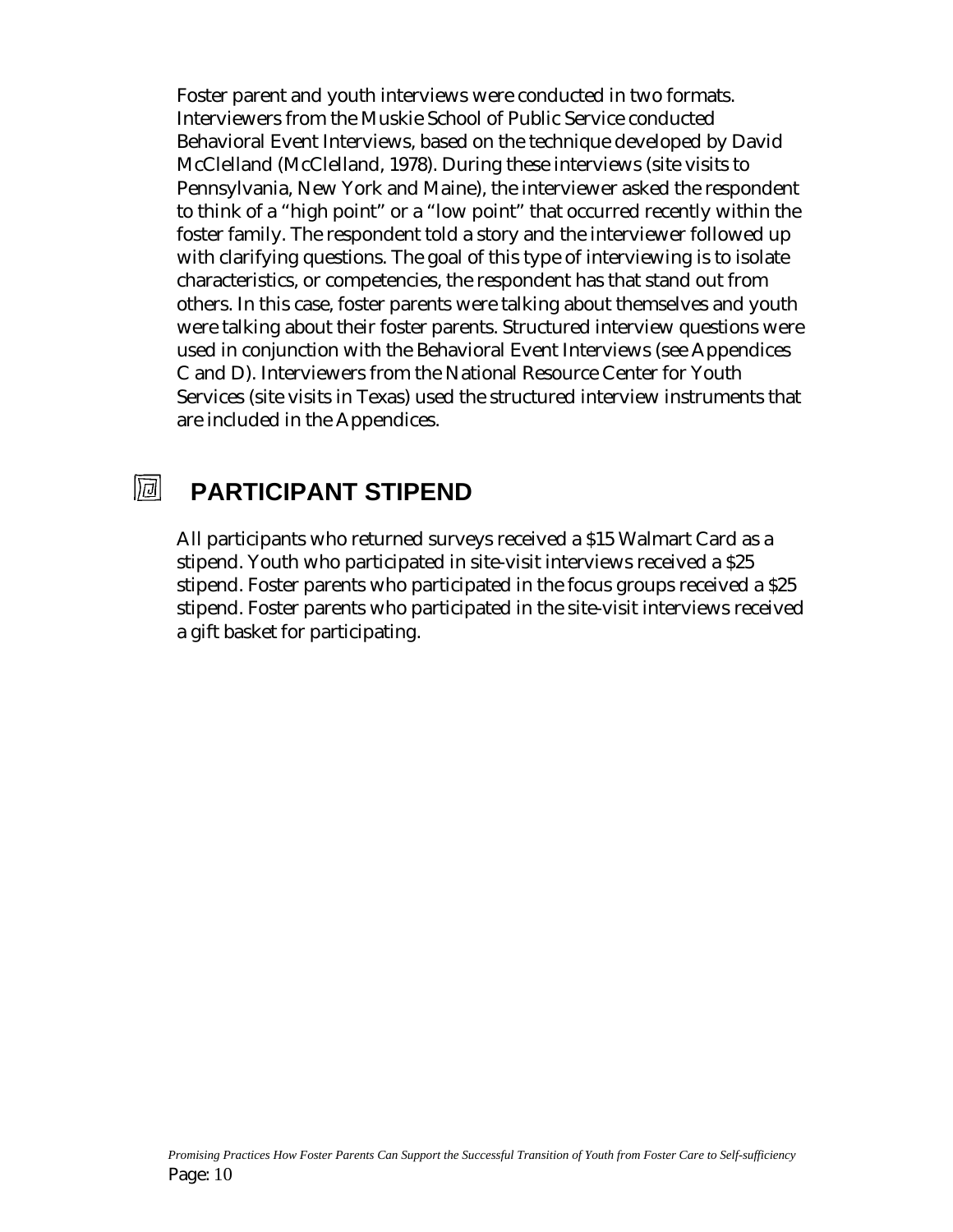#### 囫 **FOSTER PARENT CHARACTERISTICS**

Below and on the following pages, you will find information about the characteristics of the foster parents who participated in this research project.

| <b>Children</b>        | Seventy-five percent of respondents had biological<br>children. |
|------------------------|-----------------------------------------------------------------|
| <b>Relationship to</b> | No respondent was related to the youth they                     |
| Youth                  | considered for the survey.                                      |

- **Household** Over 82% of the foster parent respondents lived with a spouse or a partner.
- **Gender** Eighty-four percent of respondents were foster mothers; the remaining 16% were foster fathers. Over half the respondents were between the ages of 36 and 50 (53%). Twenty-nine percent were over 50 years of age. A small percentage (5%) were 30 or younger.

| <b>Age and Gender of</b> |              |                  | <b>Male</b> |             | Female |    | <b>Total</b> |
|--------------------------|--------------|------------------|-------------|-------------|--------|----|--------------|
| <b>Respondents</b>       | Age          | #                | %           | #           | %      | #  | %            |
|                          | $26 - 30$    | 0                | $0\%$       | 3           | 5%     | 3  | 5%           |
|                          | $31 - 35$    |                  | 2%          | 7           | 11%    | 8  | 13%          |
|                          | $36 - 40$    | 2                | 3%          | 8           | 13%    | 10 | 16%          |
|                          | $41 - 45$    | $\boldsymbol{2}$ | 3%          | 10          | 16%    | 12 | 19%          |
|                          | $46 - 50$    | 0                | $0\%$       | 11          | 18%    | 11 | 18%          |
|                          | $51 - 55$    |                  | 2%          | $\mathbf 5$ | 8%     | 6  | 10%          |
|                          | 56 >         | 4                | 6%          | 8           | 13%    | 12 | 19%          |
|                          | <b>Total</b> | 10               | 16%         | 52          | 84%    | 62 | 100%         |

**Experience** Forty-four percent of the respondents had more than 10 years fostering experience. Experience varied among the remaining respondents.

| <b>Years of Foster</b>     |              | <b>Male</b> |     | <b>Female</b> |      | <b>Total</b> |      |
|----------------------------|--------------|-------------|-----|---------------|------|--------------|------|
| <b>Parenting by Gender</b> | <b>Years</b> |             | %   | #             | $\%$ | #            | $\%$ |
|                            | $0 - 4$      | 2           | 3%  | 13            | 21%  | 15           | 24%  |
|                            | $5 - 10$     | 3           | 5%  | 17            | 27%  | 20           | 32%  |
|                            | >10          | 5           | 8%  | 22            | 36%  | 27           | 44%  |
|                            | <b>Total</b> | 10          | 16% | 52            | 84%  | 62           | 100% |

# *Household Income*

More than half of respondents reported their annual household income to be over \$40,000. Three participants did not answer this question.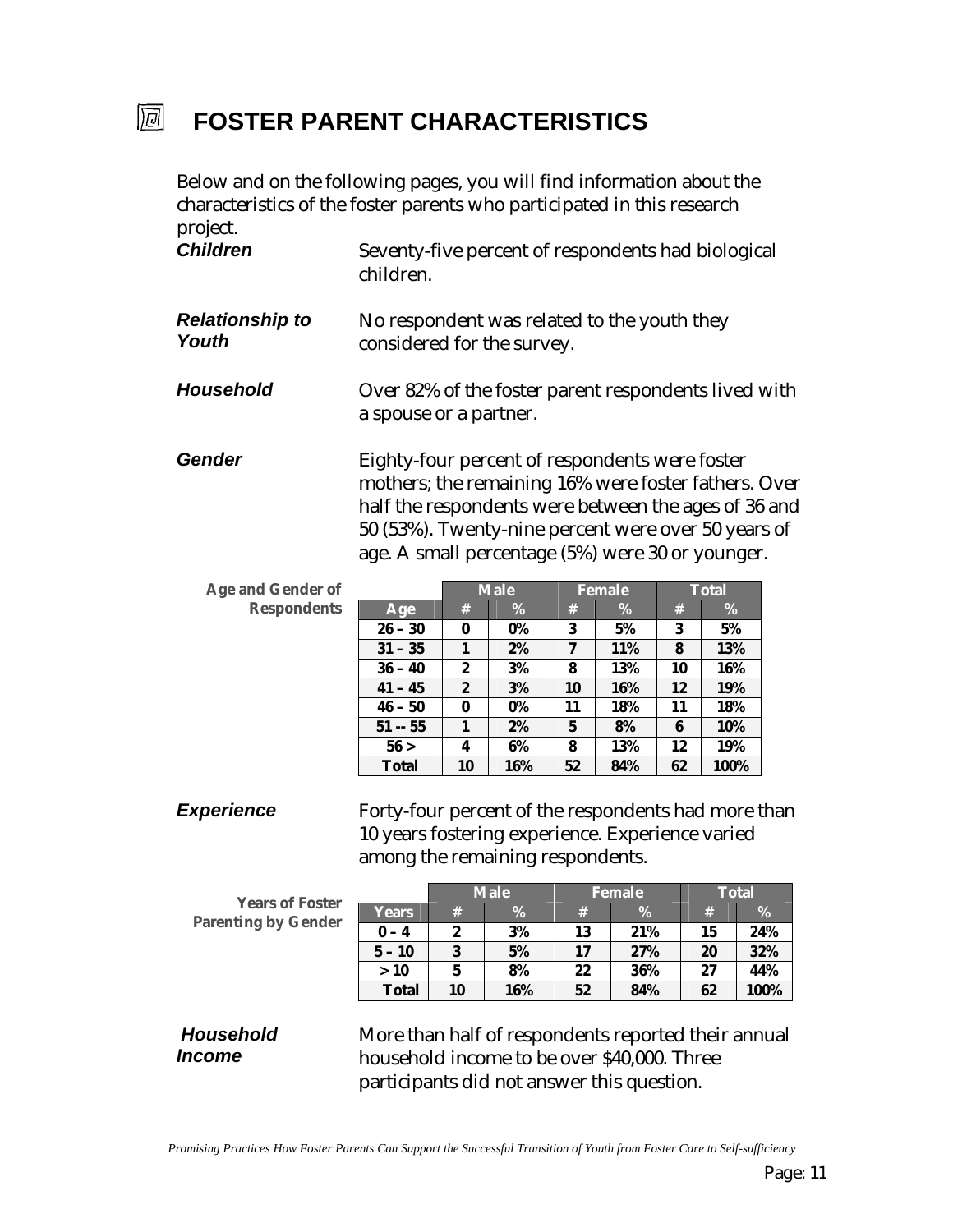|                           |                                                                                                                                                                                                                                                                                                                                                                                                                                                             |                   | <b>Respondent</b> |      |               |  |
|---------------------------|-------------------------------------------------------------------------------------------------------------------------------------------------------------------------------------------------------------------------------------------------------------------------------------------------------------------------------------------------------------------------------------------------------------------------------------------------------------|-------------------|-------------------|------|---------------|--|
|                           | <b>Annual Income</b>                                                                                                                                                                                                                                                                                                                                                                                                                                        | $\#$              | %                 |      |               |  |
| <b>Household Income</b>   | \$10,000 or Less                                                                                                                                                                                                                                                                                                                                                                                                                                            | 1                 | 2%                |      |               |  |
|                           | $$10,001 - $20,000$                                                                                                                                                                                                                                                                                                                                                                                                                                         | $\boldsymbol{2}$  | 3%                |      |               |  |
|                           | $$20,001 - $30,000$                                                                                                                                                                                                                                                                                                                                                                                                                                         | $\pmb{9}$         | 15%               |      |               |  |
|                           | $$30,001 - $40,000$                                                                                                                                                                                                                                                                                                                                                                                                                                         | 15                | 25%               |      |               |  |
|                           | $$40,001 - $50,000$                                                                                                                                                                                                                                                                                                                                                                                                                                         | 14                | 24%               |      |               |  |
|                           | $$50,001 - $60,000$                                                                                                                                                                                                                                                                                                                                                                                                                                         | $\bf{6}$          | 10%               |      |               |  |
|                           | More than 60,000                                                                                                                                                                                                                                                                                                                                                                                                                                            | 12                | 20%               |      |               |  |
|                           | <b>TOTAL</b>                                                                                                                                                                                                                                                                                                                                                                                                                                                | 59                | 100%              |      |               |  |
| <b>Licensure</b>          | Seventy-seven percent of respondents were foster<br>parents licensed through private agencies; 16% were<br>licensed through public agencies, 3% did not know,<br>and 3% did not answer. Fifty-six percent of<br>respondents held therapeutic or treatment licenses,<br>23% had general licenses, 15% have specialized<br>licenses and 6% had "other" licenses, which include<br>Family Teachers, Foster to Adopt, and Options for<br>Recovery.<br>Licensure | $\#$              |                   | %    |               |  |
|                           | <b>Private Agency</b>                                                                                                                                                                                                                                                                                                                                                                                                                                       | 48                |                   | 77%  |               |  |
| <b>Licensure of</b>       | <b>Public Agency</b>                                                                                                                                                                                                                                                                                                                                                                                                                                        | 10                |                   | 16%  |               |  |
| <b>Respondents</b>        | <b>Don't Know</b>                                                                                                                                                                                                                                                                                                                                                                                                                                           | 2                 |                   | 3%   |               |  |
|                           | <b>No Answer</b>                                                                                                                                                                                                                                                                                                                                                                                                                                            | 2                 |                   | 3%   |               |  |
|                           |                                                                                                                                                                                                                                                                                                                                                                                                                                                             |                   |                   |      |               |  |
|                           | <b>Type of License</b>                                                                                                                                                                                                                                                                                                                                                                                                                                      | $\#$              |                   | %    |               |  |
|                           | Therapeutic/Treatment                                                                                                                                                                                                                                                                                                                                                                                                                                       | 35                |                   | 56%  |               |  |
|                           | <b>Specialized</b>                                                                                                                                                                                                                                                                                                                                                                                                                                          | $\boldsymbol{9}$  |                   | 15%  |               |  |
|                           | <b>General</b>                                                                                                                                                                                                                                                                                                                                                                                                                                              | 14                |                   | 23%  |               |  |
|                           | <b>Other</b>                                                                                                                                                                                                                                                                                                                                                                                                                                                | 4                 |                   | 6%   |               |  |
| Race                      | Over 80% of respondents and over 70% of the                                                                                                                                                                                                                                                                                                                                                                                                                 |                   |                   |      |               |  |
|                           |                                                                                                                                                                                                                                                                                                                                                                                                                                                             |                   |                   |      |               |  |
|                           | spouses were White/Caucasian. The remaining                                                                                                                                                                                                                                                                                                                                                                                                                 |                   |                   |      |               |  |
|                           | breakdown was 3% African American, 3%                                                                                                                                                                                                                                                                                                                                                                                                                       |                   |                   |      |               |  |
|                           | Hispanic/Latino and 5% Native American/Alaskan                                                                                                                                                                                                                                                                                                                                                                                                              |                   |                   |      |               |  |
|                           | Native. Of spouses, 5% were African American, 2%                                                                                                                                                                                                                                                                                                                                                                                                            |                   |                   |      |               |  |
|                           | Native American/Alaskan Native.                                                                                                                                                                                                                                                                                                                                                                                                                             |                   |                   |      |               |  |
|                           |                                                                                                                                                                                                                                                                                                                                                                                                                                                             | <b>Respondent</b> |                   |      | <b>Spouse</b> |  |
|                           | Race                                                                                                                                                                                                                                                                                                                                                                                                                                                        | #                 | %                 | $\#$ | %             |  |
|                           | Caucasian                                                                                                                                                                                                                                                                                                                                                                                                                                                   | 54                | 87%               | 45   | 72%           |  |
|                           | <b>African American</b>                                                                                                                                                                                                                                                                                                                                                                                                                                     | 2                 | 3%                | 3    | 5%            |  |
| <b>Race of Respondent</b> | Hispanic/Latino                                                                                                                                                                                                                                                                                                                                                                                                                                             | 2                 | 3%                | 0    | 0%            |  |

**Race of Respondent and Spouse**

**3 5% 1 2%**

**Total 62 100% 62 100%**

**Applicable <sup>1</sup> 2% <sup>13</sup> 21%**

**Native American/Alaskan American**

**No Answer/Not**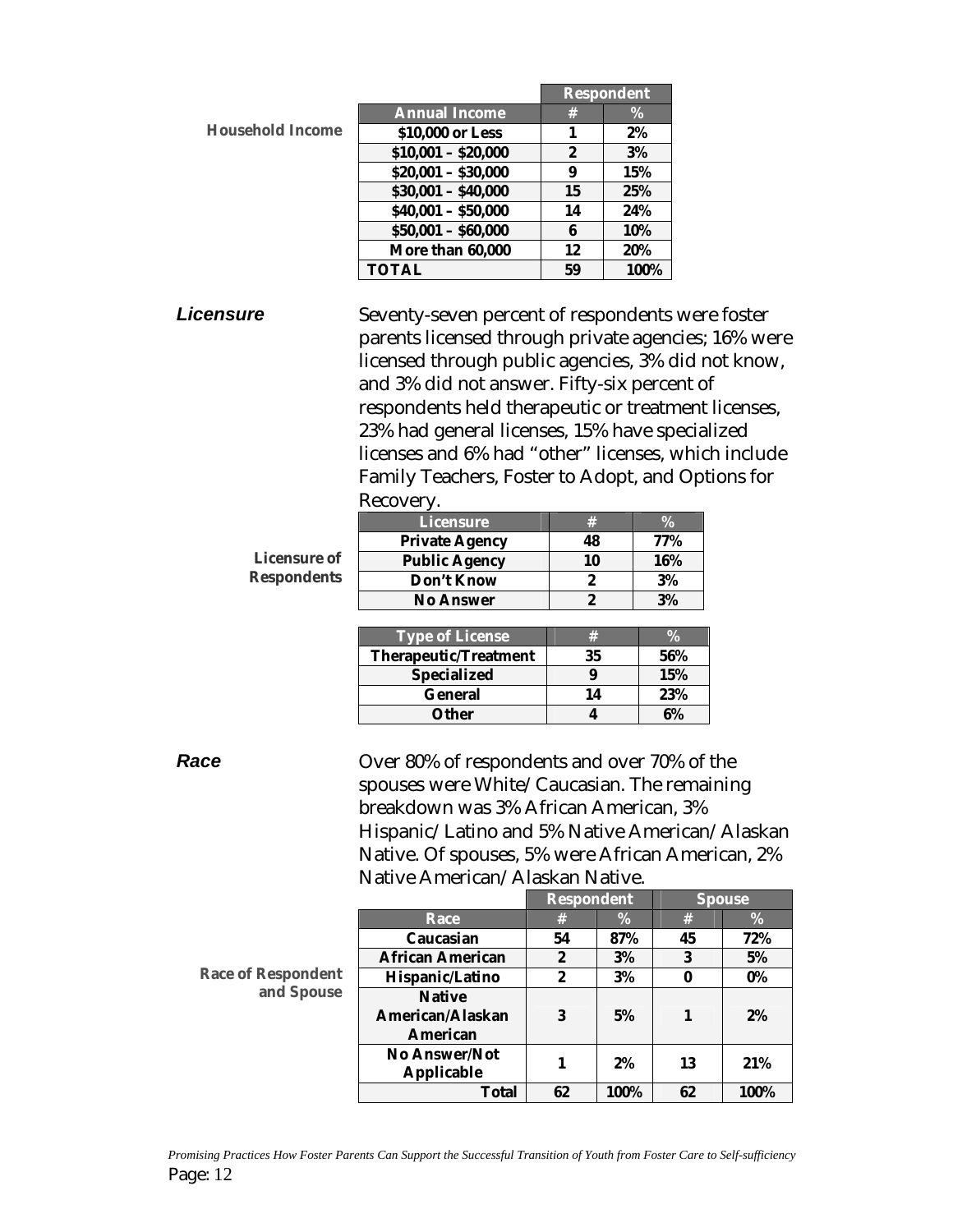#### 圆 **YOUTH CHARACTERISTICS**

Respondents were asked to focus on a youth currently living in their home, who is 12 years or older, with whom they had done some independent living preparation work and who was special to the respondent for some reason; a youth with whom the respondent had a connection.

| The following describes characteristics of the youth selected by the |  |
|----------------------------------------------------------------------|--|
| respondents for this project.                                        |  |

| <b>Relationship to</b><br>Youth | No respondent was related to the youth they<br>considered for the survey.                                                                                                                                       |    |            |  |  |
|---------------------------------|-----------------------------------------------------------------------------------------------------------------------------------------------------------------------------------------------------------------|----|------------|--|--|
| Race                            | Seventy-seven percent of respondents reported that<br>they were the same race as the youth.                                                                                                                     |    |            |  |  |
| Number of<br><b>Placements</b>  | Fifteen percent of youth had not been placed in foster<br>care before living with the respondent. However,<br>most youth had between one and six foster care<br>placements prior to living with the respondent. |    |            |  |  |
| <b>Age of Youth</b>             | Forty-five percent of respondents focused on youth<br>ages 16 or 17. Thirteen percent focused on 12 - 13 year<br>olds; 26% 14 - 15 year olds and 16% focused on youth<br>18 or older.<br><b>Youth</b>           |    |            |  |  |
|                                 | Age                                                                                                                                                                                                             | #  | %          |  |  |
| <b>Age of Youth</b>             | $12 - 13$                                                                                                                                                                                                       | 8  | 13%        |  |  |
| <b>Selected by</b>              | $14 - 15$                                                                                                                                                                                                       | 16 | 26%        |  |  |
| <b>Respondents</b>              | $16 - 17$                                                                                                                                                                                                       | 28 | 45%        |  |  |
|                                 | 18 or Older                                                                                                                                                                                                     | 10 | <b>16%</b> |  |  |

**Years Together** A third, or 39%, of respondents had lived with the youth for less than one year. The remaining 61% of respondents had lived with the youth from 1 – 4 years (45%) or longer (16%).

**Total 62 100%**

**Years Youth and Respondent Together**

|              | <u>Yea</u> rs Together |      |  |  |
|--------------|------------------------|------|--|--|
| <b>Years</b> | #                      | ℅    |  |  |
| $\epsilon$ 1 | 24                     | 39%  |  |  |
| 1 - 4        | 28                     | 45%  |  |  |
| $5 - 8$      | 8                      | 13%  |  |  |
| > 8          | 2.                     | 3%   |  |  |
| <b>Total</b> | 62                     | 100% |  |  |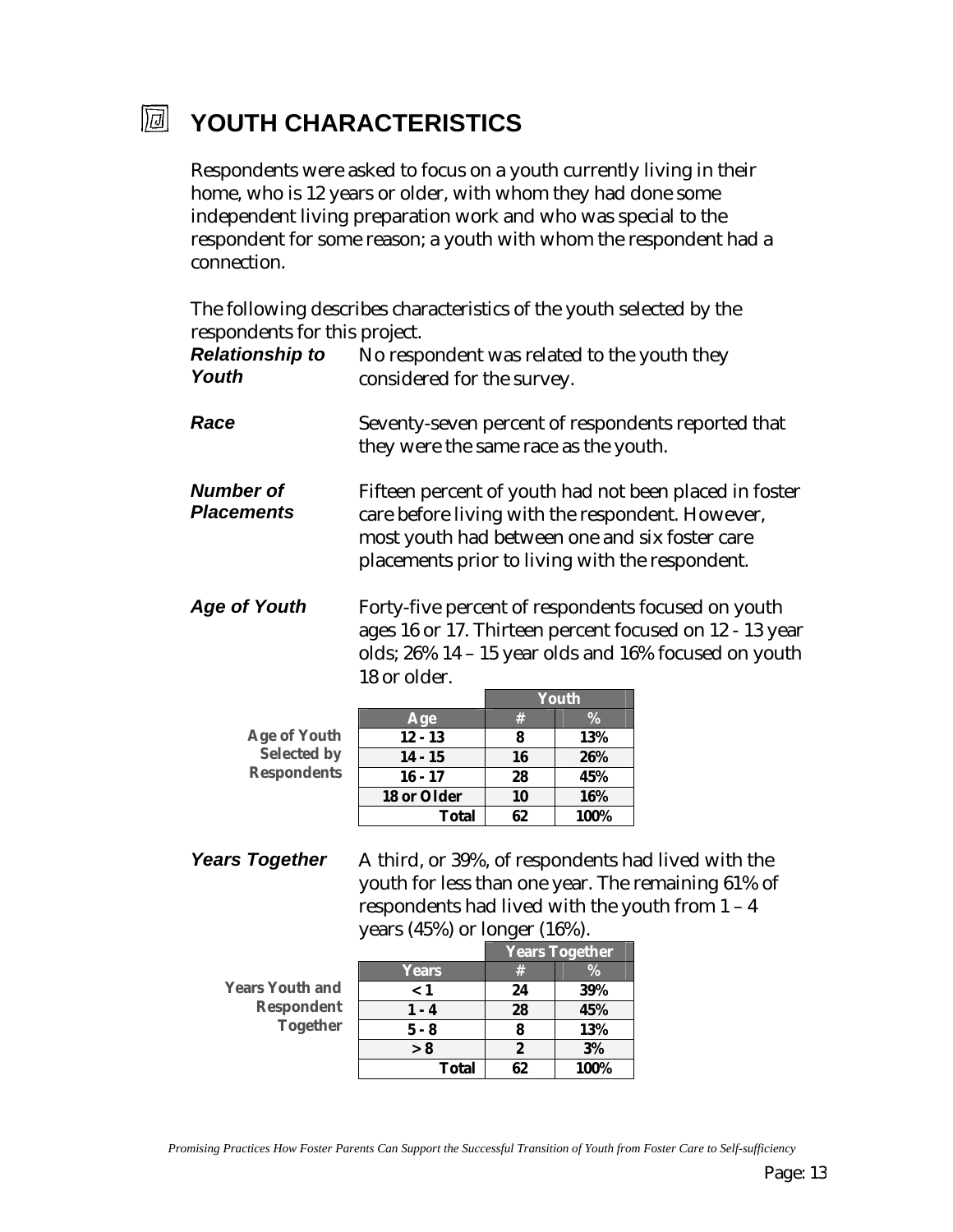#### *Age When Placed in Home*

Over 70% of youth were between the ages of 11 and 16 when placed in the respondents' homes.

|                                                                         |                  | <b>Youth</b> |       |  |
|-------------------------------------------------------------------------|------------------|--------------|-------|--|
|                                                                         | <b>Age Bands</b> | #            | %     |  |
| <b>Age of Youth When</b><br><b>Placed in</b><br><b>Respondents Home</b> | $\overline{<2}$  | 0            | $0\%$ |  |
|                                                                         | $2 - 4$          | 2            | 3%    |  |
|                                                                         | $5 - 7$          | 3            | 5%    |  |
|                                                                         | $8 - 10$         | 3            | 5%    |  |
|                                                                         | $11 - 13$        | 21           | 34%   |  |
|                                                                         | $14 - 16$        | 25           | 40%   |  |
|                                                                         | >16              | 7            | 11%   |  |
|                                                                         | <b>No Answer</b> |              | $2\%$ |  |
|                                                                         | Total            | 62           | 100%  |  |

## *Age When Removed from Home*

The ages of youth when first removed from their biological homes varied among respondents from less than three years old to older than 14. A quarter of the youth were removed from their homes when they were between 11 and 13 years old.

| <b>Age Bands</b> | #  | %            |
|------------------|----|--------------|
| < 2              | 4  | 6%           |
| $2 - 4$          | 10 | 16%          |
| $5 - 7$          | 8  | 13%          |
| $8 - 10$         | 12 | 19%          |
| $11 - 13$        | 16 | 26%          |
| $14 - 16$        | 11 | 18%          |
| >16              | 0  | $0\%$        |
| <b>No Answer</b> |    | $2\%$        |
| <b>Total</b>     | 62 | 100%         |
|                  |    | <b>Youth</b> |

**Siblings** Seventy-three percent of youth were part of a sibling group. However, only 31% of these youth lived with their sibling(s).

|                            | <b>Youth and their</b> |
|----------------------------|------------------------|
| <b>Sibling(s) Together</b> |                        |

|                             | Youth |      |
|-----------------------------|-------|------|
|                             | 4     | $\%$ |
| Live w/Sibling              | 14    | 31%  |
| <b>Not Living w/Sibling</b> | 31    | 69%  |
| <b>No Siblings</b>          | 17    | 27%  |
| <b>Total</b>                | 62    |      |

*Clinically Diagnosed Disabilities* Approximately half of respondents reported that the youth had clinically diagnosed disabilities; the largest percentages of which were emotionally based, ADHD, and "other" medically diagnosed conditions, such as ODD, autism, depression, and asthma.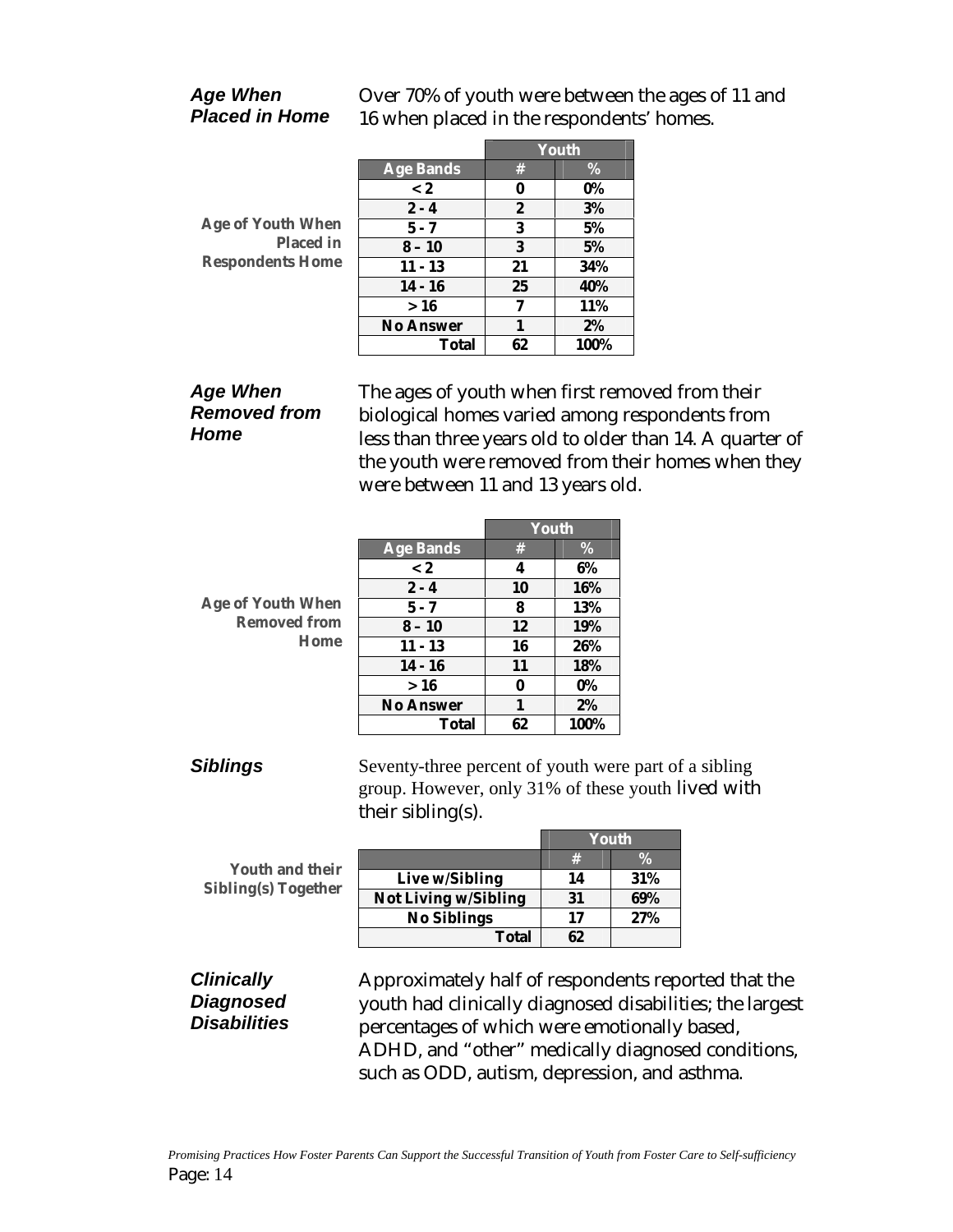|                                                  |                              | Youth |            |
|--------------------------------------------------|------------------------------|-------|------------|
|                                                  | <b>Diagnosis</b>             | #     | %          |
|                                                  | <b>Clinically Diagnosed</b>  | 29    | 47%        |
|                                                  | <b>Disabilities</b>          |       |            |
|                                                  | <b>Mental Retardation</b>    | 8     | <b>13%</b> |
| <b>Diagnosed</b><br><b>Disabilities of Youth</b> | <b>Visual or Hearing</b>     | 6     | 10%        |
|                                                  | <b>Impaired</b>              |       |            |
|                                                  | <b>Physically Disabled</b>   | 1     | <b>1%</b>  |
|                                                  | <b>Emotionally Disturbed</b> | 34    | 55%        |
|                                                  | <b>ADHD</b>                  | 24    | 39%        |
|                                                  | <b>Other Medically</b>       | 24    | 39%        |
|                                                  | <b>Diagnosed Condition</b>   |       |            |

**Support Needed** Using a Likeart scale of 1 to 5 to assess the level of support needed by the foster parents; 1 indicating lowest support and 5 indicating highest support, fewer than 25% reported their level of support at the highest level. Thirty-five percent rated their level as four. Eighty-two percent of foster parents indicated they needed moderate to high levels of support.

| <b>Level of Supports</b> |
|--------------------------|
| <b>Needed by</b>         |
| <b>Respondent</b>        |

|                      | <b>Respondent</b> |      |
|----------------------|-------------------|------|
| <b>Likeart Scale</b> | ₩.                | $\%$ |
| 1 - Lowest           | 2                 | 3%   |
| չ                    | g                 | 15%  |
| 3                    | 14                | 23%  |
|                      | 22                | 35%  |
| 5 - Highest          | 15                | 24%  |
| <b>Total</b>         | 62                | 100% |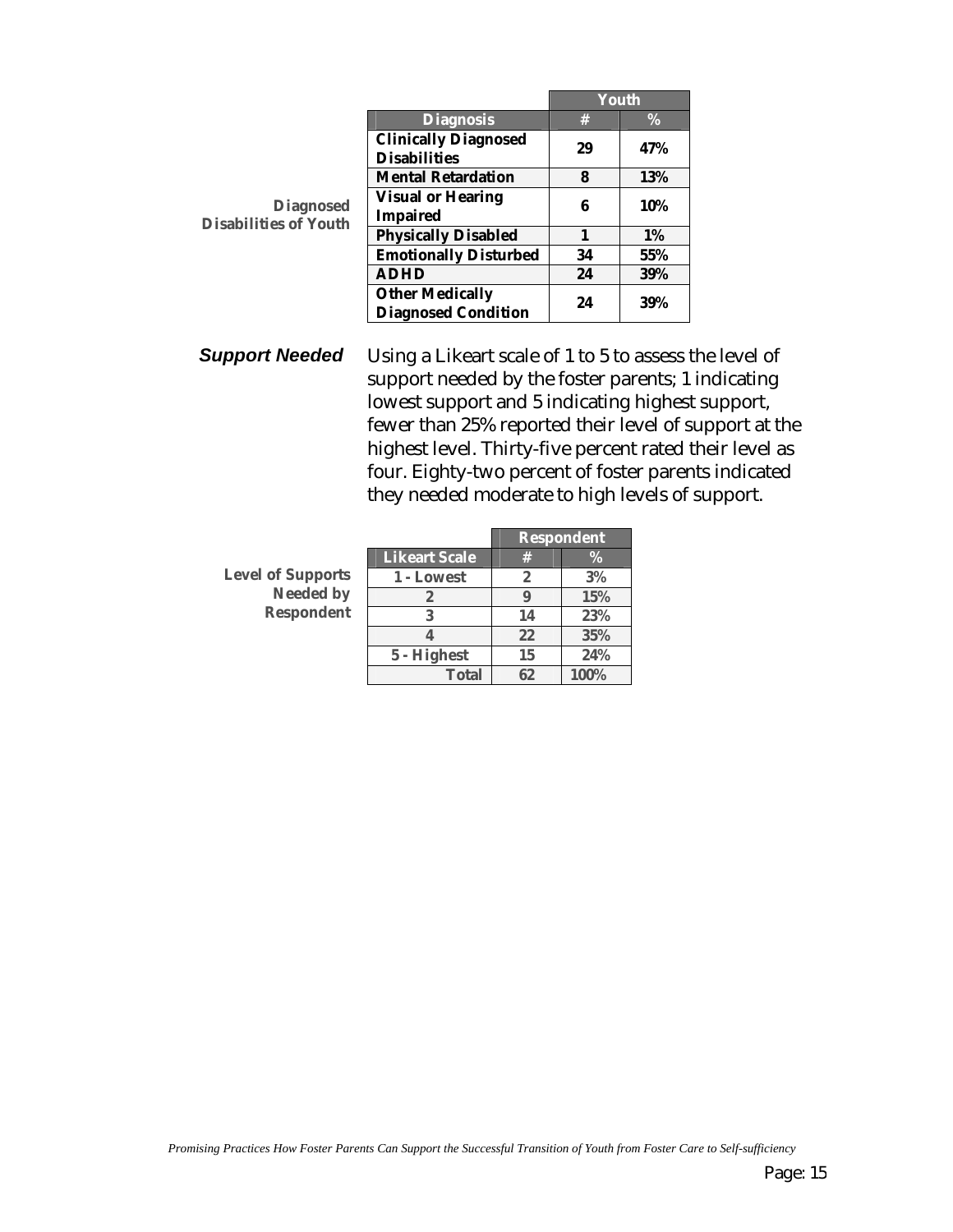# *REFERENCES*

Goleman, D. (1981). The new competency tests: Matching the right people to the right jobs. *Psychology Today, 15(1)*, 35-46.

Kidel, B. M. (1999*). Success Stories as Hard Data: An Introduction to Results Mapping*, 21-22. New York: Kluwer Academic/Plenum Publishers.

McClelland, D. C. (1978). *Guide to behavioral event interviewing*. Boston: McBer and Company.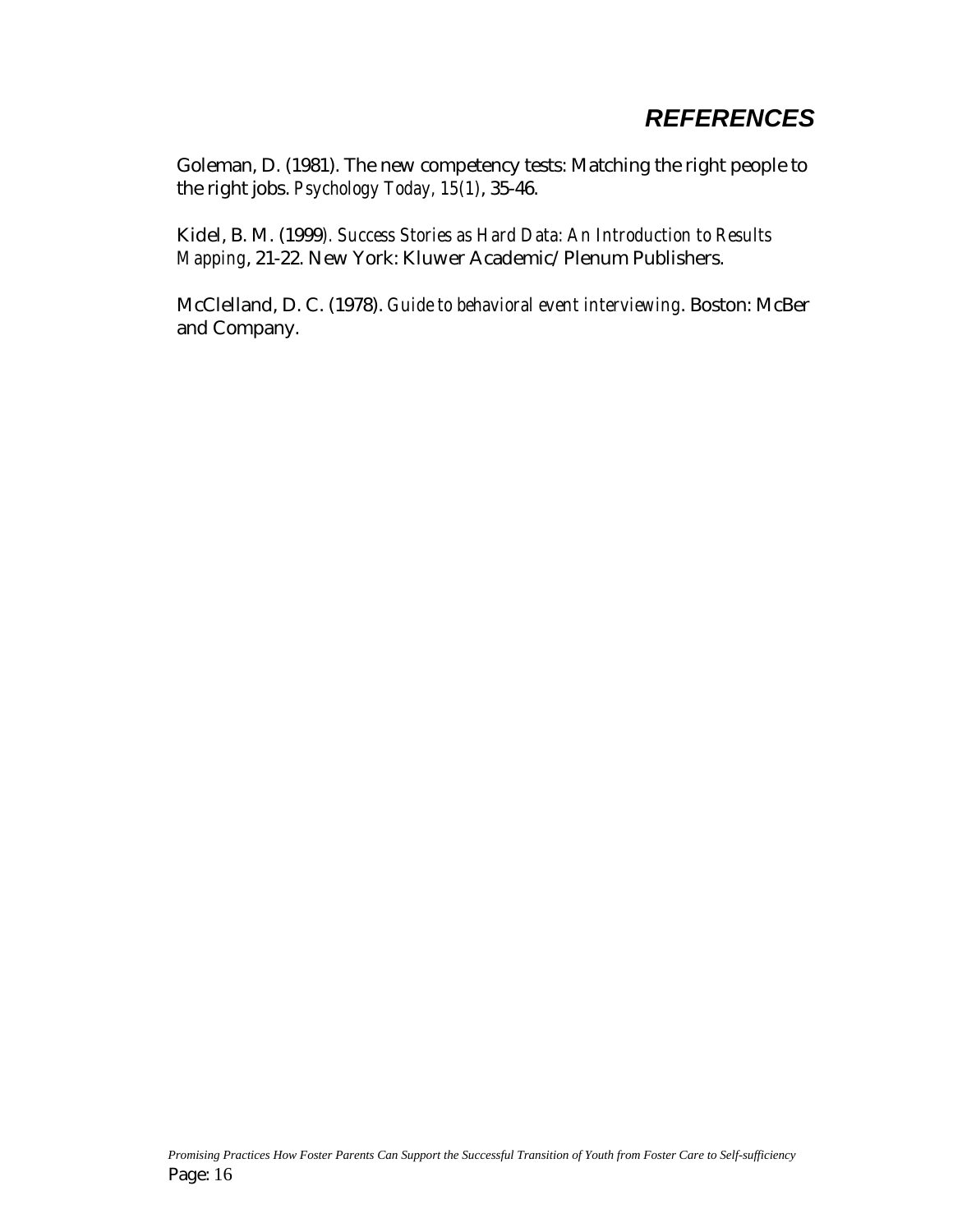#### 圆 **LITERATURE REVIEW**

Family foster care serves an important role along the continuum of child welfare services. Since the 1960s there have been studies to determine the effectiveness of family foster care (Altshuler and Gleeson, 1999). This research focused primarily on outcomes such as: educational attainment, status, living environment, and the emotional functioning of adults who had been in care (Pecora et al, 1998). Recently, most likely in response to the requirements of the Adoption and Safe Families Act and the national standards established for the Child and Family Service Reviews, attention and research efforts have shifted to the safety and permanency outcomes of foster care. If the objective in placing children in family foster care is to achieve positive outcomes in permanency, safety and preparedness for living independently, and the success of placement is defined in this way, *then the capacity of foster parents to facilitate these outcomes is critical*.

From the late 1980s to the late 1990s, there was a 74% increase in the number of children in out-of-home care (Barbell and Wright, 1999). As of March 31, 2000, 47% of the children in the foster care system were in nonrelative care (Landsman, 1999). These licensed homes offer a temporary living arrangement; provide physical care and emotional support; and facilitate the connection to other services that protect children, promote healing, and enhance growth and development (DHHS, 2002). Even though Adoption and Foster Care Analysis Reporting System (AFCARS) data for 1999 indicate that of the 110,000 children in care and awaiting adoption, 28% are between the ages of 11 and 18, few of the existing studies have investigated the profiles of foster parents who successfully foster adolescents (Landsman, 1999).

As the number of children needing care has risen steadily over the past decades, the number of foster families has fallen by one third since the 1980s (CWLA, 1992). In 1995, it was documented that 40% of families leave fostering during their first year of licensing, primarily because of confusing role expectations, lack of agency support and respite, the challenging behaviors of children, negative interactions with birth families and agency staff, and/or payment issues. Of the foster families remaining, 35% of them had no foster children in their homes (DHHS, 1993; CWLA, 1998). It appears that more experienced foster families with foster children already in their homes are most likely to accept harder to place children, including adolescents (DHHS, 1993), but there is not necessarily a correlation between experience and competency (Simms and Horwitz, 1996).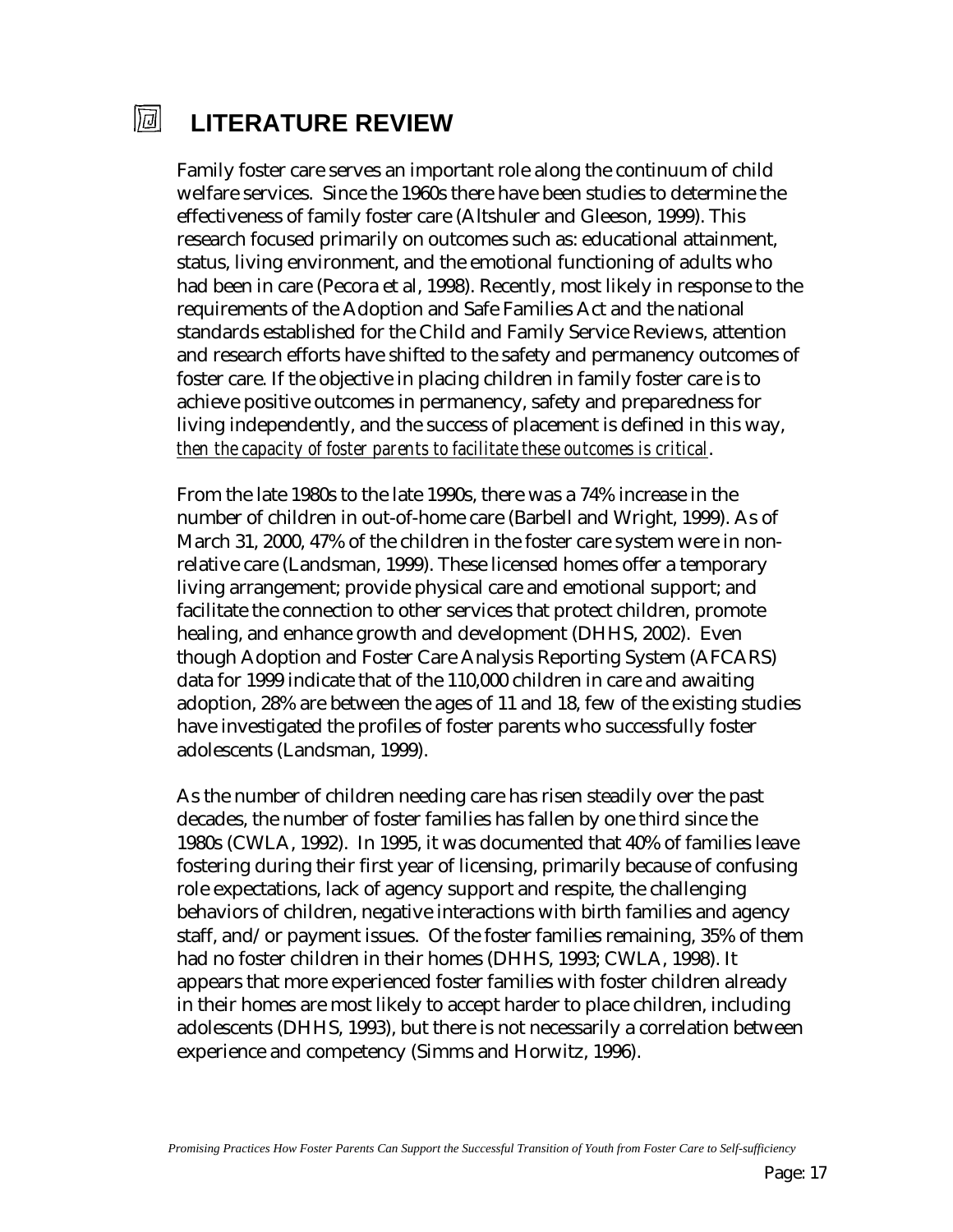Studies have found that foster parent recruitment continues to be very general, while the need for specialized care remains unmet. Unfortunately, research to determine the qualities of successful foster parents is limited, the information gathered is often based on small samples with low response rates (Barth, 2001), there is often no control group, and a distinction between kin and non-kin care takers is rarely made (Orme, 2001).

Efforts to identify competencies for foster parents have resulted in the articulation of varied sets of knowledge, skills, and attitudes (Dougherty, 2001). All of which points to the fact a foster parent's success, as a substitute parent, must be measured against objective criteria to determine successful parenting in general. The following organizations have worked to identify competencies and criteria for foster parents.

- ó **Child Welfare League of America:** Organizes its PRIDE (Parents' Resources, Information, Development, and Education) family preservice training around five accreted competencies: protecting and nurturing children; working as a member of a professional team; supporting relationships between children and their families; meeting children's developmental needs and addressing developmental delays; and connecting children to safe, nurturing relationships intended to last a lifetime (CWLA, 1994).
- ó **Muskie School of Public Service at University of Southern Maine:** Developed a 50-item list of discrete competencies, each with two to 11 sub-groups, that addresses a foster parent's family management skills, conceptual knowledge, interpersonal skills, self-management skills, and technical knowledge (Bernotavicz, 1995).
- **National Extension Model of Critical Parenting Practice:** Suggests good parents are able to care for themselves, understand, guide, nurture, and advocate (Smith et al, 1994).

While existing foster parent competency models are helpful in developing training curricula and evaluation criteria, a review of the literature suggests they are beginning to incorporate some key factors critical to a foster parent's success. These characteristics can be grouped into five categories or success factors:

- ó personal attributes,
- family orientation,
- motivation to foster,
- ó knowledge, skills and abilities, and
- agency support.

They are described in detail on the following pages.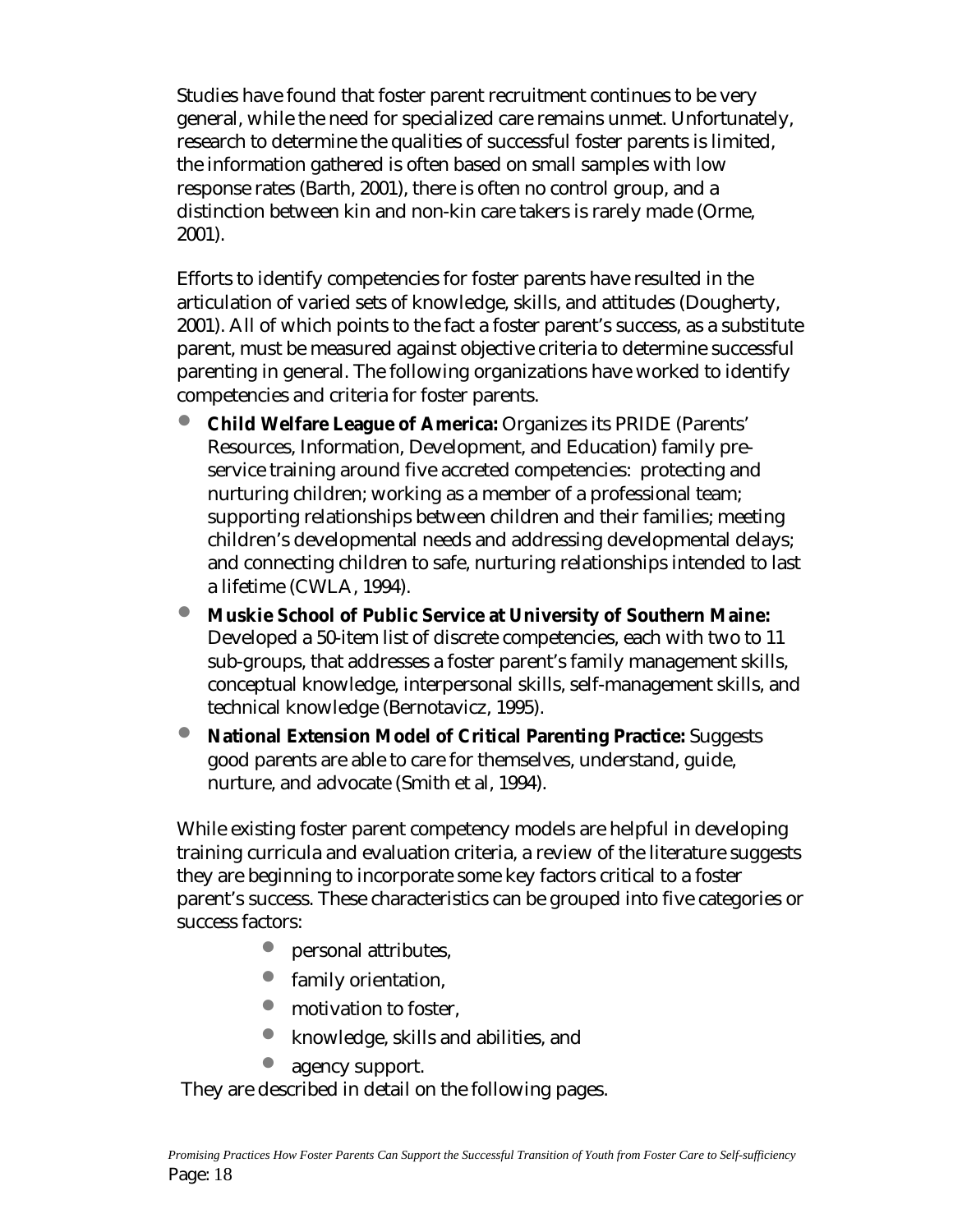# **SUCCESS FACTORS FOR FOSTER PARENTS**

# **1. Personal Attributes**

囥

One of the most comprehensive lists of the personal attributes of successful foster and adoptive parents is presented in Spaulding for Children's preservice training curriculum Parents As Tender Healers (PATH). These qualities include:

| <b>Tolerance for ambivalent</b><br>and negative feelings                             | A parent's ability to expect some powerful<br>and negative feelings in themselves in<br>reaction to a child's behavior and to<br>understand that those feelings are normal<br>and transient (Gill, 1978).                      |
|--------------------------------------------------------------------------------------|--------------------------------------------------------------------------------------------------------------------------------------------------------------------------------------------------------------------------------|
| "Intrusive and controlling"<br><b>behaviors</b>                                      | Necessary to assume control of the<br>parental/child relationship, not allowing the<br>child to reject them, and to advocate strongly<br>with systems and institutions so that a child's<br>needs can be met (Jernberg, 1979). |
| <b>Flexible expectations</b>                                                         | Necessary to insure that the long-term<br>parenting goal is not a perfect child and that<br>each tiny, incremental improvement in a<br>child's functioning is celebrated (Katz, 1986).                                         |
| <b>Tolerance for rejection and</b><br>the ability to delay<br>parental gratification | Demonstrated by a parent's ability to de-<br>personalize a child's behavior and to realize<br>that the rewards of fostering are rarely<br>immediate (Kadushin, 1970).                                                          |
| <b>Sense of humor</b>                                                                | Helpful as a way to cope with stress and to<br>diffuse strong emotions (Gill, 1978).                                                                                                                                           |
| <b>Ability to read a situation</b><br>and react accordingly                          | Take on parenting tasks that are outside their<br>usual role; for example, they are able to shift<br>from nurturer to disciplinarian depending on<br>the situation or the child (Cohen, 1981).                                 |
| <b>Take care of themselves</b>                                                       | Necessary in order to maintain their<br>perspective, relieve tension, and remain<br>strong and healthy (Gill, 1978).                                                                                                           |

*Promising Practices How Foster Parents Can Support the Successful Transition of Youth from Foster Care to Self-sufficiency*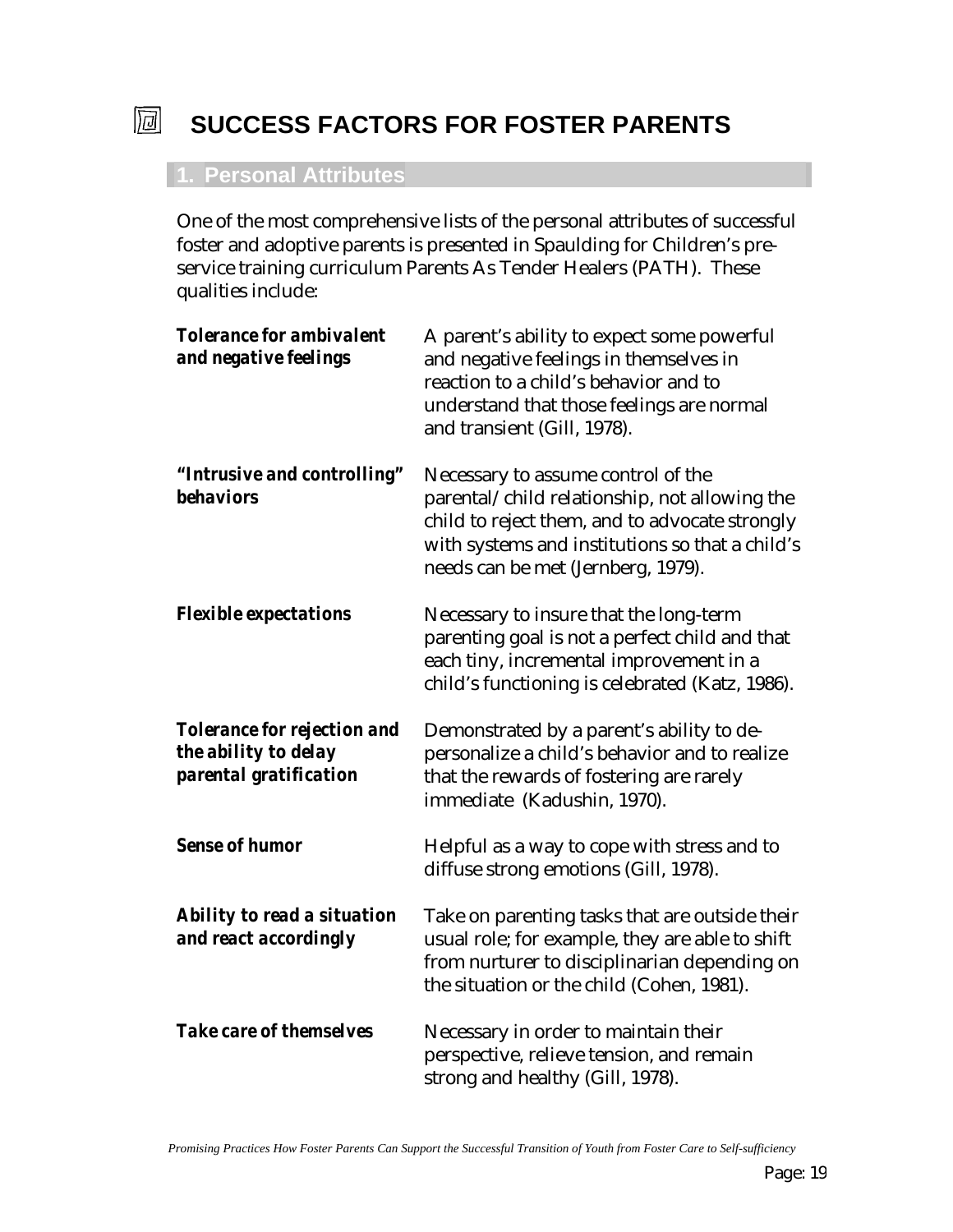| <b>Seek and accept</b> | This is for themselves and for the children in<br>their home (Smith and Sherwin, 1983).                                                                      |
|------------------------|--------------------------------------------------------------------------------------------------------------------------------------------------------------|
| a higher power         | <b>Spirituality, or the belief in</b> Provides a constant resource for strength and<br>wisdom, rounds out Spaulding's list (Jackson<br>and Wasserman, 1997). |

Other sources suggest that additional personal attributes include optimism and a tendency to put more emphasis on giving respect than on demanding it (Marshall, 2001).

#### **Our research identified that successful foster parents…**

*Foster parent: "We told her when she got here that a lot of her freedoms and her privileges were going to depend on her grades in school and how well she did, because getting good grades and doing well in school is the most important thing to us."*

*Foster parent: "… my job as the protector, as the parent, as the teacher, is to deal with all of the other people and say look, let's work through this. Let us help this child because this is something they need to be a successful adult."*

*Foster parent: "… meeting with other foster parents helps me ... they understand the challenges and the rewards."*

#### **Define Boundaries**

Foster parents do assume control of the parent/child relationship—through setting rules and instilling structure in their homes. Routine and rules are established for things such as chores, curfews and study habits.

## **Know What They Know**

When respondents were asked what enabled them to be successful foster parents, the most common answer was training and/or education.

#### **Advocate**

Foster parents in the study advocated strongly for the adolescents in their homes. Foster parents were advocates for health care needs, job searches, schools, and for issues concerning visits with siblings.

## **Seek Services and Accept Support**

Survey results showed that foster parents seek help for themselves and for children by routinely accessing services. The majority of respondents obtained individual counseling for youth (77%), and used respite care (66%). Services used less frequently included residential treatment for youth (8%),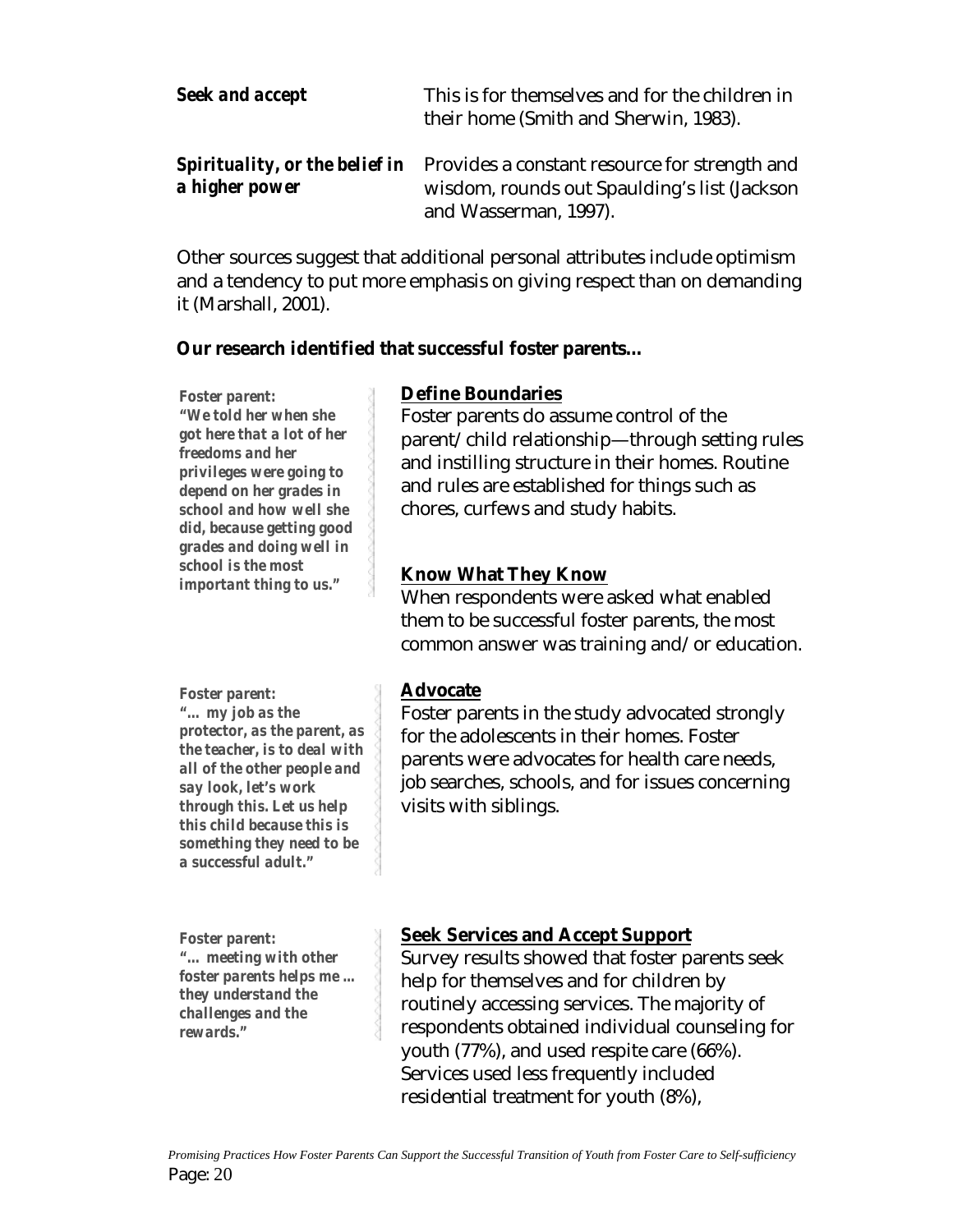institutional placements for youth (3.3%), and foster parents support groups (3.3%).

#### **Recognize Rewards Come Later**

Our research showed foster parents had an ability to delay parental gratification. A consistent theme in foster parent interviews and focus groups was that the greatest reward of foster parenting sometimes does not come until the youth has left the home and returns again for a visit. Some foster parents described not knowing whether they had done a good job with youth until years after the youth moved out. Visits and phone calls from youth, and holidays spent together reassure foster parents that they had a positive influence on youths' lives.

## **Have Confidence in Their Abilities**

Survey respondents did appear to be optimistic. On the survey, more than half of respondents reported being self-confident, and feeling competent to handle the types of children, they have fostered. Many foster parents (19%) felt that patience is what enables them to be successful.

## **Are Guided by Beliefs**

When asked what guiding beliefs drive their work, 21% said spirituality or religion; more than half of survey respondents report being religious.

## **Value Connection to Birth Family**

Successful foster parents understand the importance of the youth maintaining a connection to their birth family and are willing to encourage contact between them.

*Foster parent: "We'd be in the wrong business if we wanted to see success right now."*

*Foster parent: "We have a responsibility to all children…"*

*Foster parent: "I try not to interfere with family ties. I try to promote that they continue any relationship that they can with their family."*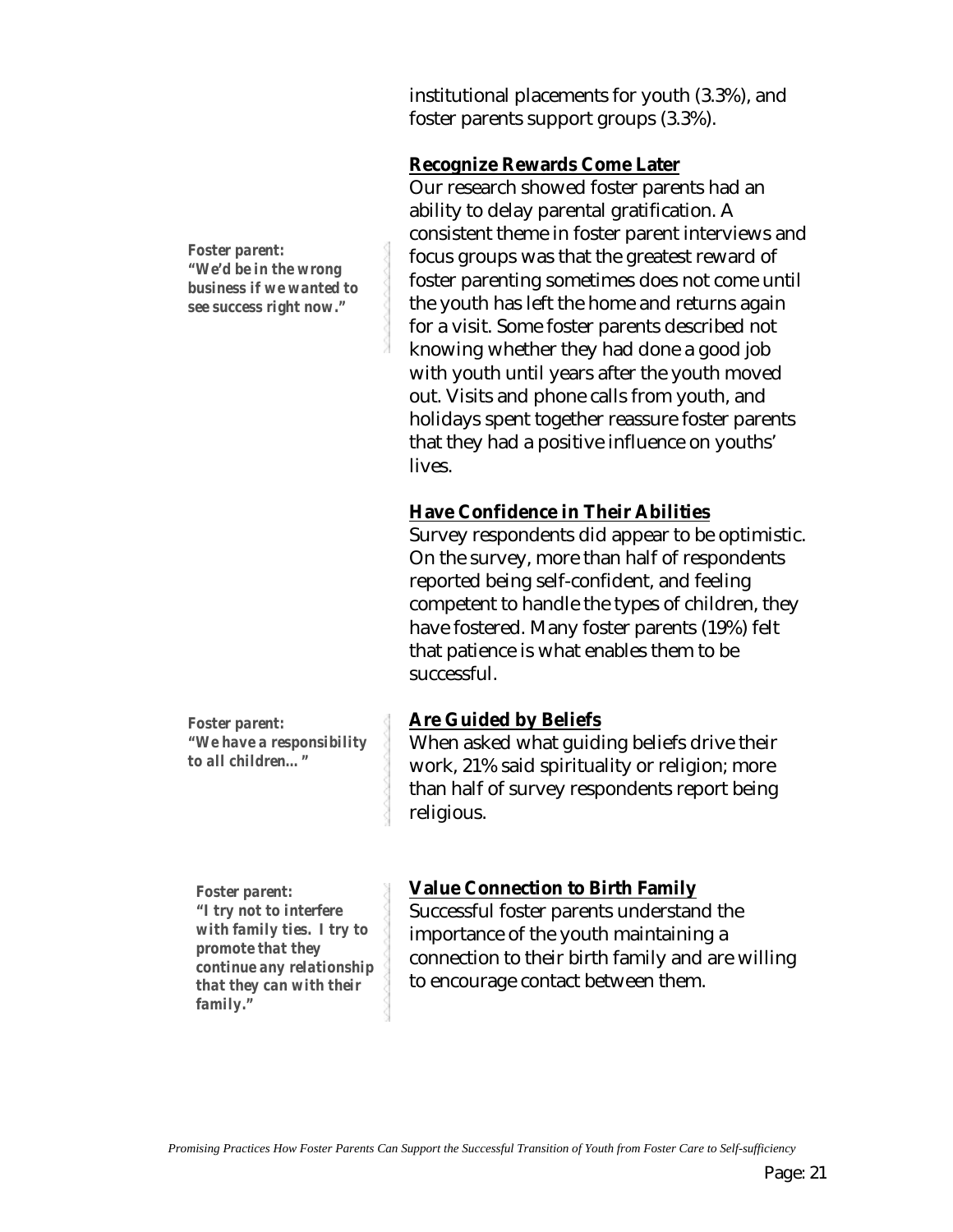Through a review of literature and previous research, family orientation emerged as a success factor stressing that foster care offer the informal, spontaneous, and unconditional atmosphere of family life (The Social Worker, 1991). The characteristics of the family providing the care are significant and include:

- Having sufficient economic resources and healthy family and marital functioning,
- ó Valuing and supporting education,
- Respecting what each member of the family thinks about fostering and the possibility of adoption (Michigan State, 1998),
- ó Offering a variety of experiences along with routines and structure,
- ó Developmental and emotional stimulation,
- ó Maintaining quality in the physical environment,
- ó Providing culturally competent care,
- Meeting their own needs for support and stimulation (Simms and Horwitz, 1996), and
- Recognizing the need to express and process grief.

In addition, the literature and research identified that successful foster parents provide:

- − Permanency and safety,
- − Positive parenting,
- − A healthy example of family and marital functioning,
- − A family experience that is informal, spontaneous, and unconditional, and
- − Experience nurturing a child's development and emotional recovery.

#### **Our research identified that successful foster parents…**

#### **Have Sufficient Economic Resources**

Survey respondents appeared to have sufficient economic resources. Our survey results showed that more than half of respondents had a total income of \$40,000 or more.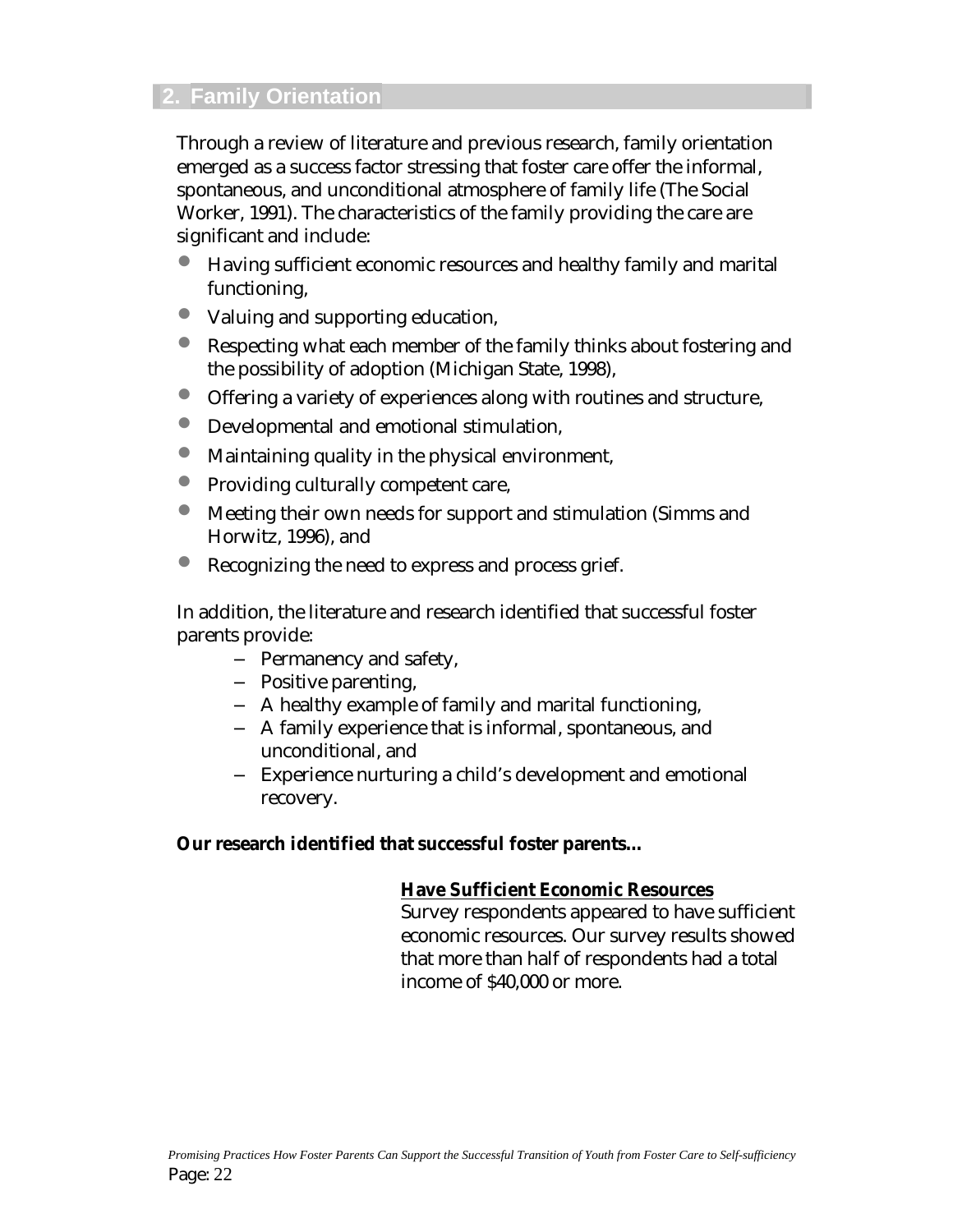*Foster parent: "To do the best job I can I know I need to continually learn"*

*Foster parent: "I think the biggest thing that we do is say - these are the rules." We leave a pretty big gray area … so they can make mistakes … and learn from them"*

*Foster parent: "My husband and I work together, we're a team…."* 

*Foster parent: "… when I have a child it's not all my responsibility. It's the social worker, the youth worker, and the teacher - - we're a team. We all work together."* 

#### **Recognize the Importance of Life Long Learning**

The education levels of survey respondents varied from high school to graduate school degrees. Seventy-four percent of respondents, and 68% of spouses, had a minimum of some college education. When respondents were asked what enables them to be successful foster parents, the most common answer was training and/or education.

## **Provide Structure**

 A clear theme in the focus groups and foster parent interviews was that families provide structure and rules for youth. Families implement rules such as: rotating schedule for household chores; daily study hour; youth must save 75% of their paycheck; youth must pass in school; youth have to have a job once in high school. Failing to meet these criteria results in consequences.

#### **Access Support Systems**

 Survey results showed that families did meet their needs for support. When respondents were asked about the types of supports they rely on, the most frequent answers were spouses/partners (85%), foster care agencies (84%), followed by family members (65%) and other foster parents (55%). The most common manner in which foster parents were supported was through receiving feedback or advice (45%). Supports also give respondents a break by spending time with the youth (38%).

Other supports were respite care providers (34%), mental health services (31%), community (17%), and Foster Parent Association (14%). Respondents also mentioned being supported by schools/teachers, foster parent support specialists, and therapists. One person mentioned receiving support from the youth's emancipated foster brother.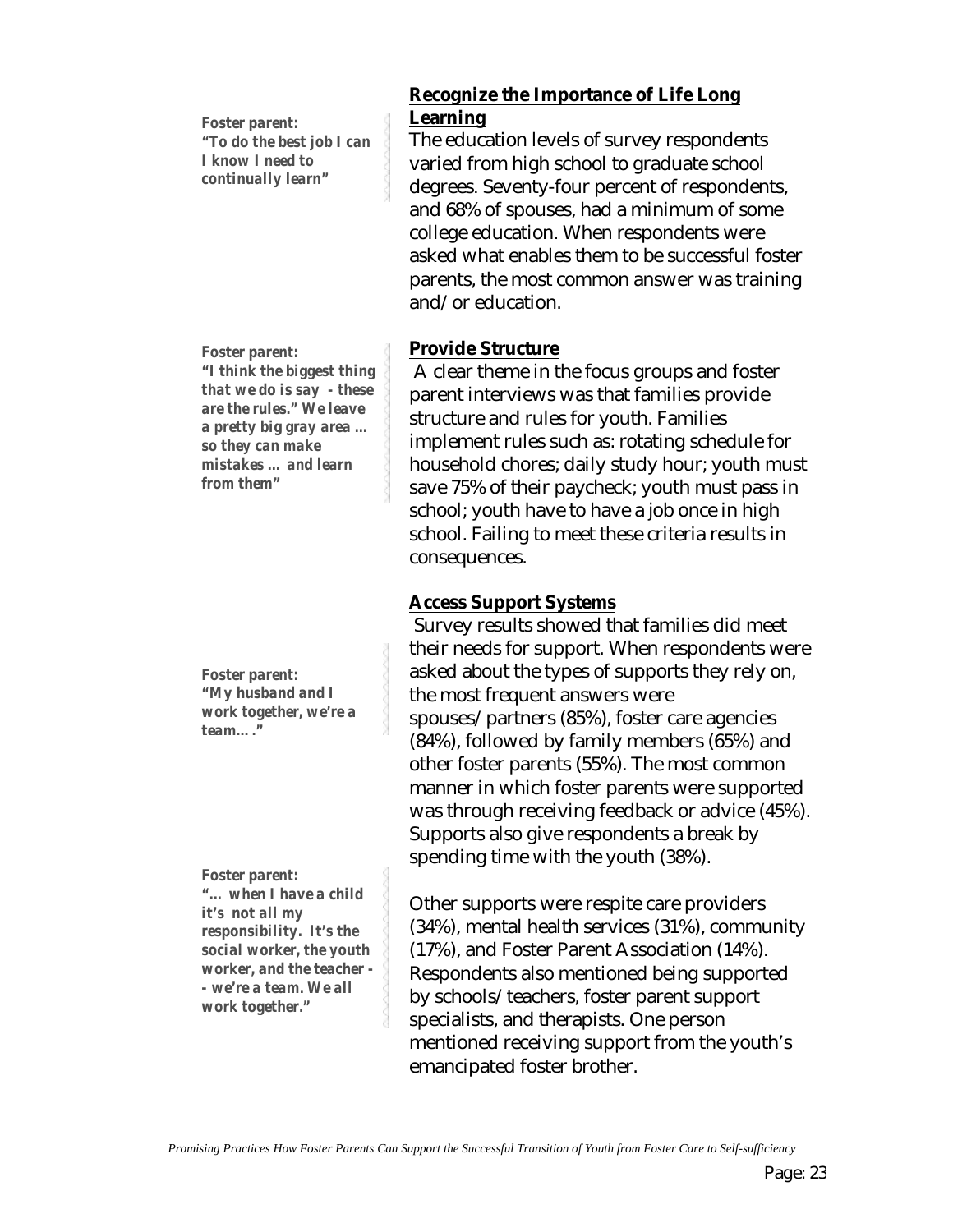Respondents were asked what their supports did to provide support. The most common

| response       |                              |       |
|----------------|------------------------------|-------|
| $(45%)$ was    | <b>WAYS SUPPORTED</b>        | %     |
|                | <b>Emotional support</b>     | 20%   |
| their supports | Work with spouse/partner     | 20%   |
| give feedback  | as a team                    |       |
| or advice. The | <b>Listen/sounding board</b> | 18%   |
| next most      | <b>Share Ideas</b>           | 18%   |
|                | <b>Offer help</b>            | 14%   |
| common         | <b>Great agency staff</b>    | 13%   |
| answer (38%)   | <b>Counseling</b>            | $9\%$ |
| was supports   | I could talk openly/vent     | 9%    |
| provide a      | <b>Encouragement</b>         | 9%    |
| break by       | Provide activities for youth | 9%    |
|                |                              |       |

spending time with the youth. Other ways respondents feel supported are shown in the table above.

#### **Value the Birth Family**

Results showed that in general, contact with a youth's birth family was important to families. Youth visited most often with their siblings more than half visited their siblings every month or more often. Approximately 35% of youth visited their birth parents every month or more. An additional 30% visited other blood relatives every month or more, while only 10% visited with former foster parents every month.

#### **Support Visits with Birth Family**

The majority of survey respondents helped to support these visits. Seventy percent provided transportation, 56% initiated contact, 33% planned activities, and 26% did "other" things such as encouraging the youth to stay in touch, hosting family members, helping to locate family members and helping the youth process through feelings after a visit.

*Foster parent: "When it comes to siblings (visitation) we have to be the primary town crier, advocate, we have to make it happen."* 

*Agency: "Foster parents play a vital role in linking and supporting youth maintaining connections with birth family, siblings and relatives."*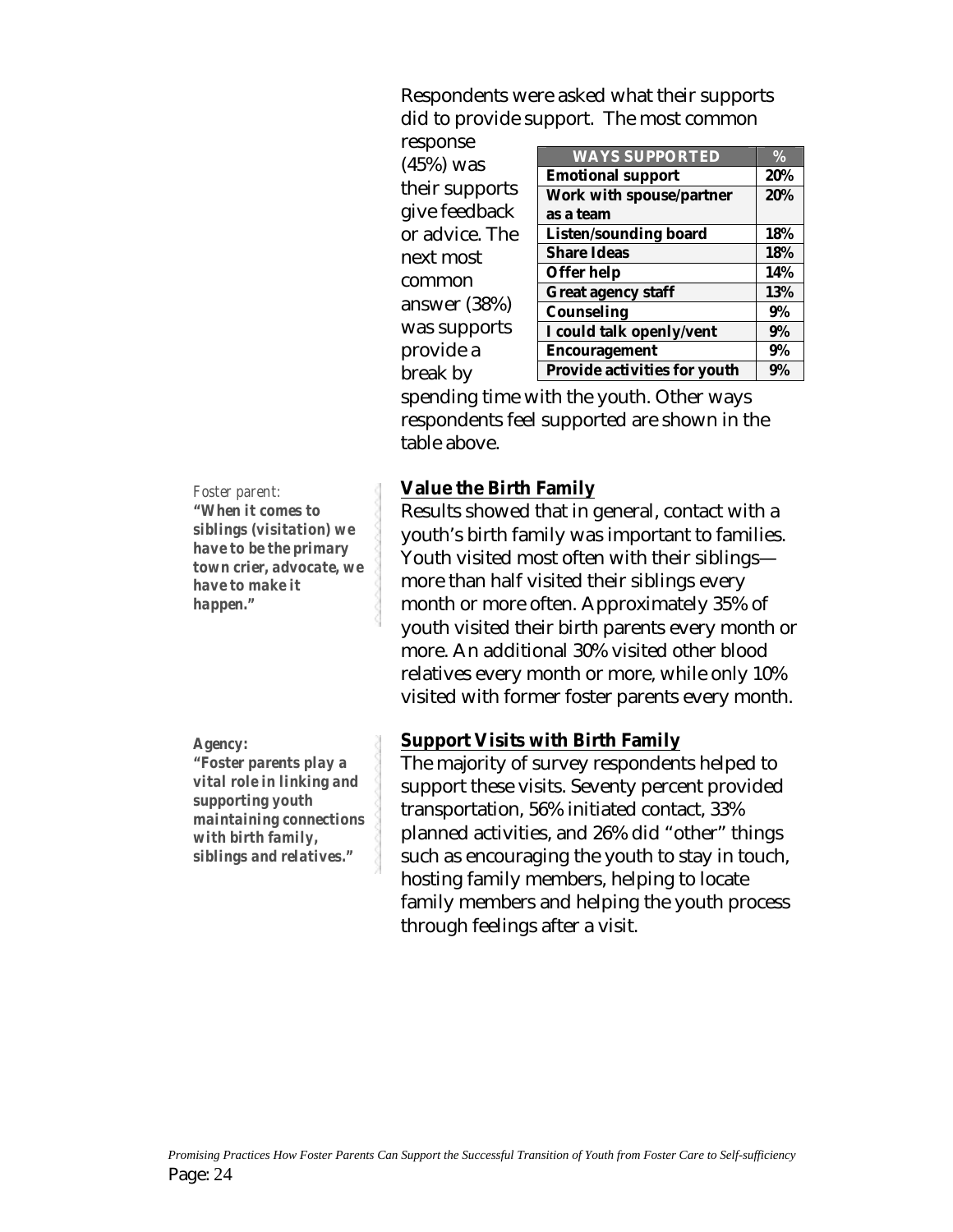## **3. Motivation to Foster**

Over the years, research has documented a number of factors that motivate families to foster. The results of a British study in the mid-1980's suggested that the primary reason for providing long-term foster care was the desire to parent a child when a couple could not conceive a child of their own. A second reason was an identification of one or both parents with the deprived children as a result of their own unhappy childhood. Social concern and altruism were additional motivators (Dando and Minty, 1987). More recent studies recognize a love for children and a desire to contribute to a child's "solid beginning" as strong incentives to provide care. Many successful foster parents are members of a religious community and cite that connection as a motivator and sustaining factor in fostering (Edelstein et al, 2001; Marshall, 2001).

#### **Our research identified that successful foster parents…**

#### **Committed to Fostering Children**

Over 40% of survey respondents had 10 or more years fostering experience. It is likely that through this experience, this group of foster parents gained an understanding of the types of behavior to expect from foster children, and feelings they have in response to that behavior.

#### **Love of Children**

Survey results showed the most common reason for foster parenting was wanting to offer security to a child, or to nurture a child. Other reasons included knowing someone who was a foster parent, closeness to the child, being "called" by God, wanting to share life/offer skills to a child, and love for children

#### **Identifies with Child's Experience**

Foster parents' identification with deprived children was discussed in interviews and on surveys. Foster parents described relating to youth having unhappy childhoods. On the survey, 30% disagreed with the statement, "I had a happy childhood."

*Foster parent: "What motivated me is just love for children."*

*Foster parent: "I can understand … I've been there. I can give some of my insights, my experience to these kids."*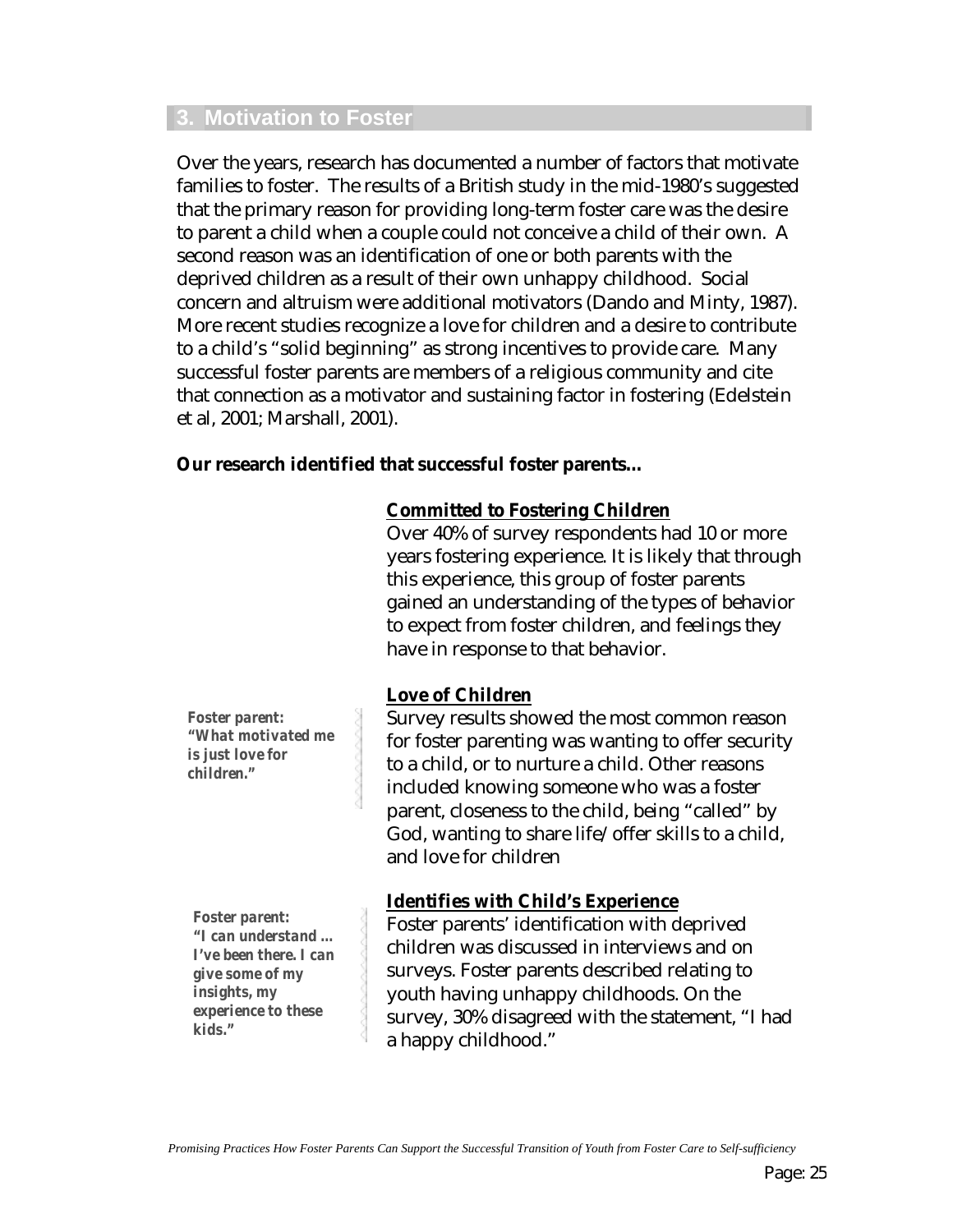## **Values Children and Family**

*Foster parent: "I believe all children need to feel loved and supported in order to believe in themselves."* 

*Foster parent:* 

*we talk about* 

*friends."* 

*"You can't fence them in, you can't make all their decisions for them… we talk about drug and alcohol abuse,* 

*premarital sex, we talk about curfews and the time that they're going to be home, and where they're supposed to be and picking their* 

When respondents were asked what guiding values or beliefs drive their work with

adolescents, the most common response (28%) was children need to be loved/children need to experience a family. Another common response (21%) was their religious belief or spirituality. *Other guiding values or beliefs* are outlined in the table on the right.

| <b>Other Guiding</b>        | $\overline{\mathcal{O}_{\Omega}}$ |
|-----------------------------|-----------------------------------|
| <b>Values/Beliefs</b>       |                                   |
| <b>Love for Children</b>    | 16%                               |
| <b>Want to Help Youth</b>   | 16%                               |
| <b>Develop Their Lives</b>  |                                   |
| <b>Youth Have</b>           | 14%                               |
| <b>Strengths/Can Change</b> |                                   |
| <b>Believe We Should</b>    | 12%                               |
| <b>Help Those in Need</b>   |                                   |
| <b>Everyone Deserves A</b>  | 12%                               |
| <b>Chance</b>               |                                   |
| <b>Believe We Can Make</b>  | 12%                               |
| a Difference                |                                   |
| My                          | 11%                               |
| <b>Upbringing/Morals</b>    |                                   |
| Determination/Dedicat       | 9%                                |
| ion/Work Ethic              |                                   |

#### **Bring Life Experience**

Prior experiences that respondents attribute to benefiting them in their work with adolescents included parenting their biological children (34%) and employment involving children, such as

teaching, day care, coaching (29%), and social work (21%). Other experiences that helped foster parents are in the table to the right.

| <b>Experiences</b>                | $\mathcal{O}_0$ |
|-----------------------------------|-----------------|
| <b>Positive Upbringing/Morals</b> | 12%             |
| <b>Religious Work with Kids</b>   | 9%              |
| (Sunday school teacher,           |                 |
| youth group leader)               |                 |
| <b>Foster Parent Experience</b>   | 9%              |
| <b>Life Experience</b>            | 9%              |
| <b>Negative Upbringing/Abuse</b>  | 9%              |
| <b>Foster Children</b>            | 7%              |
| <b>Succeeding/Keeping in</b>      |                 |
| Touch                             |                 |
| <b>Remembering My Own</b>         | 7%              |
| Adolescence                       |                 |

### **4. Knowledge, Skills and Abilities**

Historically, the role of a foster parent was that of a nurturer and caregiver. Over time, this role has expanded to require knowledge and skills in the following areas:

Helping children to cope with separation and loss, to make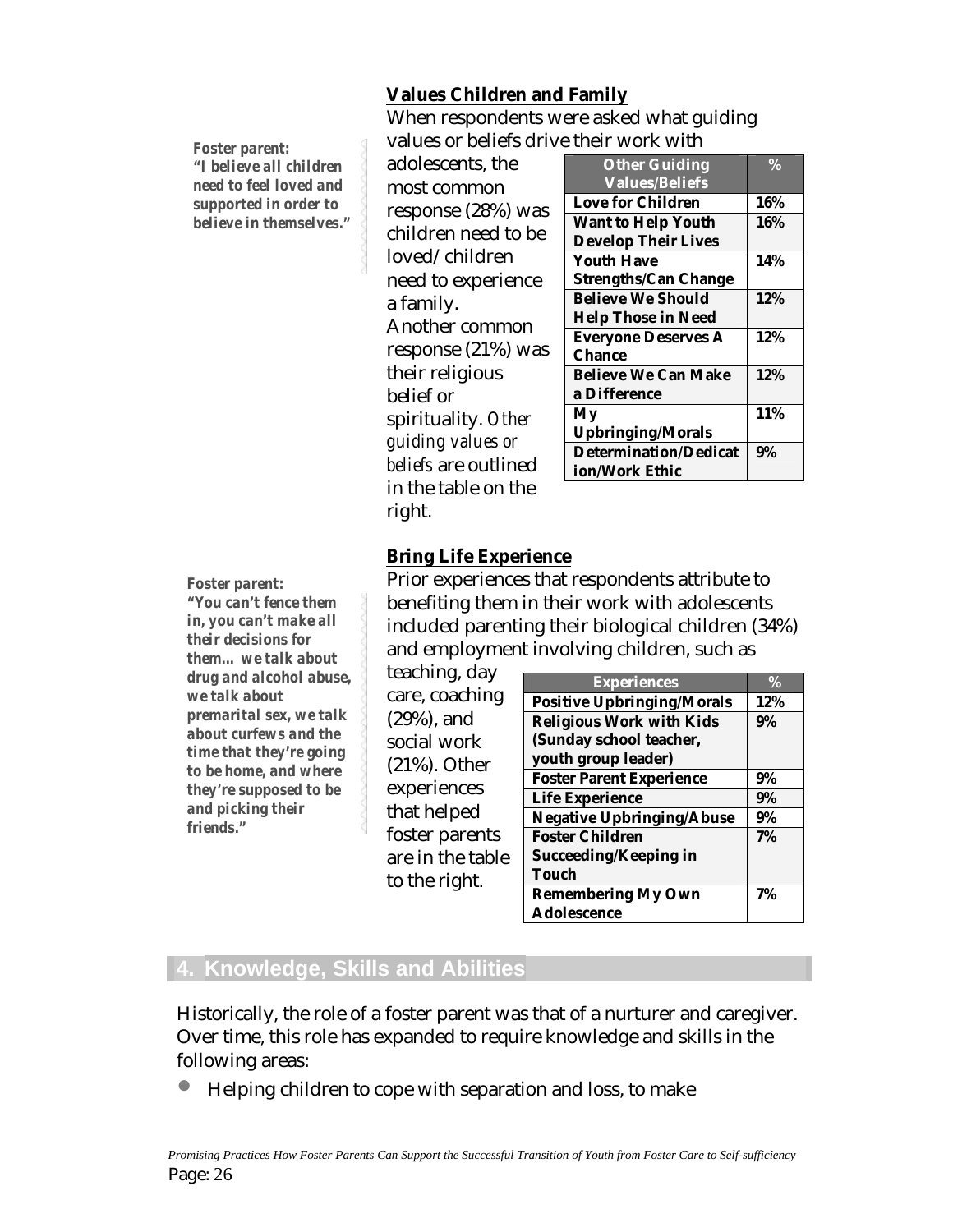developmental gains and to build self-esteem;

- ó Giving positive guidance, promoting cultural identity and supporting social responsibility;
- Advocating in school issues, accessing services and developing job skills;
- Mentoring birth parents, ensuring a connection to siblings and promoting continuity of relationships;
- ó Functioning as a contributing member of the service delivery team;
- Knowing when to take a break; and
- ó Making an informed decision about adoption.

Therapeutic foster parents need the skills to function as trained counselors. Additionally, parents who successfully foster teens have the skills to:

- Play a dual role shifting from parent, caregiver and disciplinarian to a role model, guide, companion, and mentor
- ó Teach, model, coach, and positively reinforce the acquisition of life skills
- ó Assist youth in connecting their past and present life experiences with future goals
- Develop a relationship with the youth that will exist beyond their stay in the home.

Even with the strongest motivation, families may find the fostering experience overwhelming. Not only must families provide safety and nurturing, but they must also have an array of skills to communicate, build on a child's strengths and needs, enhance self-esteem and promote cultural identity, support and model social responsibility, manage loss and grief, address problematic behaviors, work in partnerships, and facilitate connections (Dougherty, 2001). Successful foster parents build on this foundation by expecting and taking advantage of training to prepare them for and support them in their expanded roles as members of service delivery and permanency planning teams (Sanchirico et al, 1998), educational advocates (Schwartz, 1999), mentors to birth parents, and potential adoptive parents or permanent surrogate extended family members (Katz, 1999; CWLA, 1995). The best therapeutic foster parents must also be trained as counselors (Children's Voice, 1995). Similarly, foster parents who have been found to do well with adolescents have developed additional skills. They are able to shift from parenting, care taking, and disciplining to role modeling, guiding, teaching, and advising in order to develop and positively reinforce the learning of life skills. Foster parents in transitional models of care are able to make this shift to provide role modeling and mentoring as opposed to maintaining a more structured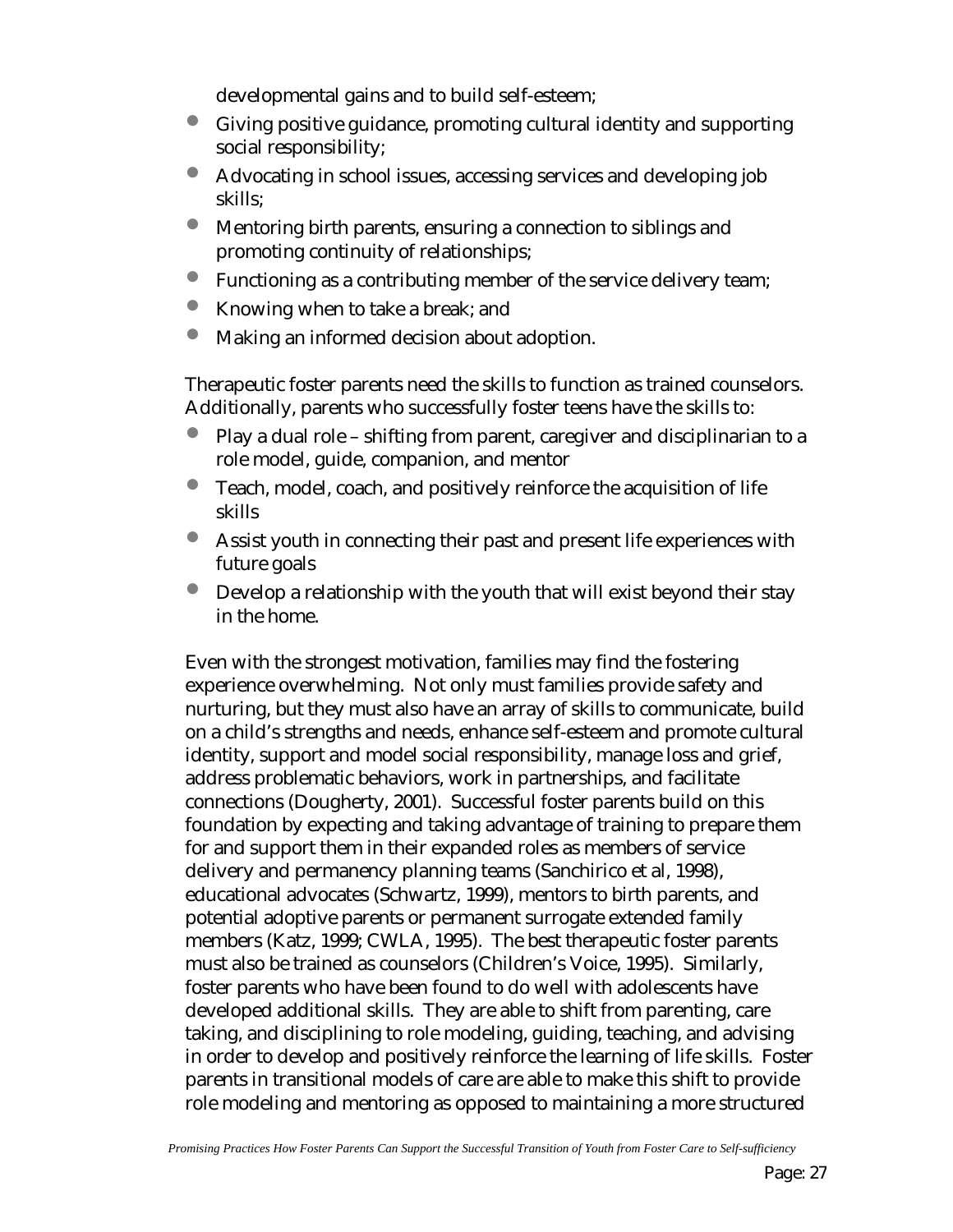and parental environment. The foster parents work to move from controlling the youth in their home to acting as a resource and mentor to encourage the youth in their independent skills building and decision making capabilities. Flexibility for the parents has been identified as a key factor of success for these families because it allows them to accept the adolescent and their individual needs for accomplishment and independence. By acting as a resource, the foster parents help the youth to process their experiences, both positive and negative, to help them learn from their actions and move forward. The ability to allow the youth to experience these things and then help them to learn from the process is a key to success in a less traditional foster home environment (Louis and Carol Colca, 1996).

#### **Our research identified that successful foster parents…**

#### **Seek Training**

 High percentages of respondents reported receiving training in relation to preparing youth for adulthood. More than 80% of survey respondents reported receiving training on such topics as behavioral problems in adolescents, adolescent development, adolescent attachment/loss, and independent living/life skills.

*Foster parent: "I ask what could you have done differently, and help him work through the issue, ideally learning from what has happened."* 

#### **Value Communication**

Interviews and focus groups showed that foster parents work with youth to help them reflect and learn from their mistakes—and process their experiences. This involves being flexible, trusting youth, communicating and being supportive.

**%**

**10% 10% Prayer/Faith 10%**

#### **Define Success**

| When foster        | <b>Contributes to Foster</b>              | $\%$ |
|--------------------|-------------------------------------------|------|
| parents were       | <b>Parents Success</b><br><b>Patience</b> | 19%  |
| asked what         | <b>Support of Family/Spouse</b>           | 17%  |
| enables them to be | <b>Commitment to Foster</b>               | 16%  |
| successful the     | <b>Parenting/</b>                         |      |
| most common        | <b>Hard Work</b>                          | 14%  |
|                    | <b>Agency Staff</b>                       | 10%  |
| answers were       | <b>Support/Professionals</b>              |      |
| training and       | <b>Successful Parenting</b>               | 10%  |
| education (22%)    | <b>Experiences</b>                        |      |
| and providing lots | <b>I Am A Good Listener</b>               | 10%  |
|                    | <b>Enjoy Teens/Children</b>               | 10%  |
| of love and        | Prayer/Faith                              | 10%  |
| support $(21\%)$ . |                                           |      |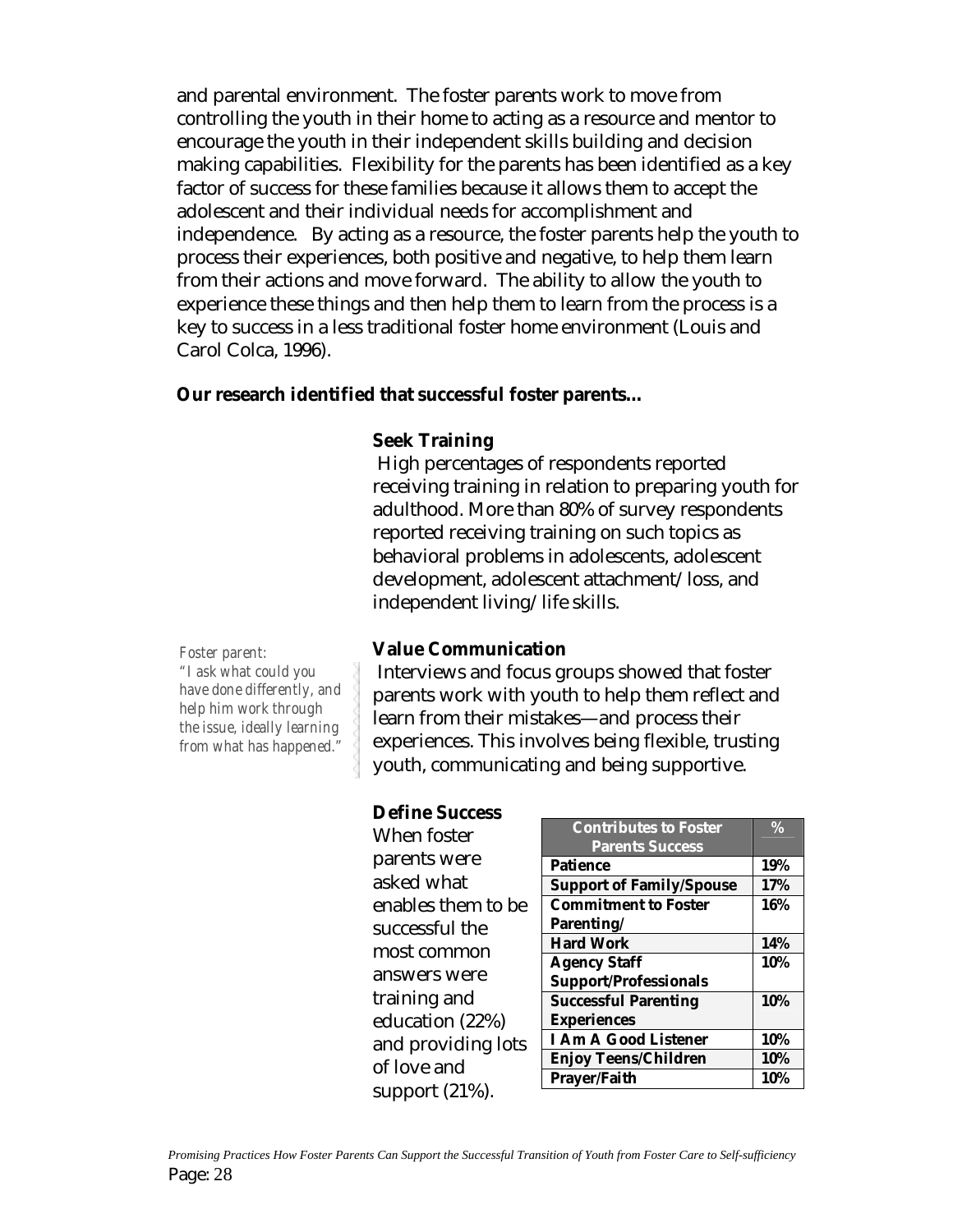# **5. Agency Support**

Good foster parents become better service providers when they are supported by placement agencies that appreciate the fact that individuals bring different skills and priorities to the challenge of fostering (Barth, 2001). It is essential that agencies encourage creativity, autonomy and the flexibility for foster parents to seek out services on their own (Schwartz, 1999). A Virginia study found that continuing education offered by an agency is also critical and suggests that foster parents be involved in determining the content of that training (Rodwell and Biggerstaff, 1993). Recognition by the agency is also important (Children's Voice, 1995).

A review of the literature suggests successful foster parents are supported by agencies that provide:

- *Clear expectations* regarding the foster parents' role and how they will interact with the agency staff, schools and other organizations that may impact the youth's life;
- ó *Initial training* that includes the legal issues affecting children in foster care, information about child safety and child development, and a discussion on working with birth parents and child welfare workers;
- **Ongoing training** that meets the needs of foster families, reflects the input of those families, and focuses on specific behaviors of children;
- **Freedom and flexibility** for foster parents to seek out services that afford convenient, quality, community-based care for the children in their homes;
- *Recognition, autonomy, and opportunities for creativity* **in order to** feel valued they are treated as professionals and encouraged to seek alternatives.

#### **Our research identified that successful foster parents…**

#### **Seek Training**

Survey results showed that respondents availed themselves of training that is offered by the agency—the majority have taken training on a number of subjects related to working with adolescents.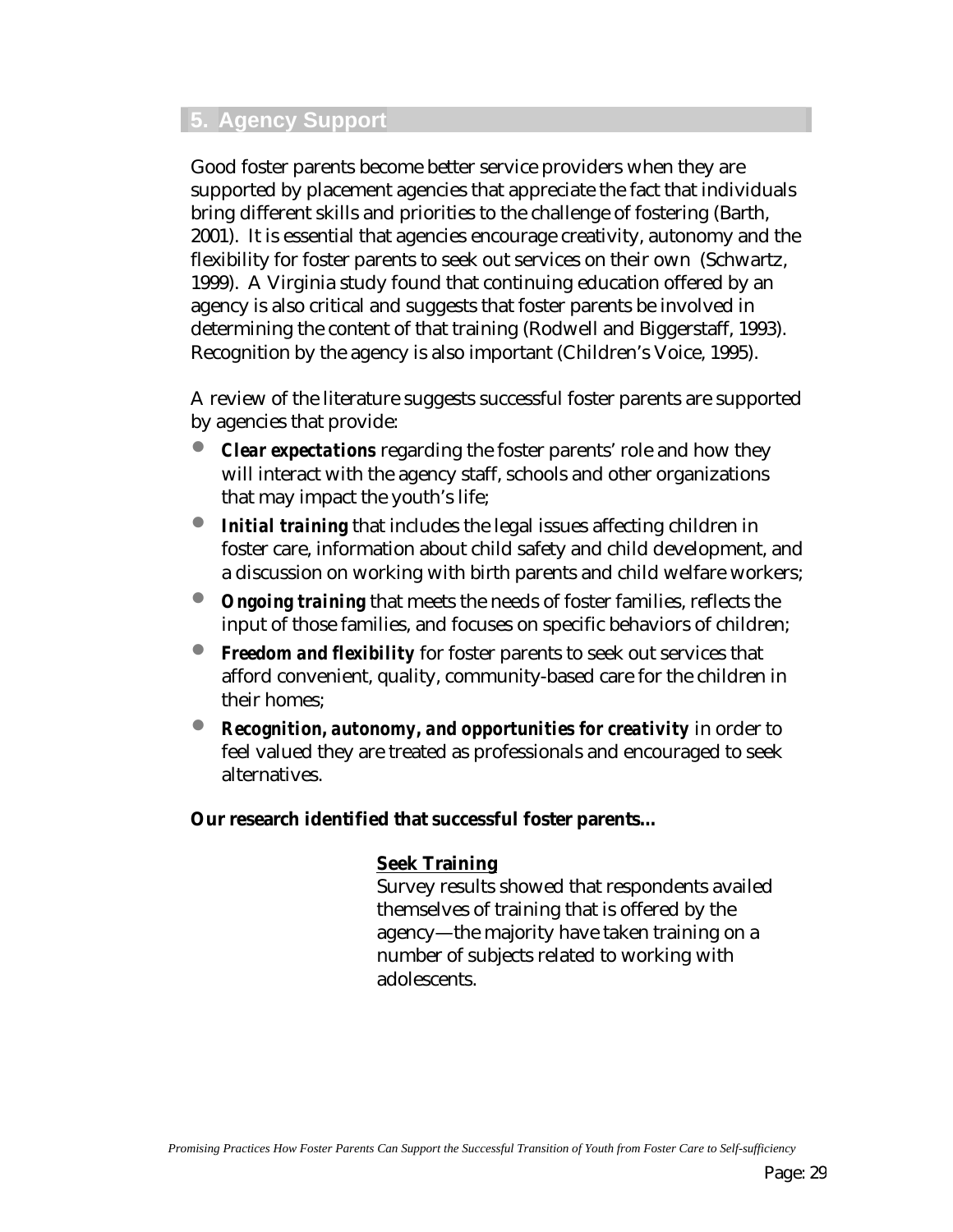#### *Youth: "Anything that you are going to teach kids you need to make sure that you know what you are doing. You can't just take them grocery shopping and say this is what we do."*

*Foster parent: "We call ourselves professional parents. We have an advisory committee and we meet monthly. In those sessions we share a lot and give a lot to each other."* 

*Foster parent: "The best training you'll get is talking to one another."* 

*Foster parent: "The executive director surrounds herself with good people and she has a loving heart and is a caring person."* 

## **Value Being Part of a Team**

As mentioned earlier, survey results showed that one of the most frequently relied upon supports for respondents was the foster care agency. Ninety-six percent of respondents reported having contact with a caseworker once a month or more often. They are recognized by the agency as an integral part of the team.

## **Understands Role & Expectations**

Respondents overall agreed (more than 90% agreed; more than 60% strongly agreed) that they are clear about agency expectations and are involved in decision-making for the youth. Foster parents stated that they look to the agency for the following:

- Peer support through mentoring, support groups, networking opportunities and training;
- Being viewed as a professional;
- Agency advisory committee to incorporate foster parents' experiences and feedback;
- Being part of the treatment team;
- Recognition that positive messages/feedback received from youth (sometimes years later) are the motivator, not agency celebrations;
- Training that is relevant to the population being served;
- Training being offered on weekends and supporting foster parents becoming trainers for their peers;
- ó Practices and policies that support foster parents incorporating birth families/siblings into the foster home, family events, treatment team meeting and life skills preparation and transitional planning for youth; and
- Leadership that provides support, vision compassion and accessibility for foster parents and youth.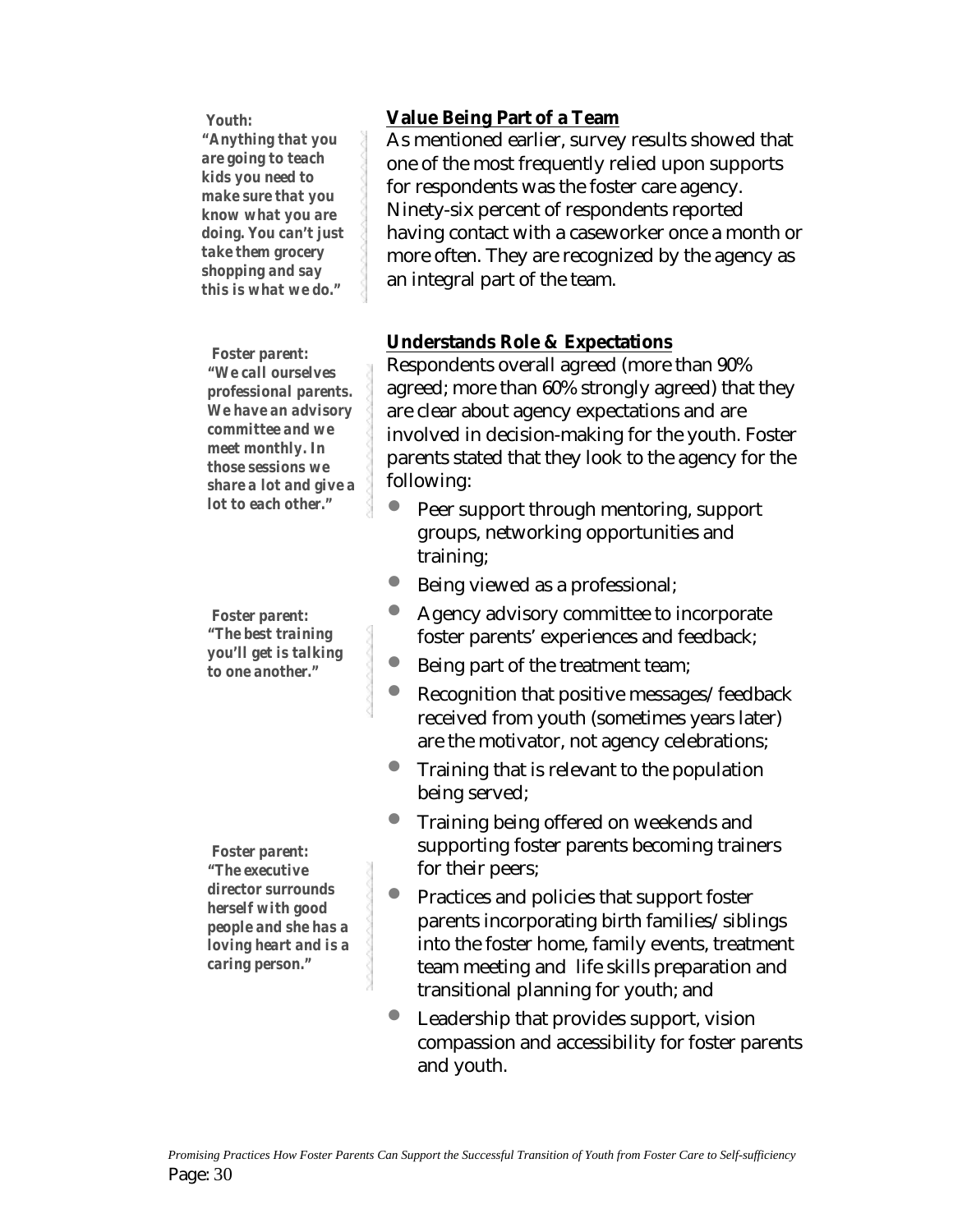#### 圆 **FOSTER PARENT ROLES**

When asked about the role of a foster parent, one foster parent responded …

*"I don't think any of us here can really answer your question about what roles we play because we take so many hats off and on all day long for whatever the situation calls for, but I think the one role that we play in all of this, in all parts of our life is parent."* 

Survey results showed that the majority (51%) of respondents felt their role as a foster parent is "parent" or "caregiver." Other common responses were to teach life skills (32%) and to nurture a child (21%). Other foster parent roles include advisor, advocate, providing security, providing a loving/family environment and to love unconditionally.

When one delves into the term parent, it actually contains many roles. Common themes start to arise, which can be grouped into four key roles that contribute to a youth's successful transition to independence: coach, advocate, networker and facilitator of relationships.

#### **Coach**

In the role of coach, foster parents act as teacher, role model, guide, friend, and companion. They see themselves as a parent, and the youth sees them as "family", and in many cases, they are the only "parental" figure in the young person's life. Foster parents are always mindful of the youth's needs and work with them to develop strategies to meet those needs. One youth put it this way --

 *"They encourage me a lot, they make me feel like I can do it….by telling me that I can."* 

There are five functions the foster parent considers to assist the youth in their daily life, they – listen to the youth, plan with the youth, provide life experiences, practice skills, and help the youth reflect.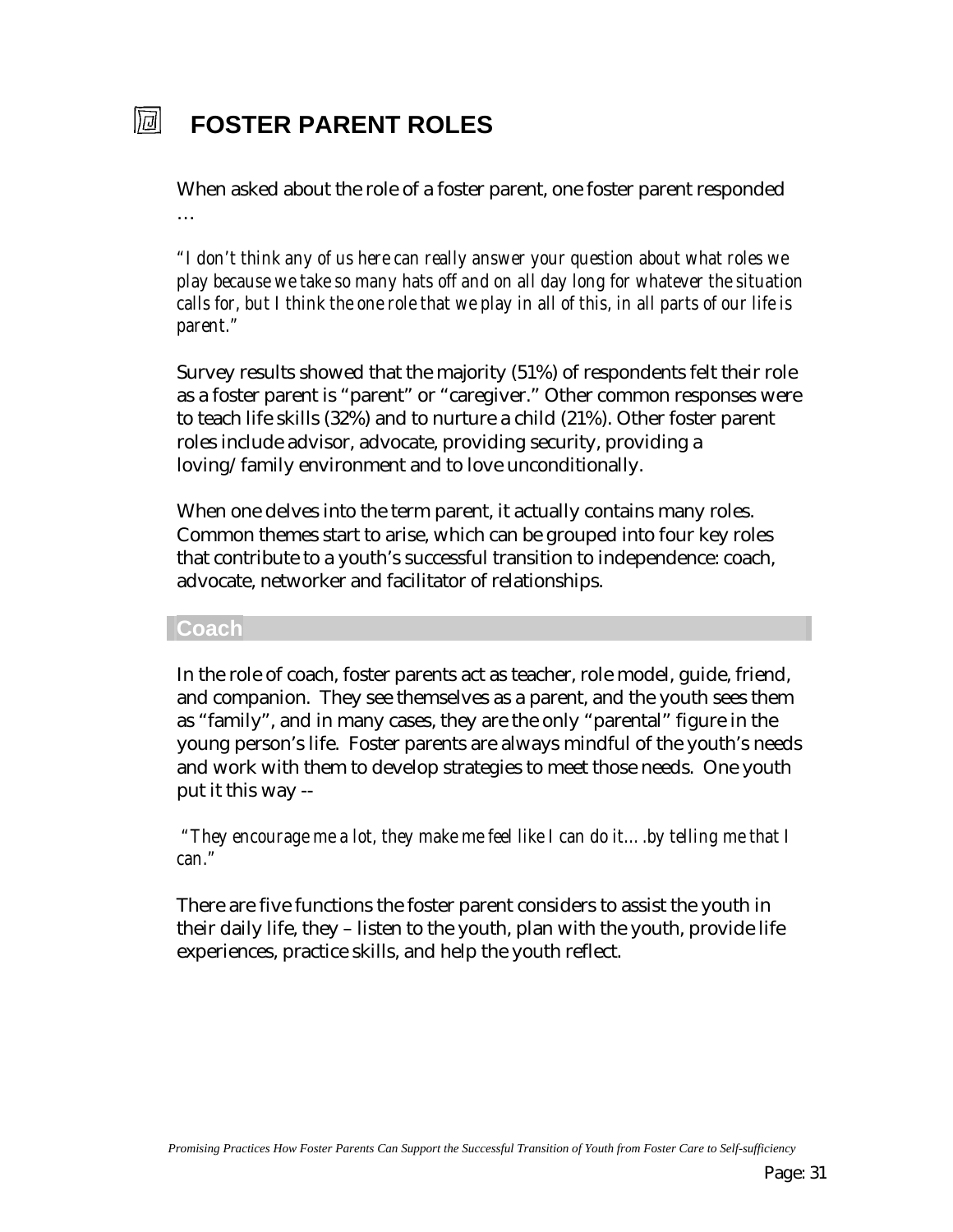*Youth: "They didn't say you gotta' talk to us about it … they just said hey, whenever you're ready to come talk to us, you know, we're here."*

*Agency caseworker: "He had wanted to go into the armed services and he scored really low on his ASVABs so she [foster mother] basically helped him get tutoring so he could bring up the scores, but she also talked to him about pursuing other options in case that that didn't work out."*

*Agency caseworker: "… let's take the bus to Fort Worth. This is where you're going to be living over the next few months…. and here's the bank and here's the school, here's the bookstore and here's a couple of places you might want to look for a job and just hands on right there with them…So, you hold their hand the first time and then now most recently she's going all by herself."*

#### **Listen**

Foster parents allow time to listen, understand and give the youth a "voice," by providing a chance for the youth to be heard. They help the youth identify what they need and want. This is a key part of developing an in-depth relationship with the youth.

#### **Plan**

The foster parents assist the youth formally and informally assessing and planning with them to set their personal goals. They then guide the youth as they work toward their goals. The focus is on the youth's wants and needs, more than on maintaining compliance.

**Provide Experience:** The foster parents recognize the importance of the youth experiencing "real life." They work to support the youth's learning by ensuring that day-to-day activities provide a context for learning. They may also use outdoor activities and outings as an approach to learning. They give special attention to providing the youth the space necessary to try something first hand, succeed, fail, and try again, with supportive adults to help when needed.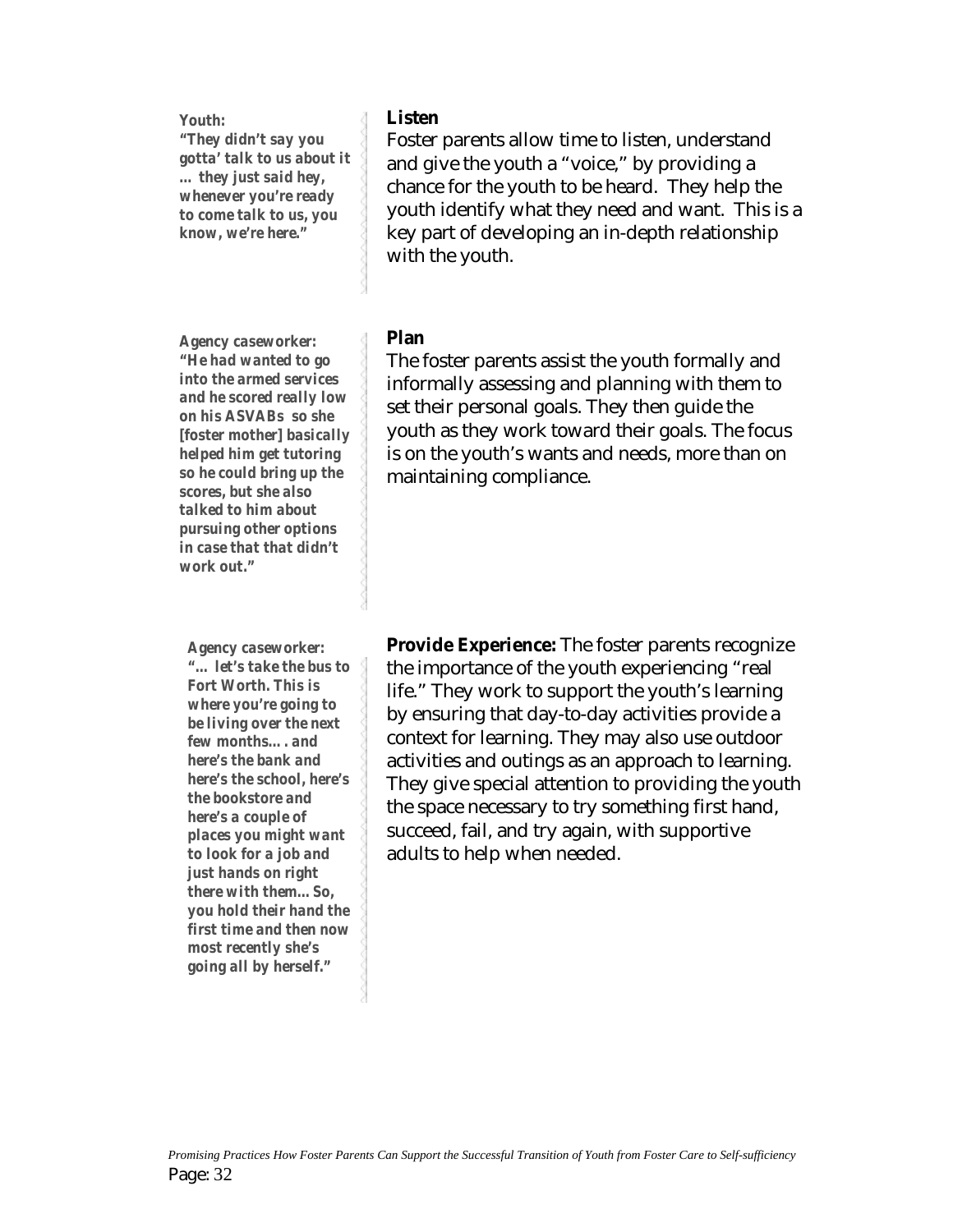**Practice:** This is very similar to the above function, "Provide Experience." However, in this instance the process is planned (e.g. applying for a job) and preparatory. Foster parents may help the youth prepare for a job interview, meetings with care providers, or writing a college essay. Like a coach preparing a team or individual for a sporting event, the foster parents prepare the youth for real world events.

**Reflect:** Foster parents help the youth reflect, review and decide whether the approach they have taken and decisions they have made have been in their best interest.

#### **Networker**

#### *Foster parent:*

*"You've got to tap every resource you've got." With one young man, we set up a plan with the community store, he would work there, we would pay part of his wages. He never knew this."*

In this second role, foster parents act as a resource or options broker. They know where the resources (e.g. jobs, apartments, therapists, and scholarships) are and help broker connections for the youth. Typically, they have developed contacts through experience working in the field or through personal connections in the community. They are committed to getting the youth the resources they need to achieve selfsufficiency, while at the same time ensuring the process empowers and educates the youth on how

to network and gain access to resources they may need in the future. This role is guiding and assisting the youth to become networkers for themselves.

*Foster parent: "I said I'll do what we can, we'll get character references, we'll get whatever we need and I can talk to as many people as I can and you got so many people pulling for you …"*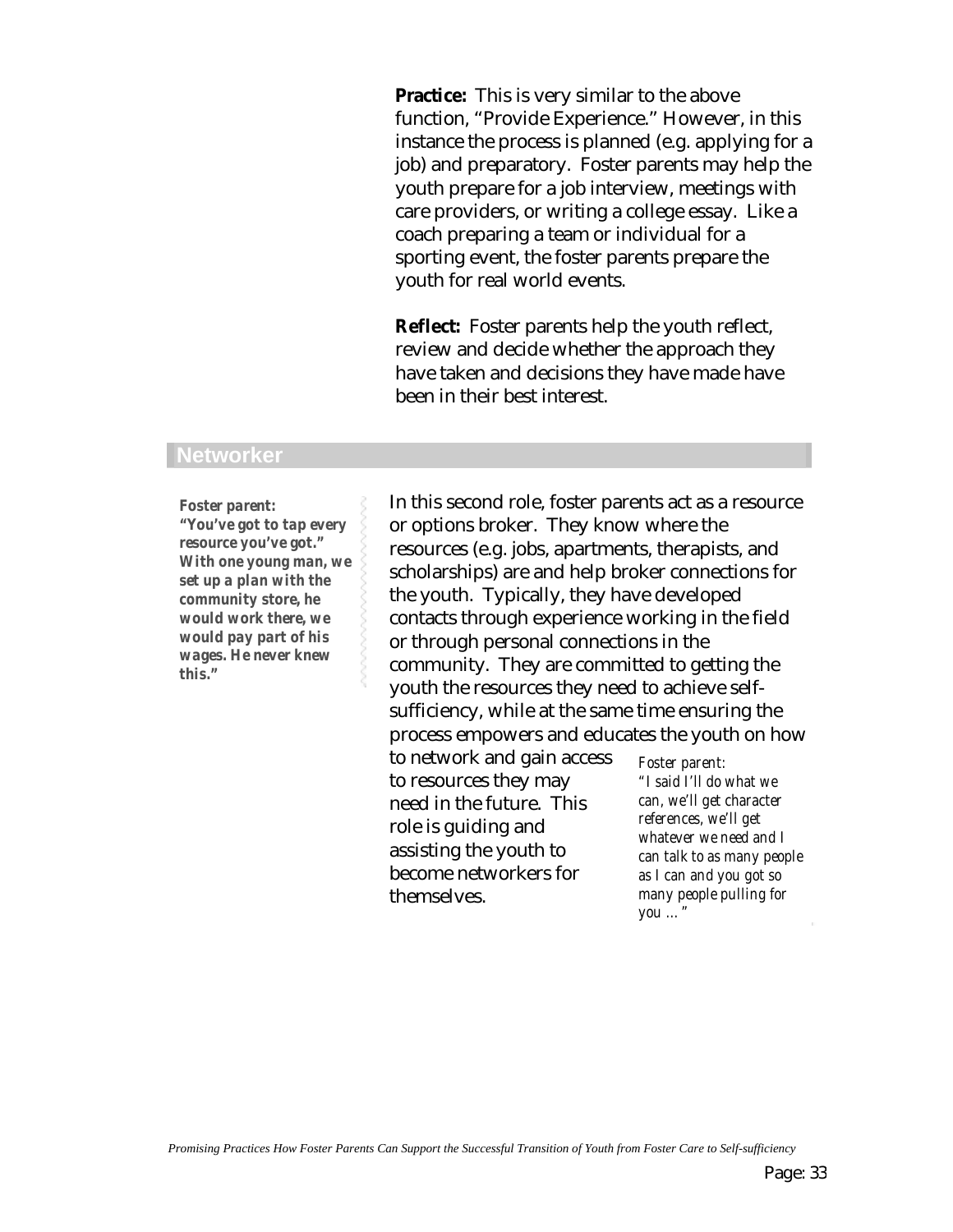#### **Advocate**

*Youth: "I know my foster parents will be there for me no matter what."*

In this role foster parents act as the youth's advocate, both within the child welfare system and in the community at large. They act as the youth's "life-line" by going the distance, showing up when no one else does and acting in a way that expresses unconditional acceptance and love for the youth. They help coordinate meetings on behalf of the youth, as well as work with caseworker to intervene for the youth regarding their needs/rights in areas such as education, placement, mental health or specialized service areas. In this role some friction between foster parents and "the systems" may occur. Because of the long standing relationship, and at times the "parental" role, foster parents develop with the youth, they will stand by the youth and advocate for them long after others have given up.

### **Facilitator of Relationships**

*Foster parent: "Well the first thing we do is assure them that we're always going to be here for them as long as we live."* 

In this role, foster parents facilitate the creation of lifelong family connections for the youth. They offer the youth normalcy in the form of holiday traditions and day-to-day continuity of activities (e.g. study time, snack time, and chores). They support the youth by consistently "being there" in a non-judging, unconditional manner, regardless of the circumstances. Through these actions, they model how lasting, caring relationships are built and maintained. They provide the youth with a place to call "home," a home to return to in the future. The foster parents play an integral part in helping the youth to overcome permanency barriers and identify permanency options such as adoption, legal guardianship, and other less formal alternatives. They also encourage the youth to stay connected with siblings, resolve differences with their birth family, and make peace with the past in planning for a positive future.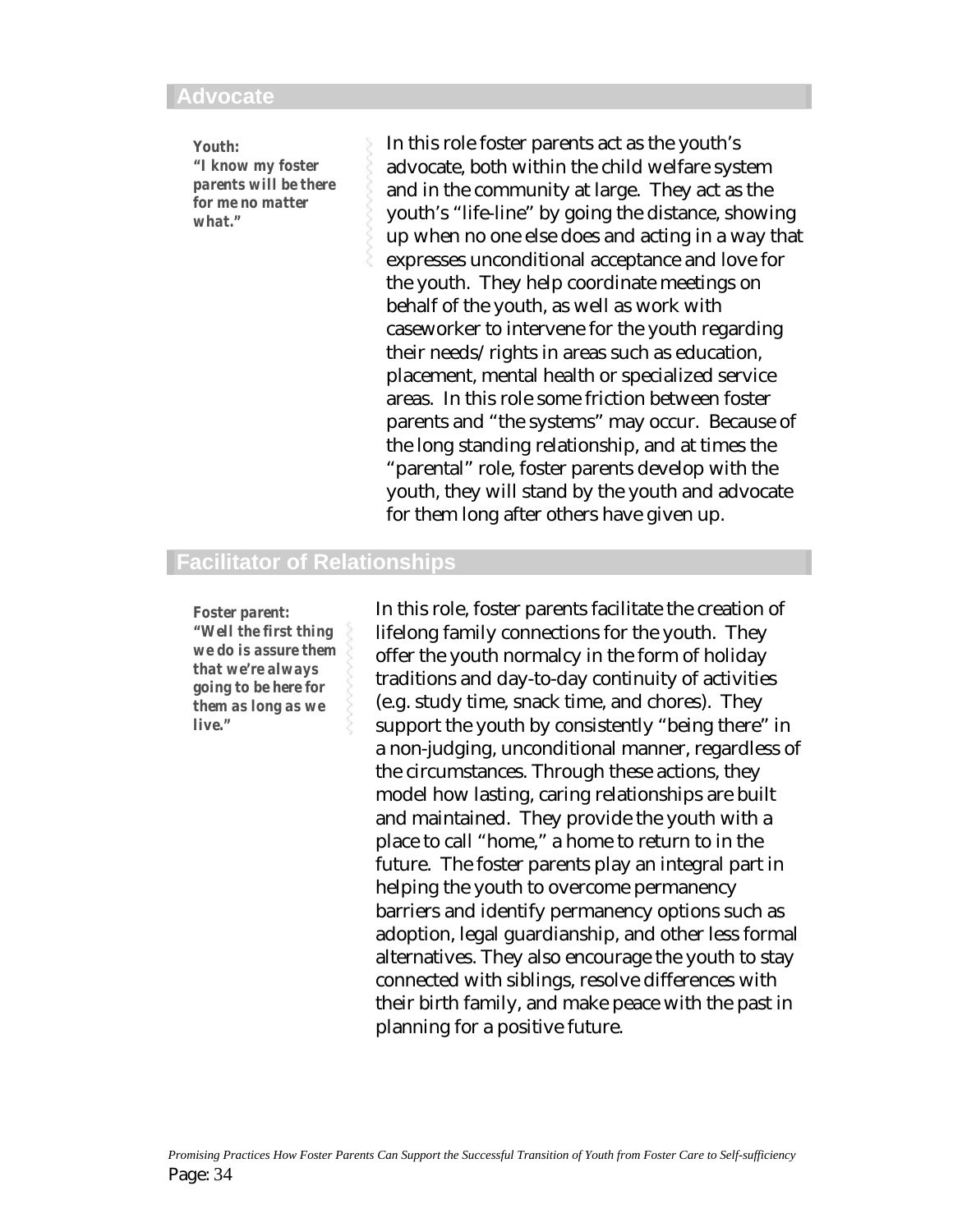A key part of facilitating relationships is working with the youth to maintain contact with their birth families, if appropriate. The majority of foster parents

*Youth: "… they treat me like I'm their kid and the "foster" doesn't matter."*

participating in this study supported these visits by providing transportation, initiating contact with birth families, and planning activities. Survey results showed that youth do maintain contact with their birth families. Youth visited most often with their siblings. More than half visited their siblings every month or more often. Approximately 35% of youth visited their birth parents every month or more. An additional 30% visited other blood relatives every month or more, while only 10% visited with former foster parents every month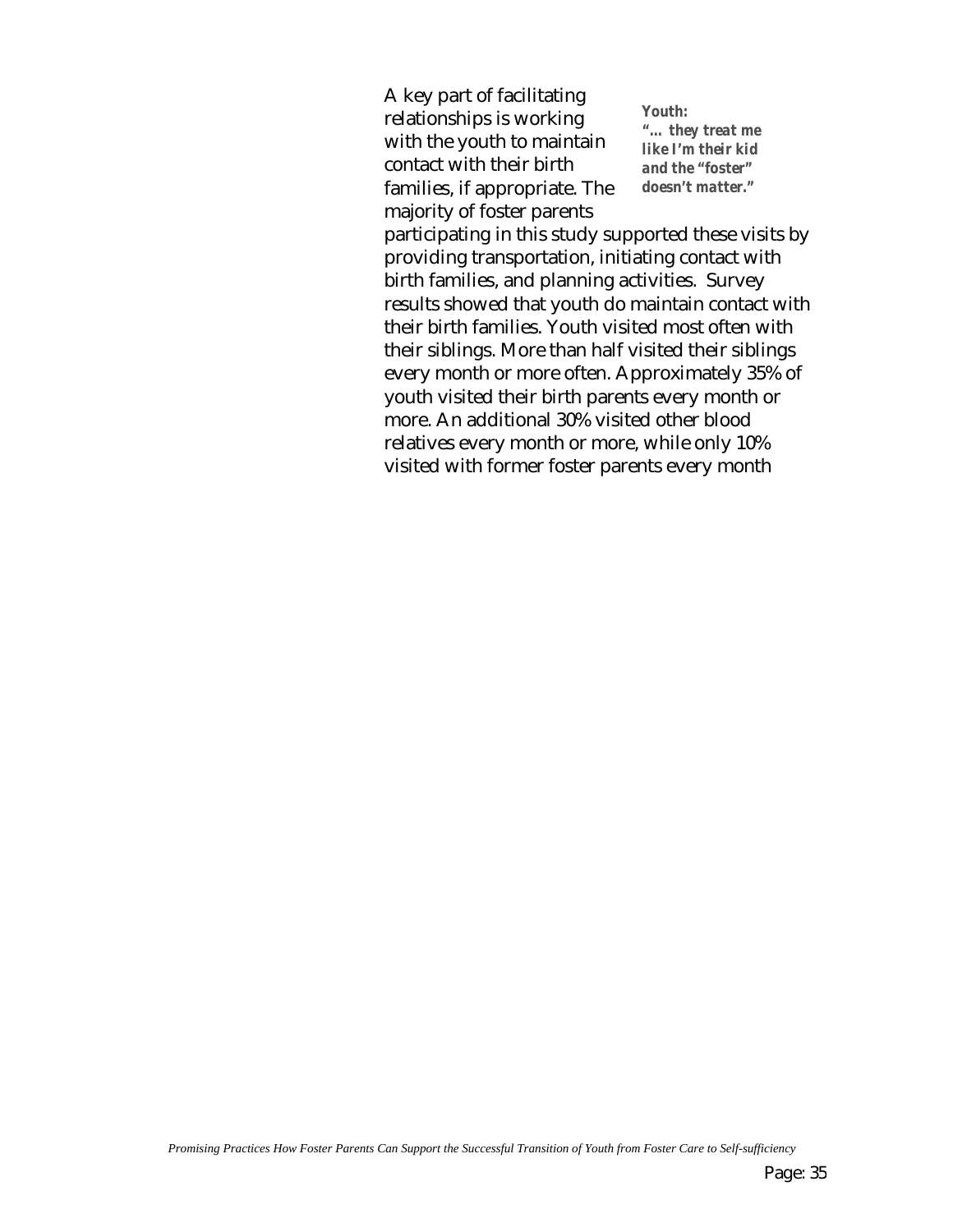#### 园 **EXAMINATION OF BEST PRACTICES**

A comprehensive review of the literature on independent living for older adolescents was conducted as part of the research that went into creating *Promising Practices: Supporting Transition of Youth Served by the Foster Care System*, which focused on agencies. This work also applies to foster parents, and others who work with youth in foster care. The following pages provide a review of the literature supporting four core principles and 14 suggested practice criteria identified for independent living/self sufficiency.

# **Core Principle: Youth Development Philosophy**

Although the idea of youth development has been around for several years, we have just begun to see consistent movement of agencies and foster parents involving youth in the development, implementation, and evaluation of their programs. This involvement occurs through creating an environment and opportunities where young people feel supported and safe in practicing skills, learning about relationships and connecting with their communities.

Westat (1991) found that independent living services targeted toward specified youth needs and outcomes achieve the best results. Based upon results from a pilot study, Nollan, Downs, Wolf, and Lamont (1996) recommend that life skills assessment tools be designed for youth across an age continuum and structured to involve participation from both the youth and their caregiver. A follow-up study by Nollan (2000) again underscored the need for a systematic life skills assessment involving both the young person and caregivers, stating that "assessment information gathered in this manner helps independent living programs meet the requirement of the [Chafee Program] Act that youth directly participate in the design of their program activities.

In addition, two recommendations were made by Caliber (1999) relevant to further engaging youth in helping to shape independent living program activities.

> First, states should be encouraged to embrace a youth development approach that moves beyond occasional youth involvement to ongoing engagement of youth in the planning, development, and delivery of independent living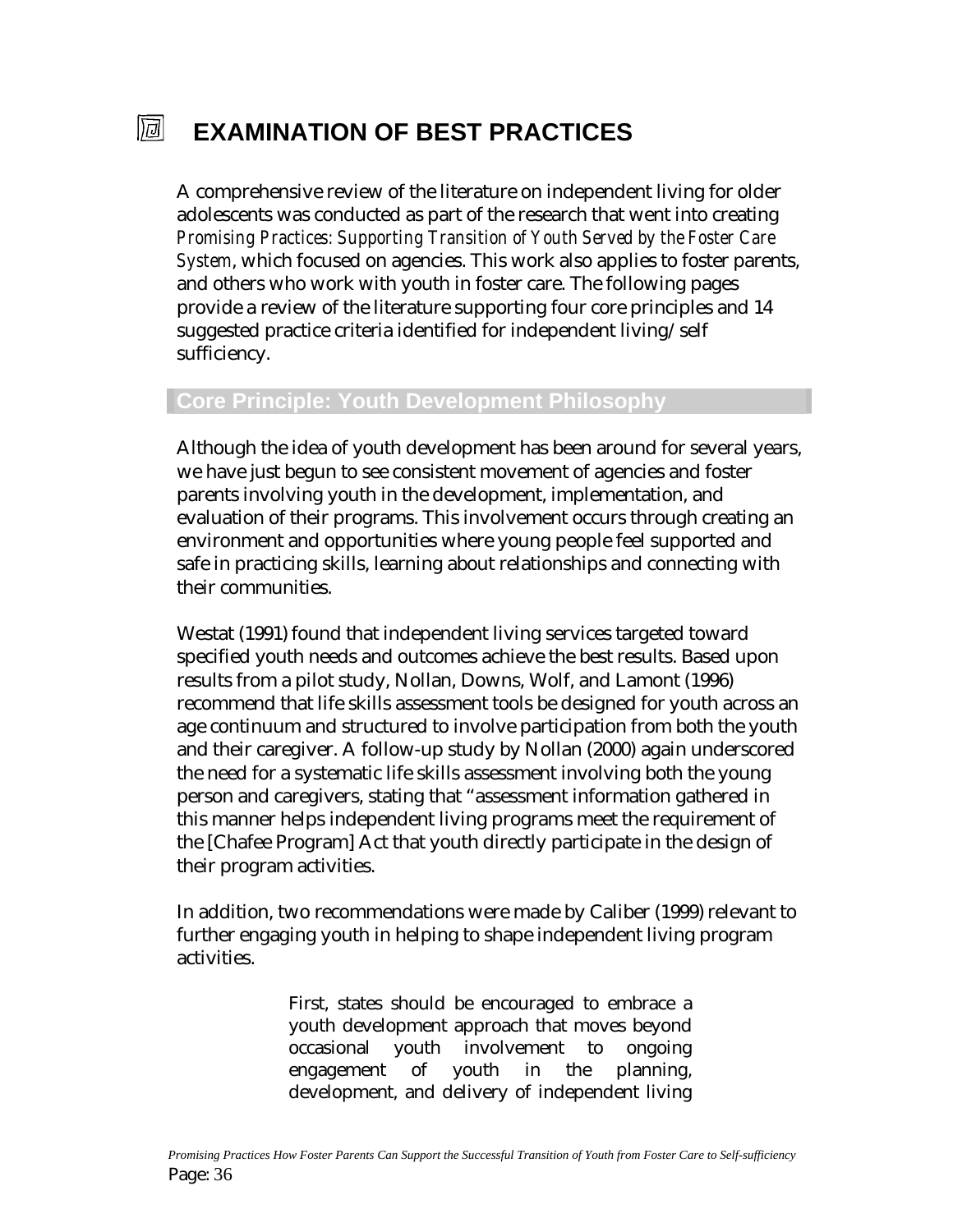services. Second, training and technical assistance (including peer-to-peer technical assistance) should be provided. This training and technical assistance should focus on integrating youth development approaches, emphasizing youth strengths rather than deficits, and keeping youth engaged (p. VI-12).

Successful transition to adulthood depends to a large degree on the youth's ability to make appropriate decisions regarding his or her case plan. Youth who have a sense of self-esteem and who feel empowered are often better equipped to deal with the barriers as well as the opportunities that arise during and after care. By encouraging youth and adults to become partners in making decisions, youth learn to take responsibility for themselves and thus feel empowered. This philosophy lies at the core of the youth development movement. Therefore, in order to provide effective services and achieve positive, outcomes for older foster youth, it is imperative that both public and private independent living/transitional living providers and foster parents embrace the youth development philosophy and incorporate youth not only in their own case assessment and planning, but also in overall independent living policy and program development, implementation, and evaluation.

### **Core Principle: Collaboration**

Preparing a young person to take his/her place in the community as a young adult is the community's responsibility. Foster parents, as part of independent living/transitional living programs should be proactive in seeking community involvement/collaboration. When foster parents reach out to community organizations and individuals, they create linkages that will benefit youth while they are in the program and after they leave it. Community involvement can lead to additional financial resources, in-kind contributions, and support. Community members can be helpful to youth who are looking for housing, seeking employment, and finding ways to fill their free time. Collaborations with community organizations can lead to job shadowing experiences, mentoring opportunities and long-term personal connections.

Collaboration also involves working with other agencies to secure the myriad of services necessary to prepare youth for adulthood. For example: integrated service delivery is described as procedures and structures that help service agencies coordinate their efforts to address the wide range of needs in a holistic manner (Burt, Resnick and Matheson, 1992). The researchers offer the following recommendations for inter-agency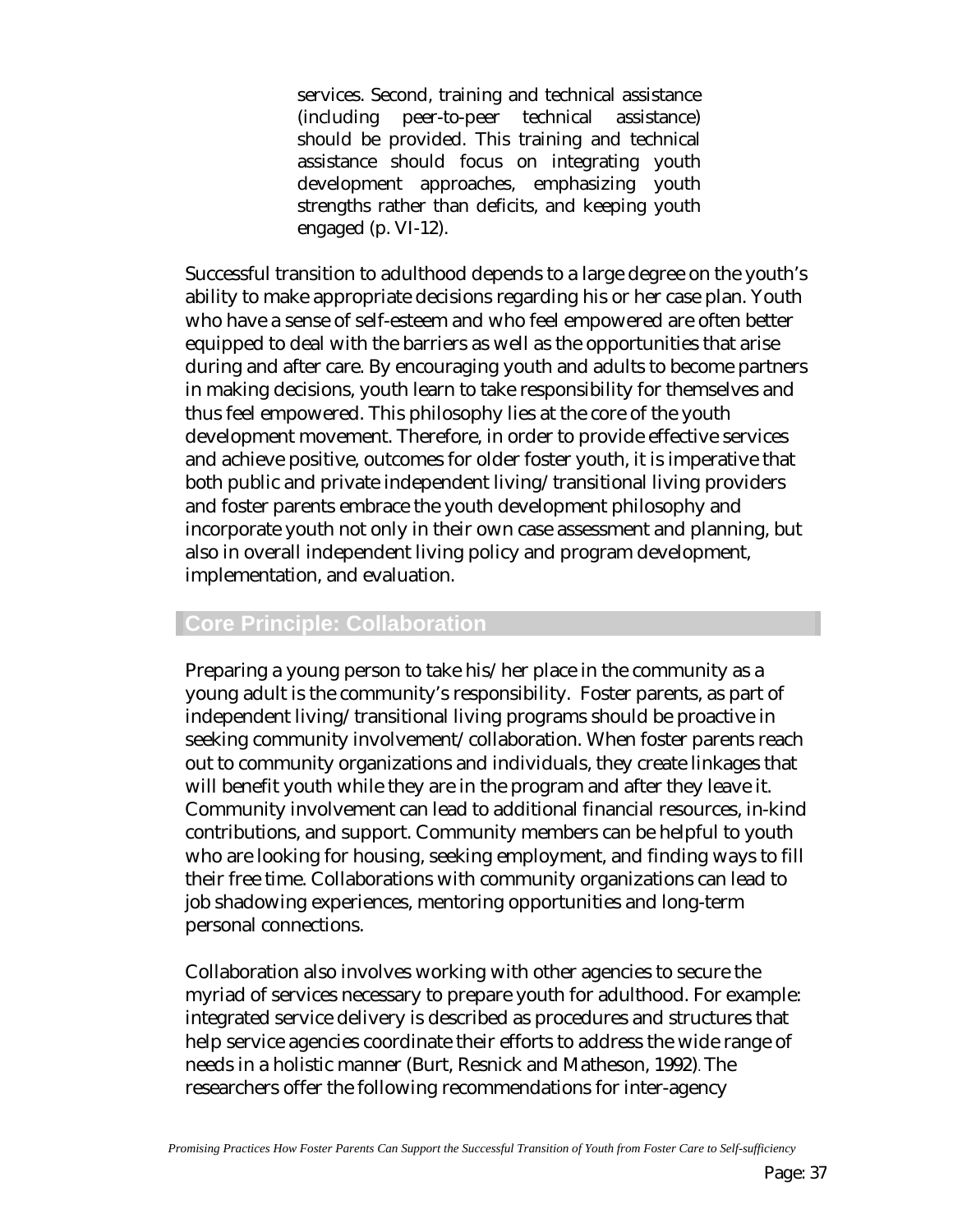collaboration; long-term commitment, identification of needed services, common goals and objectives, flexible funding, minimization of administrative barriers, effectively designed and implemented evaluations, and institutionalizing change.

The need for integrated services for youth aging out of care is well documented. The Courtney et. al. (2001) study on Foster Youth Transitions to Adulthood identifies several areas of need for former foster youth. Areas of need include education opportunities, mental health services, health services, and public assistance. For example, the study found that "although the receipt of mental health care services decreased dramatically over time [post discharge], there is no evidence that the young adults' need for services decreased. In the area of health care, many youth identified lack of insurance or high cost, as a reason for not receiving necessary care.

The importance of integrated service delivery is also reinforced by the American Youth Policy Forum's (1997) comprehensive evaluation of youth programs. They found that unsuccessful programs generally provide a single focus for intervention rather than addressing all the dimensions of a youth's developmental needs. While some programs are able to provide the full range of services solely through their agency, most need to work collaboratively with other agencies in order to offer a complete continuum of youth services.

In examining literature specifically focused on foster youth, there is strong implied support for the concepts of both inter-agency collaboration and agency-to-school collaboration. (Westat, 1991; Barth, 1986; Mech, 1994; Kazis & Kopp, 1997; CWLA interim report, 1998) One component that Cook (1988) refers to as essential to the operation of integrated service delivery is the inclusion of inter-agency training. Training needs to incorporate all of the involved parties, including the administrators, caseworkers, foster parents, school personnel, and other outside service providers. This process facilitates the flow of information, builds both formal and informal relationships and creates a foundation of trust and cooperation between agencies.

Caliber Associates (1999) made three recommendations to promote increased collaboration for independent living agencies with other agencies and community services. They included:

**Federal** -- Pursue inter-agency initiatives and joint program funding among Health and Human Services (including Children's Bureau, Family Youth Services Bureau, Center for Substance Abuse Prevention, and CMSH), Department of Education, Office of Juvenile Justice and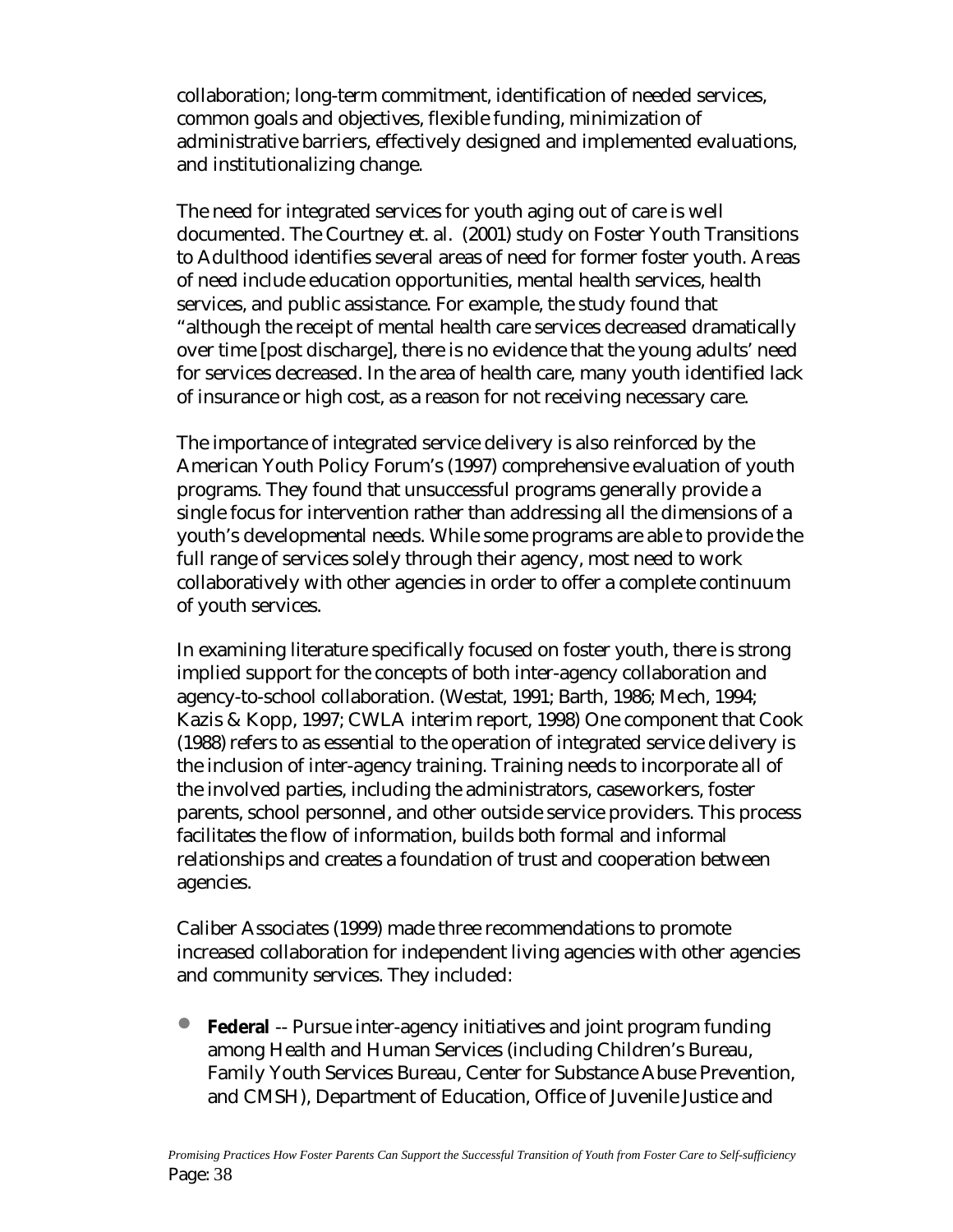Delinquency Prevention, Housing and Urban Development, Department of Labor, and other relevant agencies for collaborative community programs that support youth exiting the child welfare system. Coordinate activities with ongoing foundation initiatives.

- **State and Local** -- Identify formalized mechanisms (e.g., inter-agency task forces, designated point person responsible for collaboration) to facilitate coordinated efforts.
- **Private Sector** -- Promote involvement of private sector businesses in independent living program activities (e.g., through job placement programs). (p. VI-12)

When young people move out on their own, they need to be well connected with community resources and individuals. Programs that promote community interactions and inter-agency collaboration are modeling for the youth the importance of networking and community support systems. Therefore, collaboration is offered as a core principle, which must be at the foundation of any effective independent/transitional living programs. Administrators and staff in these agencies should embrace the value of inter-agency and community collaboration and seek to make the necessary linkages that will help youth as they prepare to leave and after they leave care.

## **Core Principle: Cultural Competency**

Public and private child welfare agencies across the country are increasing their attention to the issue of diversity and cultural competence. Culture is a constantly changing, learned pattern of customs, beliefs, values and behaviors, which is socially acquired and transmitted through symbols, rituals and events, which conveys widely shared meanings among its members. Culture includes gender, age, sexual orientation, urban, rural, ethnicity, values, personalities, marital status, and job position.

According to the statistics cited earlier, the following percentages were reported for children in care: 34 percent African-American, 13 percent Hispanic, 2% American Indian, 1% Asian/Pacific Islander, and 5% Unknown/Unable to Determine. While there is a disproportionately large number of children of color in the child welfare system, professionals of color appear to be under-represented in the fields of social work and psychology. (Gilbelman & Schervish, 1993; Lennon, 1993). Changing demographics have contributed to the need to recruit and retain workers knowledgeable about providing services to individuals and families from different cultures.

This influx of children and youth of color into the child welfare system has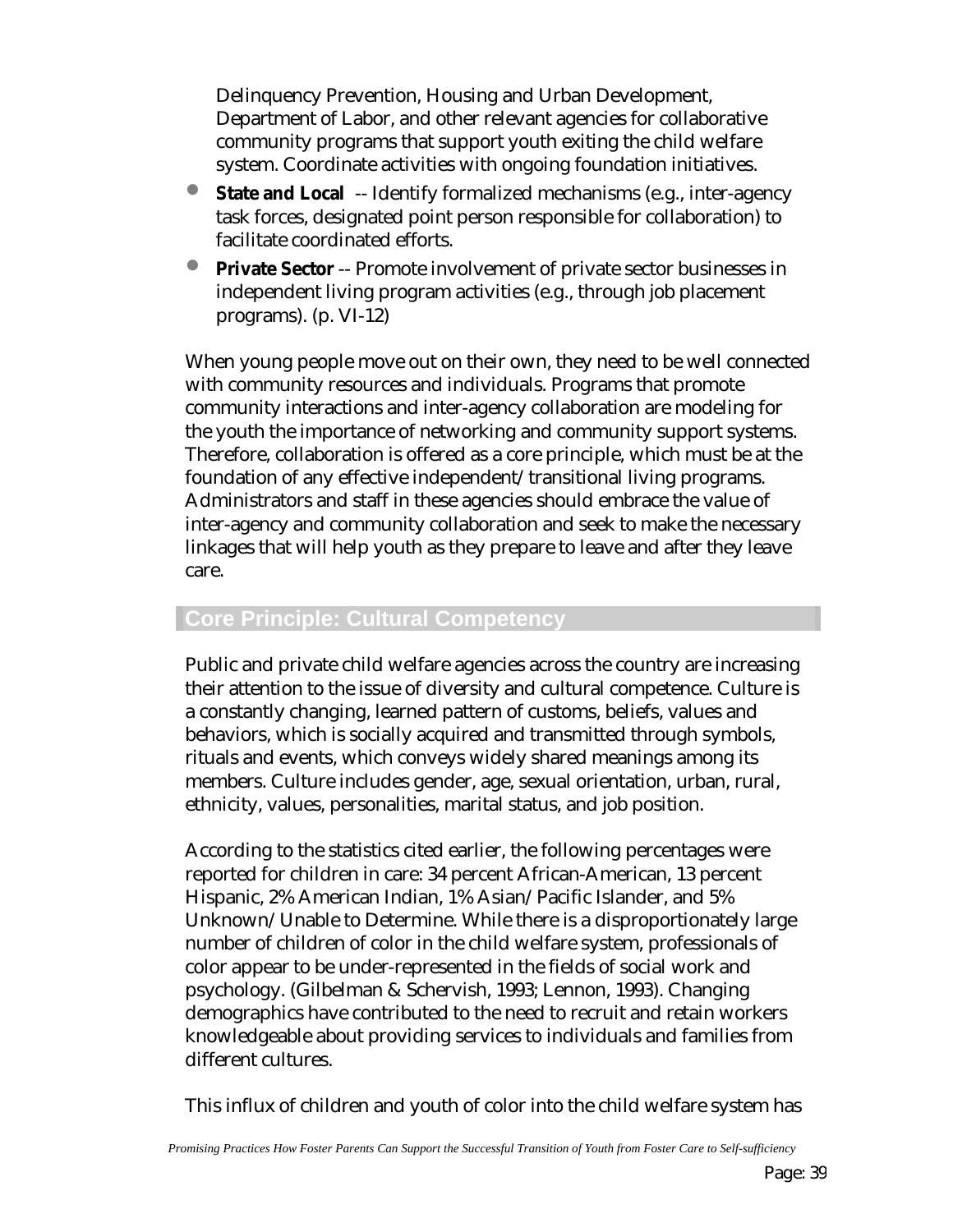also contributed to the need to provide services that are more compatible with the cultural needs of the youth and families served. Many agencies have embraced this challenge by developing approaches to provide more acceptable and useful services to these populations. Courtney and Barth (1996) challenge agencies to give greater weight to "the fact that the adolescent foster care population is not singular. It consists of youth from different backgrounds who have considerably different experiences while in foster care."

Green and Leigh (1989) define cultural competency as "the ability of the service provider to give assistance to clients in ways that are acceptable and useful to them." Culturally competent agencies and staff are able to view a young person's strengths and needs within the cultural context and integrate what they know in helping the youth develop a meaningful plan of action. Every agency should strive to meet this definition of competency. This is a skill learned by the individual and the organization. It does not occur merely out of good intentions. It is fostered out of the commitment to provide services that are culturally appropriate and that make a difference in the lives of individuals and families.

The concept of developing culturally competent agencies is similar to the teaching of youth to appreciate and value differences. If agencies and foster parents do not create an atmosphere that values and appreciates cultural differences, how can they expect to develop awareness in youth with whom they work? Staff who value diversity are more apt to move beyond the comfortable and familiar to seek out services, essential connections, and role models that are meaningful to these young people. As staff grow to appreciate the additional tasks faced by these adolescents, viewing the world from another's perspective enriches their own lives. Cultural competence is the third core principle or value that underscores the work of child welfare agencies providing independent living/self-sufficiency services.

## **Core Principle: Relationship Permanency**

Assisting youth to successfully sustain life-long emotional relationships with adults is essential to their successful transition to adulthood. Former youth in care have reported that they seek out relatives as well as other adults they met while in care for emotional connections after they have left the system (Barth, 1990; Courtney, Piliavin, Grogan-Kaylor, & Nesmith, 2001; Courtney & Barth, 1996; Jones & Moses, 1984; Westat, 1991). These relationships have an enormous impact on the young person's ability to succeed in making the difficult transitions from youth to adulthood. In fact, Courtney and Barth's (1996) study reports that "it may be that long-term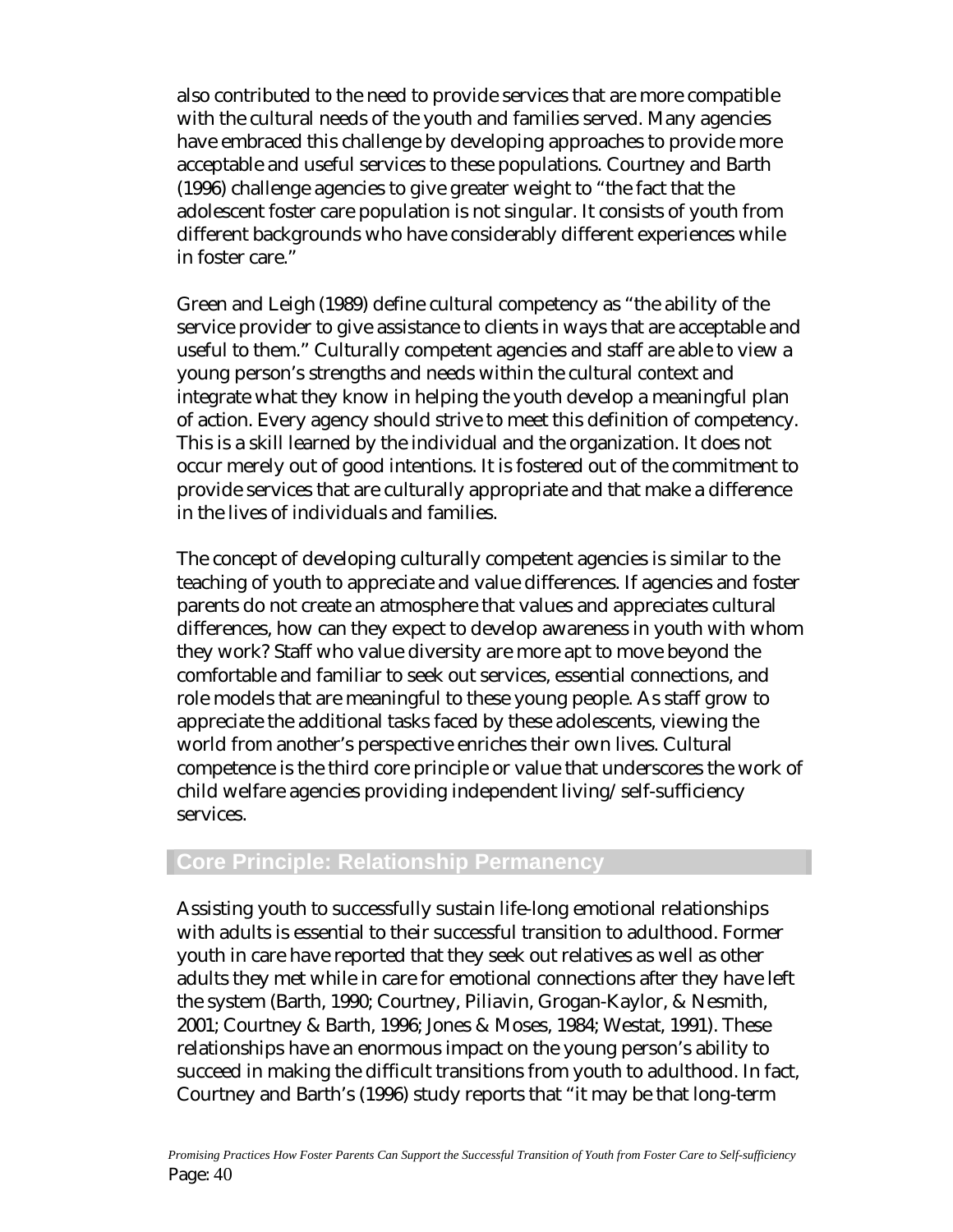residents of foster care who maintain ties to their families fare better as adults than those who no longer retain a connection to biological kin."

Courtney et al. (2001) found that after discharge about one-third of their sample (31%) lived with relatives, and family members were the most common source of monetary assistance. In addition, 55% of the sample had visited their birthmothers at least once since discharge, and 35% had visited their birthfathers. Given the reality that many young people reconnect with their biological families after discharge, independent living skills should incorporate teaching on how to re-enter and maintain healthy relationships with family members.

Programs that focus on youth-defined family connections by working with the youth and those people whom the youth has relationships are more likely to successfully establish relationship permanency. Youth may be the best resource in identifying people in their life or from their past who can serve as their permanent family connection. The permanency planning process should also include relatives, foster parents, group home staff, school personnel and other professionals to assist caseworkers in establishing placement options, as well as defining what barriers may exist to establishing permanent, healthy relationships with adults.

Youth who learn life skills that address issues of self-esteem, selfdetermination, loyalty and loss, while at the same time learning how to build safe relationships with their relatives, will be better able to reconcile with the past and build healthy permanent relationships. Agencies and foster parents that assist youth to address independent living skills while assisting them with permanent family connections are more likely to help youth achieve self-sufficiency.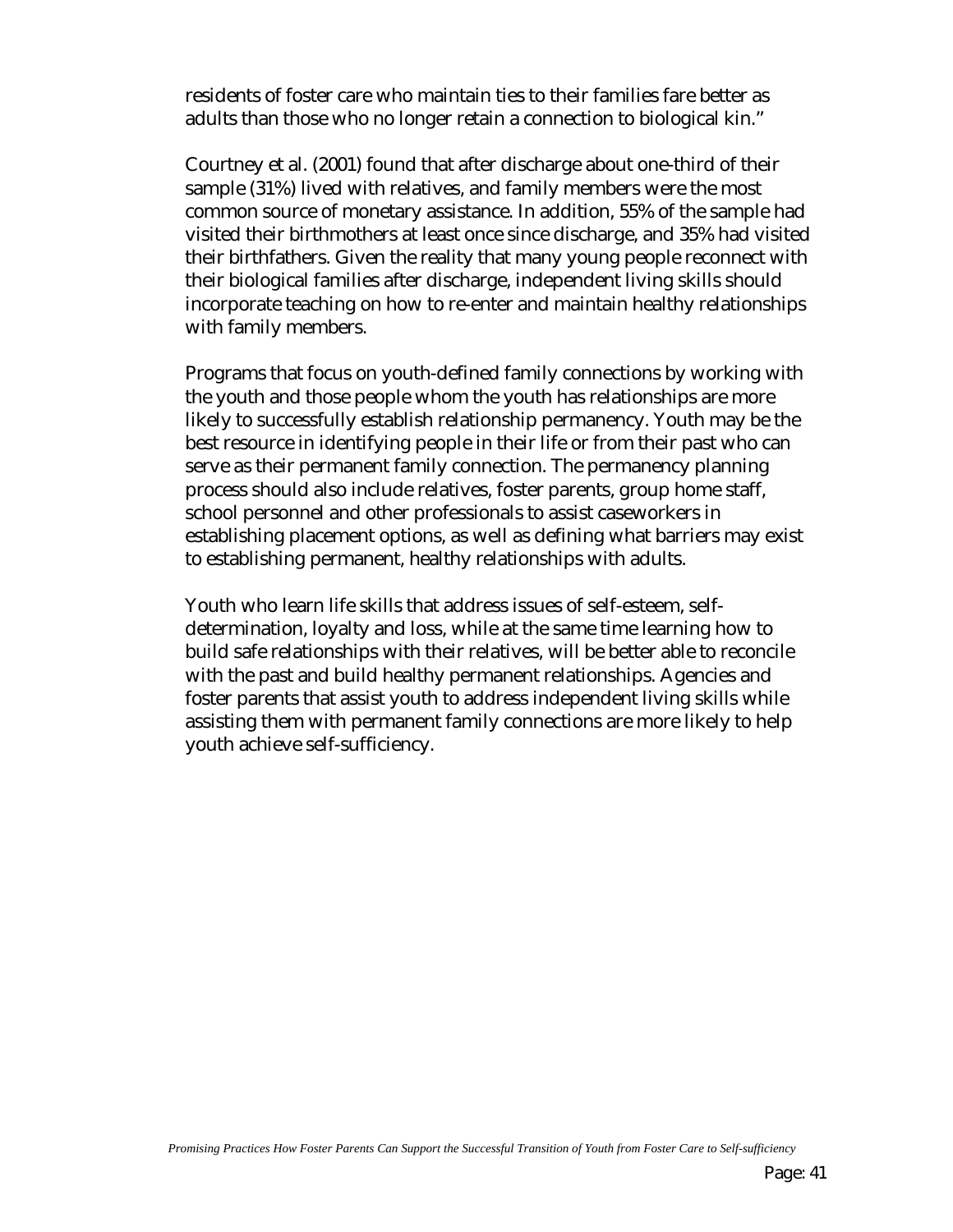#### 囥 **BEST PRACTICES FOR FOSTER PARENTS**

The best practices outlined in this section were originally identified in *Promising Practices: Supporting Transition of Youth Served by the Foster Care System*, which was developed in 1999. The 13 best practices and suggested practice criteria become universal and can be applied to all roles providing services in the foster care system. Through this project, *Promising Practices: How Foster Parents Can Support the Successful Transition of Youth from Foster Care to Self- Sufficiency*, an additional best practice was identified. You will find all 14 best practices and the associated practice criteria and related research outlined in this section.

### **Plan of Transition**

#### **SUMMARY**

It is important for youth who are transitioning out of foster care to have opportunities to enhance their own capabilities and exert their own control. Many youth have not lived in stable, positive environments where these skills were modeled. However, engaging youth in direct planning and decision-making, while at the same time providing support, offers youth a sense of empowerment. Young adults benefit from a coherent planning process that outlines steps for them in a meaningful way. By becoming partners with youth in the planning process, foster parents and agency staff can enable youth to identify their own strengths and needs based on a comprehensive needs assessment. Youth can then set goals and develop plans and methods to achieve those goals. When an assessment is strengths-based, and the service plan is outcome-oriented, the youth recognizes his/her talents and can translate those talents into actions.

Goodman, Naomi, et. al*, It's My Life: a framework for you transitioning from foster care to successful adulthood*, Casey Family Programs, Seattle, WA, 2001.

#### **SUGGESTED PROMISING PRACTICES CRITERIA**

Foster Parents contribute to a youth's transition by …

| <b>Assisting in the</b> | Foster parents conduct informal assessments of    |
|-------------------------|---------------------------------------------------|
| development and         | the youth's skills and abilities through informal |
| implementation of a     | discussions with the youth and by observing       |
| transition plan for the | chores, conversations at dinner and other         |
| youth by                | activities with the youth. Foster parents do not  |
|                         | put kids on the spot, but instead use day-to-     |
|                         | day interactions. Because of these interactions,  |
|                         | foster parents are able to understand and         |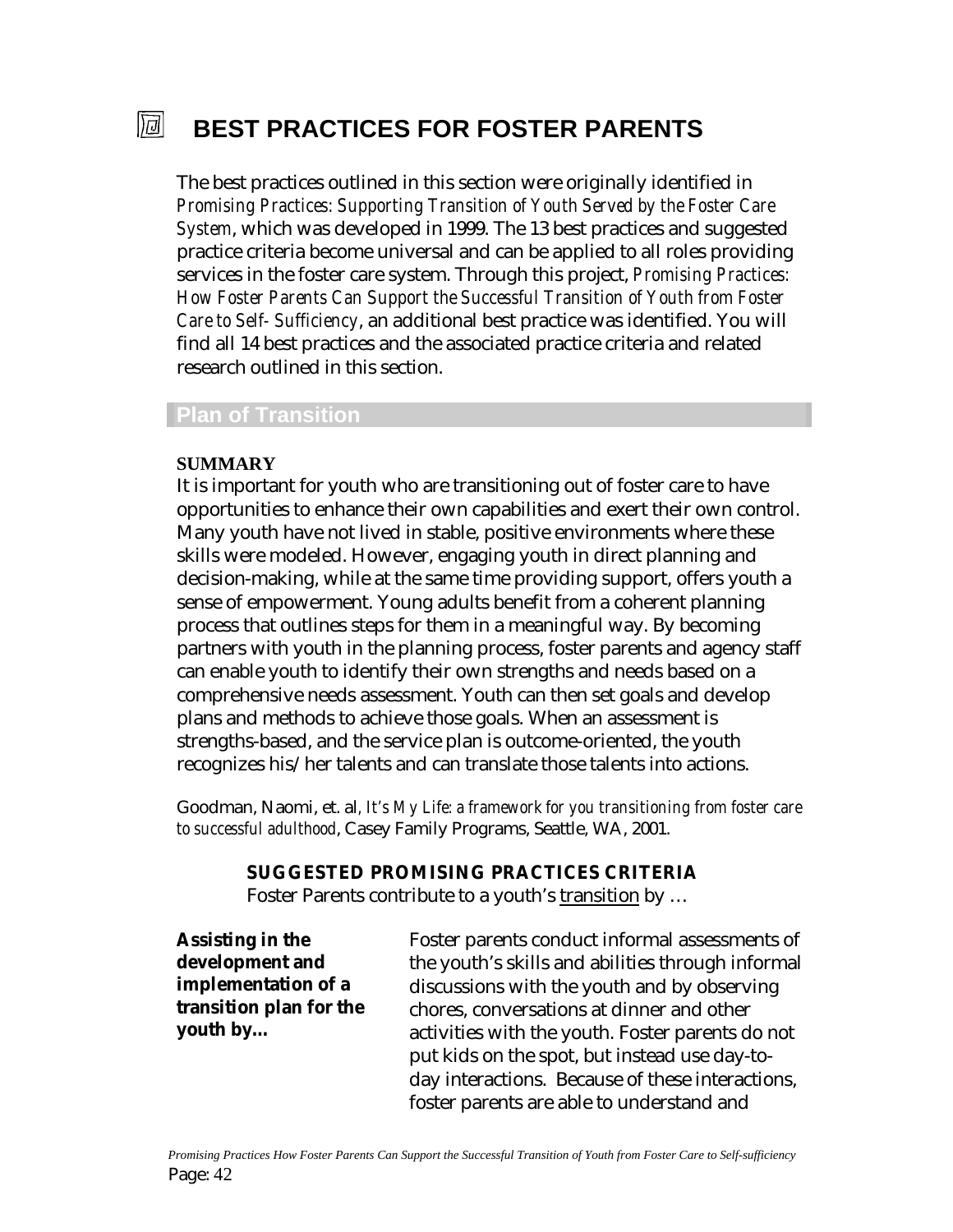|                                                                                              | communicate the youth's strengths and needs<br>to the team and work to ensure that the<br>strengths are built upon and the needs met. A<br>critical part of encouraging the implementation<br>of the youth's transition plan is the coaching<br>provided by foster parents as the youth works<br>toward their goals.                                                          |
|----------------------------------------------------------------------------------------------|-------------------------------------------------------------------------------------------------------------------------------------------------------------------------------------------------------------------------------------------------------------------------------------------------------------------------------------------------------------------------------|
| <b>Periodically discussing</b><br>with the youth where<br>they are relative to their<br>plan | The youth's transition plan and the people<br>helping to implement the plan are inextricably<br>linked. The plan including the youth's goals<br>stated clearly is flexible and adaptable enough<br>to meet the changing needs of the youth. The<br>foster parent works closely with the youth to<br>assist them - celebrating successes and helping<br>to address challenges. |
| <b>Understanding that all</b><br>youth learn differently<br>and at their own pace            | Care providers must have a repertoire of<br>options available for working with youth as<br>they develop the skills that will ensure their<br>success when they are on their own. Foster<br>parents and team members must recognize that<br>learning is not a one-size-fits-all proposition<br>and must alter their approaches to meet the<br>needs of the youth.              |

# **SURVEY FINDINGS:**

ó 70% of foster parents reported helping youth develop an educational and career plan.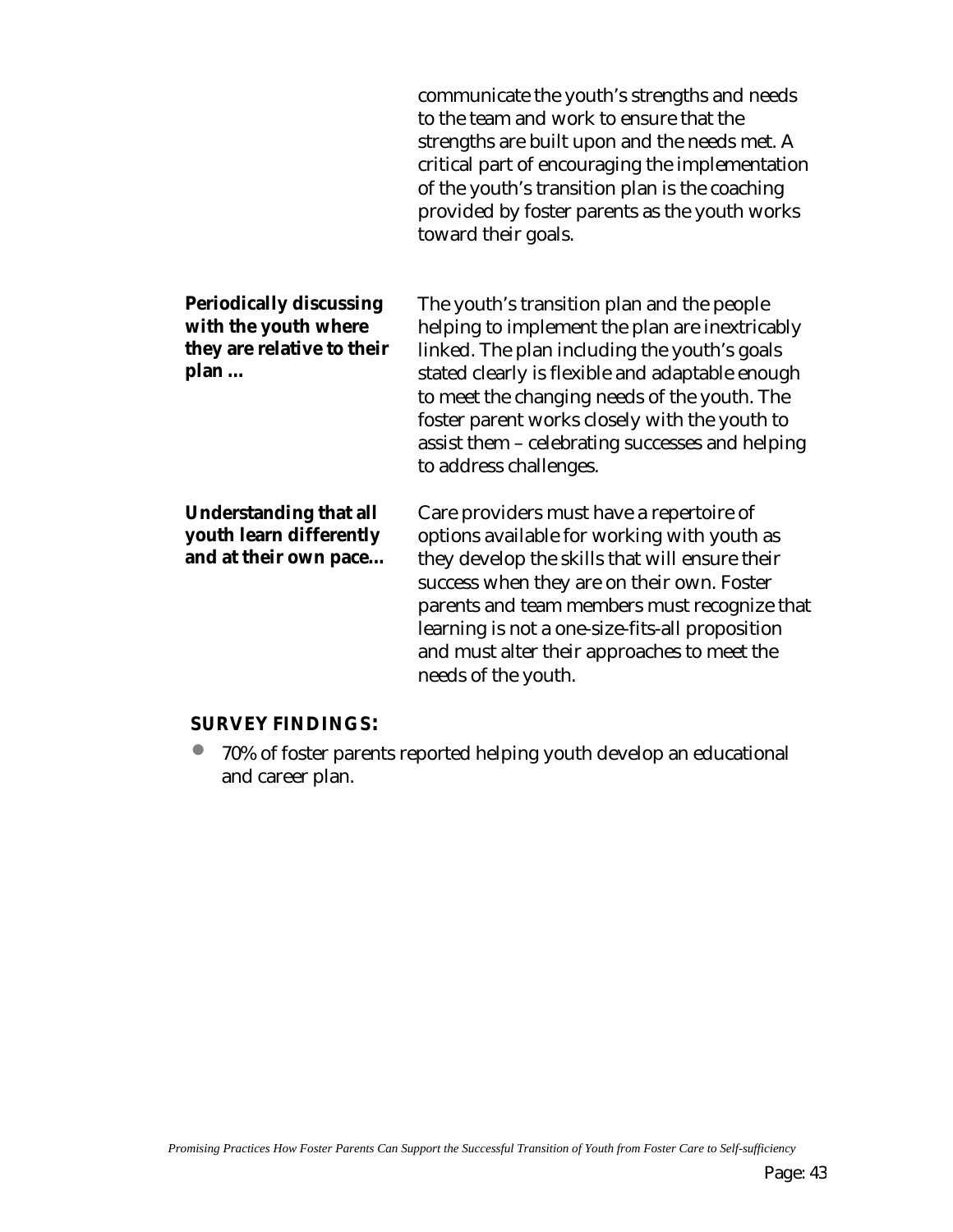### **Life Skills**

### **SUMMARY**

Nollan et al. (1999) document that the disruptions and traumas suffered by youth in out-of-home care can result in delays or interruptions in the development of life skills. The effects of these disruptions and traumas on the emotional well-being of youth must be addressed by independent living programs, foster parents, mentors, and other youth workers.

Dorothy Ansell (1988) describes a four-stage continuum that enables youth in independent living programs to move through a series of phases to acquire tangible and intangible skills. The four stages are Informal Learning, Formal Learning, Supervised Practice and Self-sufficiency. Delivering life skills training throughout the four-stage continuum gives youth the flexibility to move through the continuum based on their own developmental needs and individualized independent living goals.

Caliber Associates (1999) reported that between FY's 1987 and 1996, state independent living programs provided services that addressed both tangible and intangible skills. They defined educational, vocational, money management, home management and the use of community resources as tangible skills. Intangible skills included decision-making, problem solving, communication, time management, conflict resolution and social skills, following the typology established in the Westat (1991) evaluation.

The Westat (1991) national evaluation of outcomes for former foster youth identified five specific skill areas associated with improved outcomes for youth: money management, credit, consumer skills, education and employment. The authors also identified that a combination of skills training including the five identified skills was associated with better youth outcomes.

The General Accounting Office (1999) reported that opportunities to practice daily life skills and to develop self-esteem were limited in some of the locations they visited. GAO reports that program officials in two locations and youth in three locations reported that issues such as safety regulations for group homes inhibit or prevent activities such as cooking. Additionally, GAO officials found that:

> …esteem-building activities are often limited to a small number of youth. For example, local officials in Texas reported that opportunities for foster care youths to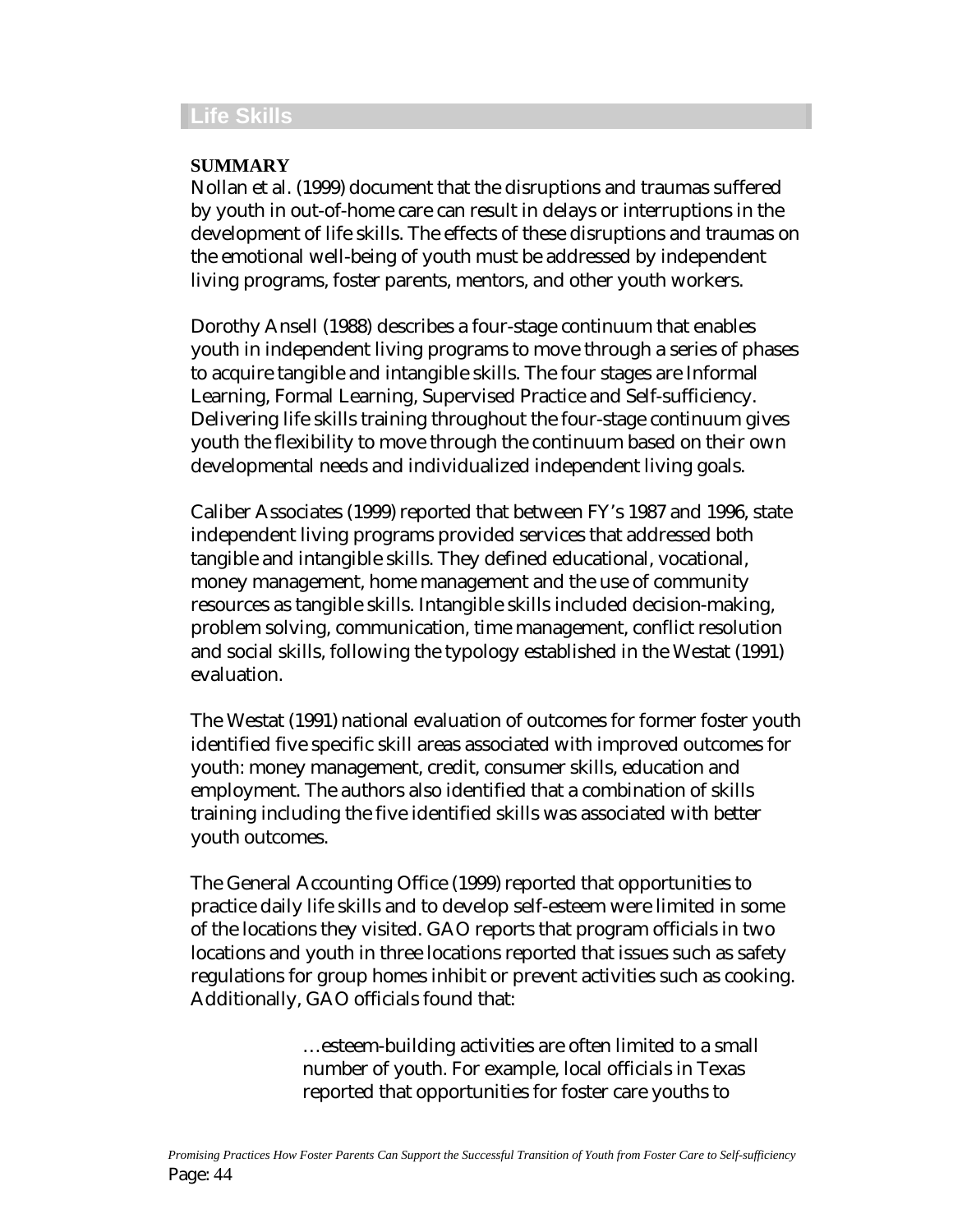participate in post-secondary school conferences or extended outdoor activities were limited.(p. 10)

In addition to agencies providing skill building for youth, Casey Family Programs has been advocating that the field recognize foster parents as primary trainers of life skills. In fact, in a study asking foster parents to identify their primary responsibilities, respondents identified the teaching of life skills as 95% their responsibility (Nollan, 1994). Foster parents agreed that they have responsibility for transmitting these skills to the youth.

### **SUGGESTED PROMISING PRACTICES CRITERIA**

Foster Parents contribute to a youth's life skills development by ...

| <b>Providing life skills</b><br>instruction                                                               | Foster parents use informal discussions and<br>opportunities that arise each day such as: meal<br>preparation, laundry, grocery shopping, paying<br>the bills and formal step-by-step instruction<br>such as how to drive a car to teach life skills.<br>They work to model the behaviors and actions<br>expected of the youth and continuously review<br>and reinforce the youth's learning through<br>weekly discussions about day-to-day life<br>activities. It is key for the youth that the foster<br>parents teach to the youth's needs and skill<br>level.                                                              |
|-----------------------------------------------------------------------------------------------------------|--------------------------------------------------------------------------------------------------------------------------------------------------------------------------------------------------------------------------------------------------------------------------------------------------------------------------------------------------------------------------------------------------------------------------------------------------------------------------------------------------------------------------------------------------------------------------------------------------------------------------------|
| <b>Collaborating with</b><br>agency staff as<br>needed to support a<br>youth's life skills<br>development | Agencies count on foster parents to provide life<br>experiences that will aid in the development of<br>life skills for the youth. Agency staff is<br>available to support the foster parents as they<br>determine the youth's current skills and needs.<br>The successful agency provides assessment<br>tools to help assess a youth's skill level relative<br>to money, health, personal hygiene, and other<br>life skill areas. In addition, they provide<br>training materials to assist foster parents in<br>teaching money management and employment<br>skills, such as filling out job applications and<br>interviewing. |
| <b>Engaging the youth</b><br>in activities that<br>build self esteem                                      | Foster parents work with the youth to identify<br>outdoor activities, such as canoe trips, camping<br>or other activities where the youth will stretch                                                                                                                                                                                                                                                                                                                                                                                                                                                                         |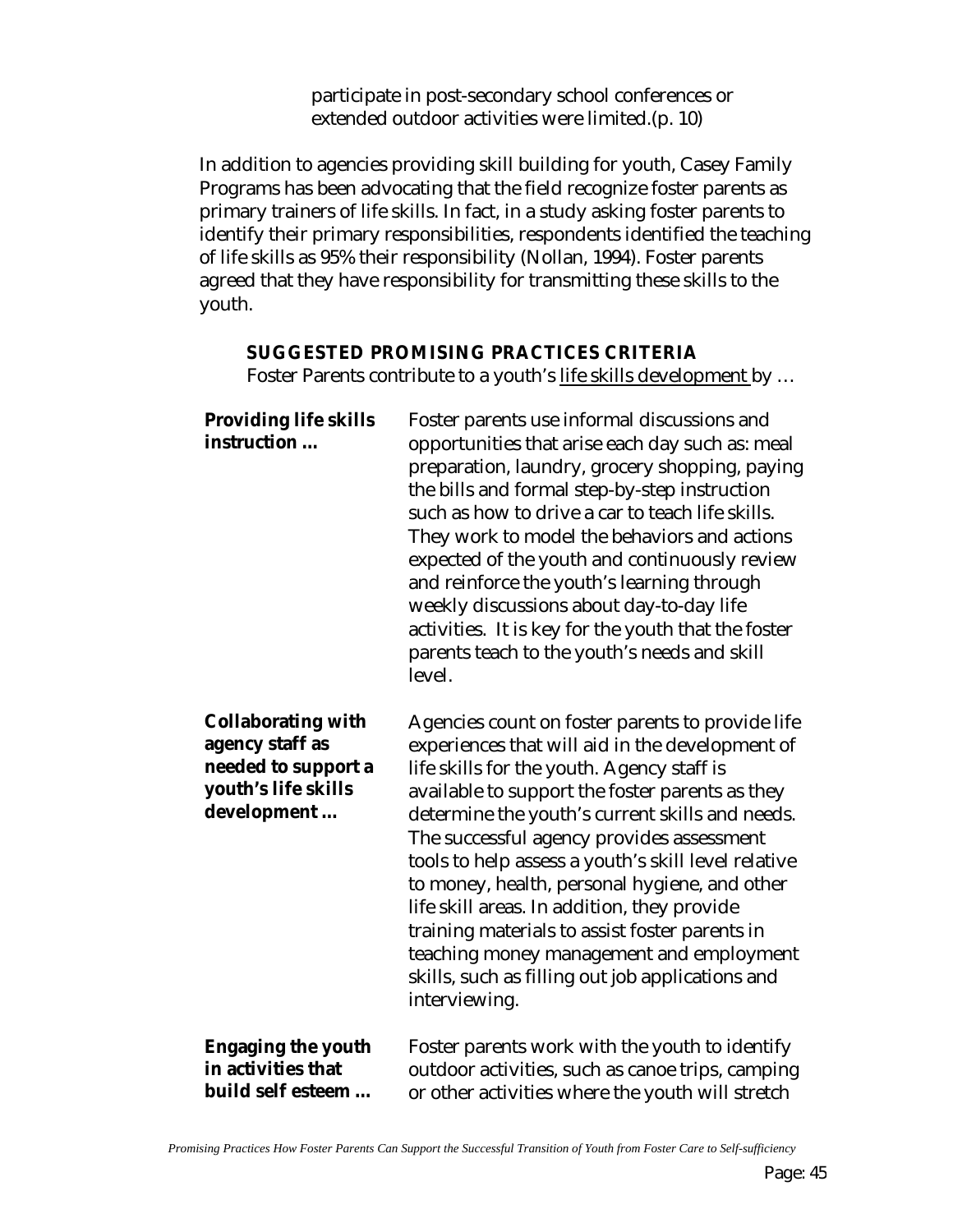themselves to learn new skills and ideally experience success.

| <b>Supporting youth</b> | Foster parents' encourage youth to participate |
|-------------------------|------------------------------------------------|
| involvement in other    | in activities outside of the home and school.  |
| activities              | They demonstrate their value for these         |
|                         | activities by providing transportation and at  |
|                         | times participating with the youth.            |

### **SURVEY FINDINGS**

- <sup>100%</sup> of respondents reported discussing budgeting money with youth, more than half indicated doing so about once a week.
- ó 98% of respondents reported discussing beliefs about money with youth.
- ó 92% of respondents reported instructing youth age 16 years or older on how to pay his/her own bills.
- ó 90% of respondents reported discussing personal hygiene with youth; 50% indicated doing so about once a week.
- ó 58% of respondents reported teaching youth age 16 years or older how to drive.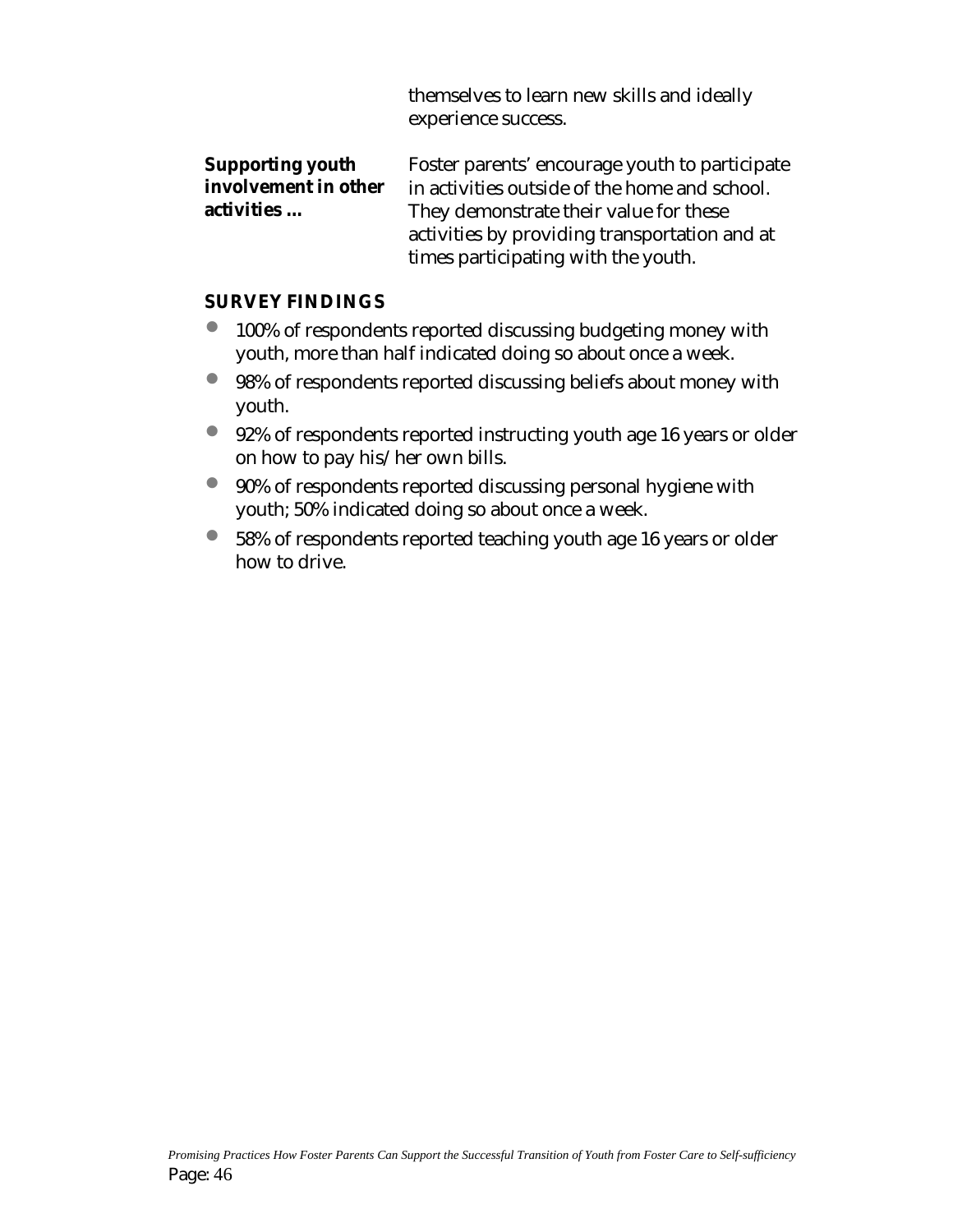#### **Education**

### **SUMMARY**

Coordinating educational services for foster youth is one of the most important practices for an independent living program. Coordinating educational services helps youth to prepare for independent living in the short-term and for improved overall life outcomes in the long-term (Mech, 1994; Westat, 1991). Multiple studies, even those controlling for the youth's abilities, have found discrepant educational outcomes for youth in foster care (Blome, 1997). Youth in foster care are more likely to have dropped out of school, less likely to have received a high school diploma or a GED and less likely to participate in post-secondary education. A recent follow-up study out of Wisconsin (Courtney et. al., 1998) found that 12 to 18 months after discharge from the foster care system, 37% of youth had not yet completed their high school education.

In addition, while in school older youth may need more attention from educators. A study by Carey et. al. (1990) indicated that more foster youth require an Individualized Educational Plan because they were often identified as having emotional disabilities, cognitive and or/ learning disabilities, and behavior difficulties. Plus, placement changes may impact a youth's learning. In Illinois, the Children and Family Research Center (2002) found while that 18% of their sample of older youth never changed schools as a result of placement, 22% changed schools one or two times, and 16% of youth changed schools 5 to 10 times as a result of placement changes.

Services that may contribute to the youth's positive educational outcomes include (Ayasse, 1995; Horn & Chen; 1998; Kochanek, 1998; Mech, 1994):

- ó educational liaisons (consistent contact person for managing educational information)
- ó educational tutors/coaches,
- college preparatory activities,
- ó school-to-work programs,
- and the training of school personnel regarding foster care issues.

Programs that promote educational stability and approach education in a comprehensive, integrated manner are most likely to promote the completion of high school and encourage enrollment in post-secondary education (Ayasse, 1995; Mech, 1994). Despite the continued advocacy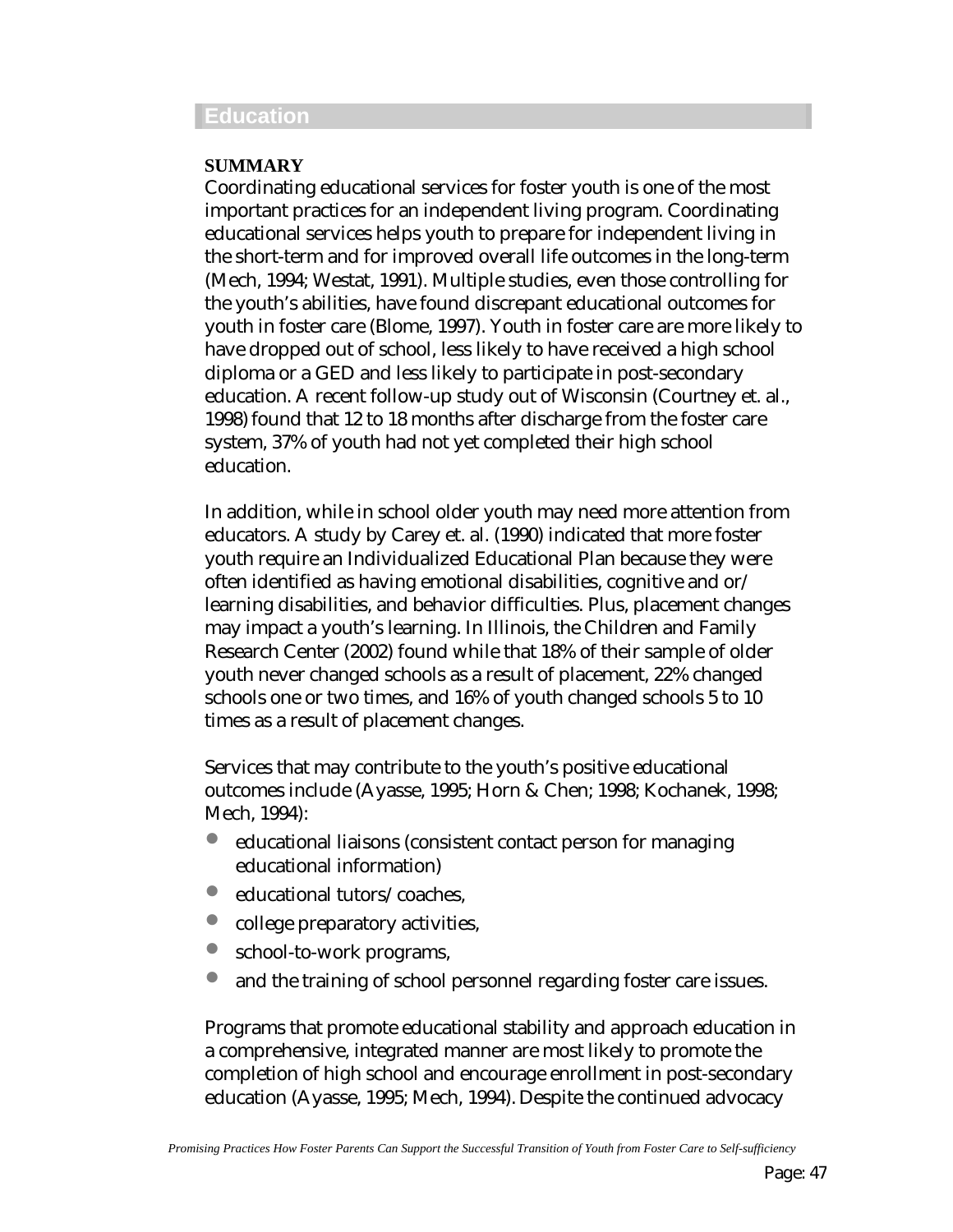of researchers urging programs to approach education in a comprehensive and integrated manner, the Workforce Strategy Center (WSC, 2000) found that among the programs they reviewed:

…virtually without exception, programs educational preparation focused on achievement of the GED as the educational outcome for foster care youth. (p. 10)

Supporting the WSC findings, the GAO (1999) reported that:

Forty-one states reported assisting youth with preparing for, or completing education or vocational training. Of these 41 states, 26 offered assistance such as tutoring or remedial training to help youth graduate from high school or receive a GED; 28 states helped youth prepare for vocational school… and 33 states helped youth pursue post-secondary education, such as through educational planning or assessments, assistance in applying for financial aid or college admission, or campus tours. Further, 21 states awarded some tuition aid or scholarships for college or vocational schools, and 20 helped to pay for other educational expenses such as books, training materials, uniforms, college entrance exam fees, or college application fees. (p. 7)

The GAO findings offer evidence of a more comprehensive approach to education of older foster youth on the part of some states. However, the most compelling fact in the above quotation is that only 33 of the 50 states (66%) report providing any form of support for post-secondary education for IL program youth.

In light of their finding and similar findings from other sources the Workforce Strategy Center (2000) recommends that:

Programs for foster care youth should incorporate a clearly defined college preparation component that would ensure youth meet prevailing skills standards for success in postsecondary education and training. This component could be delivered through enhanced or enriched GED programs, or maybe preferably, as a separate educational initiative developed with local community colleges or other educational institutions. (p. 10)

## **SUGGESTED PROMISING PRACTICES CRITERIA**

Foster Parents support the youth educationally by...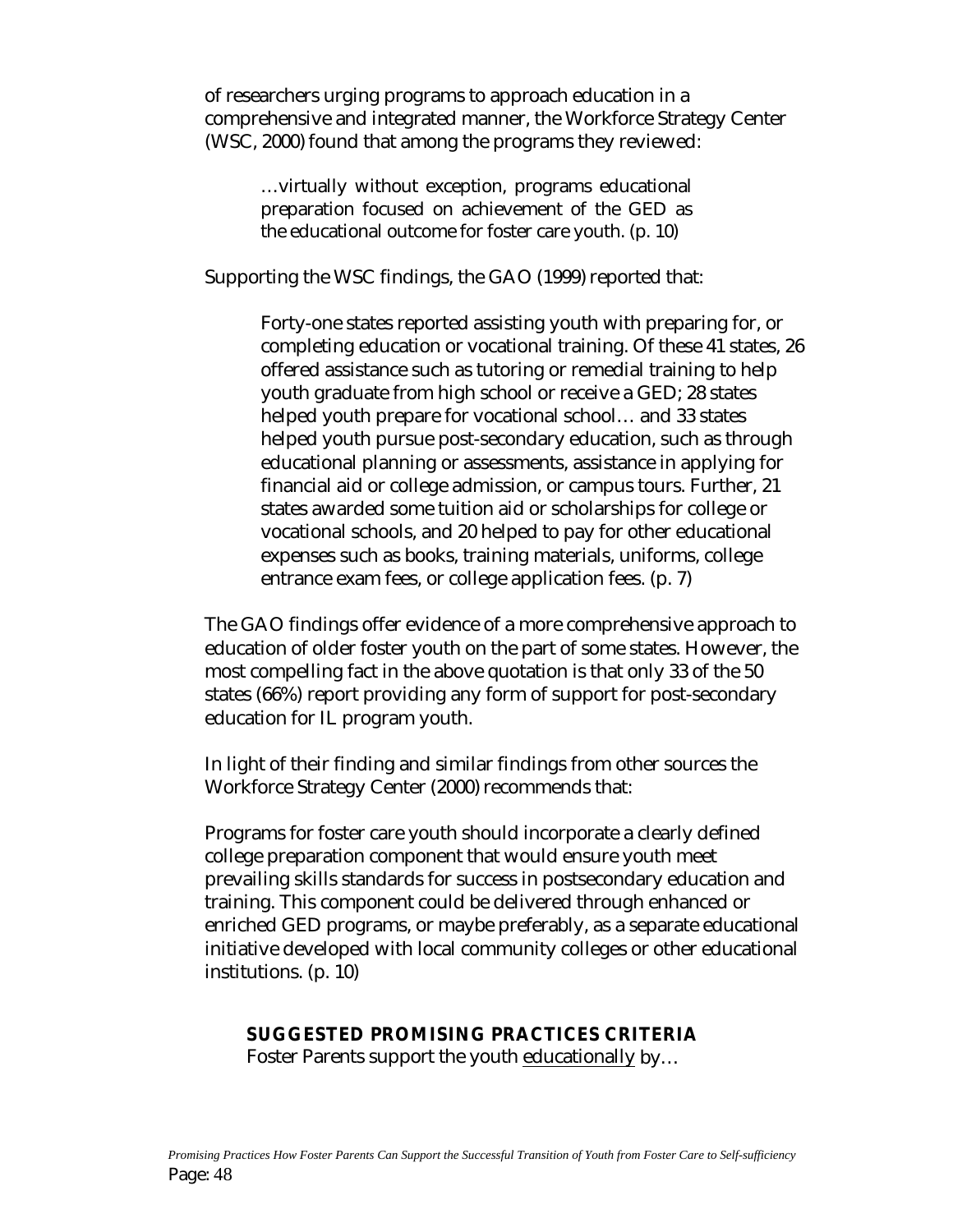| <b>Helping the youth</b><br>develop an education<br>and career plan                               | Successful foster parents work with youth to<br>develop educational and career goals and<br>work with them to achieve the goals. In<br>addition, they have clear expectations about<br>education/goal planning and constantly guide<br>the youth as they work to make choices. Foster<br>parents also encourage youth to seek volunteer<br>activities or other work experience in order to<br>explore aspects of their educational/career<br>goals.                                                                 |
|---------------------------------------------------------------------------------------------------|---------------------------------------------------------------------------------------------------------------------------------------------------------------------------------------------------------------------------------------------------------------------------------------------------------------------------------------------------------------------------------------------------------------------------------------------------------------------------------------------------------------------|
| <b>Working with the youth</b><br>to improve their study<br>skills                                 | Foster parents understand the importance of<br>consistency and structure and work with<br>youth to structure study time. In addition, they<br>are available to assist youth with homework<br>and provide, or arrange for, tutoring as<br>needed. Foster parents create excitement<br>around books and learning by taking the time<br>to read to youth.                                                                                                                                                              |
| <b>Accessing the necessary</b><br>educational resources<br>needed by the youth                    | Foster parents are strong advocates for youth<br>at school. They firmly understand the<br>challenges youth in care face and work<br>diligently to overcome barriers to success.<br>They do this by working with the schools to<br>ensure needed services are provided and<br>working effectively. Foster parents are present<br>at the school and actively participate in<br>Individualized Educational Plan meetings and<br>parent/teacher conferences; making sure<br>youth voices are heard and their needs met. |
| <b>Encouraging the youth</b><br>to explore post-<br>secondary<br>education/vocational<br>programs | Foster parents understand the challenges<br>youth face as they leave home to continue their<br>education. They seek out educational mentors<br>and others to assist youth and to help ensure<br>success as they pursue their educational goals.<br>They support youth in the process of deciding<br>on a direction; guiding them to make the<br>"right" choices. Foster parents actively<br>network and advocate for youth education and<br>employment needs.                                                       |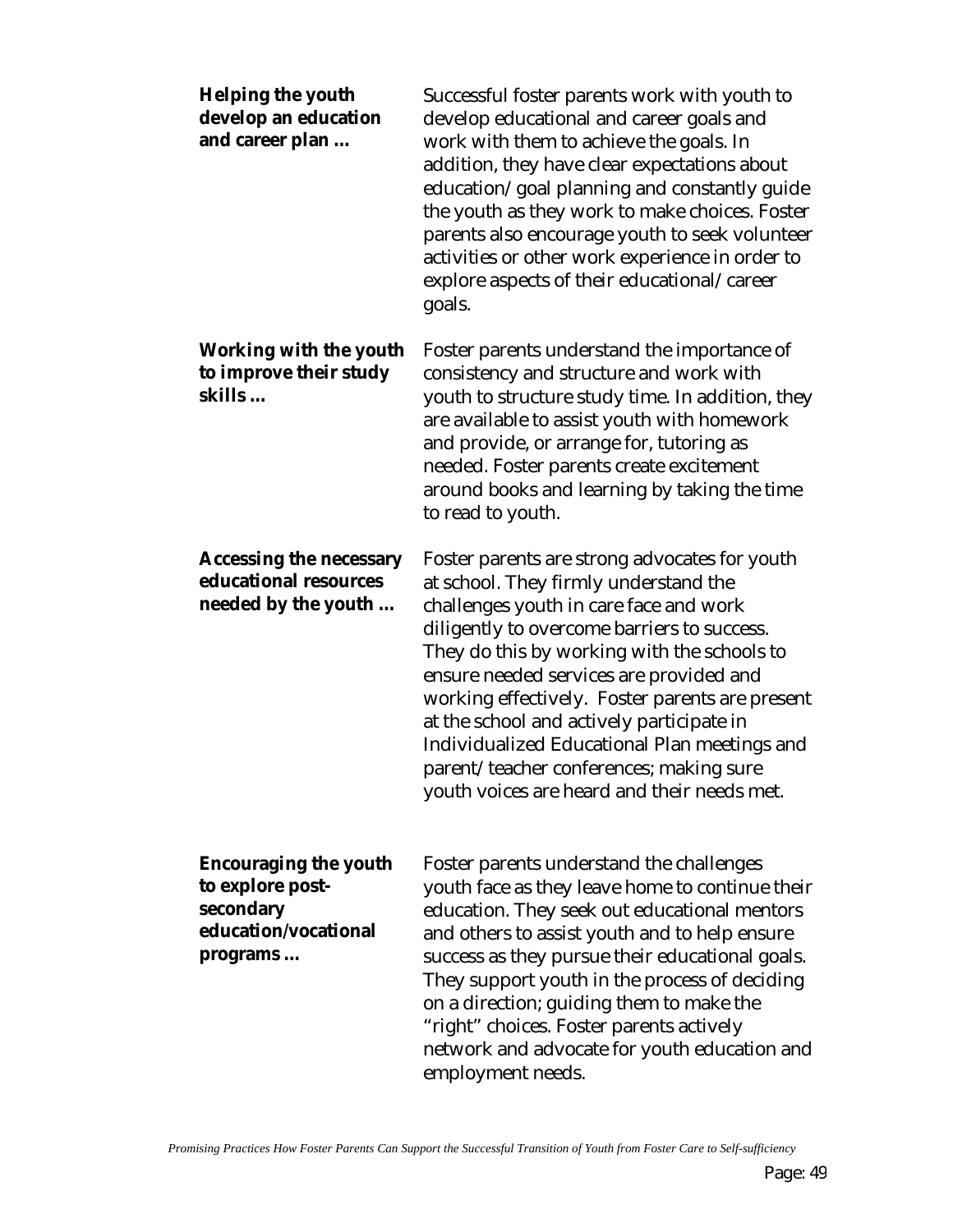| <b>Assisting the youth</b> | Foster parents understand the financial           |
|----------------------------|---------------------------------------------------|
| with financial             | challenges associated with post secondary         |
| aid/scholarships/college   | education and assist youth in identifying the     |
| applications               | financial resources to continue their education.  |
|                            | Some foster parents go as far as to provide       |
|                            | financial support to youth to continue their      |
|                            | education beyond high school. Others              |
|                            | encourage youth to use resources available        |
|                            | through state-funded tuition waiver programs.     |
|                            | The foster parents' goal is for youth to focus on |
|                            | their educational goals without letting the       |
|                            | financial challenges encumber them.               |
|                            |                                                   |

### **SURVEY FINDINGS**

- 100% of respondents reported discussing study skills with youth; slightly more than half indicated doing so about once a week.
- 98% of respondents reported tutoring/doing homework with youth; 40% indicated doing so about once a week.
- ó 93% of respondents reported helping youth access necessary educational resources; three fourths indicated doing so about once a month or more.
- ó 87% of respondents reported helping youth age 16 years or older explore/pursue post-secondary education/vocational program(s).
- 81% of respondents reported advocating for youth in school; 63% indicated doing so about once a month or more.
- ó 71% of respondents reported helping youth find vocational training.
- 70% of respondents reported helping youth age 16 years or older develop an educational and career plan.
- ó 46% of respondents reported assisting youth age 16 years or older in applying for financial aid/scholarships/college applications.
- ó 45% of respondents reported attending an IEP meeting.
- ó 42% of respondents reported helping procure a tutor for youth.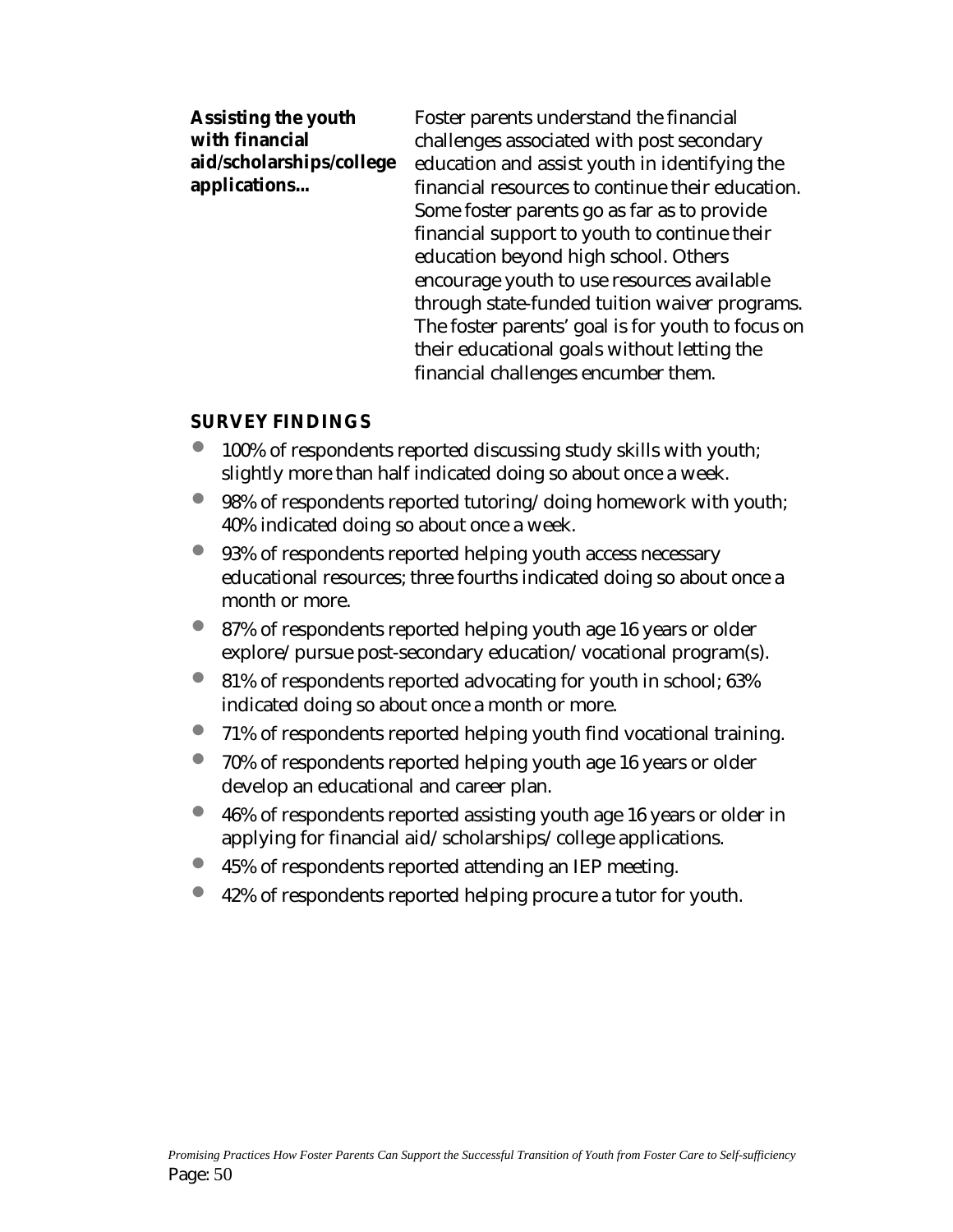### **Employment**

### **SUMMARY**

Research on the employment status of older youth living in out-of-home care has demonstrated mixed results. Some studies have revealed positive findings, while others have reported low levels of employment among older youth. In Wisconsin, Courtney, Piliavin, Grogan-Kaylor, & Nesmith (1999) found that 80% of a sample of 141 older youth had an employment history of having held a job at some time, and 57% were currently holding a job. And, in New York City Mallon's (1998) research found that 72% of young people leaving a privately-run independent living program had full-time employment at the time of departure.

However, other studies have reported a lack of opportunities for older youth leaving care. A recent study by researchers at Chapin Hall Center for Children (2002) made the following conclusions:

- ó Youth aging out of care are underemployed.
- ó Patterns of unemployment vary by state.
- ó Youth who do work begin to do so early.
- ó Youth aging out of foster care have mean earnings below the poverty level.
- Youth aging out of foster care progress more slowly in the labor market than other youth.

Additionally, a review of randomly selected case records of youth age 17 and older who were discharged from the Missouri Division of Family Service found that only 38% held a job at the time of discharge, and 29% had no employment experience (McMillen & Tucker, 1999). A Westat (1990) study found that only 39% of older youth had a history of employment before leaving out-of-home care.

Some research points to scant employment opportunities and experience, in addition to low wages and disparity in wages for older youth aging out of care. Courtney et. al. (2001) found that:

The average weekly wage for those with jobs ranged from \$54 to \$613. There were no statistically significant race/ethnic differences in the rate of employment, but employed Caucasian youth on average were earning \$202 per week, whereas African American youth earned \$182. There were no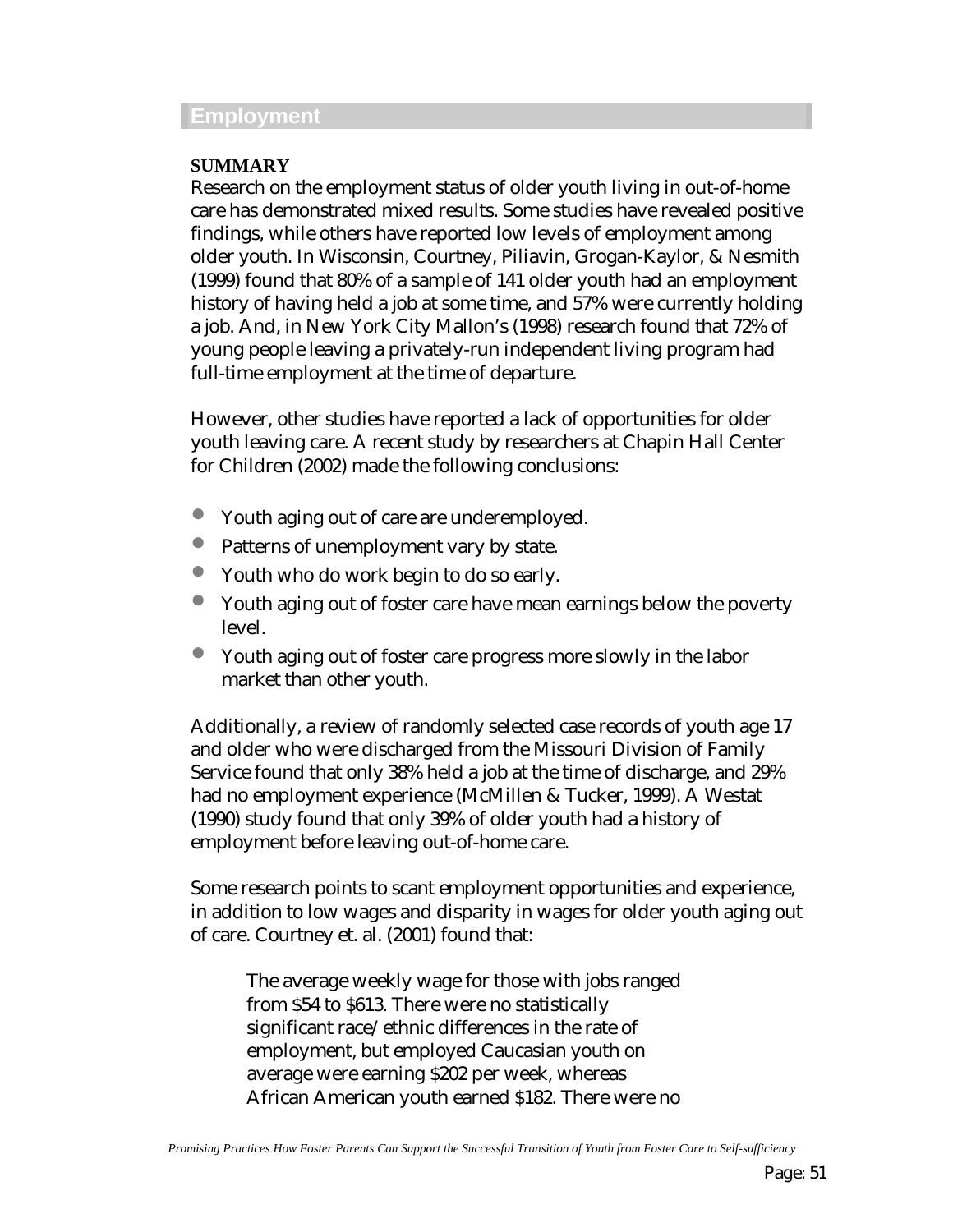gender differences in the likelihood of being employed at follow-up but employed males earned on average \$220 per week while females earned \$178.

Some research on youth employment opportunities illustrates a system that has progressed over time in terms of connecting older foster care youth to employment opportunities. However, existing research continues to point to a series of current shortfalls and also makes a number of recommendations designed to strengthen the ability of programs to enhance the creation of employment opportunities for youth.

The Workforce Strategy Center (2000) describes today's economy as resembling a dumbbell or hourglass with jobs falling into two categories. The categories are:

- ó **High-wage positions with a continuing career pathway**. These jobs, in areas such as manufacturing or technology, typically require some form of advanced training and skills and offer continuing career opportunities to successful individuals.
- ó **Low-wage entry-level jobs**. These positions, found in areas such as the fast growing service sector, typically require minimum training, pay low wages, and offer little prospect for career advancement. Recent early data from the welfare to work demonstration shows that, contrary to the belief held by some, entry into these low-level jobs does not provide a career ladder into economic self-sufficiency. (p.1)

This description of the economy paints a bleak picture for youth entering the job market with low educational attainment and poor job-readiness skills. WSC identifies five successful elements of a pathway that will support the successful transition of foster care youth to the world of work. These five elements are:

- Introduction to career and educational options. Effective workforce development strategies should acquaint students with regional highwage, high-demand career opportunities as well as needed training and education.
- **Preparation for college entry standards**. An effective strategy must prepare youth for the skill levels needed to succeed in these programs.
- ó **Career related work experience**.
- ó **Transition to post-secondary education and career employment**. Effective programs provide youth access to people and businesses that allow them to experience different jobs. In addition, programs should help youth to connect to needed pre-career skills training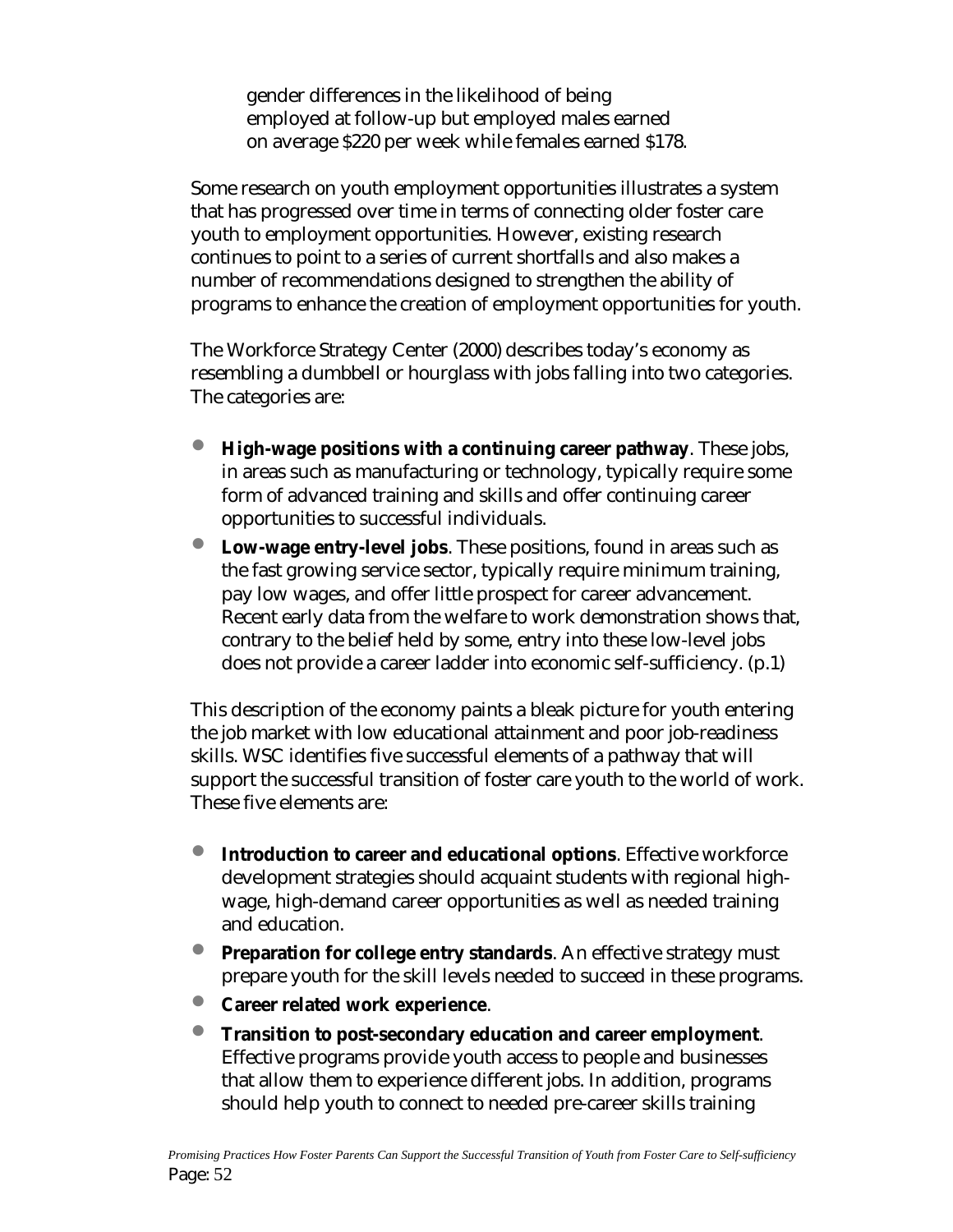offered at community colleges and other industry intermediaries (organizations with close ties to industry that provide industry approved training and connections to employers).

**Needed social supports**. Youth counseling, contact with supportive adults and other needed support services are an integral part of program operations. (pp. 2-3) The Work Strategy Center presents an approach to preparing young adults for the workforce that recognizes success in acquiring jobs that earn a family-supporting wage will require earning at least a high school diploma or GED. Earning these credentials should be considered an essential outcome for all young people, but getting and keeping high-wage, high-skill jobs will likely require additional skills and knowledge. In contrast, Caliber Associates (1999) report that from FY 1989 through FY 1996, states gradually increased the depth and scope of employment support services provided to youth in IL programs. The following table, excerpted from their report, displays the increase in support in three specific areas of employment support services between FY 1989 and FY 1996.

| <b>Career Planning and Employment Services</b> | <b>FY 1989</b> | <b>FY 1996</b> |
|------------------------------------------------|----------------|----------------|
|                                                | (%)            | (%)            |
| <b>Career Planning and Employment Services</b> | 92             | 98             |
| <b>Job Search and Preparation</b>              | 73             | 89             |
| <b>Job Maintenance</b>                         | 45             | 70             |
| <b>Purchase of Career Resources</b>            |                |                |

 **Percentage of States Reporting Services\* -- FY1989 and 1996**

\*These data represent the proportion of states that reported providing these services to at least one youth in their state. More states may have provided such services but it was not clearly evident in the review process.

Caliber Associates report that state independent living programs have increasingly implemented collaborations with outside organizations such as Job Training Partnership Act, Job Corps, and Offices of Employment Training. Among the examples they cite are summer employment and training programs in Maryland, Virginia, New York State, and Michigan. These examples all consisted of collaborations between the state ILPs and other public sector initiatives. They also provide examples of collaborations with private employers, community agencies, nonprofits and social service agencies. IL programs in Virginia, California, Washington, DC and New Jersey were cited in reference to these types of collaborative initiatives. Interestingly, these collaborations focus on more traditional employment development paths, with more stress on job readiness and preparation than education. Ansell et al. list the following activities as necessary elements of an effective IL Program employment component: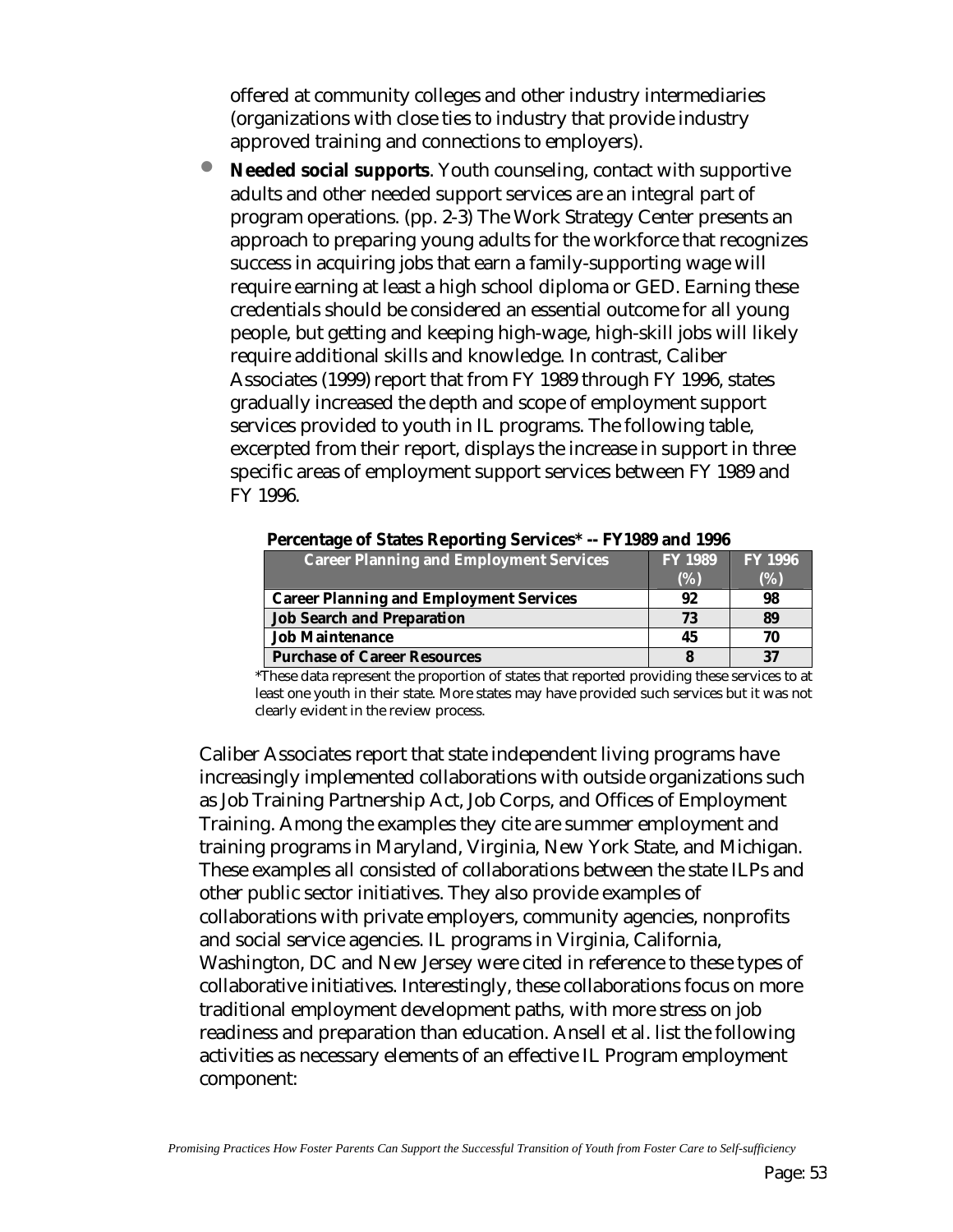- ó Job search training;
- ó Job skills training;
- ó Job development;
- ó Job placement;
- ó Job coaching; and,
- ó Career exploration.

While the focus of this list is primarily in the area of job attainment, the inclusion of career exploration points to the authors' emphasis on a comprehensive approach to employment. This approach includes both job acquisition skills and a focus on future goals through career exploration. DeJesus (1997) interviewed a sample of youth employment program graduates who had been continually employed for at least one year. His research identified a change in mentality, attitude or outlook on life as a critical element in the successes of sample youth. He listed several activities that youth cited as contributing to these changes:

- ó Activities that engage and expose young adults with successful role models;
- ó Activities that build self-confidence and self-esteem;
- ó Activities that teach interpersonal and communication skills;
- ó Activities in which young adults feel support and genuine concern;
- ó Activities that help young adults realize their educational objectives; and,
- ó Activities that allow young adults to be of service in the larger community.

DeJesus' (1997) findings again emphasize the relationship of educational attainment and successful employment outcomes.

The GAO (1999) reported that 40 of the 50 states (80%) responding to their survey stated that they provide employment services to youth. States reported providing job readiness (28 states), job search (24 states) and job placement activities (18 states). However, in relation to the site visits they performed during their study, GAO reported:

Although all four areas we visited provided assistance with education and employment, we found that ILPs did not provide services that fully matched youth to appropriate employment pathways. (p. 7)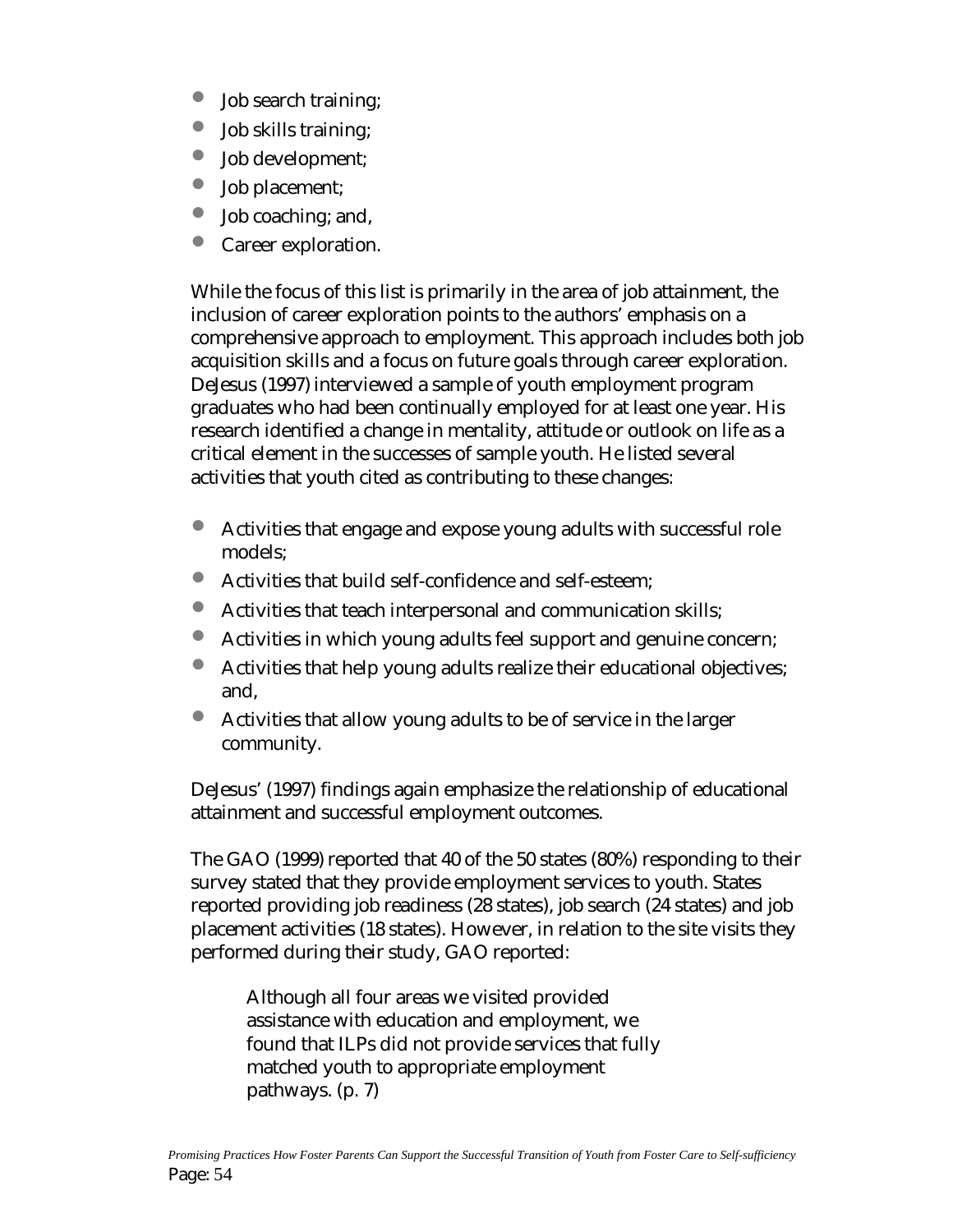Among the problems programs reported to GAO were a lack of vocational and apprenticeship opportunities, and a lack of sufficient ILP funds to pay for available vocational programs. GAO reported that of the four sites they visited (programs were located in Maryland, Massachusetts, Texas and California) only Texas offers statewide tuition waivers to IL youth for all state-supported vocational, technical and postsecondary schools.

The GAO's findings illustrate that while the states are making progress toward better employment support programs there is room for improvement. Echoing the GAO finding, Workforce Strategy Center  $(2000)$  reported that:

Relatively few of the programs interviewed have formal employment training programs. Most of the employment training is focused on immediate employment open to students with relatively little skills training as opposed to longer-term and more intensive career training… (p. 6)

The Workforce Strategy Center (2000) speaks directly to the need to link career and educational options. They assert:

Programs should incorporate a clearly defined educational and career counseling element, developed either internally or in partnership with an educational institution such as a local community college that offers basic labor market and educational information tied to the regional economy. Programs should also seek to work with youth to develop an individual educational and career plan to ensure participants understand the range of opportunities available and are moving forward to achieve them. (p. 10)

Research confirmed that many programs have difficulty providing a comprehensive employment component. Programs described a number of factors that impeded the establishment of a comprehensive employment component. Among these factors programs listed:

- ó Rural locations, which result in limited employment opportunities and also impose difficulties with transportation;
- Difficulties in finding stable jobs for youth; and,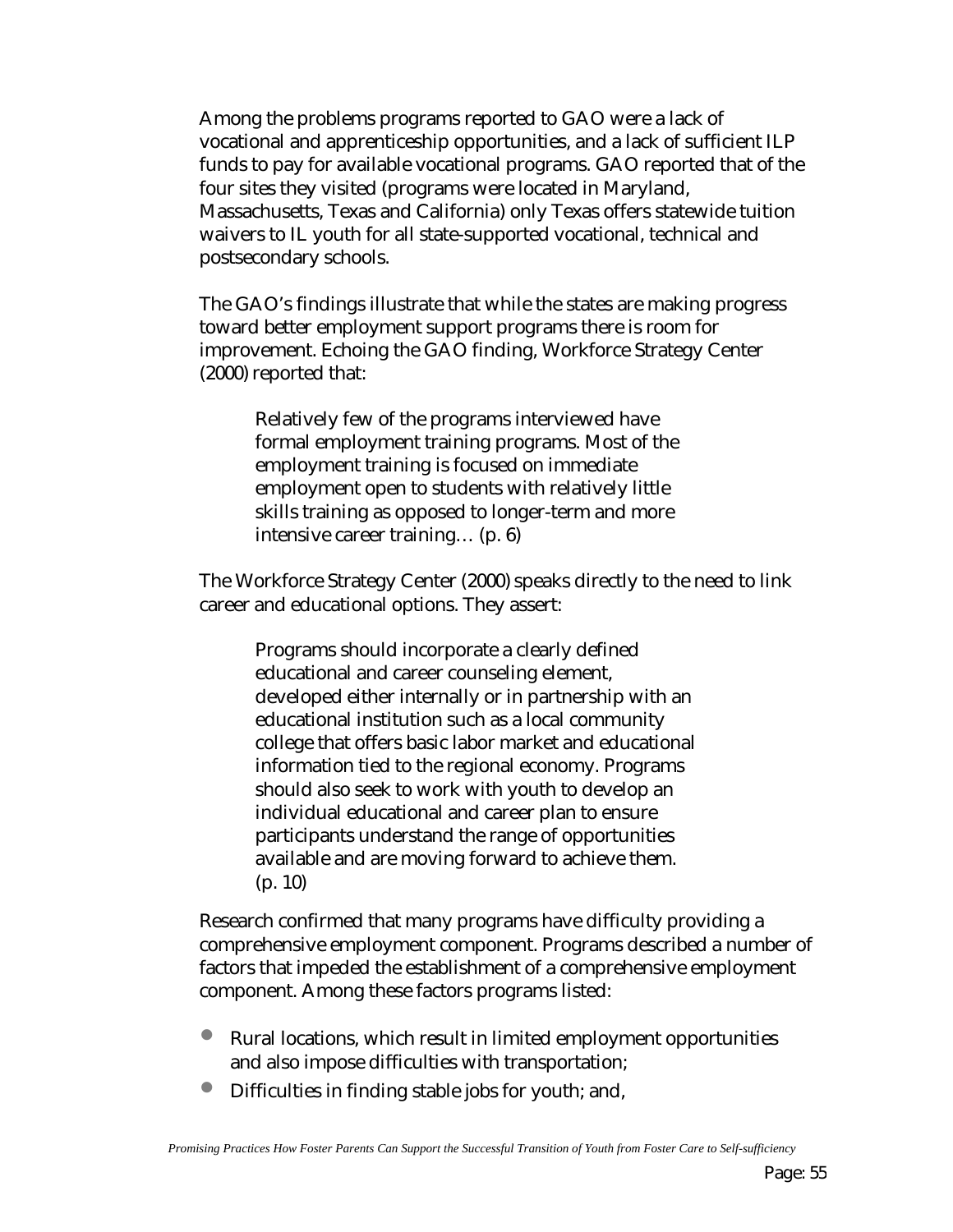ó A programmatic focus on establishing employment skills and job stability.

Programs report that they compensate for these difficulties by focusing on job readiness and job skills acquisition. Programs reason that if youth gain basic employment skills, these skills can be built upon when the youth moves to locations with better employment opportunities. All of the programs we interviewed require youth to be employed part-time while enrolled in the program.

The findings and recommendations outlined above, lend weight to the assertion that programs need to include a comprehensive employment component that includes all aspects of employment preparation.

| <b>Assisting youth in the</b><br>job search process                           | Foster parents actively network with employers<br>and business to create meaningful job<br>experiences for youth. They informally assess<br>job readiness and career interests in order to<br>help identify an employment experience that<br>will be successful the youth. They continually<br>work with youth to develop good work habits<br>and explore career interests and opportunities.<br>Foster parents provide pre-employment<br>practice opportunities such as approaching a<br>prospective employer, application/resume<br>writing and interviewing. They also provide<br>post employment support through job<br>coaching. |
|-------------------------------------------------------------------------------|---------------------------------------------------------------------------------------------------------------------------------------------------------------------------------------------------------------------------------------------------------------------------------------------------------------------------------------------------------------------------------------------------------------------------------------------------------------------------------------------------------------------------------------------------------------------------------------------------------------------------------------|
| <b>Using personal</b><br>connections to broker<br>employment<br>opportunities | Foster parents maintain personal connections<br>that can assist them in helping youth find<br>meaningful employment. They work with<br>youth connecting them to resources where they<br>will gain job skills and develop work habits.                                                                                                                                                                                                                                                                                                                                                                                                 |
| <b>Assisting with</b><br>transportation to and<br>from work                   | Foster parents ensure that transportation is not<br>a barrier to the youth securing employment.<br>They will provide transportation, if needed, or<br>arrange transportation with other sources. In<br>some instances, Foster parents will work with                                                                                                                                                                                                                                                                                                                                                                                  |

### **SUGGESTED PROMISING PRACTICES CRITERIA**

Foster parents make it possible for youth to gain and maintain employment by…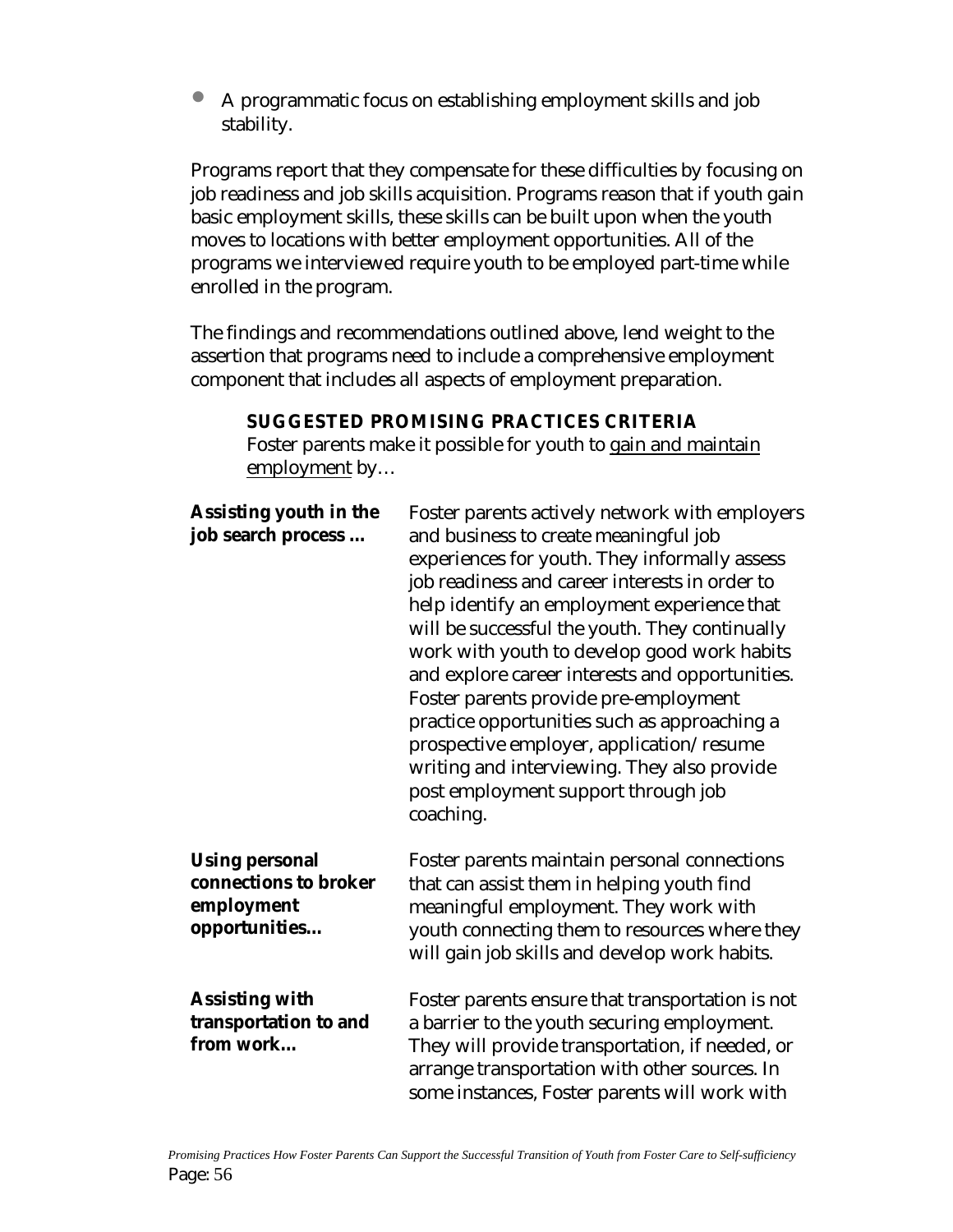|                                                                    | youth to purchase a car or provide one for<br>them.                                                                                                                                                                                                                                                            |
|--------------------------------------------------------------------|----------------------------------------------------------------------------------------------------------------------------------------------------------------------------------------------------------------------------------------------------------------------------------------------------------------|
| <b>Working with agencies</b><br>and schools to involve<br>youth in | Career exploration through career counseling,<br>job shadowing and involvement in volunteer<br>activities. In addition, youth are engaged in<br>programs where they can learn job skills, have<br>access to employment opportunities and are<br>coached on the job so they are able to maintain<br>employment. |
| <b>Working with youth to</b><br>maintain<br>employment             | Foster parents coach youth and model work<br>ethic through their own actions relative to their<br>employment. They talk with youth as to why<br>work is important and the rewards that can be<br>attained through employment.                                                                                  |

### **SURVEY FINDINGS**

- ó 100% of respondents reported assisting youth age 16 years or older in getting to work (transportation); 71% indicated doing so about once a week.
- ó 86% of respondents reported helping youth age 16 years or older explore career(s).
- ó 83% of respondents reported assisting youth age 16 years or older in a job search.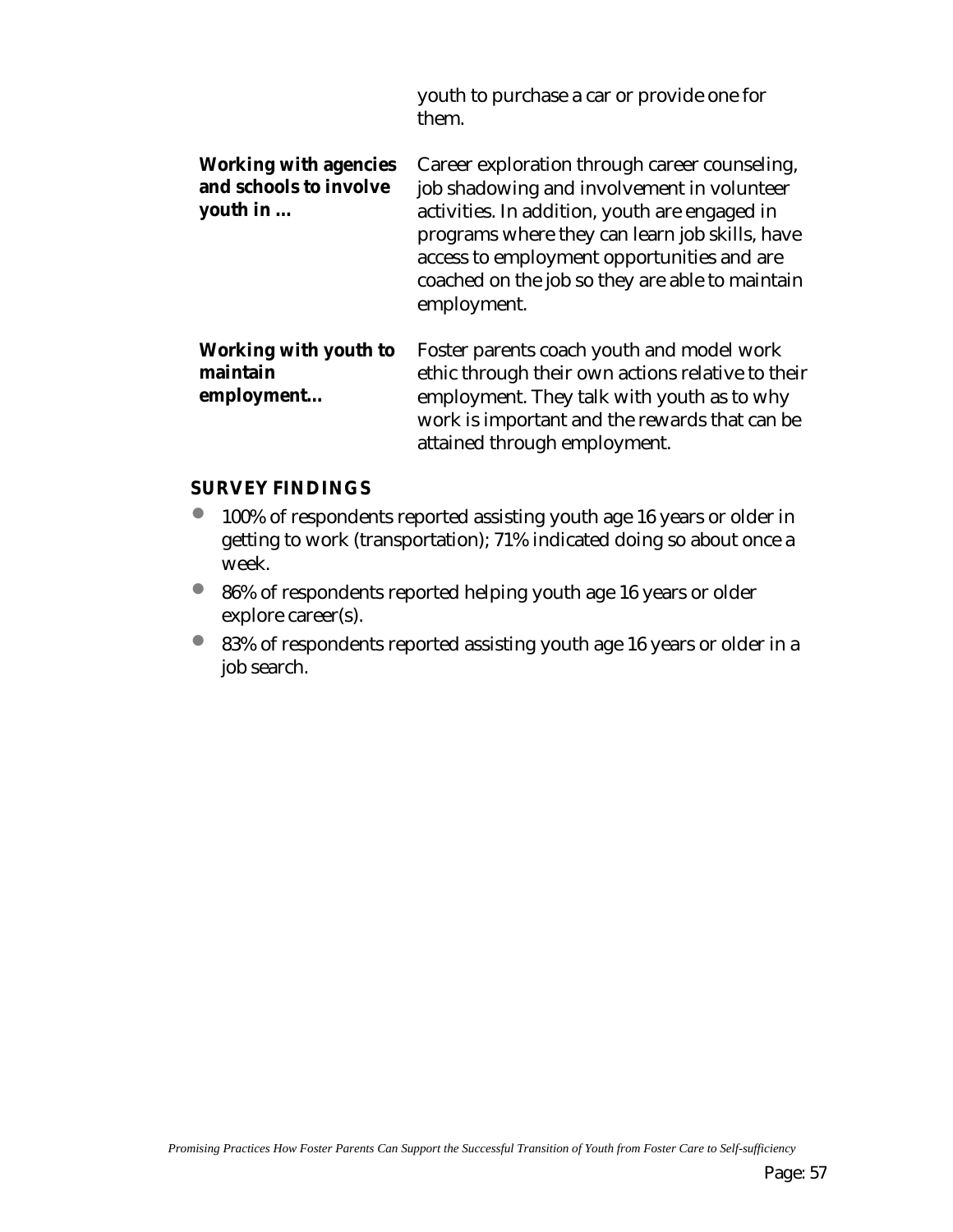## **Community Linkages**

### **SUMMARY**

Community linkages refer to the ability of youth to be aware of and gain access to community resources. These resources include health and mental health care, job and career opportunities, community leadership opportunities, and opportunities to establish connections to adult mentors. While each of these community resources is important in its own right, the literature increasingly points toward the importance of a significant adult relationship in supporting youth during the transition to adulthood.

Community connections are helpful in replacing youth's reliance on the agency and foster parents for help. Nollan (1999) highlights that "community connections and relationships with individuals in the community can help youth address and resolve feelings of grief, loss, and rejection." This supports research that found it important that youth resolve these issues prior to living on their own (Mech, 1994). Mentoring and other positive relationships can help accomplish this. Ansell et al. (1999) focus on the findings of the resiliency research (Mech, Pryde, & Rycraft, 1995; Rhodes, Contreras, & Mangelsdorf, that focuses on adolescents who are moving from foster care. This research examines the ability of young people exiting foster care to develop a support network and the influence of informal role models and mentors as members of this support network. Mech, in a survey of three different groups of adolescents in foster care, found that mentoring is increasingly being used as a support service to assist older foster youth to make the transition to adulthood. Noble (1997) found that one of the key factors of why some foster children succeed when others do not is the presence of a significant adult in the lives of youth who succeed.

Caliber Associates (1999) note that over two-thirds of the reporting states indicated that they attempt to help youth form mentoring relationships. The states listed the following sources for youth mentors:

- Work place mentors;
- Student mentors;
- ó Cultural empowerment mentors;
- ó Former foster care youth mentors;
- ó Peer mentors; and,
- ó Community volunteers.

However, despite the states' recognition of the importance of mentoring,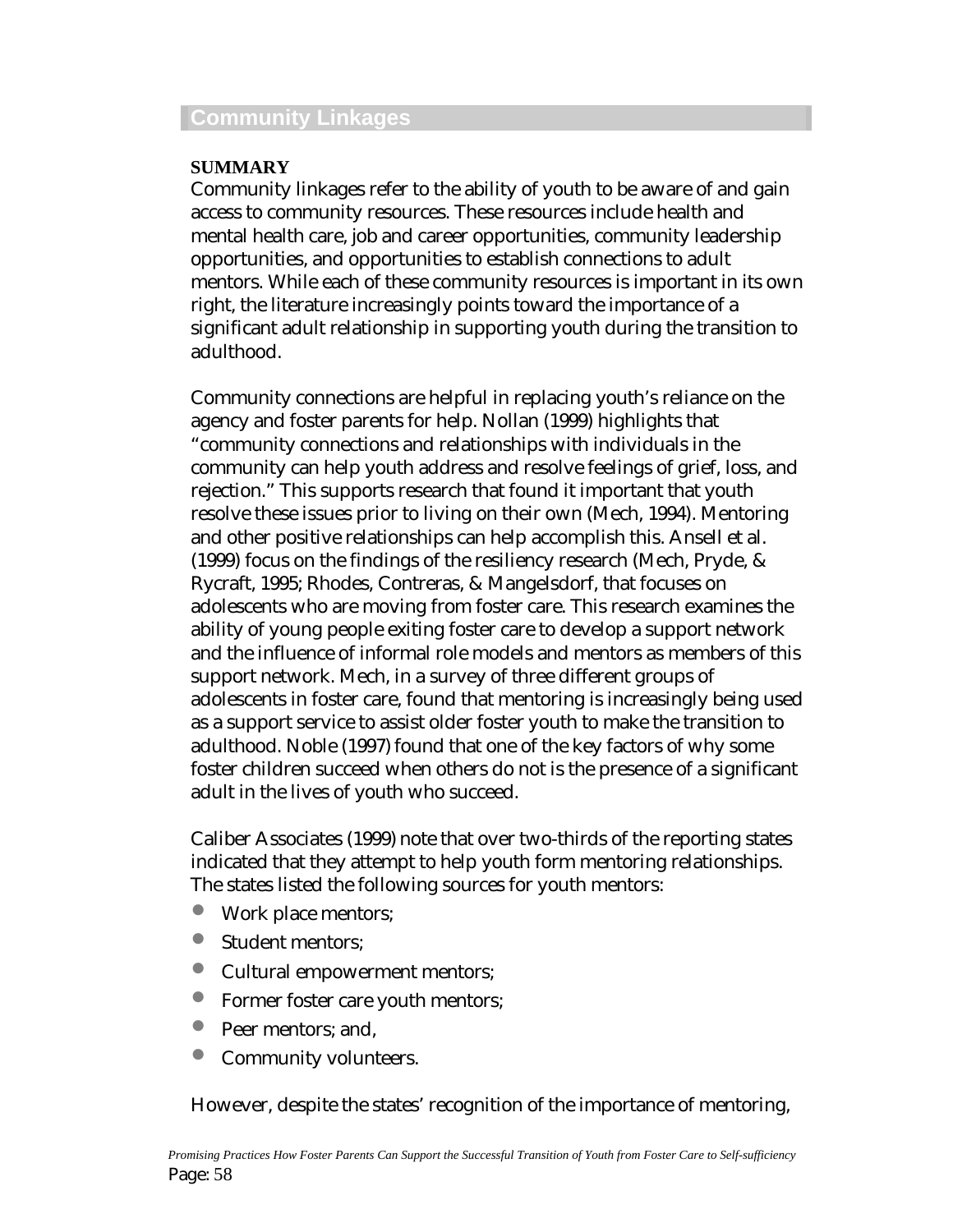many states also reported difficulties in finding enough mentors to serve their eligible populations.

The six sources of mentors cited in the Caliber Associates report suggest the wide variety of sources states utilize to attempt to connect youth with adults. This reflects earlier research (Jones et al.1998), which reported a shortage of available mentors. In the study, *Improving Economic Opportunities for Young People Served by Foster Care System*, only 18% of youth indicated they talked to a mentor about what they wanted to be when they grew up. Our current survey of programs also reflects the difficulty of finding a sufficient number of community volunteers to enable programs to help youth establish mentoring relationships. Programs overwhelmingly indicated their desire to access mentoring resources, however, the programs interviewed repeatedly mentioned the difficulty of attracting sufficient numbers of suitable adult volunteers.

Community linkages for youth must focus on a larger target than the establishment of mentoring relationships. Caliber Associates (1999) list the following community resources that state IL programs reported referring youth to:

- Job training programs;
- Private industry councils;
- ó Local businesses;
- ó Chambers of Commerce;
- ó Local service agencies;
- ó Housing agencies;
- ó School districts;
- Legal services;
- ó Health and medical organizations;
- ó Mental health agencies;
- ó Organizations serving special needs populations;
- ó Child care agencies;
- ó Food banks; and,
- ó Faith-based organizations.

The inclusion of faith-based organizations reflects current findings of the importance this link can play for youth. The agency staff interviewed mentioned that faith-based organizations emphasized several valuable aspects of these resources, including the opportunity to develop peer and adult relationships and the opportunity to participate in community service work.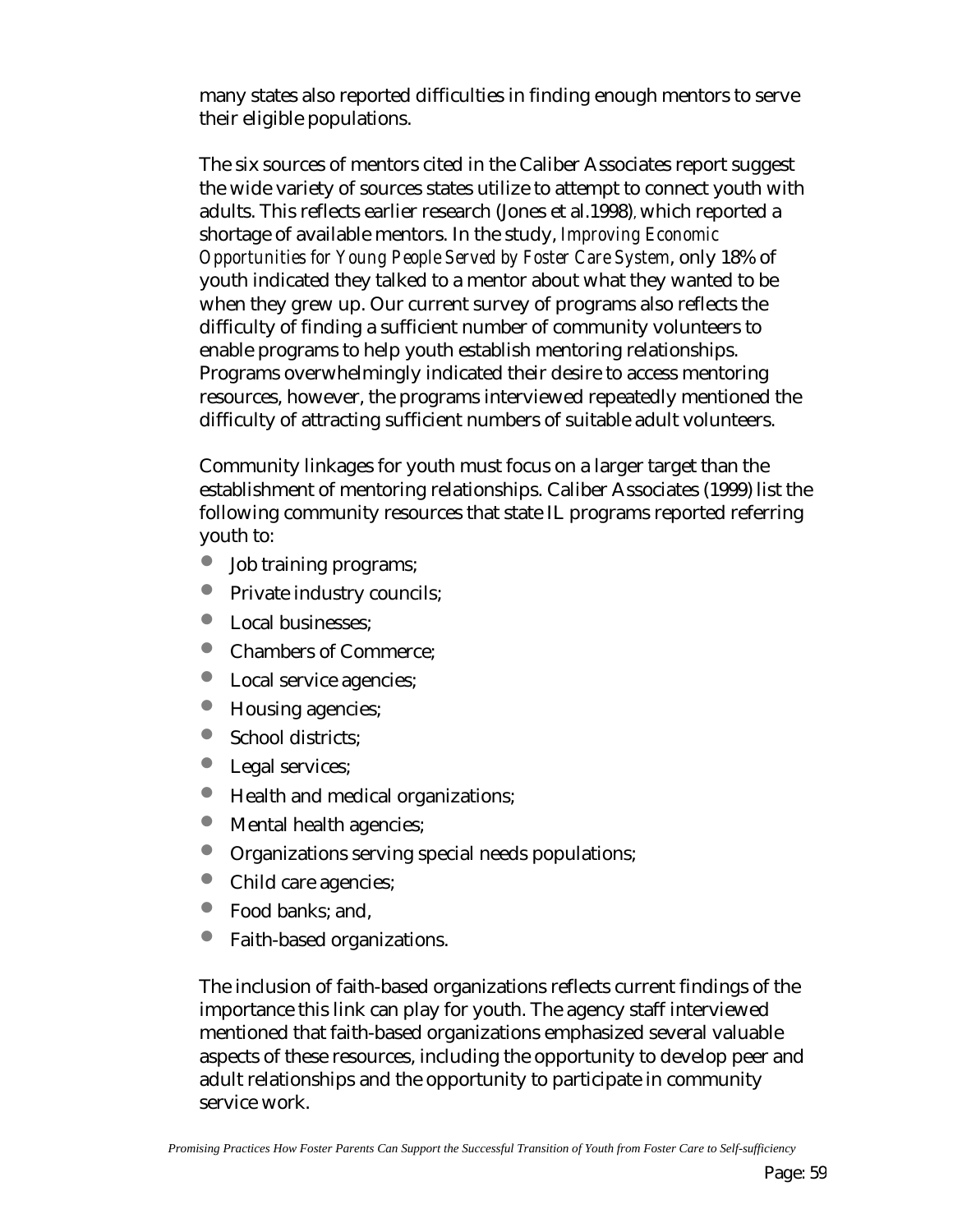# **SUGGESTED PROMISING PRACTICES CRITERIA**

Foster parents support the youth in developing community linkages by…

| <b>Connecting the youth</b><br>with community<br>resources    | It is important for youth to have a sense of<br>belonging to a community. Foster parents are a<br>vital link or lifeline to the community for youth<br>as they prepare for transition. They often act as<br>a liaison for youth to access employment,<br>volunteer experience or housing, and will<br>advocate for youth with education systems and<br>law enforcement. Agency staff train and<br>support foster parents in their roles of<br>community liaison/networker. Community<br>resources such as the faith-based community,<br>employers, and schools make the youth feel<br>special as though they aren't a "foster kid."                                                                                                     |
|---------------------------------------------------------------|-----------------------------------------------------------------------------------------------------------------------------------------------------------------------------------------------------------------------------------------------------------------------------------------------------------------------------------------------------------------------------------------------------------------------------------------------------------------------------------------------------------------------------------------------------------------------------------------------------------------------------------------------------------------------------------------------------------------------------------------|
| <b>Introducing the youth</b><br>to potential adult<br>mentors | Foster parents understand the importance of<br>adult role models in a youth's life, and work<br>within the community to ensure that<br>connections are made. Youth experience a sense<br>of support and commitment from the family<br>that enables them to problem solve, achieve<br>goals and feel special or valued. Youth may<br>choose their own mentors and very often may<br>select foster parents, or another member of their<br>foster family, as their mentor. Agencies play a<br>more formal role in networking and linking<br>youth to other systems and resources. Agencies,<br>when appropriate, support a youth's<br>relationship with birth family, siblings,<br>extended family and previous foster care<br>placements. |
| <b>Involving youth in</b><br>community<br>activities          | Foster parents try to identify ways for the youth<br>to become involved in the community. Through<br>these activities, the youth gains a sense of<br>community and belonging.                                                                                                                                                                                                                                                                                                                                                                                                                                                                                                                                                           |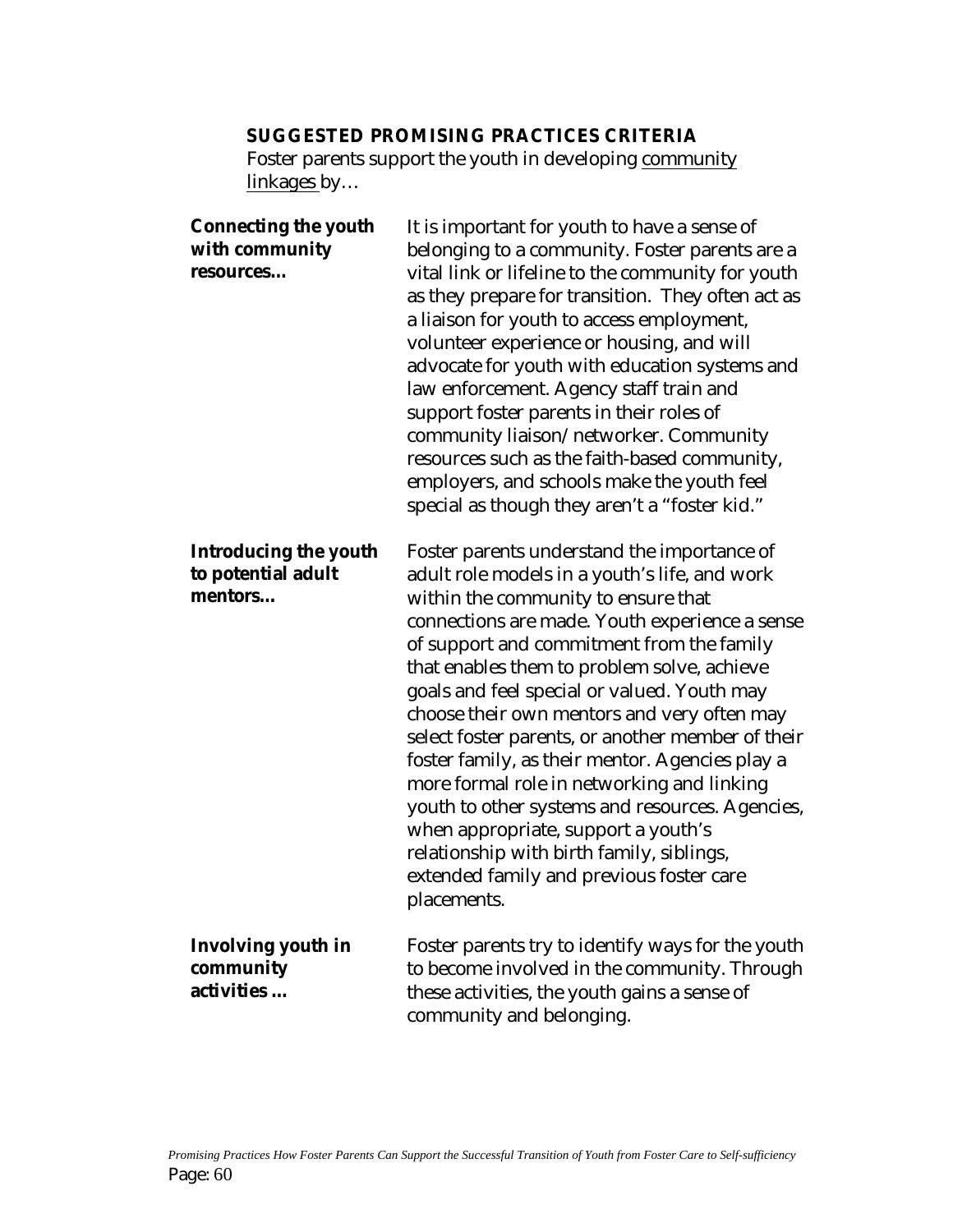### **SURVEY FINDINGS**

- ó 92% of respondents reported connecting youth to community resources.
- ó 69% of respondents reported connecting youth to adult mentor(s).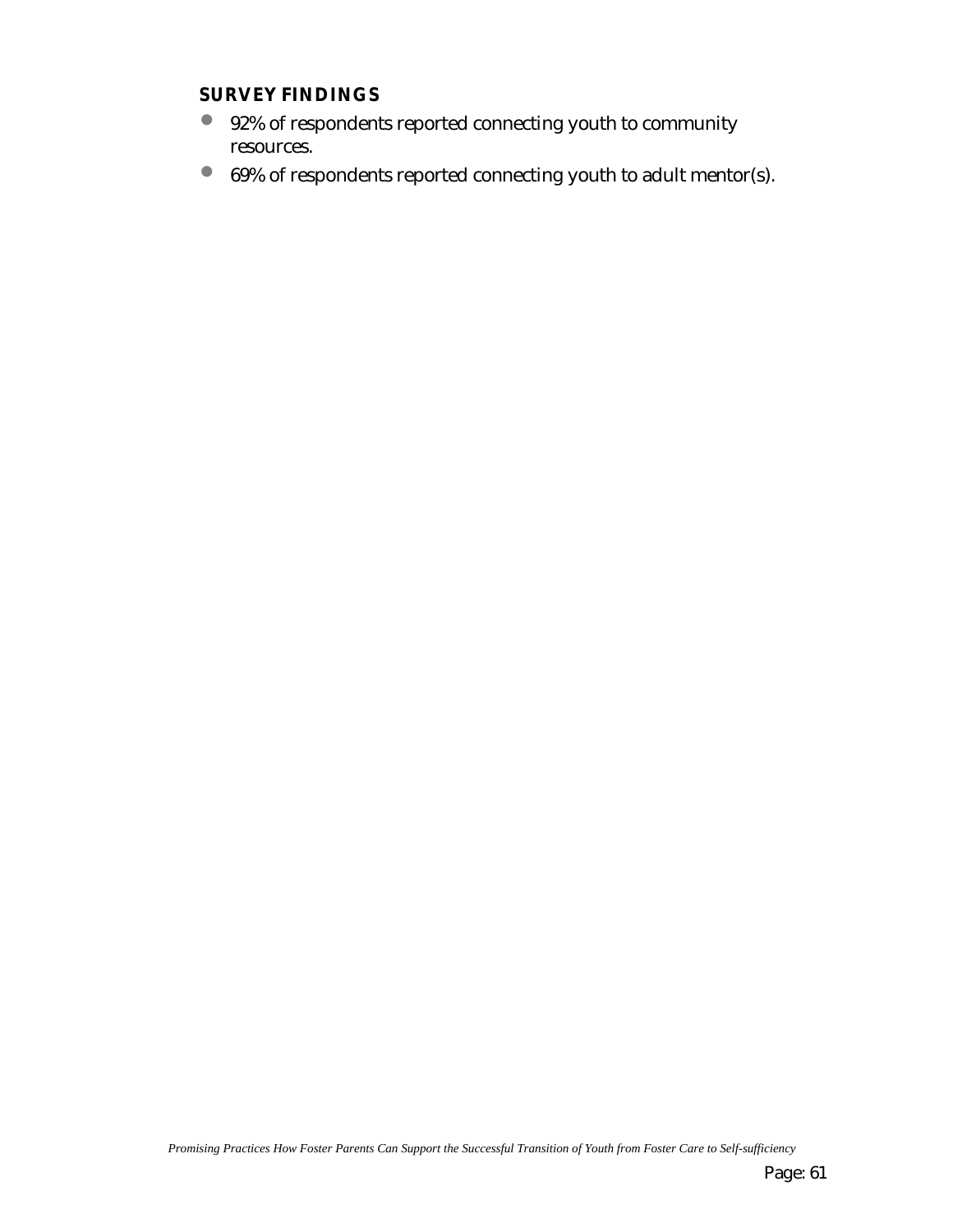# **Supervising Independent Living (Housing)**

### **SUMMARY**

A supervised independent living experience provides youth with an opportunity to live independently while still being able to maintain contact with the supports the child welfare system provides. In addition it allows youth to make a gradual progression toward full independence. Referring again to Ansell's continuum to independent living, (cited in Cook, 1988) supervised independent living identifies experiences as occuring when youth have progressed to the third level of the continuum. The continuum of skills acquisition includes:

- Informal learning
- ó Formal learning
- ó Supervised practice
- ó Self-sufficiency

The importance of a supervised independent living experience is demonstrated by comparing the outcomes of foster youth without supervised independent living experiences to those of youth who participated in a supervised independent living situation. Courtney et al. (1998) reported on the post-care living arrangements of a group of former foster youth 12 to 18 months after they left care. Twelve percent of the youth reported being homeless at least once since discharge. While 37% of the youth reported living in the same place since discharge, 22% of the youth reported living in four or more places since discharge. In contrast, Mech et al. (1994) found that supplementing basic placement settings with apartment experiences helps to increase a youth's life skills.

Kroner (1999) identifies several different housing options that qualify as supervised housing and can meet the need of the youth:

- ó Scattered-site apartments
- ó Supervised apartments
- ó Shared homes
- ó Live-in adult/peer roommate apartments
- ó Specialized foster homes
- ó Host homes
- ó Boarding homes
- ó Transitional group homes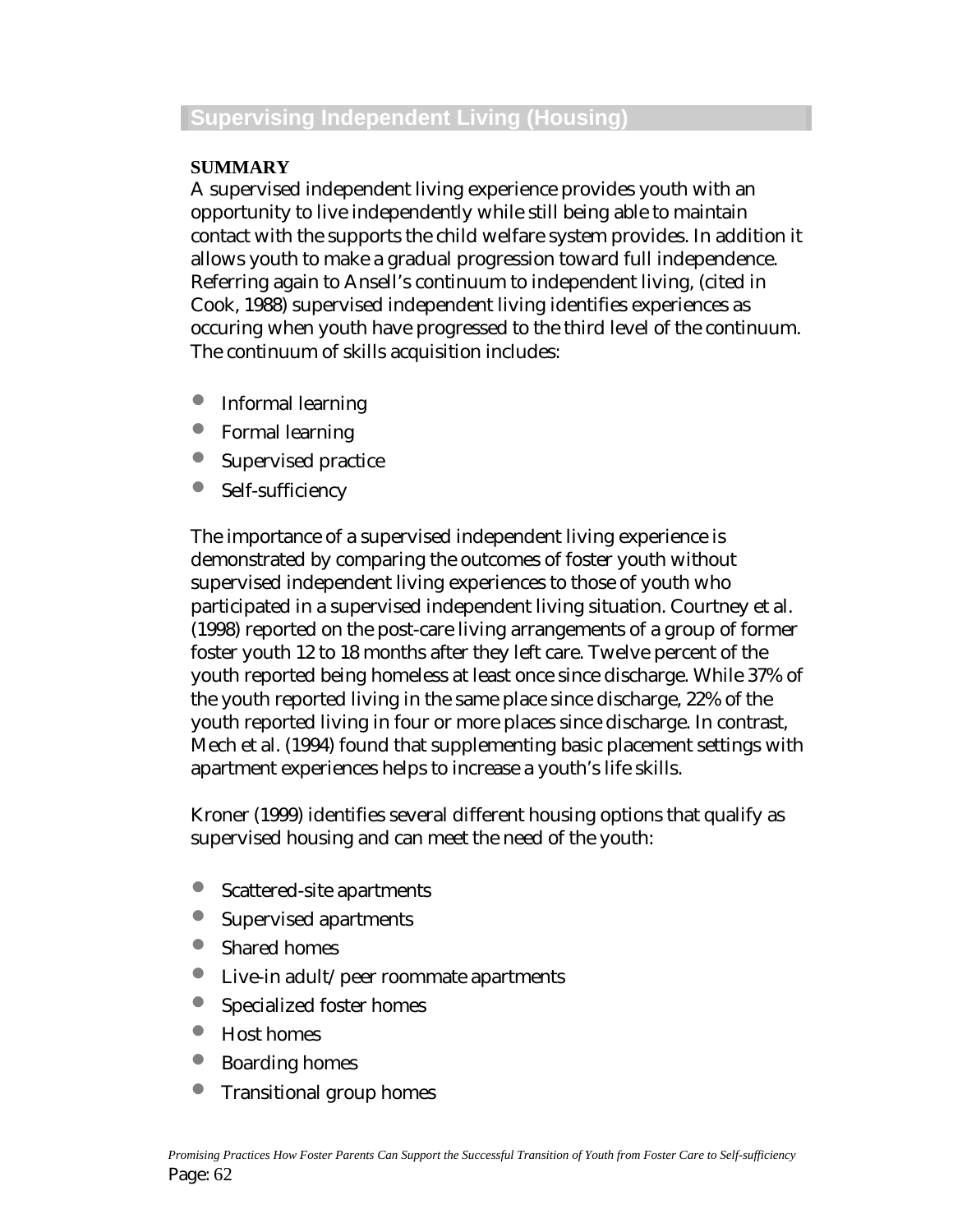- ó Shelters
- Subsidized housing

Kroner (1999) contends that the independent living options listed above can address some of the shortcomings associated with more traditional options, such as: foster care, group homes and residential treatment centers. Traditional approaches often:

- ó Promote dependency
- Are often more expensive
- ó Do not always resemble the place where a youth would return or live after care
- ó Prevent the development of self-sufficiency skills
- Are not always in the neighborhoods to which a youth returns
- Focus on group control with many problems coming from the grouping of several or many high-risk youth
- ó Focus on deficits and behaviors related to adjustment to the setting in which a youth often lives
- ó Often end at age 18 and require a move to a new living arrangement upon discharge
- Do not always give firsthand experience in managing space, time, food preparation, laundry, money, etc. (pg. 7-8)

The GAO (1999) reports that more than 80 percent of states provided transitional practice living arrangements to *some* youth while they are still in foster care to allow them an opportunity to experience independent living for a period of time. However, the GAO also found:

Officials in the four areas we visited confirmed that the number of supervised transitional housing sites is very limited and that they could not provide adequate housing for both youths in care and those who have left the system. One transitional housing provider in Texas indicated that the program has space for only six youths, while an additional 80 to 100 youths with no place to live upon exiting the foster care system could benefit from this type of housing. (p. 12)

Caliber Associates (1999) mentions that states increasingly reported supervised living activities supported by both state and federal dollars. States reported that they were severely constrained in these activities by the ILP restrictions prohibiting the use of federal ILP funds for room and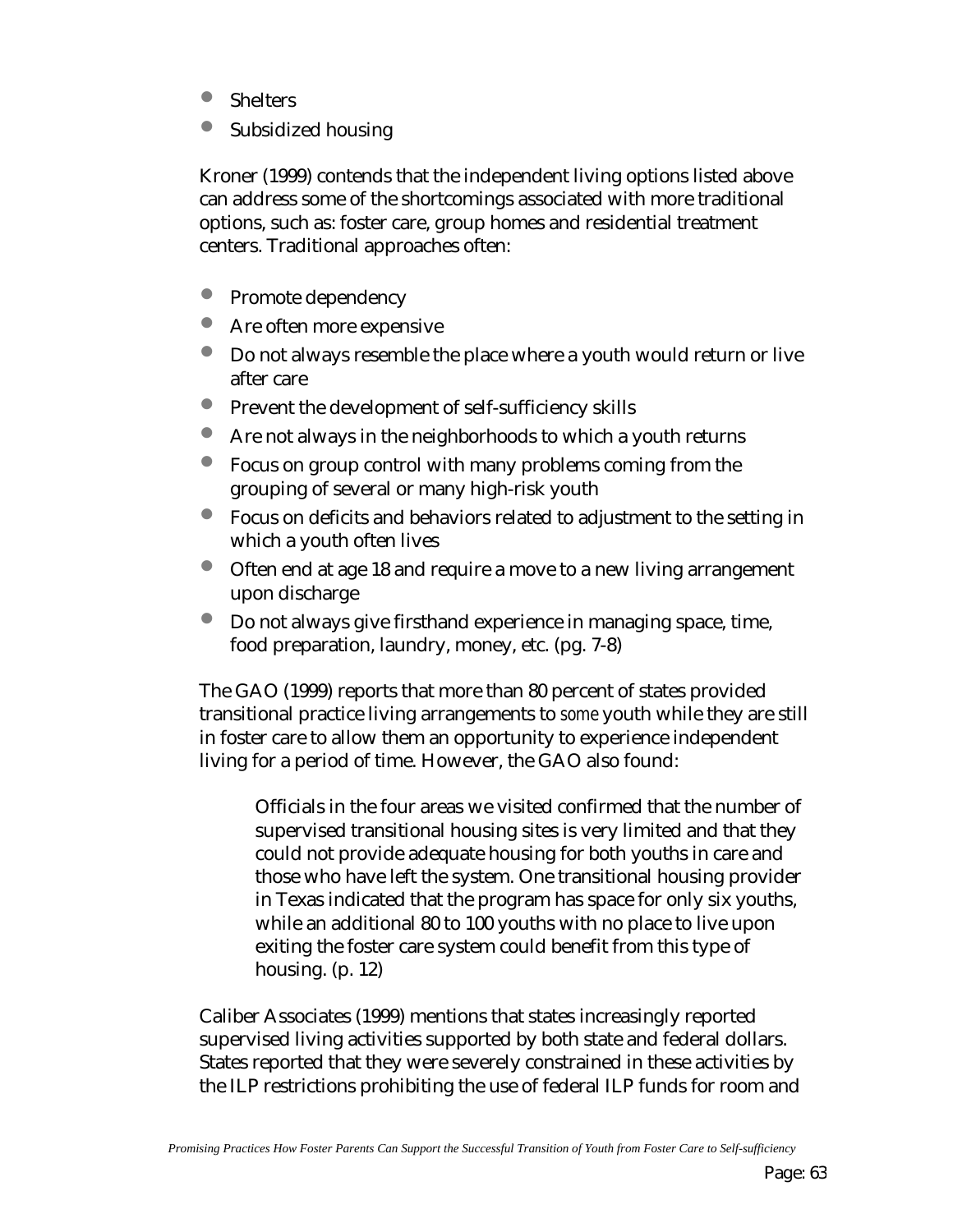board. The report makes the following recommendations to promote "Experiential Learning in Supervised Environments."

- Allow states to allocate some of their federal funding, matched by state funds, for room and board to enable expanded supervised living programs.
- ó Develop guidelines on eligibility criteria (e.g. enrollment in school, employment) for youth participating in supervised living programs.
- ó Conduct evaluation studies to assess the outcomes of different supervised living models.
- ó Expand the use of tuition waivers that encourage youth to attend college or vocational programs and continue to build valuable educational and independent living skills in a structured environment. (p. VI - 10)

The Foster Care Independence Act of 1999 explicitly addresses the first of the Caliber Associates recommendations. One of the major changes of the Chafee Program is a provision that reads:

> States may use up to 30 percent of their allocation of Federal funds to provide room and board for youth up to age 21 who aged out of foster care. (p. 2)

This change will enable states to expand supervised independent living services without increasing state spending.

Ansell et al. (1999) emphasize that when youth complete "the program," they should be established in a safe and affordable living arrangement that they can continue to occupy if they choose.

## **SUGGESTED PROMISING PRACTICES CRITERIA**

Foster Parents help youth learn how to find and maintain housing by…

| <b>Providing instruction</b><br>on how to look for an | Foster parents assist youth in identifying the<br>best type of living arrangement for them at |
|-------------------------------------------------------|-----------------------------------------------------------------------------------------------|
| apartment                                             | that time, and help consider what is needed                                                   |
|                                                       | when searching for housing. They help youth                                                   |
|                                                       | assess location, determine a budget and                                                       |
|                                                       | develop questions to ask landlords. They are                                                  |
|                                                       | available as needed to assist the youth in their                                              |
|                                                       | transition to living independently.                                                           |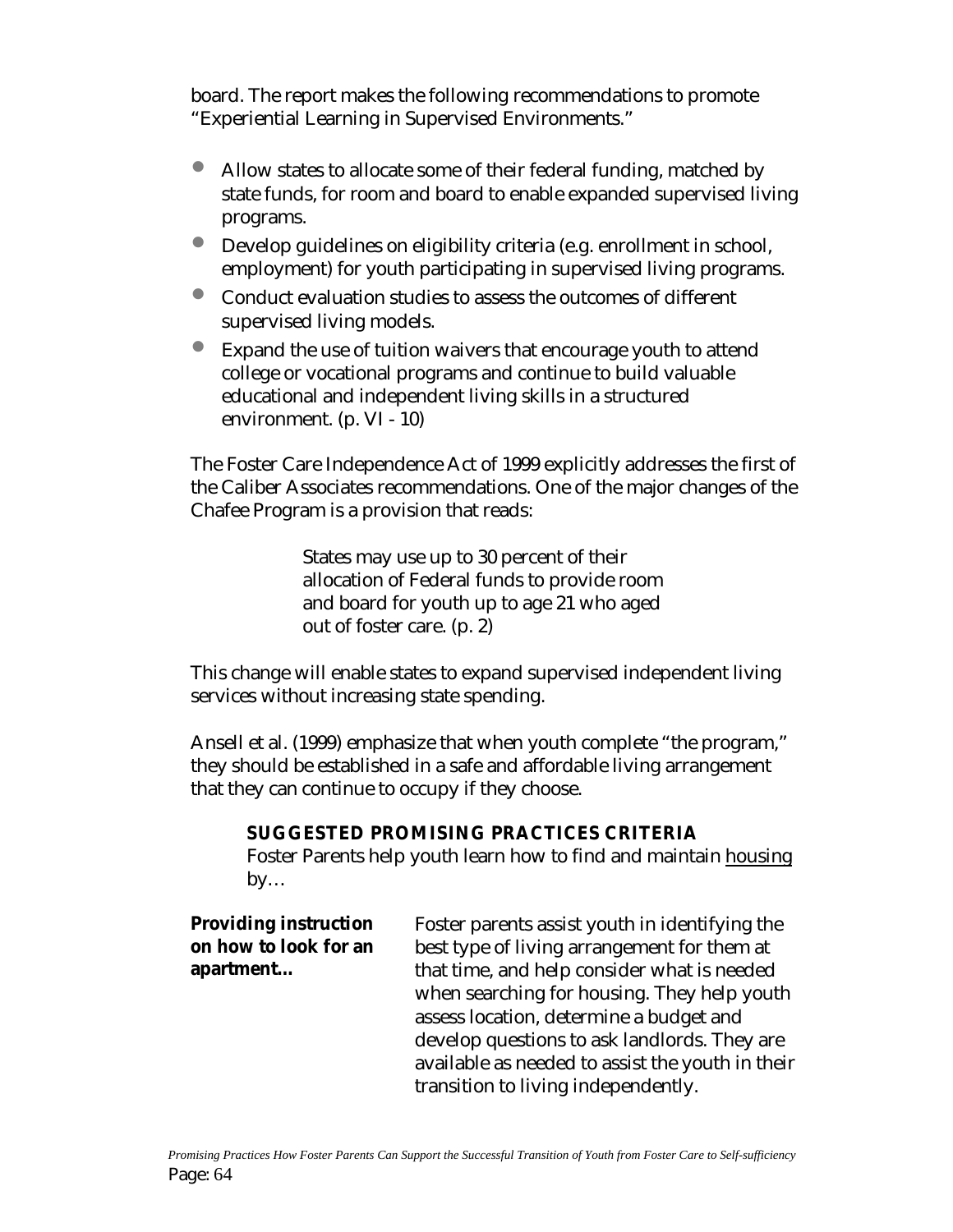| <b>Working with agencies</b><br>and communities to<br>provide non-traditional<br>housing options to<br>youth | Foster parents can work together with<br>agencies and communities to ensure that<br>housing options are available to older youth.                                                                    |
|--------------------------------------------------------------------------------------------------------------|------------------------------------------------------------------------------------------------------------------------------------------------------------------------------------------------------|
| <b>Providing practice</b><br>living opportunities<br>within the foster<br>environment                        | Foster parents can seek ways to provide living<br>arrangements where youth can practice life<br>skills, such as: "in-law apartments", campers<br>on property, and other non-traditional<br>settings. |

## **SURVEY FINDINGS**

ó 69% of respondents reported instructing youth age 16 years or older on how to look for an apartment.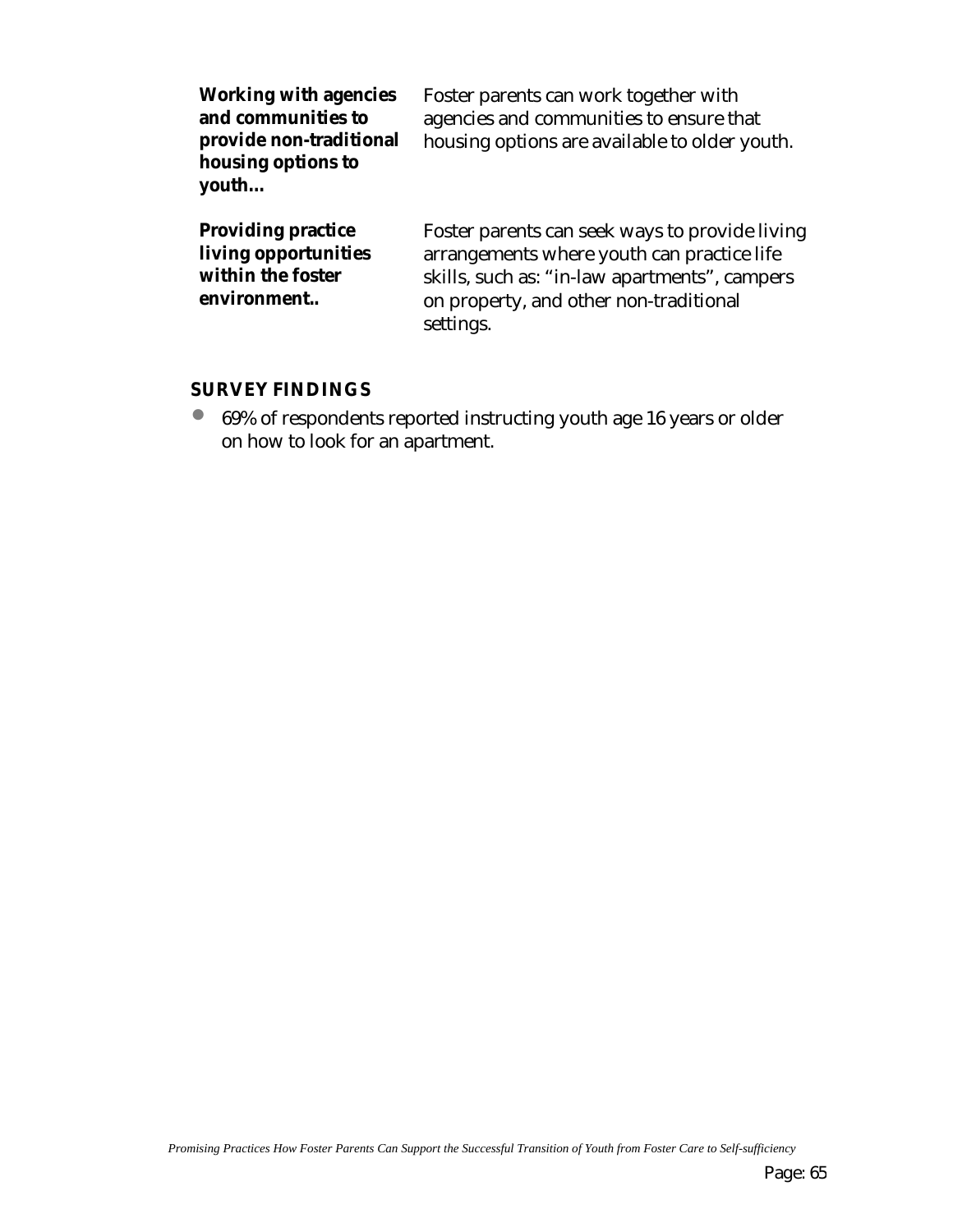### **Health Care**

### **SUMMARY**

*Promising Practices: Supporting Transition of Youth Served by the Foster Care System* identified two major health services issues that youth need to be able to understand and manage prior to making the transition out of the foster care system. First, youth must be prepared to understand and manage their own physical, dental and mental health needs. Second, prior to leaving care, programs must help youth to connect with appropriate health care resources in their own community. This is especially important given that studies have identified foster youth as having more health and mental health care needs than non-foster youth. In fact, Rosenfeld (1997) estimated that foster youth have three to seven times as many health, developmental and emotional problems as non-foster youth from similar socioeconomic backgrounds. In addition, Festinger (1983) found:

- The younger children are when they enter care, the less likely they are to have physical health problems.
- ó Adolescents in out-of-home care who had received health care at a younger age were less likely to show health problems.
- ó Youth in group homes or facilities were likely to have poorer health than those placed in family foster homes.
- ó Adolescents who receive a high school degree before leaving care and those who maintained contact with their foster family after discharge were less likely to have health problems.

The sum of this research shows that older youth, particularly those living in group homes, are at higher risk for increased health concerns. Older youth are also at risk for greater emotional, or mental health problems. Courtney et al. (1998) found that only 21% of sample youth reported receiving mental health services after leaving care, compared to 47% of sample youth who were receiving mental health services while in care. The youth reported that access to care was difficult due to lack of insurance and the inability to pay for care out of pocket. Additionally, Halfon (1995) reported that while children in out-of-home care make up only 4% of the Medicaid eligible population in California, they consumed 41% of the Medicaid mental health services delivered during the study period. In Missouri, McMillen and Tucker (1999) found that 44% of youth 17 years or older [discharged from Missouri DFS] experienced inpatient psychiatric care.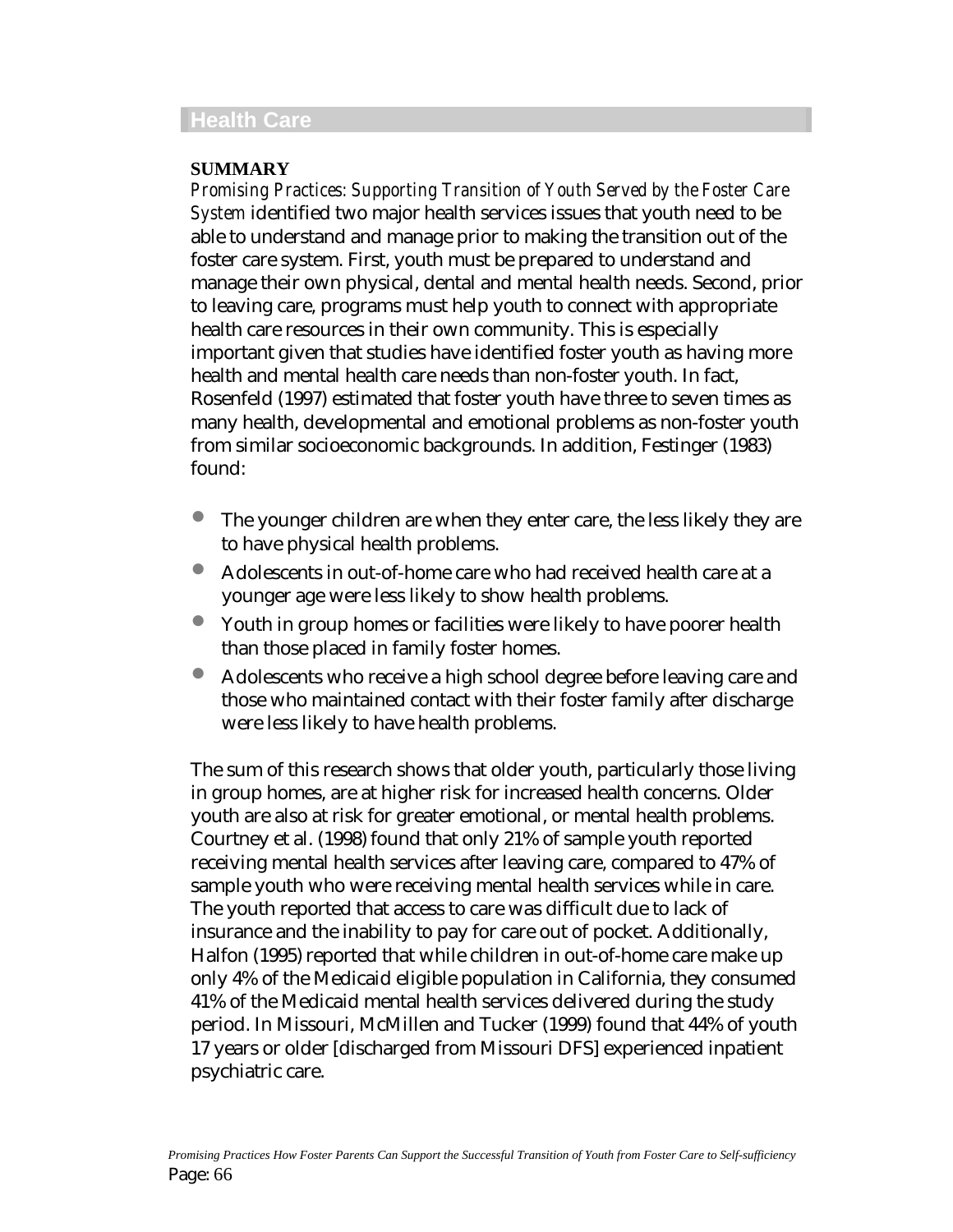Youth in independent living programs receive health insurance through their state Medicaid programs. While youth are in foster care, the arrangements for their health care are handled through the programs the youth are involved with. This creates a two-part dilemma. First, unless youth are specifically taught to understand their health care needs and how to make and keep appointments they will be unable to manage their own health care needs after leaving care. Second, as a result of established relationships, agencies and programs are able to find physical/mental and dental health providers who are willing to work with Medicaid enrollees. Youth are insulated from understanding how difficult it can be to gain access to the healthcare system as a Medicaid insurance beneficiary.

Ansell et al. (1999) assert that the literature on health related outcomes for former foster youth indicate that programs are not adequately preparing youth to access physical, mental and dental health services on their own. The authors emphasize that it is imperative that youth be connected to physical, mental and dental health services in the community where the youth will be living after leaving care, regardless of where that community is located.

The authors also place specific emphasis on the need to help youth address substance abuse issues, both while in care and after making the transition from care. The authors cite a General Accounting Office Study (1994) of foster care placements in three major cities that found that 78% of the children in foster care in these cities had at least one drug or alcohol abusing parent. The Westat (1991) study reported illegal drug taking in 50% of the foster youth population. Ansell et al. (1999) point out that although this rate of substance abuse parallels that of the general population for this age group, the additional risk factors foster youth are exposed to make substance abuse a potentially more acute issue for youth in care. In addition, Altshuler and Poertner (2002) found that while youth in kinship care and non-related foster care showed similar levels of risk as the general population, adolescents in group homes exhibit the highest level of risk behavior. In McMillen and Tucker's (1999) study, 13% of the older foster youth (in the sample) had substance abuse problems, and the youth were more likely to engage in behaviors that are known to heighten the likelihood of substance abuse.

*Promising Practices: Supporting Transition of Youth Served by the Foster Care System* considered both the physical, dental and mental health needs of youth in foster care. Physical and mental health needs must be met for youth to succeed in other realms. Not only are foster youth more likely to have health and mental health problems than the general population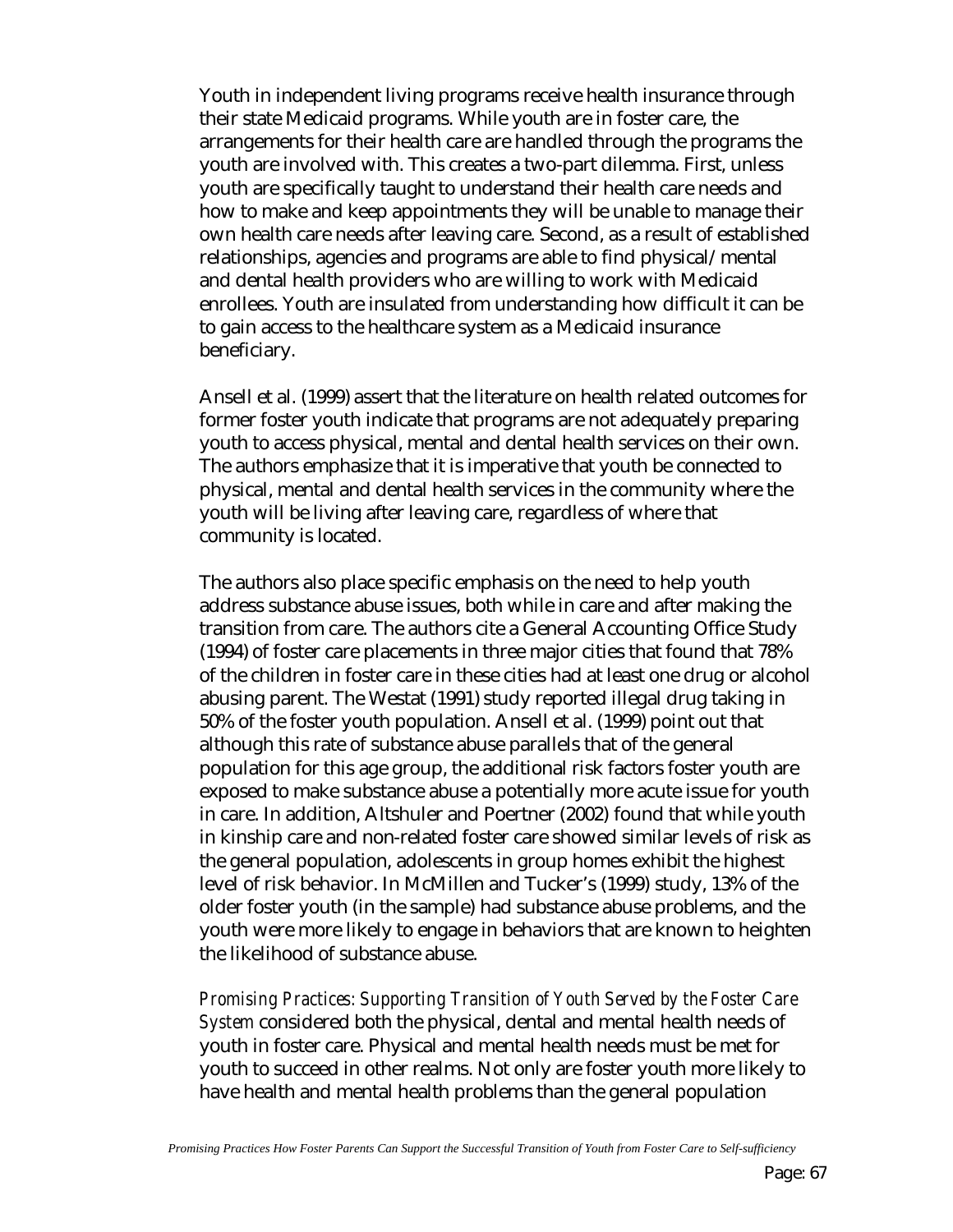(Courtney et al., 1995; Chernoff et al., 1994; Fanshel, Finch, & Grundy, 1990; Iglehart, 1994; Mech, Lucy-Dobson, & Hulseman, 1994) but problems also exist in youth trying to access appropriate medical care (Dubowitz et al., 1990; Moffat & Peddie et al, 1985; Risley-Curtiss, 1996). Youth are generally eligible for Medicaid while they are in care, however extension of Medicaid benefits after youth leave care is at the discretion of the individual states.

Depending on their state of residence, youth may or may not have health insurance after leaving care. In the absence of Medicaid coverage, youth have limited access to health care. This problem is exacerbated by employment that typically does not provide medical, dental or mental health benefits. Given these possibilities, it is extremely important that youth be connected to physical, mental and dental health care in the community they will live in after leaving care. The existence of established relationships with health care providers can be extremely important to youth being able to maintain health care relationships in the face of their potentially changing insurance status.

The Chafee Act authorizes states to establish a new Medicaid eligibility group for children who are in foster care under the responsibility of the state on their 18th birthday. A letter from the Health Care Financing Administration to state Medicaid Directors explains the Medicaid options states may choose to enact:

- Providing eligibility for children until they reach age 21 or only until age 19 or 20;
- ó Not applying an income or resource test for these children. If the state does apply an income or resource test, then the standards and methodologies used cannot be more restrictive than those used for the State's low income families with children under Section 1931 of the act; and,
- ó Only making those children eligible who were furnished foster care maintenance payments or independent living services under a program funded under Title IV-E of the Social Security Act. (p. 1)

These options will enable states to recoup the Federal Medicaid contribution while they provide Medicaid coverage for independent living program graduates.

## **SUGGESTED PROMISING PRACTICES CRITERIA**

Foster parents support youth in learning about healthy lifestyles and health services by…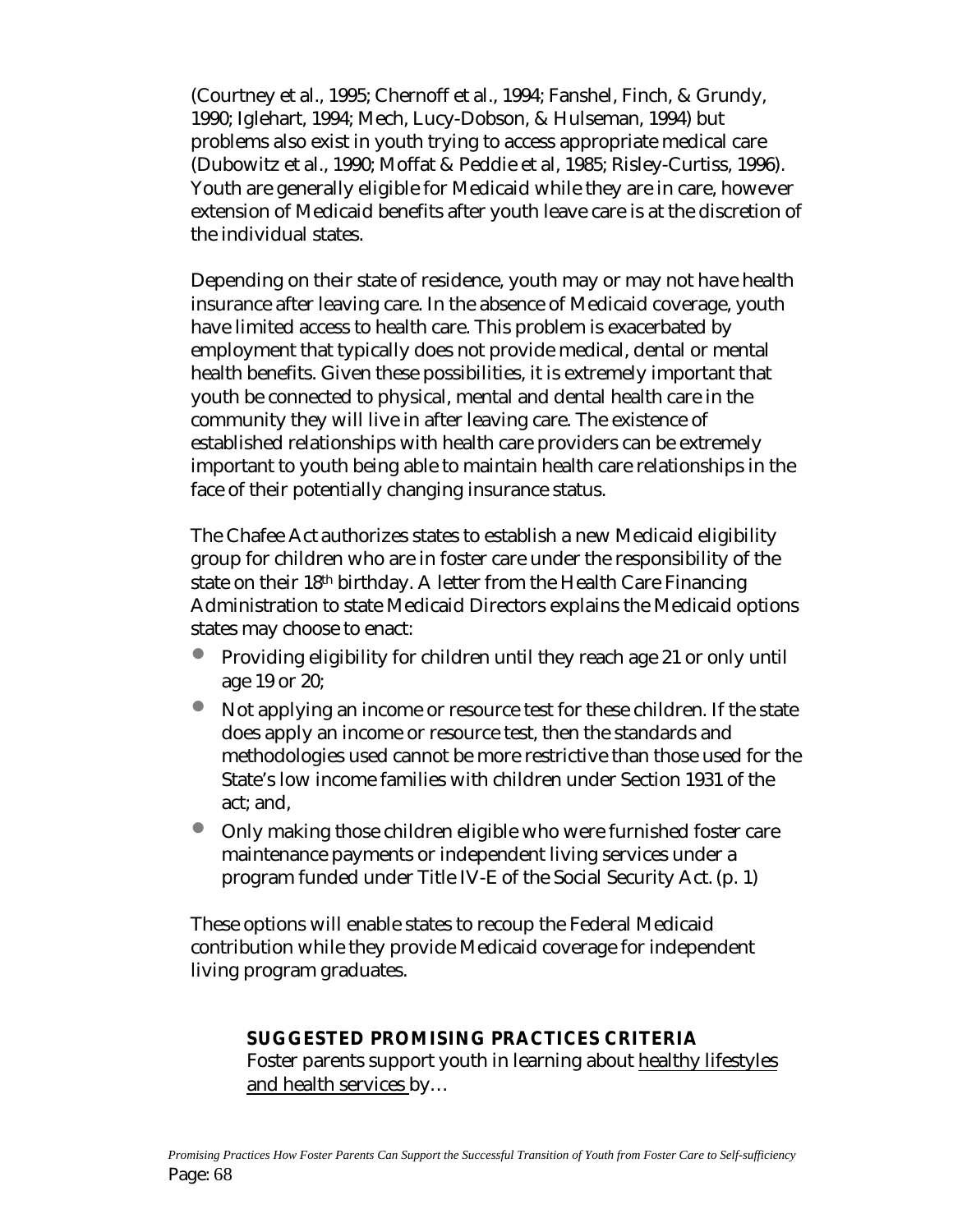| <b>Discussing the</b><br>importance of nutrition<br>and its impact on<br>physical and emotional<br>health                              | Foster parents help the youth evaluate their<br>diet for nutritional content and work with<br>them to make changes as needed. They set an<br>example through meal planning, grocery<br>shopping and meal preparation that selecting<br>and preparing healthy meals can be fun as<br>well as beneficial.                                                                                                                                    |
|----------------------------------------------------------------------------------------------------------------------------------------|--------------------------------------------------------------------------------------------------------------------------------------------------------------------------------------------------------------------------------------------------------------------------------------------------------------------------------------------------------------------------------------------------------------------------------------------|
| Discussing the medical,<br>social, emotional and<br>legal risks associated<br>with drugs, alcohol, and<br>tobacco                      | Through regular conversations with youth,<br>foster parents help youth understand all the<br>risks associated with substance use and abuse.<br>Use of substances not only affects an<br>individual's physical health but also has<br>implications for the youth's successful<br>transition to adulthood.                                                                                                                                   |
| <b>Discussing sexuality</b><br>and how to protect<br>oneself from STDs and<br>AIDS, pregnancy, and<br>unwanted sexual<br>relationships | Open and honest discussions about sexuality<br>and sexual relationships help the youth be<br>better prepared against unintended<br>pregnancies and unwanted sexual experiences.<br>Regular dialogue between foster parents and<br>their youth about how to deal with these<br>issues empower youth to make more<br>thoughtful and confident decisions regarding<br>their sexuality.                                                        |
| <b>Connecting the youth</b><br>with health care<br>resources in the<br>community                                                       | Youth need to learn how to find the health<br>care resources best suited to meet their on-<br>going health needs. Foster parents assist youth<br>not only in the locating and collecting<br>information about low cost health care services<br>and/or the medical providers covered under<br>the youth's medical insurance plan but also in<br>finding medical resources that the youth can<br>continue to use when they are on their own. |
| <b>Preparing the youth to</b><br>manage their own<br>medical/dental/mental<br>health needs                                             | Foster parents work with older youth in<br>setting up their own medical/dental/and<br>mental health appointments, helping youth<br>develop a plan for managing their own<br>medications and deciding when and how to<br>access medical/dental/and mental health<br>services.                                                                                                                                                               |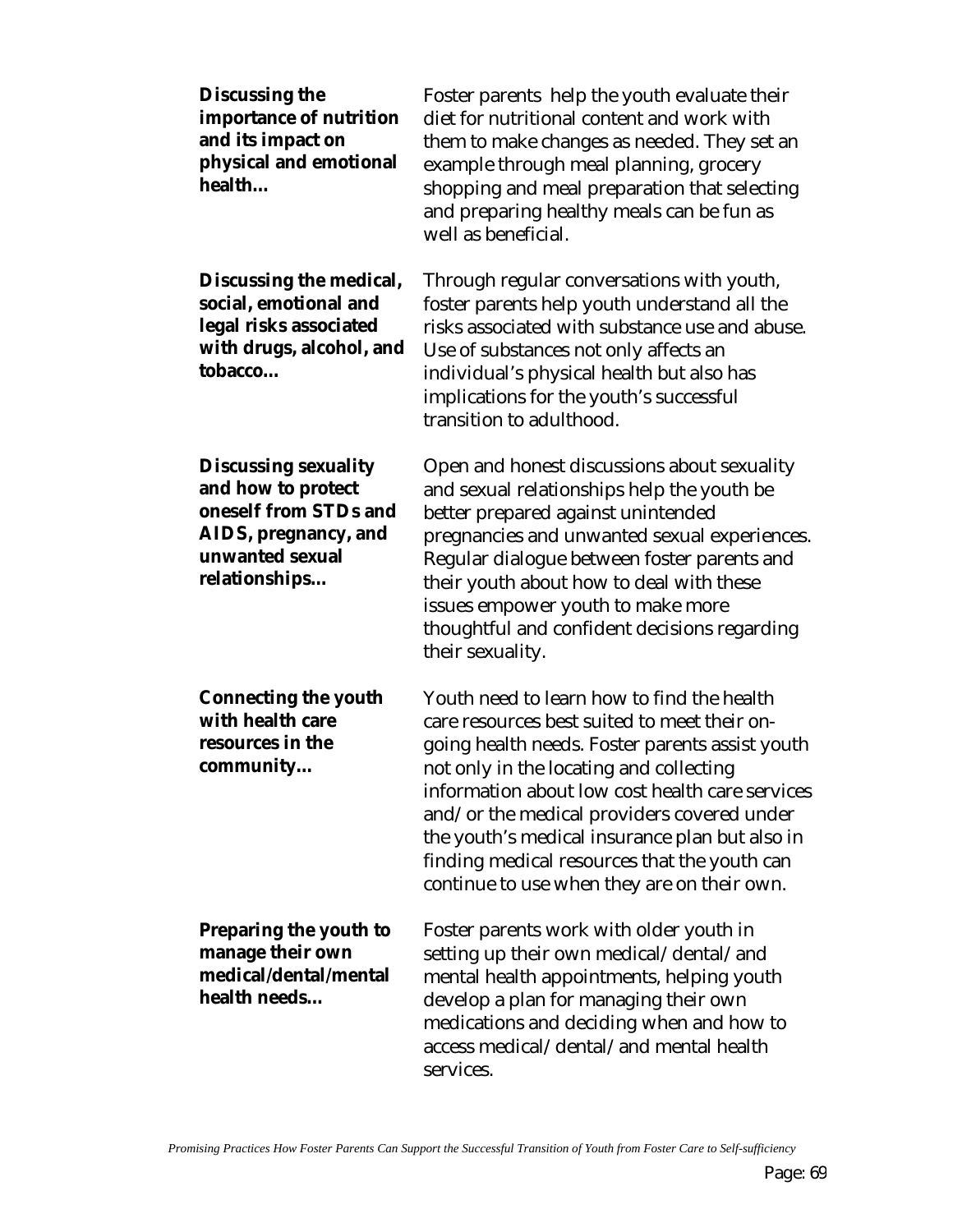**Working with youth to resolve any substance abuse issues…**

Foster parents support youth in seeking appropriate interventions for substance abuse issues and provide the necessary supervision and encouragement for youth as they work through recommended treatment.

#### **SURVEY FINDINGS**

- 100% of respondents reported discussing nutrition with youth; just over 50% indicated doing so about once a week.
- ó 97% of respondents reported discussing drugs, alcohol, tobacco with youth; 85% indicated doing so about once a month or more.
- 90% of respondents reported discussing sexuality with youth; 68% indicated doing so about once a month or more.
- ó 84% of respondents reported connecting youth age 16 years or older to health care resources in the community.
- ó 79% of respondents reported preparing youth age 16 years or older to manage his/her own medical/dental/mental health needs.
- 30% of respondents reported helping youth age 16 years or older resolve substance abuse issues.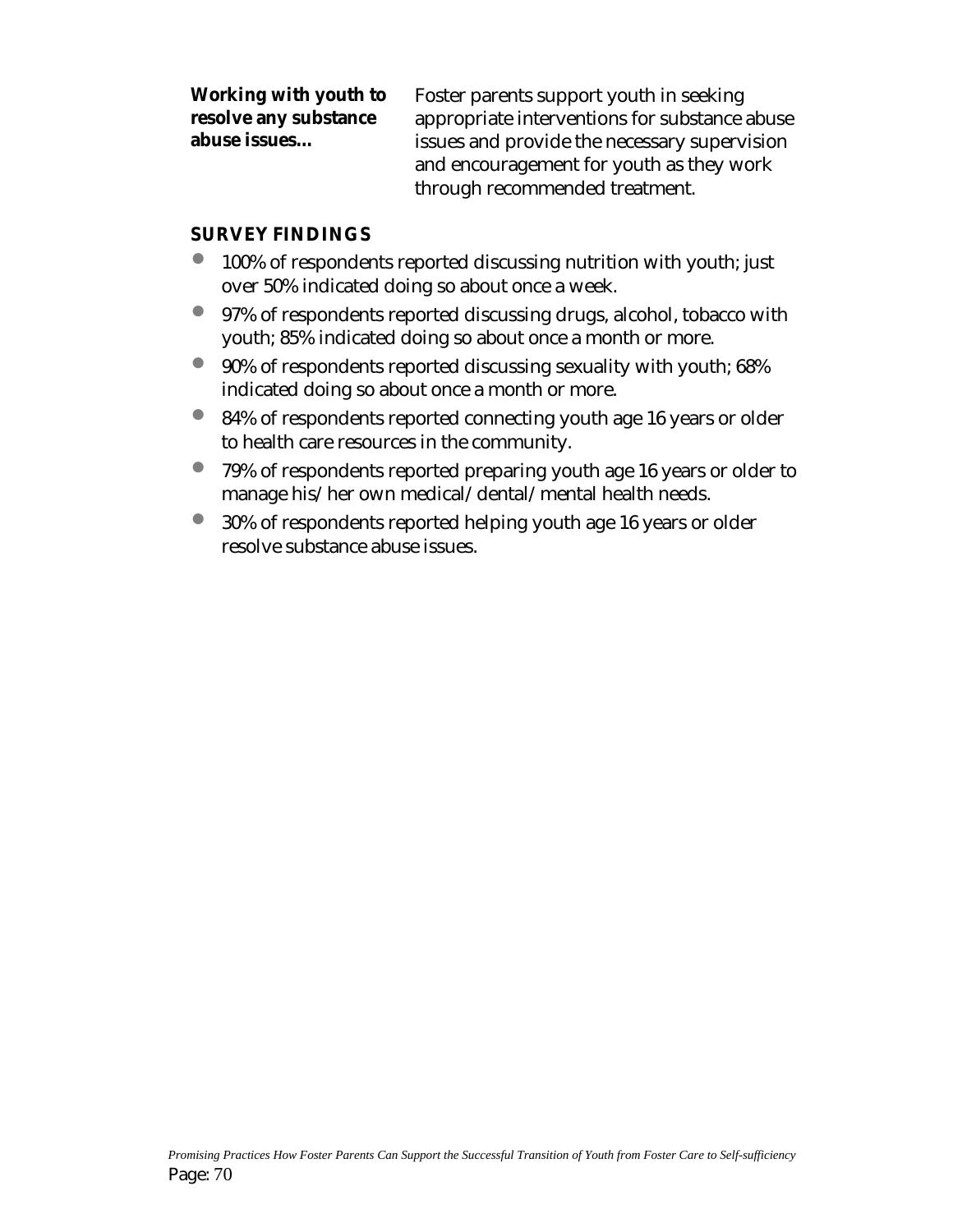#### **SUMMARY**

Family support and social relationships are important components of ensuring a successful transition to adulthood. Unfortunately, adults who have a history of out-of-home care are more likely to report a lower level of received social support (Cook, 1992; Russell, 1984; Quinton, Tutter, & Liddle, 1986), and this risk is intensified for males, and youth who enter care relatively late (Festinger, 1983), whose social and behavioral problems are severe (Jones & Moses, 1984), and whose placement type is group care (Children and Family Research Center, 2001; Festinger, 1983).

As youth age out of care, they face a number of difficult issues during the process of transition to independence. Some of these issues include developing personal support systems to replace the supports provided by the child welfare system, working through the emotional stages of the transition process, returning to their home communities and preparing to reunite with family members. Formal and informal supports must be developed prior to youth leaving care that will allow them a safety net while living independently.

Ansell et al. (1999) place special emphasis on helping youth reunite with family members. The authors cite a number of studies that found a positive relationship between youth in care who have contact with their birth parents and positive post-care outcomes (Fanshell, Finch, & Grundy, 1990; Courtney & Barth, 1996; Iglehart, 1994). Fanshel et al. (1990) reported that over 20 percent of the foster children discharged from a program designed for children in "permanent foster care" returned to their biological or adoptive families after discharge from care. Ansell et al. (1999) quotes Landsman et al. (1999):

> …the process of reconnecting with a family or significant other represents an important step toward emancipation and healthy functioning in the community, solidifying the adolescent's identity, affirming family connections, clarifying personal history, and re-integrating past trauma. (p. 2)

Focusing on a different set of transition needs, Caliber Associates (1999) emphasize the importance of helping youth develop/expand personal support systems and the need for programs to help youth promote cultural identity development.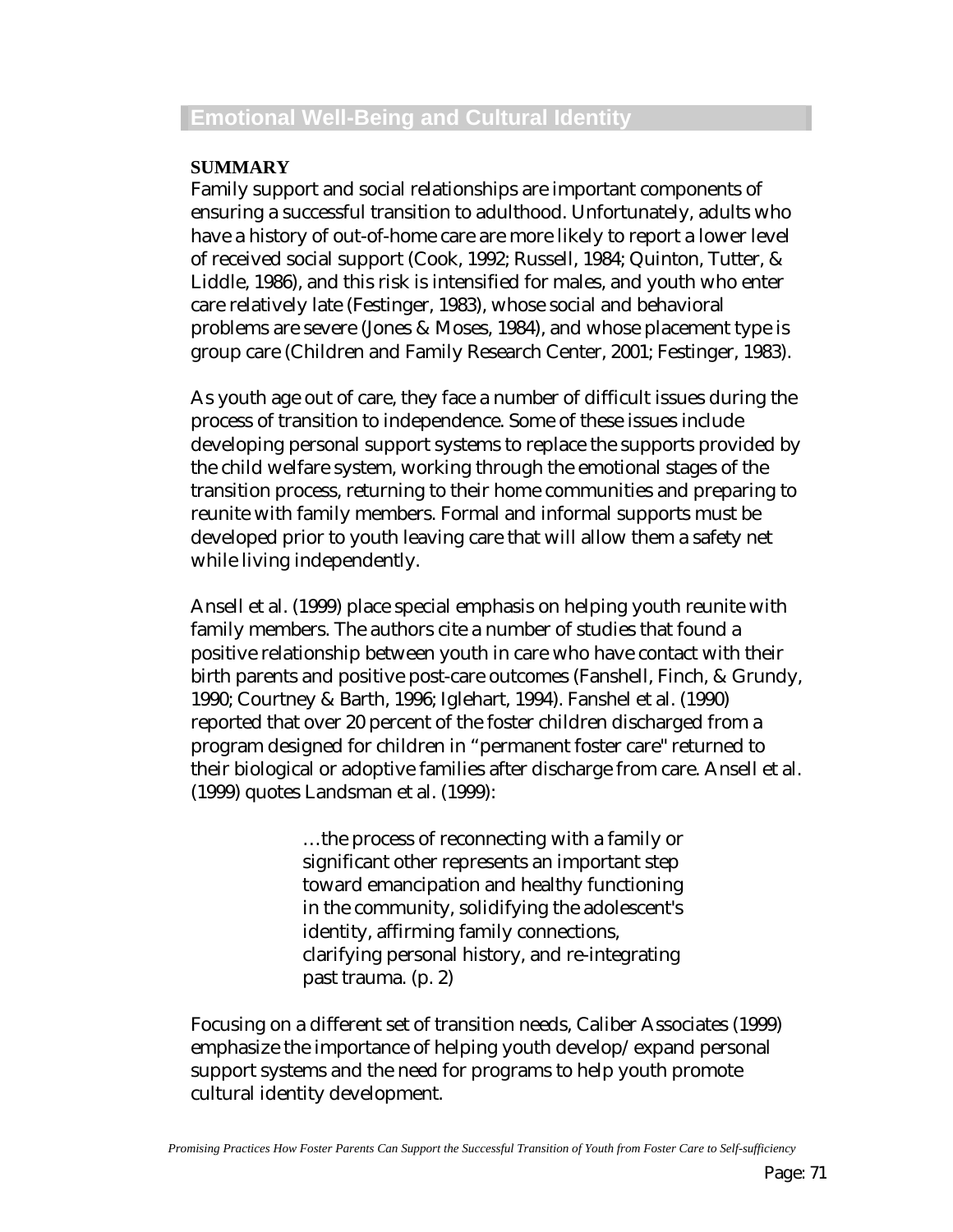Caliber Associates makes the following recommendations in these areas:

- ó Conduct assessments within States to identify the specific needs of various sub-populations of youth (e.g., youth with disabilities, minorities, parents, youth with substance abuse issues) and tailor ILP programs to meet those needs.
- ó Increase outreach to mentors from the same racial/ethnic backgrounds as youth in care.
- ó Provide training to ILP staff in cultural competency and integrate more formal cultural awareness activities into ILP services. (VI - 11)

#### **SUGGESTED PROMISING PRACTICES CRITERIA**

Foster parents support the youth's emotional well-being and cultural identity by…

| <b>Helping the youth come</b><br>to terms with their<br>foster care experience,<br>e.g., "make peace with<br>the past" | Many youth require counseling services to<br>understand issues related to their entry into<br>foster care and the relationship they have had<br>with their family members since placement.<br>Foster parents provide support for youth as<br>they go through highly emotional counseling<br>sessions, visits with family and trips to the<br>home community. Foster parents work with<br>counselors to encourage youth to complete<br>such therapeutic activities as journaling, life<br>book development and life mapping. |
|------------------------------------------------------------------------------------------------------------------------|-----------------------------------------------------------------------------------------------------------------------------------------------------------------------------------------------------------------------------------------------------------------------------------------------------------------------------------------------------------------------------------------------------------------------------------------------------------------------------------------------------------------------------|
| <b>Promoting cultural</b><br>awareness and cultural<br>identity                                                        | Foster parents encourage youth to engage in<br>cultural activities available in the community<br>and to explore the culture of their own<br>racial/ethnic group. When necessary foster<br>parents find resources in the community to<br>assist youth in learning about their cultural<br>heritage and in developing their own cultural<br>identity. Foster parents also become involved<br>in the youth's culture so they are better able to<br>understand the youth's world and perspective.                               |
| <b>Facilitating</b><br>reunification with<br>family members or<br>adoption when<br>appropriate                         | Agencies when appropriate should support a<br>youth's relationship with birth family, siblings,<br>extended family and prior foster care<br>placements. Youth experience a sense of<br>support and commitment from the family that                                                                                                                                                                                                                                                                                          |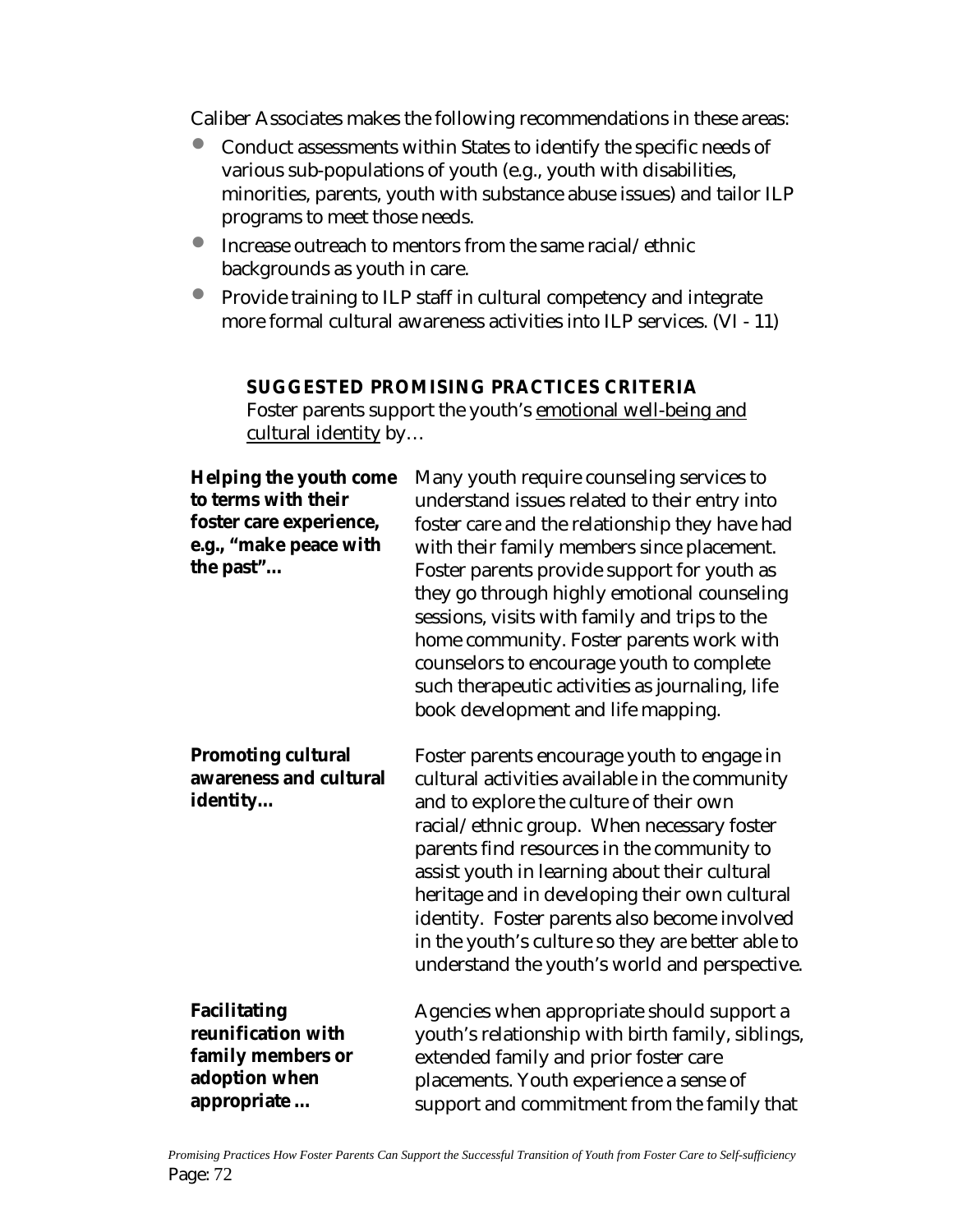enables them to problem solve, achieve goals and makes them feel special or valued.

#### **SURVEY FINDINGS**

- ó 98% of respondents reported discussing social development with youth; three fifths of respondents indicated doing so about once a week.
- ó 95% of respondents reported helping youth make peace with the past.
- ó 70% of respondents reported promoting cultural awareness or development of cultural identity with youth.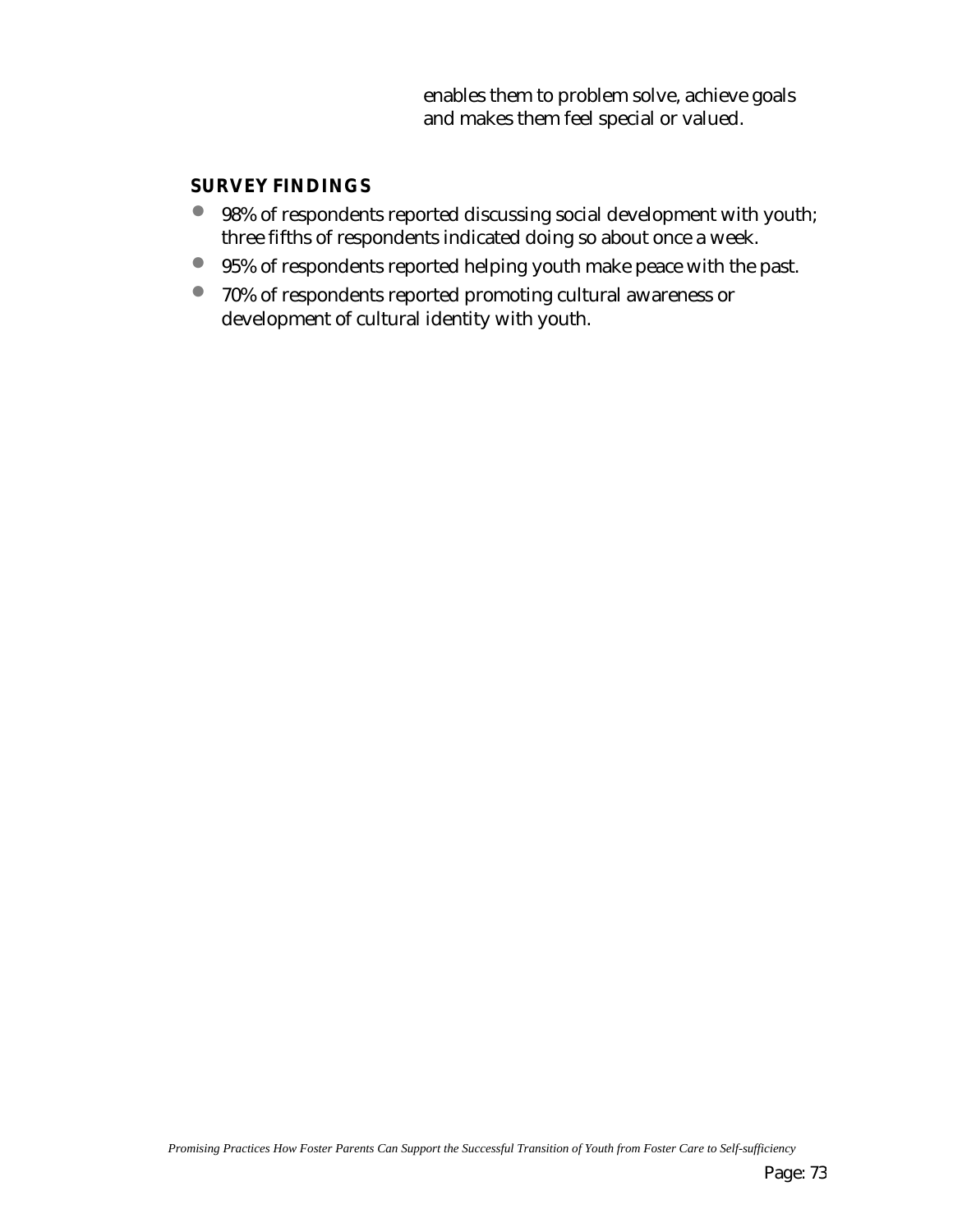#### **Permanent Connections**

#### **SUMMARY**

Adolescents have specific needs that are different from younger age groups. As a result, child welfare staff and care providers must rethink how services are provided in order to achieve safety while protecting familial relationships and achieving permanency for the adolescent population. There is no one permanency answer for the variety of adolescents in transition. Several studies found that youth in foster care who have contact with their birth parents while in care have better outcomes than those youth who did not maintain these contacts (Fanshel, 1990; Barth, 1996; Inglehart, 1994.) The importance of these relationships remains even after youth leave the foster care system. These young people, many of whom have spent years in foster care, return to the very homes from which they were removed years before. (Cook, 1991; Barth, 1986; Courtney et al., 1998) Youth seek out relatives, and remain connected to foster parents or others they meet while in the foster care system. These emotional connections and relationships will have the greatest impact on the young person's ability to navigate the challenging transition into adulthood.

Adolescents need positive, healthy relationships in order to successfully transition into adulthood regardless of the ultimate placement option for that youth. Older youth not only need caring relationships with adults, but also with their peers. At this age the peer group takes on greater importance for all adolescents.

For adolescents to achieve permanency the child welfare system must focus on youth-defined family connections, rather than developing a family image that does not match that of the adolescent. By starting with the youth, workers and care providers have the opportunity to work with the adolescent and those with whom the adolescent has a relationship. The goal is to create connections for the young person to provide safety and security over time.

In 1999 only 16% of the 36,000 children that were adopted from the child welfare system were between the ages of 11 and 18 (Child Trends, 1999). Even though this age group accounts for a small percentage of the youth being adopted, adoption needs to be seen as a viable and positive option for adolescents. The adoption of older children is considered an unusual and difficult endeavor in many areas of social services. The adoption process for an adolescent must be broadly conceived; there may remain connections to biological family members or community members.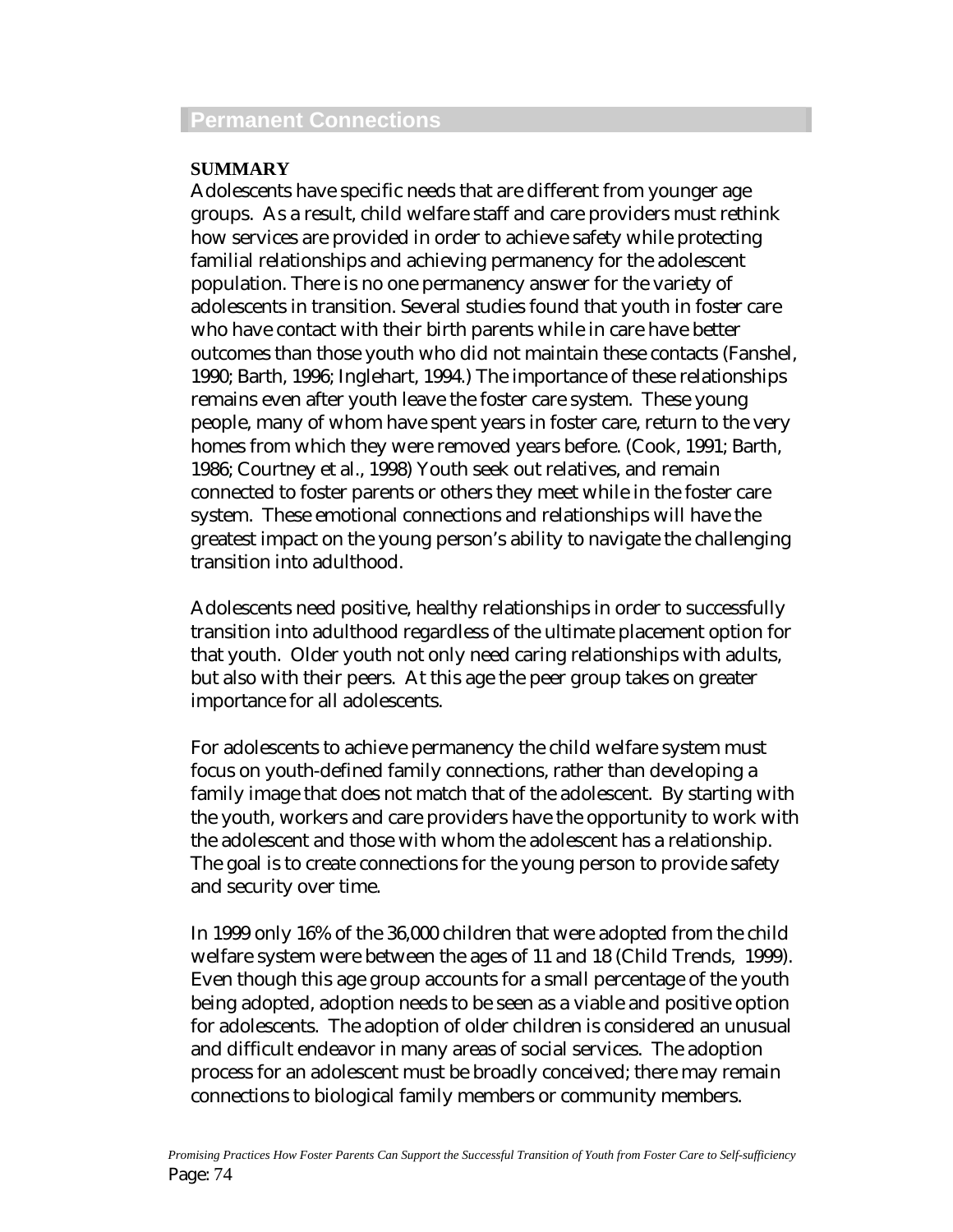Findings from this research project showed that youth visited most often with their siblings. More than half visited their siblings every month or more often. Approximately 35% of youth visited their birth parents every month or more. An additional 30% visited other blood relatives every month or more often, while only 10% visited with former foster parents every month.

The majority of respondents helped to support these visits. The table to

the right identifies the actions taken (percents equal more than 100% due to respondents checking all that apply). "Other" includes encouraging the youth to stay in touch, hosting family members, helping to locate family members and helping the youth process through feelings after a visit.

| <b>Foster Parent Support of Birth</b> |  |
|---------------------------------------|--|
| <b>Family Visits</b>                  |  |

| <b>How Support Visits</b> |    |
|---------------------------|----|
| Provide transportation    | 70 |
| Initiate contact          | 56 |
| Plan activities           | 33 |
| Other                     | 96 |

Some respondents who did not help support visits commented that parental rights had been terminated, visits were not recommended, the parent was a negative influence, or that the agency arranged the visits.

Respondents were asked if they consider themselves to be a permanent caretaker for this child, or a temporary placement. The majority (64%) answered permanent caretaker. Respondents were asked to explain their answer. The most common reasons provided for those who consider themselves permanent caretakers were:

- ó Youth will always be family
- ó Permanent until emancipation
- Long-term foster care is appropriate for this youth
- Family can't take/doesn't want youth
- We plan to adopt youth

The most common reasons respondents considered themselves temporary placements were:

- The goal is to return home
- ó Youth is in process of emancipation
- ó Youth is being referred elsewhere
- ó Youth looking forward to living on own at 18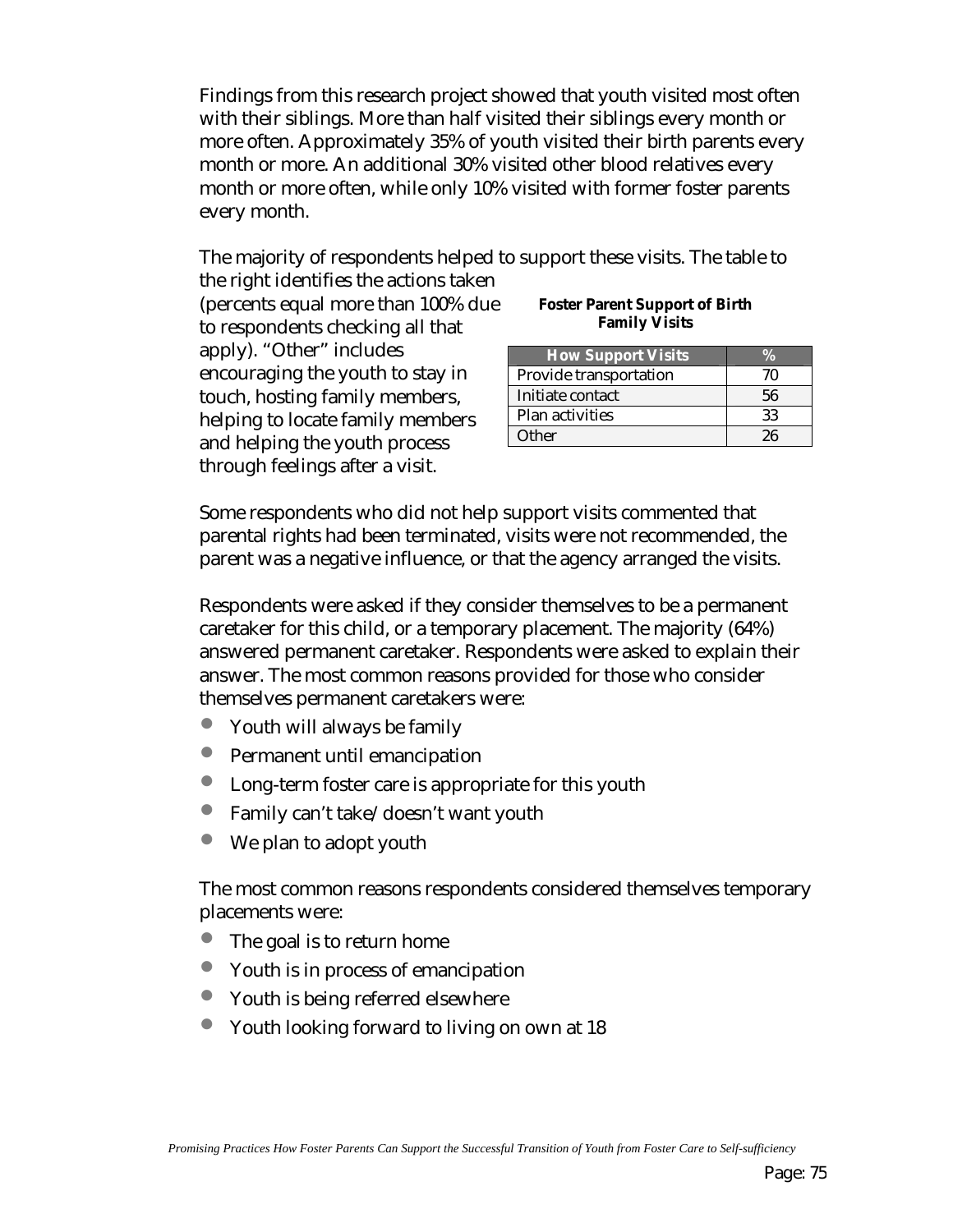Only 20% of respondents had considered adopting the youth. The respondents (80%) who had not considered adopting the youth provided the reasons outlined in the table to the right.

| <b>Reason Child Not Adopted</b>                         | <b>Percent</b> |
|---------------------------------------------------------|----------------|
| Adoption is not an option for youth                     | 39.6%          |
| I am not interested in adoption                         | 22.6%          |
| <b>Other reason</b>                                     | 6.91%          |
| Child is not interested in adoption                     | 9.4%           |
| Financial reasons make adoption a<br>poor choice for me | 9.4%           |

Other reasons given for not considering adoption included:

- ó Youth's age makes adoption a moot point
- ó Youth's needs state support
- ó Youth didn't want to abandon siblings
- ó Respondent didn't want to close his/her doors to other foster children
- ó Youth wanted to keep his own parents.

#### **SUGGESTED PROMISING PRACTICES CRITERIA**

Foster parents strengthen the youth's permanent connections by…

| <b>Explaining what the</b><br>family's long-term<br>relationship with the<br>youth will be | Foster parents work to with the youth to create<br>an understanding of what their relationship<br>will be after the youth leaves foster care. The<br>goal is to have a conversation with the youth<br>and to help the youth understand how they<br>will "fit" with the family after care, based on<br>what the youth feels they want and need. |
|--------------------------------------------------------------------------------------------|------------------------------------------------------------------------------------------------------------------------------------------------------------------------------------------------------------------------------------------------------------------------------------------------------------------------------------------------|
| <b>Helping the youth</b><br>develop /expand<br>personal support<br>systems                 | The foster parent works with the youth to look<br>at their natural or pre-existing supports and at<br>every relationship and how it can fit with the<br>youth's needs after they leave care. The foster<br>parent plays a significant role in helping the<br>youth evaluate their "circle of support".                                         |
| <b>Preparing the youth to</b><br>return to his/her home<br>community                       | It is important for the youth to make peace<br>with the past and the foster parent will play a<br>key role in helping this happen. This is not an<br>event, but a process that occurs everyday that<br>the youth is with the foster parent.                                                                                                    |
| <b>Supporting the youth in</b><br>reuniting with family<br>members                         | The foster parent works with the youth to<br>decide how and when to engage the youth's                                                                                                                                                                                                                                                         |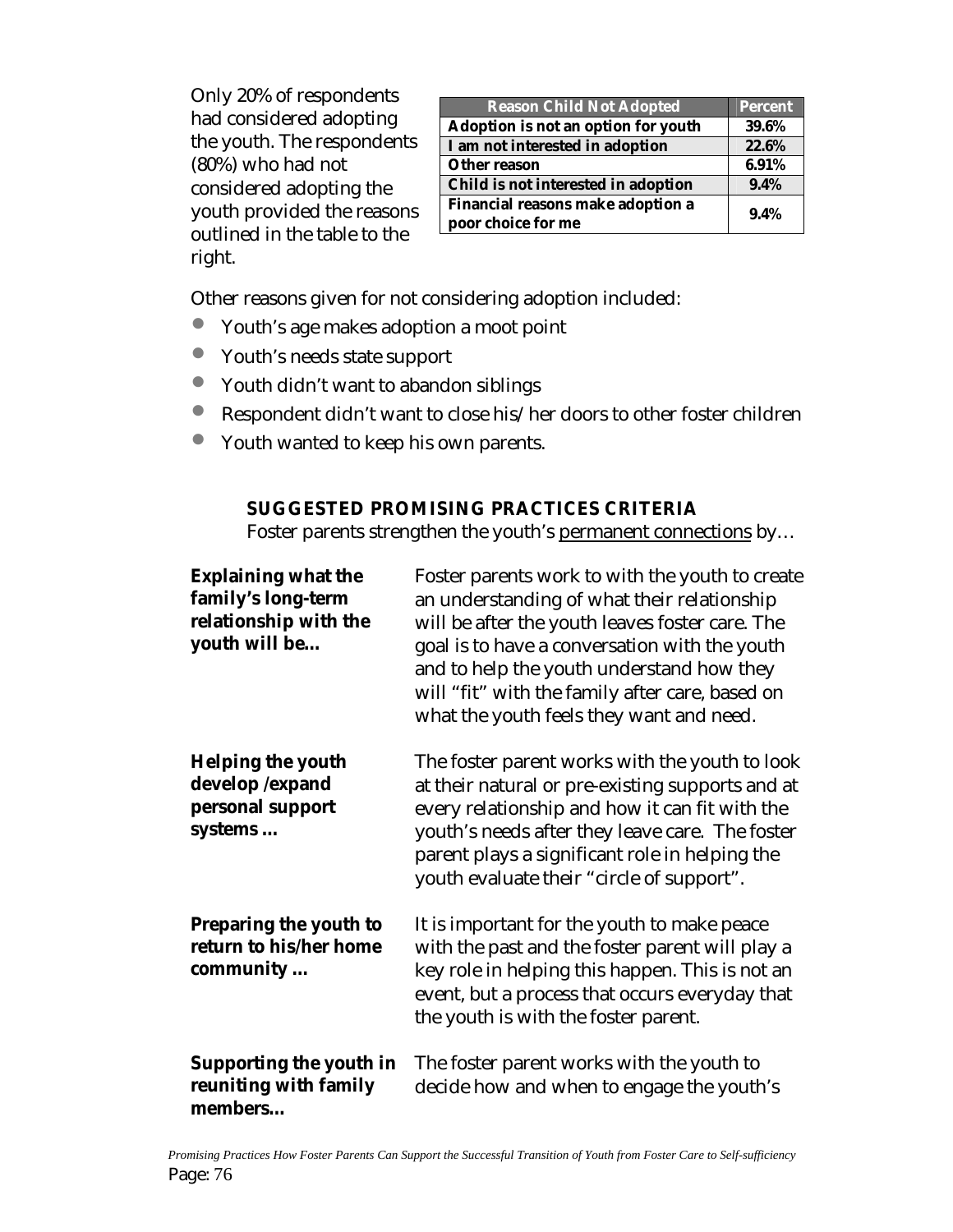|                                                                                        | family of origin. This may occur on an ongoing<br>basis while the youth is with the foster parent<br>(e.g. special events, family cookouts, etc) or<br>prior to the youth leaving care. What occurs<br>and when is based on what the youth wants<br>and what the agency can allow at that time.                                                                                                       |
|----------------------------------------------------------------------------------------|-------------------------------------------------------------------------------------------------------------------------------------------------------------------------------------------------------------------------------------------------------------------------------------------------------------------------------------------------------------------------------------------------------|
| <b>Considering and</b><br>preparing for adoption<br>and other permanent<br>connections | Many youth will return to their families<br>regardless of whether the plan is to return<br>home or not. Without preparation, reuniting<br>with family can be disappointing and even<br>dangerous. Foster parents should define with<br>agency staff the role foster parents have in<br>assisting youth to reunite with family (e.g.<br>Facilitating family visits, phone contact, sibling<br>visits). |
| <b>Supporting the ongoing</b><br>connection to siblings                                | Foster parents take seriously their role in<br>maintaining a connection between the youth<br>and their sibling(s). They view their role as<br>helping to create permanent connections that<br>will carry through the youth's life.                                                                                                                                                                    |

#### **SURVEY FINDINGS**

- ó 92% of respondents reported helping youth develop/expand personal support systems.
- ó 83% of respondents reported helping youth reunite with family members.
- ó 54% of respondents reported preparing youth age 16 years or older to return to his/her own home community.
- ó 37% of respondents reported helping youth consider/prepare for adoption.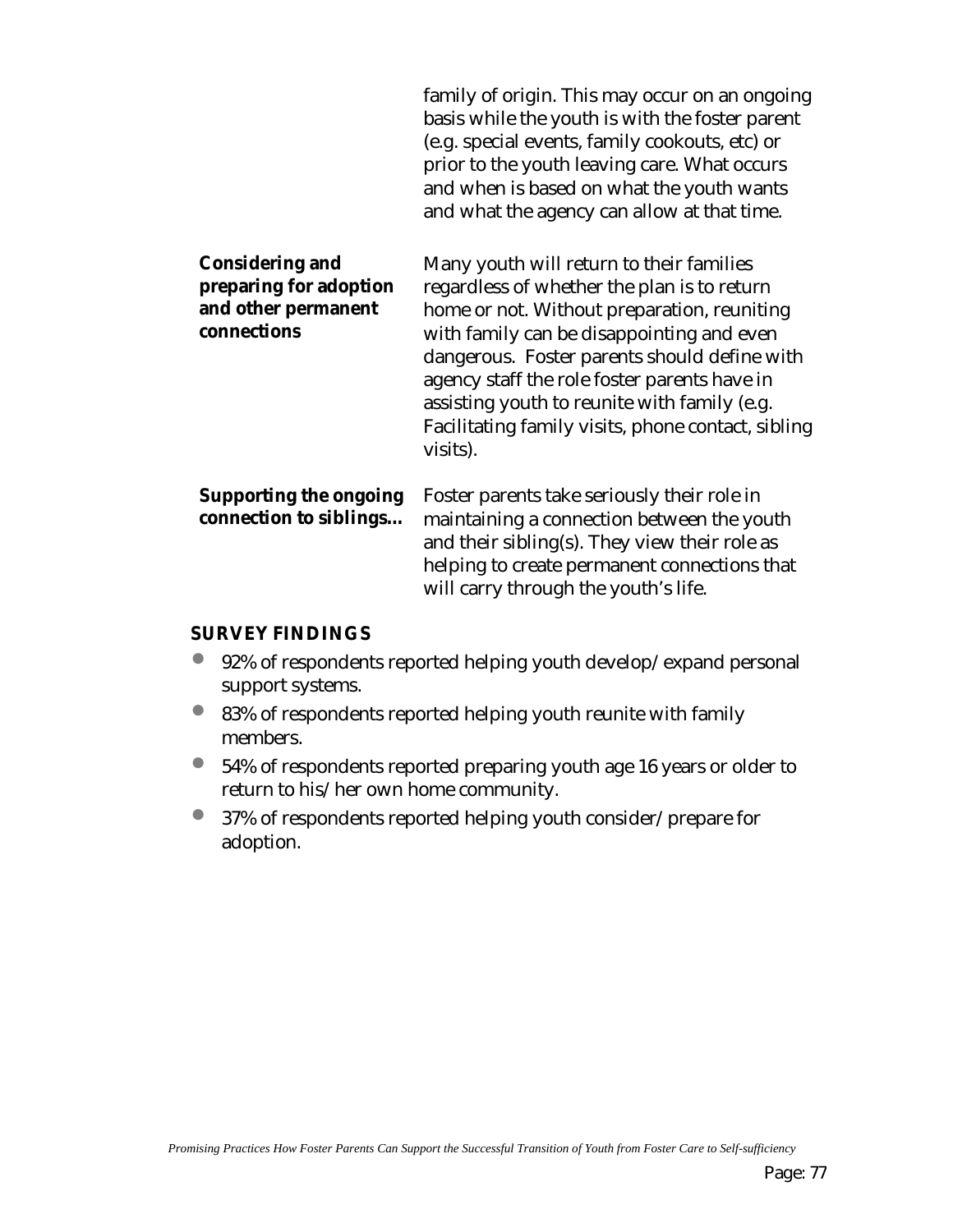### **Youth Development**

#### **SUMMARY**

At its most basic level, a youth development philosophy implies that youth are involved in the development, implementation and evaluation of their programs. Ansell, Charles and Copeland (1999) consider youth development philosophy as a core principal for programs serving older youth in foster care. Ansell et al. (1999) go on to assert, "This is done by creating an environment where young people feel supported and safe in practicing skills, learning about relationships and connecting with their communities."(p. 31) Nixon (1997), commenting on youth development, refers to "…programs that promote development by building on strengths, creating opportunities to learn and practice real life skills and facilitating mutually beneficial participation in programs and communities."(pp. 571-572)

The Foster Care Independence Act of 1999 specifically calls for youth involvement at both a personal and public level. Workers and state systems are required to engage youth in decisions around their own case plan, as well as provide opportunities for youth to have input into policy. Many states are giving voice to youth by establishing Youth Advocacy Boards. These boards not only provide a platform for youth to share their views, but also provide youth necessary leadership skills and training to succeed in education and the work force.

Caliber Associates (1999), in a review of 10 years of independent living programs, makes the following recommendations for involving youth in helping to shape program activities:

> First, states should be encouraged to embrace a youth development approach that moves beyond occasional youth involvement to ongoing engagement of youth in planning, development, and delivery of ILP services. Second, training and technical assistance (including peer-to-peer TA) should be provided. This training and technical assistance should focus on integrating youth development approaches, emphasizing youth strengths rather than deficits, and keeping youth engaged. (p. VI - 12)

Focusing on the state level, Caliber Associates found: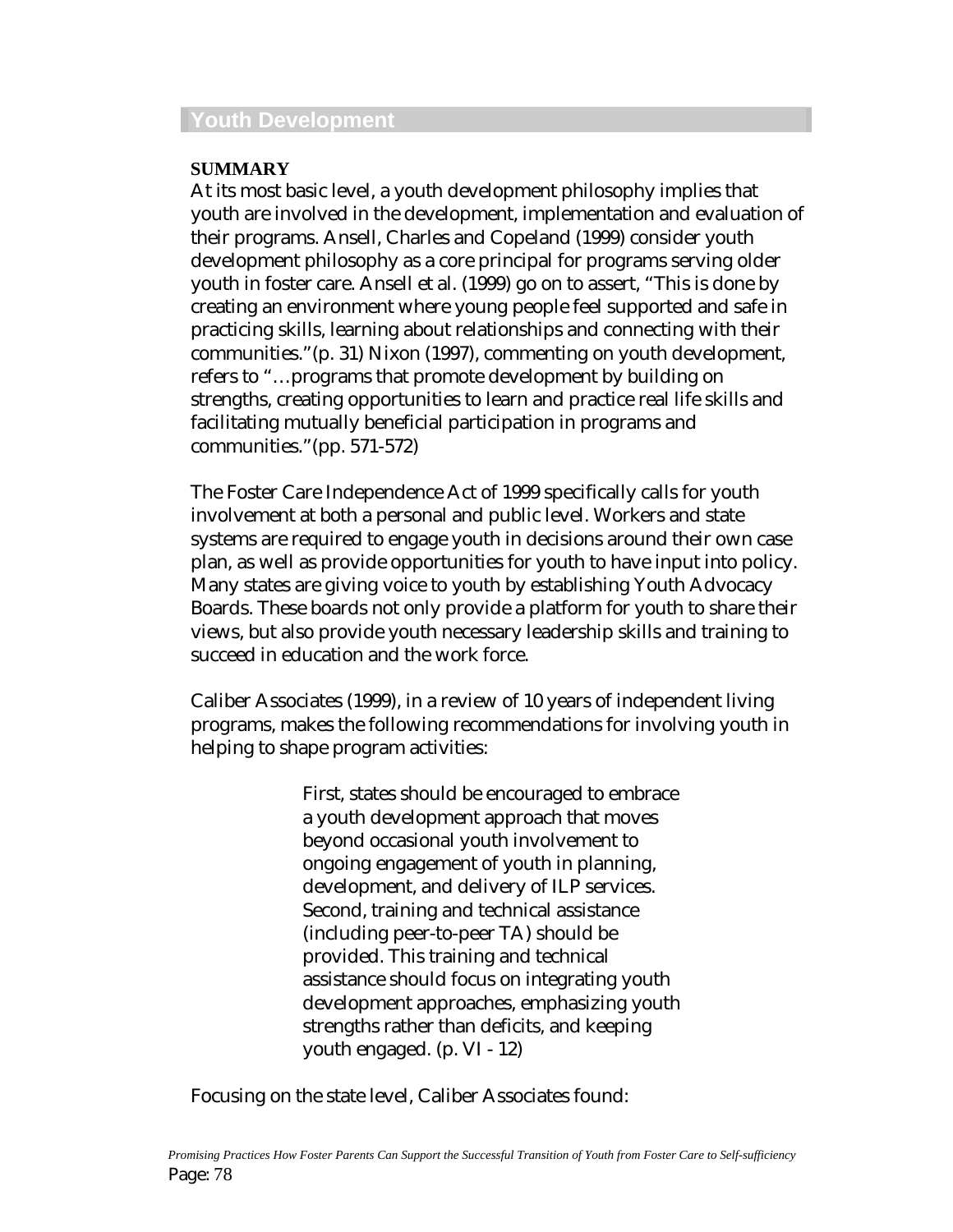Over the decade, ILP staff steadily increased their efforts to involve and engage youth in multiple ways…. this trend coincided with the increased focus on youth development in the youth services field, and with child welfare reform which has underscored the need to involve service recipients in the service delivery process. (p. IV - 20)

Caliber Associates examined the following youth involvement activities and traced the changes that have occurred in these areas between fiscal years 1989 and 1996. The authors developed the following table to display these changes (p. IV-21).

| YOUTH INVOLVEMENT                    | <b>FY 1989</b> | <b>FY 1996</b> |
|--------------------------------------|----------------|----------------|
| <b>ACTIVITIES</b>                    | (%)            | (%)            |
| Youth Involvement                    | 84             | 96             |
| <b>Youth Conferences</b>             | 59             | 81             |
| <b>Youth Advisory Boards</b>         | 12             | 49             |
| <b>Youth Newsletters</b>             | 18             | 53             |
| <b>Cultural Awareness Programs</b>   | 16             | 36             |
| <b>Mentoring Programs</b>            | 47             | 70             |
| <b>Recreational Activities</b>       | 67             | 83             |
| <b>General Youth Development and</b> | 63             | 77             |
| <b>Empowerment Activities</b>        |                |                |

\*These data represent the proportion of states that reported providing these services to at least one youth in their state. More states may have provided such services but it was not evident in the review process.

The increases in youth development activities illustrated in this table are generally reflective of Promising Practices research. The process of incorporating youth development philosophy and activities into programs has been confusing due to the lack of a generally accepted definition of youth development.

Newman (2001) describes service learning as an effective way to foster learning and development in youth through active participation in thoughtfully organized service experiences. Service learning requires:

- Youth involvement
- Providing value to the community
- ó A connection to goals and objectives
- Involves reflection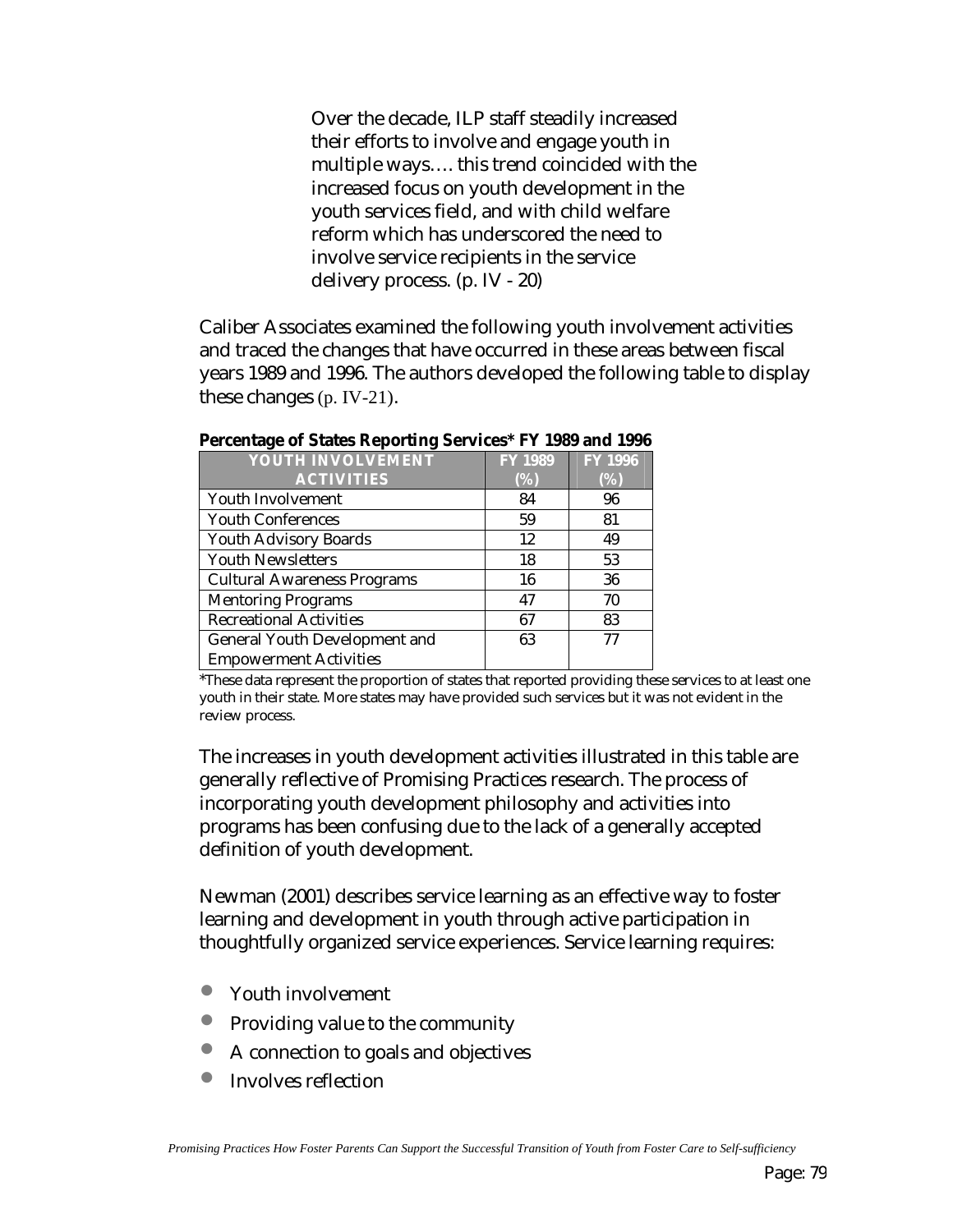When engaging in service learning activities, Newman emphasizes that "youth facilitation is desired to the greatest degree possible." This allows young people a place to practice their skills, and test their knowledge and beliefs about the world.

Youth development and involvement can, and should, happen on a variety of levels. Individually, young people should have input and decision-making capabilities related to their case plan. On a local, state, and national level, youth who have grown-up in foster care, and youth who have aged out of care should be recognized as "experts" on the system. Agencies should assist in giving youth a voice by establishing Youth Advisory Boards, youth newsletters, teen conferences, or youth advocacy groups. Policy-makers should consider the insight and experience of these youth as they seek to define policies that better serve young people aging out of care.

#### **SUGGESTED PROMISING PRACTICES CRITERIA**

Foster parents provide youth development opportunities by…

| <b>Finding ways for the</b><br>youth to contribute to<br>his/her community | Foster parents engage youth by discussing<br>volunteer interests/possibilities and seeking<br>out volunteer opportunities. They help<br>network through schools, community<br>members, friends, and family to discuss<br>opportunities where youth can practice their<br>skills while serving others. Most youth want to<br>contribute to the communities of which they<br>are a part. |
|----------------------------------------------------------------------------|----------------------------------------------------------------------------------------------------------------------------------------------------------------------------------------------------------------------------------------------------------------------------------------------------------------------------------------------------------------------------------------|
| <b>Creating leadership</b><br>opportunities                                | Foster parents work with agency personnel to<br>connect youth to Youth Advisory Boards,<br>youth advocacy groups, or to teams working<br>on youth newsletters or organizing teen<br>conferences.                                                                                                                                                                                       |
| <b>Establishing</b><br>community linkages                                  | Foster parents work with youth to find<br>mentors in the community, with whom youth<br>can explore careers, job-shadow, participate in<br>internships, or assist in the orchestration of<br>community service programs. Foster parents<br>encourage youth to participate in volunteer<br>work.                                                                                         |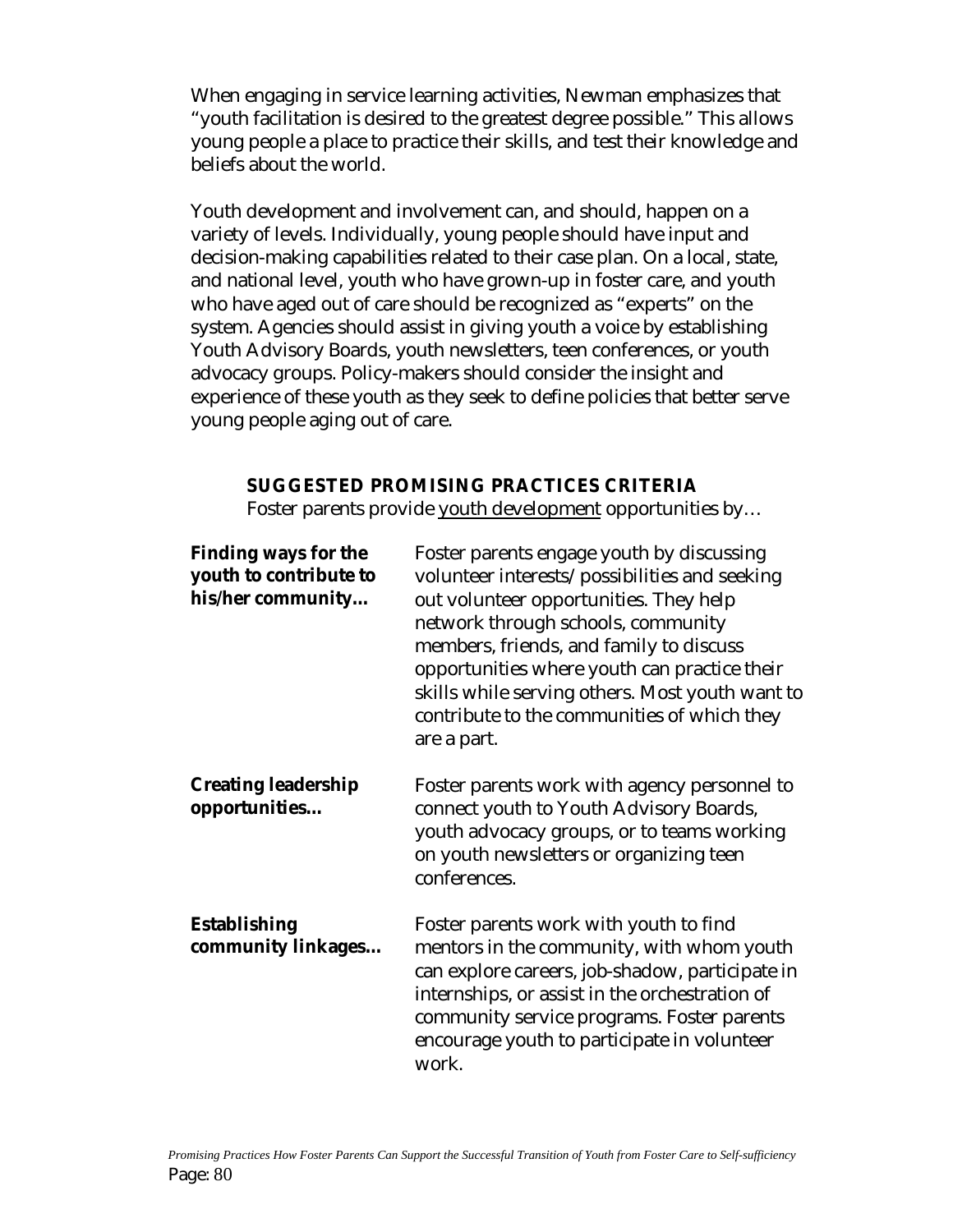#### **SURVEY FINDINGS**

- ó 76% of respondents reported assisting youth in finding ways to contribute to the community; more than 50% indicated doing so about once a month or more.
- ó 71% of respondents reported creating youth leadership opportunities.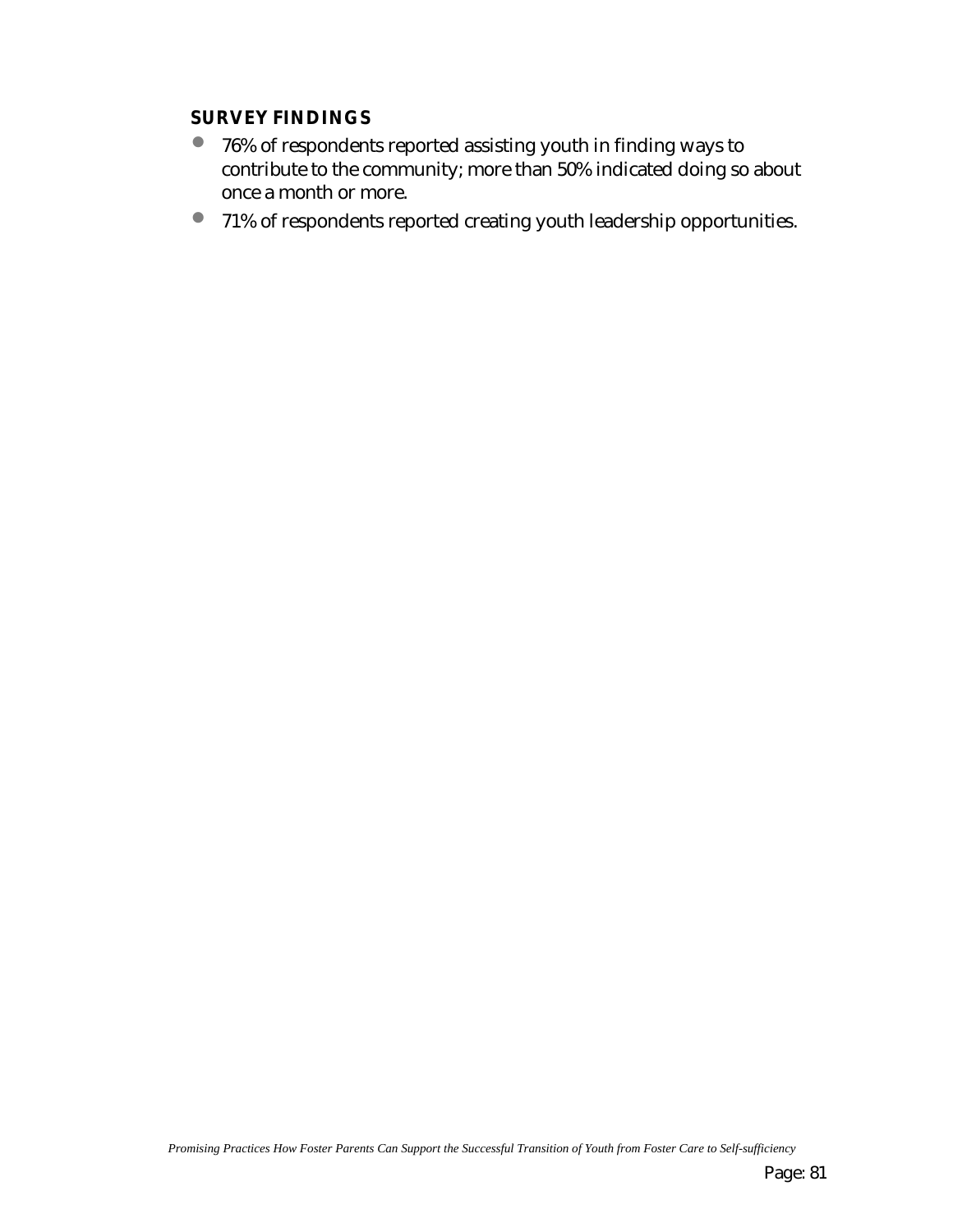#### **Aftercare**

#### **SUMMARY**

Youth in foster care consistently identify the period after discharge from placement as a critical point in their lives (Mech, 2001). Irvine (1988) defines aftercare services as "a system of services for youth (age 16-21) in the post-placement phase who are living in an independent arrangement." Important aftercare components include assistance in providing basic needs such as housing, financial assistance, and employment services and supports. Other important aftercare components are community connections, social service support systems, a continuum of housing options, and an open-door policy. In addition, Mech (2001) has asserted "successful aftercare depends on replacing agency services with a "natural system" – that is, non-agency resources. Families, relatives, significant others, friends, church groups, employers, and mentors can be critical in forming a community support network."

Emancipated youth are expected to be self-sufficient at age 18, and this is not often achieved. Mech and Fung (1998) completed a multi-state study that found that "at age 18, fewer that 1 in 10 youth are able to attain economic self-sufficiency, and by age 21, fewer than 20% are able to live without aid from means-tested programs or help from family, relatives or friends. However, other after cares studies (Wetzstein, 1999; Burrell & Perez-Fereiro, 1995; Wedeven et al., 1994) have demonstrated that adolescents who receive follow up services were statistically better than comparison groups in terms of lower educational drop out rates and higher employment stability. Burell and Perez-Feirrero (1995) recommend that aftercare programs offer services to youth on an "as-needed" basis. Often, after an initial period of being on their own, many youth want to take advantage of aftercare services. Several authors (Child Welfare League of America, 1998; Irvine, 1988) recommend that aftercare programs maintain an "open-door" policy so youth can feel comfortable requesting these services after they have formally left care.

The GAO (1999) reported that the 30 states responding to their survey reported providing formal services for a period of time after foster care, serving a total of 7,830 youth during FY 1998. The majority of the responding states indicated that they provide a full range of services including education and employment assistance, training in daily living skills and individual or group counseling. Additionally, GAO noted that 21 states mentioned providing additional services such as mentoring, transportation assistance, medical coverage and clothing.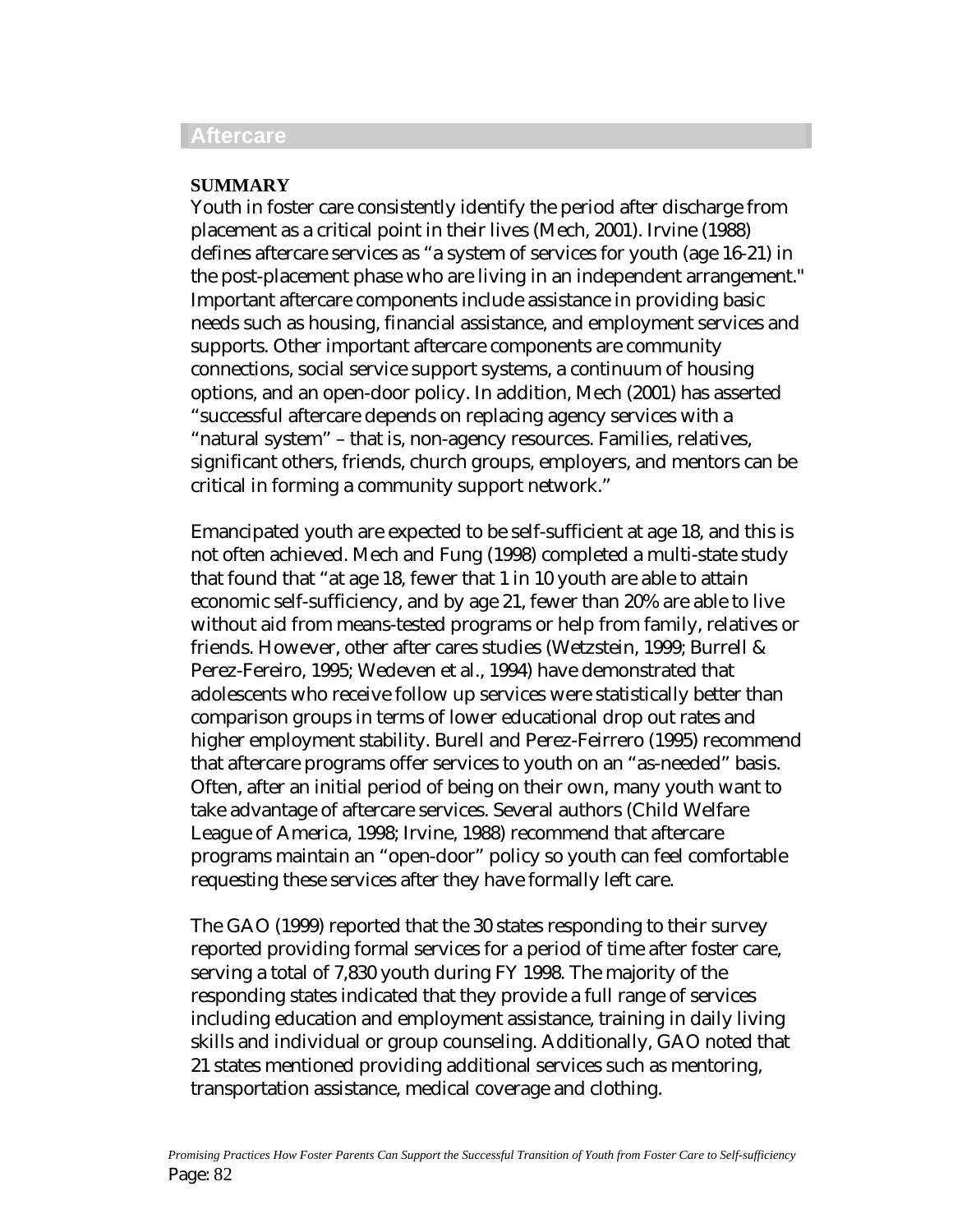Caliber Associates (1999) note that, "Aftercare services typically refer to those resources provided to youth under 21 who have been discharged from a foster care setting." (p IV-28) The authors also noted that, "In many cases, aftercare was provided on an informal, individualized basis, but increasingly, states were moving toward more formalized, broaderbased aftercare programs. Among the examples of state aftercare programs Caliber Associates cite are:

#### **Connecticut**

Formal aftercare activities include alumni newsletters and surveys, mentor networks, support groups, workshops and special events to keep the ILP connected to their program graduates.

#### **Ohio**

Five providers were contracted to provide the following array of services:

- Employment training programs;
- Life skills and college bound services;
- ó Case management, day care and Head Start services, transportation allowances, legal assistance for youth enrolled in job readiness or educational enhancement programs;
- ó A network of support for youth lacking in necessary environmental and personal systems to overcome the barriers to completing education or gaining and maintaining employment.

#### **Nevada**

The ILP developed an aftercare medical program, which provided primary healthcare services to youth for up to one-year post discharge.

Despite these examples, Caliber Associates observed that states continue to advocate for more extensive and formalized aftercare program for youth who have been emancipated from care.

#### **SUGGESTED PROMISING PRACTICES CRITERIA**

Foster parents provide continuous support for youth even after discharge from foster care (aftercare) by…

| <b>Providing temporary</b> | Foster parents work with youth to identify     |
|----------------------------|------------------------------------------------|
| financial assistance       | financial resources needed to assist them as   |
|                            | they transition to independence. In some       |
|                            | instances the foster parent may loan the youth |
|                            | money or seek other sources that are provided  |
|                            | by state or federal programs.                  |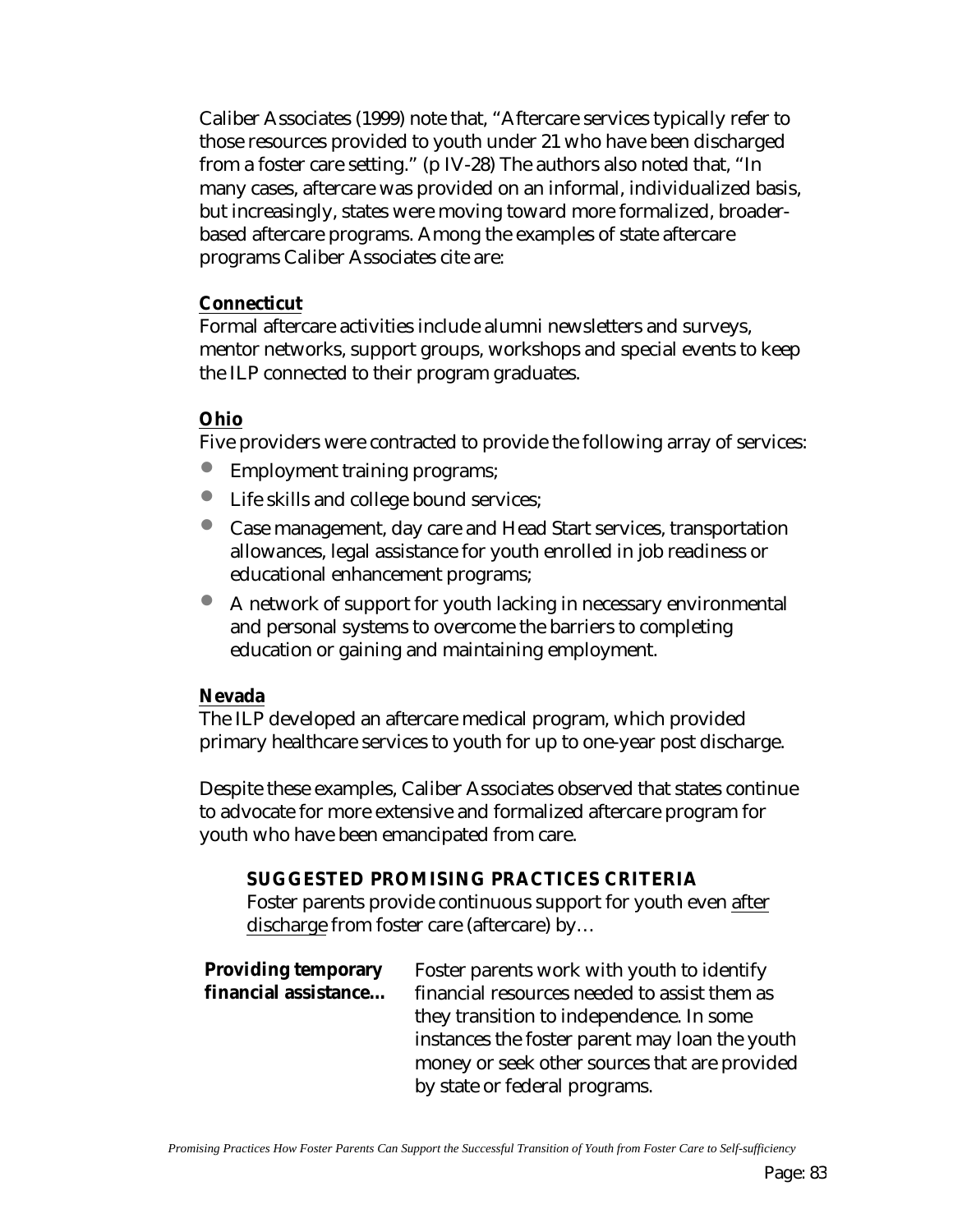| <b>Helping to establish</b><br>and maintaining own<br>living arrangements             | Foster parents work with youth to identify<br>housing options and then to assess them. They<br>help the youth move into and maintain their<br>new home.                                                                                                                       |
|---------------------------------------------------------------------------------------|-------------------------------------------------------------------------------------------------------------------------------------------------------------------------------------------------------------------------------------------------------------------------------|
| <b>Advocating for the</b><br>needs of youth post<br>foster care                       | Foster parents work with their peers and<br>agencies to promote the availability of housing<br>for youth transitioning out of care.                                                                                                                                           |
| <b>Providing ongoing</b><br>support to youth as<br>they transition to<br>independence | Foster parents seek ways to provide "real" life<br>living situations within the foster<br>environment.                                                                                                                                                                        |
| <b>Supporting youth</b><br>during transition out<br>of state care                     | Young adults need emotional support as they<br>transition out on their own or back to their<br>families. Personal connections that serve as a<br>"lifeline" are critical during this period as the<br>youth makes new friends and potentially re-<br>establishes connections. |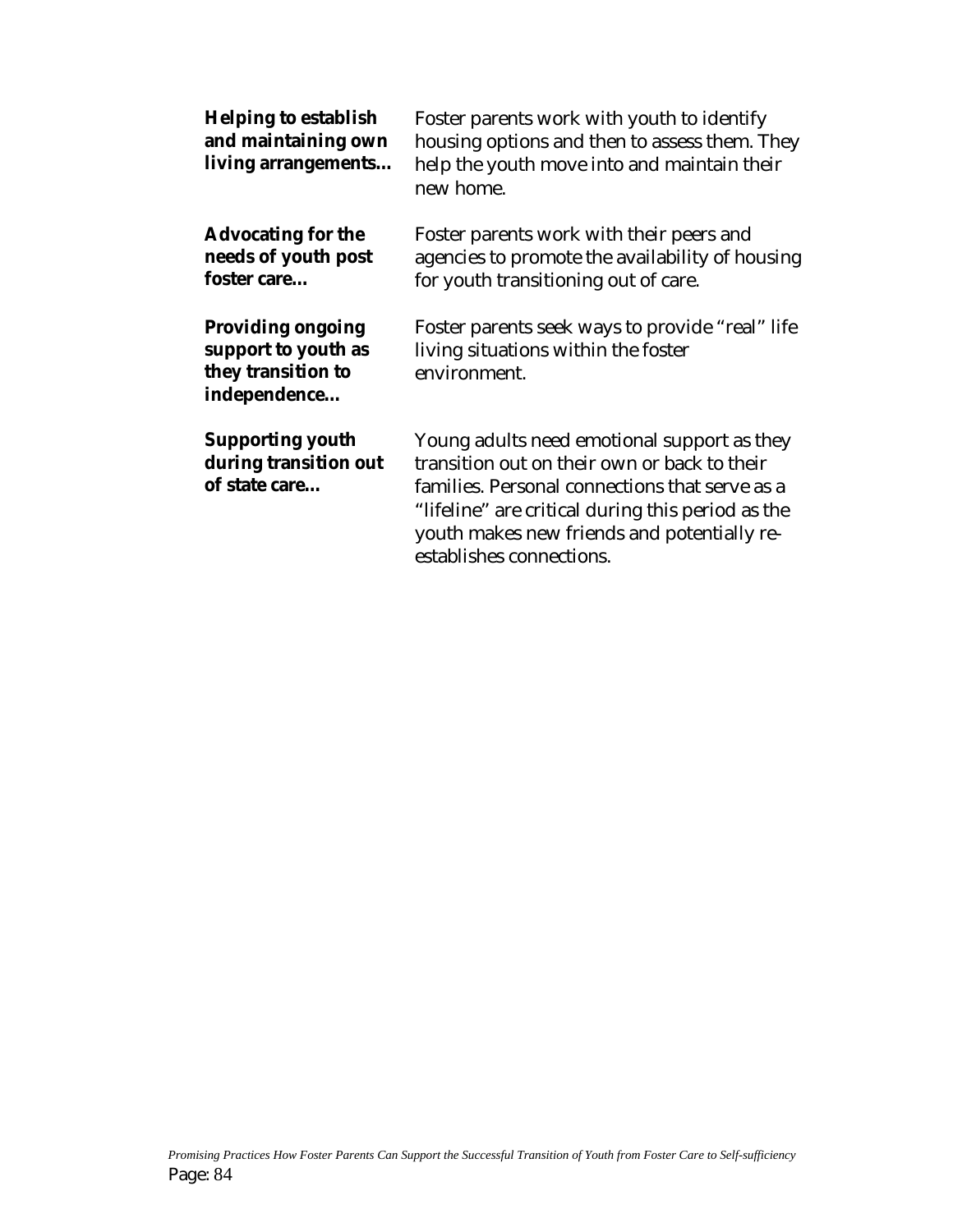#### **Reflective Learning**

The following summary is taken from *A Competency Model for Adolescent Caseworkers: Partnering with Youth as They Transition to Independence* developed by the Muskie School of Public Service, Institute for Public Sector Innovation, at the University of Southern Maine in Portland, Maine. The research in this document focused on the adolescent caseworker, yet we found through the foster parent research that a great deal of the knowledge, skills and abilities are consistent.

#### **SUMMARY**

*Foster parent: "I ask, what do you think or how do you feel you could have done something different? – Encourage them to process it themselves. Not to sit there and tell them what they could have done."*

Assisting youth as they gain experience in life is a key aspect of the foster parents' role; therefore, they must possess the competencies necessary to assist youth in their learning process. There is a partnership formed between the foster parent and the youth; in this partnership the foster parents' role is focused on providing a nurturing and safe home environment, modeling behaviors, providing feedback and encouragement, demonstrating value for the youth, and assisting them in setting goals.

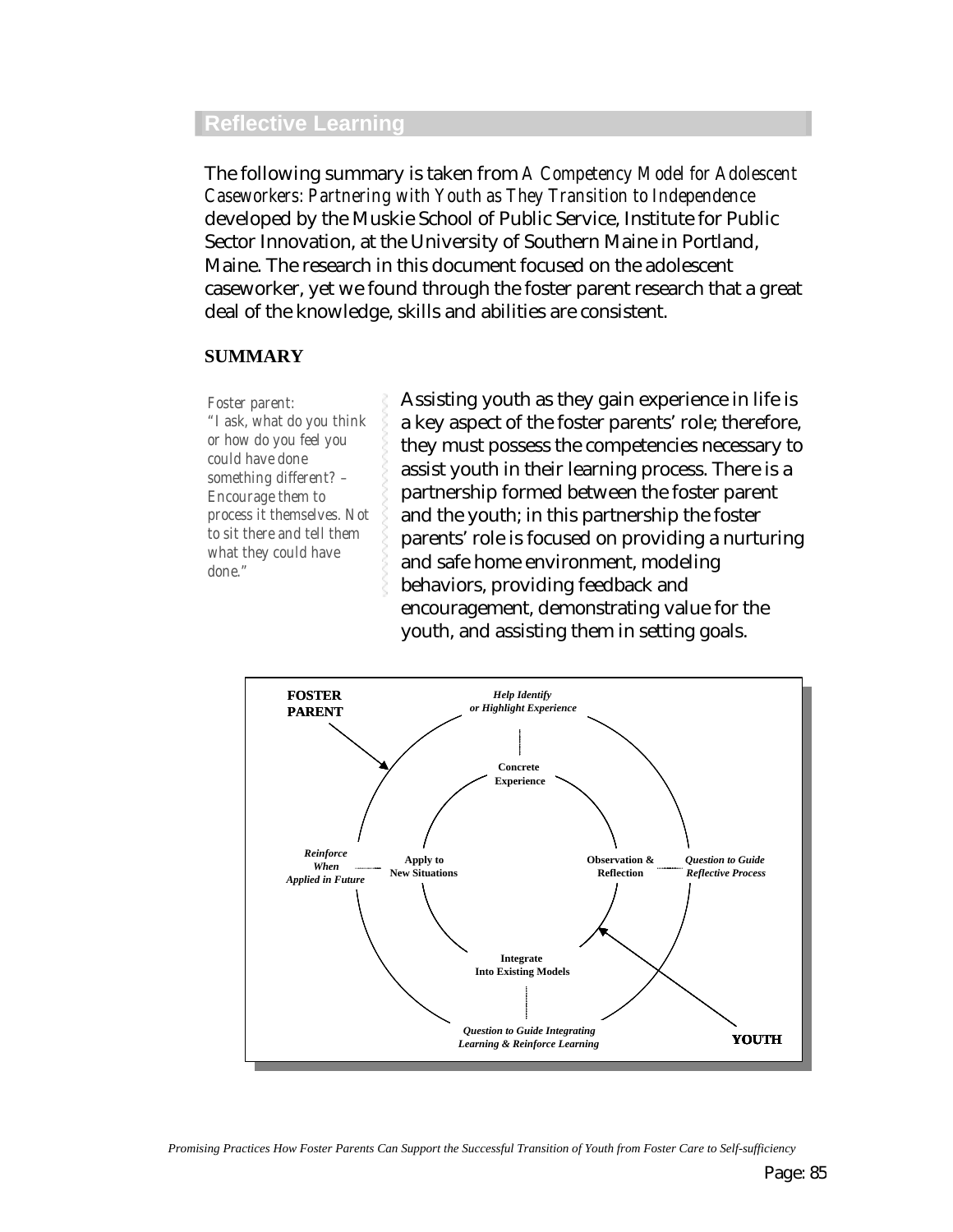Foster parents support and encourage youth in their growth process and in the identification of goals/desires. In addition, they support youth as they develop plans to attain their goals, and provide ongoing encouragement as they work toward their goals. To accomplish this the foster parents must help identify and reinforce learning opportunities on an ad hoc as well as on a planned basis; Reflective Learning is integral to this process.

Reflective Learning occurs in a cycle that includes: *Concrete Experience*, *Observation and Reflection*, *Integration into Existing Models*, and *Application to New Situations* (Kolb, 1984) (see diagram on previous page). Integral to this process is that the "learning moment" must be identified, reflected upon, integrated, reinforced and applied in the future

An example of Reflective Learning might be a person who rides a bike for the first time and falls off (C*oncrete Experience)*. Lying on the sidewalk, the person looks at the bike and thinks about what might have gone wrong (O*bservation & Reflection*). A number of possibilities go through the person's head regarding the reasons for the fall ("I wobbled too much… crouched over… got scared," etc.) (I*ntegration into Existing Models*). The person decides to try again and remembers to sit up straight, and hold tightly to the handlebars (A*pplication to New Situations*).

#### **SUGGESTED PROMISING PRACTICES CRITERIA**

Foster parents provide a living environment that incorporates reflective learning, by…

| <b>Discussing and</b><br>practicing decision-<br>making on a regular<br>basis              | Foster parents continually seek ways to engage<br>the youth in the decision making process. They<br>do not make decisions for the youth, but guide<br>them through the process of assessing the<br>pros, cons and impacts of their decision. They<br>then support them in their choice.                                                                             |
|--------------------------------------------------------------------------------------------|---------------------------------------------------------------------------------------------------------------------------------------------------------------------------------------------------------------------------------------------------------------------------------------------------------------------------------------------------------------------|
| <b>Allowing the youth to</b><br>experience natural<br>consequences for<br>personal choices | Foster parents make sure that youth<br>understand the consequences of their actions.<br>They make sure the youth is aware of<br>boundaries and allows them to work within<br>the framework. The foster parents provide<br>encouragement to the youth and when needed<br>will work with the youth to understand the<br>ramifications of their actions and behaviors. |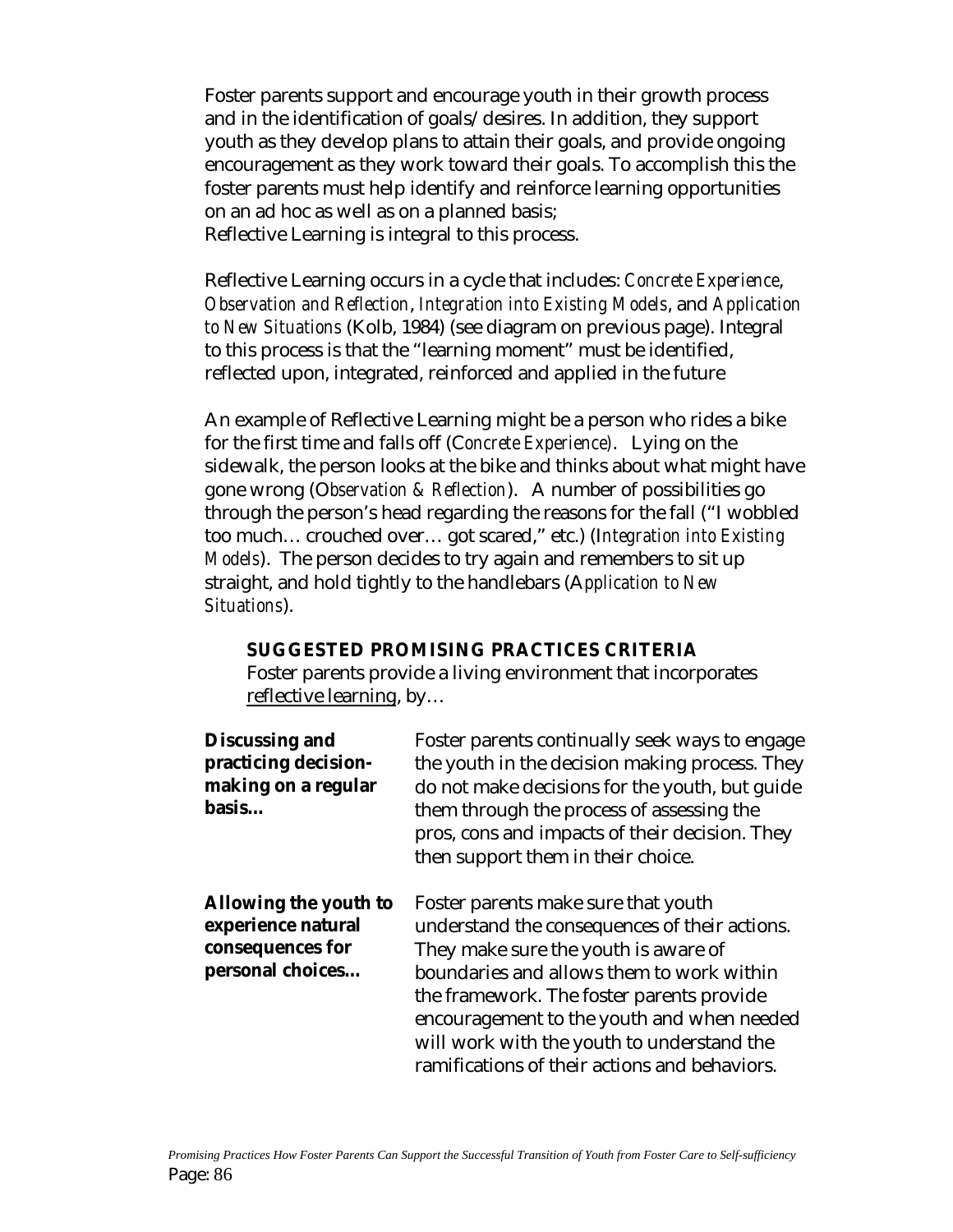| <b>Providing real-life</b> | Foster parents seek opportunities for the youth |
|----------------------------|-------------------------------------------------|
| learning opportunities     | to engage in activities that will provide life  |
| for youth                  | experiences. This can range from volunteer      |
|                            | activities in the community, canoe trips or     |
|                            | camping to seeking employment, managing         |
|                            | their finances, cooking and other daily chores. |

#### **SURVEY FINDINGS**

- $\bullet$  100% of respondents reported allowing the child to experience natural consequences as a result of his/her own personal choices; 75% indicated doing so about once a week.
- $\bullet$  100% of respondents reported discussing decision-making with youth; 74% indicated doing so about once a week.
- ó 98% of respondents reported providing real-life learning opportunities for youth; 82% indicated doing so about once a week.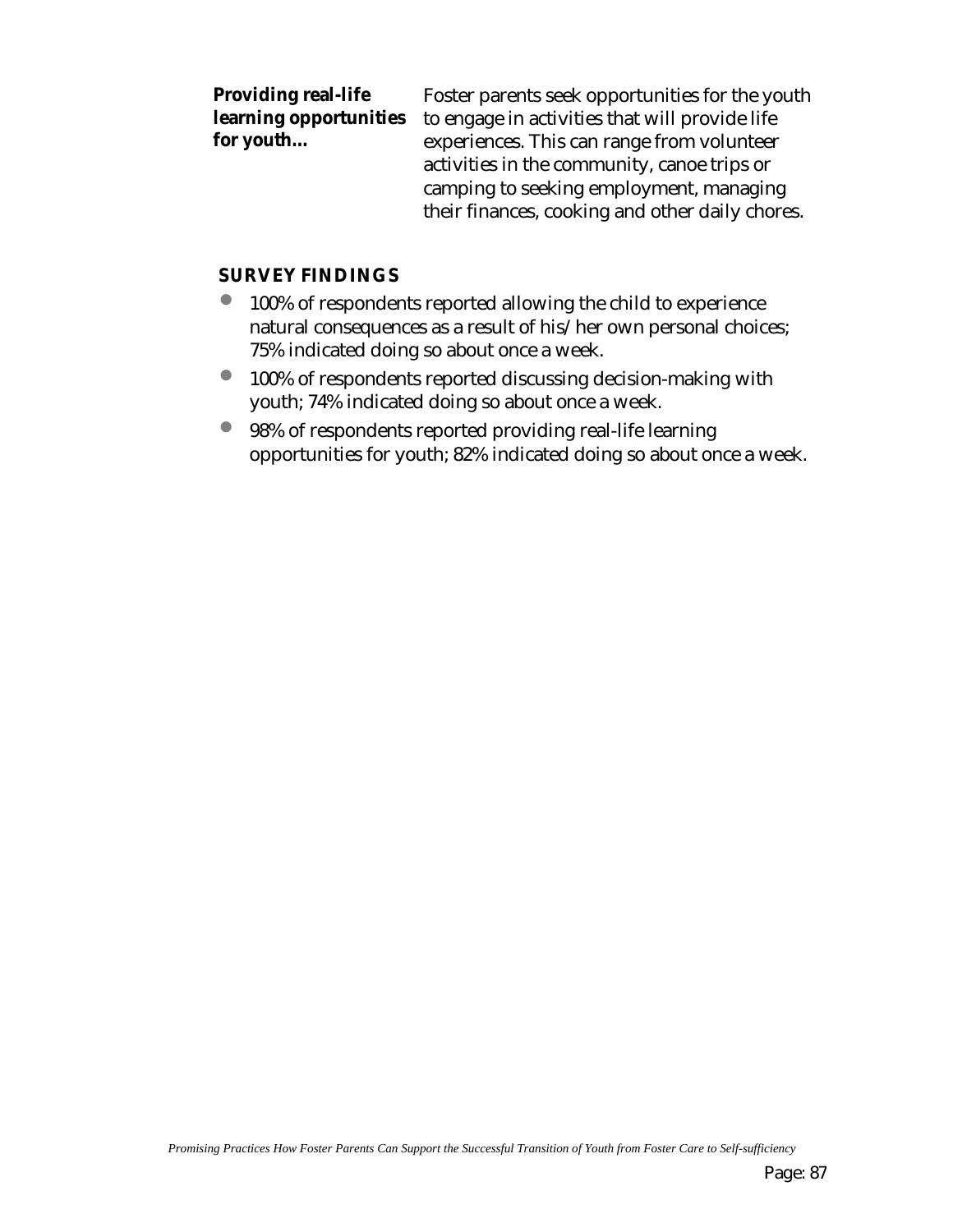#### **Training**

#### **SUMMARY**

Inter-agency training is an essential element of the operation of integrated service delivery (Cook, 1988). Cook asserts that training needs to encompass all involved parties including administrators, caseworkers, foster parents, and outside service providers. In addition to the broad scope of necessary training, more recent developments include creative ideas in training. In 2000, the U.S. Department of Health and Human Services, Administration on Children, Youth and Families, Children's Bureau funded 12 independent living training grantees. The projects were to develop a curriculum that could be used to train child welfare practitioners to work effectively with youth transitioning out of care. Together, the training grantees identified solutions to concerns surrounding curriculum implementation (YD Update, 2002). The four primary solutions were:

- **•** Institutionalized training
- ó Engaging administrators
- ó Using youth as trainers
- ó Facilitating networking and sharing between grantees

Of note is the idea of using youth as trainers. An important component of the John H. Chafee Program is the emphasis on youth involvement; youth involvement at a personal level in their case plans, and youth involvement at a more global level by having insight and influence on policy. One obstacle is that many professionals are not prepared to view young people as the experts in their own lives and experiences. Yet doing so may provide workers with an increased ability to connect with and be helpful to the youth they serve.

Many of the programs that responded to the *Promising Practices: Supporting Transition of Youth Served by the Foster Care System* survey utilize integrated service delivery models, that is, the program provides some services directly, while referring youth to other services outside of the program. Caliber Associates (1999) found that in FY 1996, 45 states reported providing some training to independent living program staff and also to foster parents. States encouraged foster parents to attend formalized foster parent trainings, youth conferences, and independent living program youth service sessions. The authors also report that 38 states provided some training to non-state service providers/contractors, and 15 states provided training to youth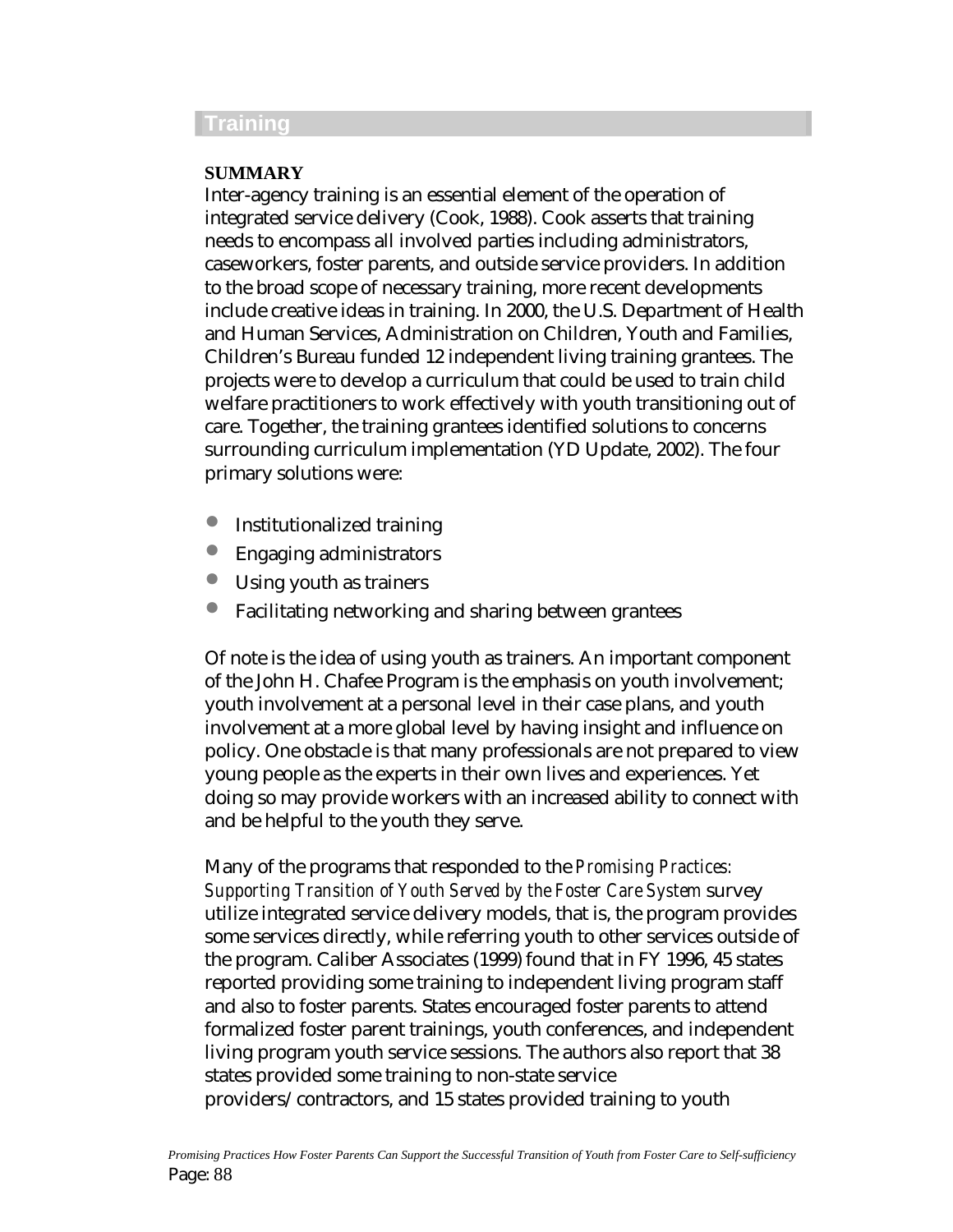mentors. Some states also reported training child welfare and other public agency staff, juvenile corrections/probation staff, school counselors and community volunteers. Among the training topics reported were examples such as:

- ó Youth Assessments –practice and procedures
- Skills for Success
- Separation, Attachment and Bonding
- Handling Grief and Loss issues.

Ansell et al. (1999) specifies the following requirements for a comprehensive independent living program staff training component.

> …Organizations must develop an ongoing training plan for new and experienced staff at all levels of the organization. In particular, training should cover but not be limited to independent living/life skills, youth development, cultural diversity, permanency and special needs of adolescents. (pp. 35-36)

#### **SUGGESTED PROMISING PRACTICES CRITERIA**

Agencies ensure that foster parents acquire the skills and knowledge to be successful by …

**Providing initial and ongoing training that properly prepares foster parents on how to best prepare youth in care for their transition to selfsufficiency…**

In order for foster parents to carry out the tasks associated with preparing youth in care for their transition to self-sufficiency, they need to understand:

- The developmental stages and tasks of adolescents, including the impact that trauma.
- ó The impact loss and attachment disruption has had on youth.
- The importance of implementing a youth development approach to help youth develop the competencies (knowledge, skills, and abilities) to successfully transition to young adulthood and selfsufficiency.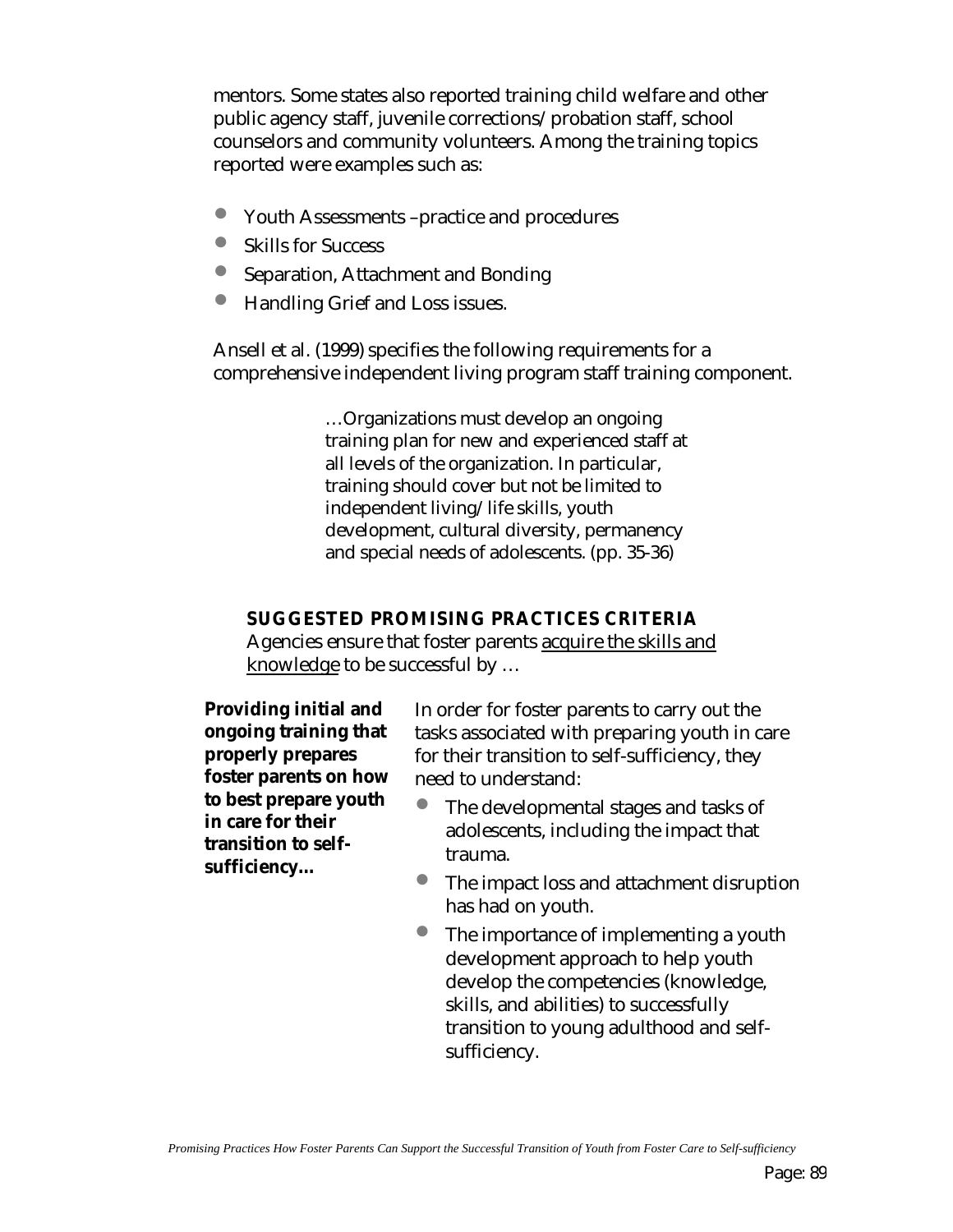| <b>Keeping foster</b><br>parents appraised of<br>proven as well as new<br>approaches to<br>working with<br>youth | All foster parents need periodic refreshers to<br>learn about new approaches in working with<br>youth. Because the work is very demanding,<br>continuing education can also serve as an<br>energizer and source of support for all care<br>providers. It's vital that foster parents caring<br>for teens be aware of the latest<br>suggested/promising practices in the areas<br>such as life skills education, career<br>development, education beyond high school,<br>assessment, housing, health care, and financial<br>literacy. |
|------------------------------------------------------------------------------------------------------------------|--------------------------------------------------------------------------------------------------------------------------------------------------------------------------------------------------------------------------------------------------------------------------------------------------------------------------------------------------------------------------------------------------------------------------------------------------------------------------------------------------------------------------------------|
| <b>Providing foster</b><br>parents with ongoing<br>opportunities to<br>reflect, support and<br>train one other   | Foster parents need regular opportunities to<br>reflect with others through formal and<br>informal networks, groups and one-to-one<br>meetings with other foster parents. Support-<br>groups, training teams and mentoring<br>programs are all forums that provide foster<br>parents with the opportunity to reflect on their<br>work, identify struggles and new strategies<br>that they can incorporate into their homes and<br>practice.                                                                                          |

#### **SURVEY FINDINGS**

High percentages of respondents reported receiving training related to preparing youth for adulthood. Topics respondents reported receiving training include: Behavioral problems in adolescents (98%), adolescent development (94%), adolescent attachment/loss (94%), independent living life skills (81%), positive youth development (80%), assisting youth with education planning (77%), permanency planning (74%), career readiness, i.e. placements and resources (69%), how to be an educational advocate (68%), connecting youth to community (66%).

In addition to the training topics listed above, 44% of respondents have had training on assisting youth with housing, and 39% received training on helping youth prepare to manage medical needs.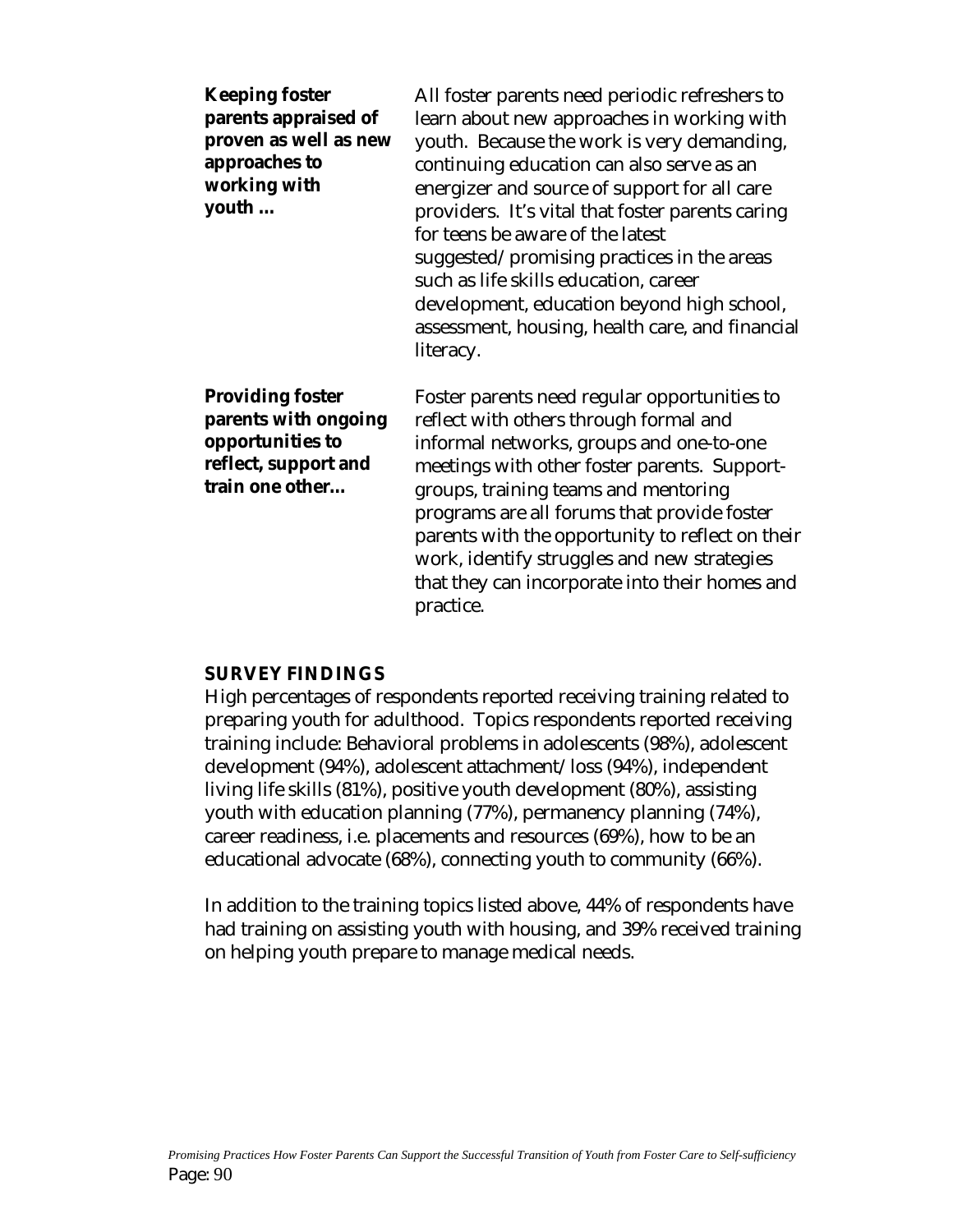#### **Evaluation**

#### **SUMMARY**

Lindsey and Ahmed (1999) reported several shortcomings with prior evaluation studies of independent living program outcomes. The authors focused on three studies; the Westat evaluation (1991), an evaluation of the Pennsylvania Independent Living Program (1993), and an evaluation of the Nebraska Independent Living Program (1994). The authors cited problems with the structure of the three studies that made comparison of the outcomes difficult. The problems include:

- ó Different sampling techniques and methodology; and,
- ó Two of the three studies did not include comparison groups.

However, current legislation such as the John H. Chafee Foster Care Independence Program offers an excellent opportunity for quality outcomes studies to emerge. Mech (2001) looks to the future optimistically:

> "…many talented research investigators are emerging with an avowed interest in the positive development of foster young people. Likewise, numerous practitioner-scholars are working at the service delivery level, many of whom are eager to join the task of building independent living programs that are truly evidence-based." (p. 33)

Ansell et al. (1999) suggest that ongoing program evaluation measures should include:

- ó Immediate program outcomes (results at the end of the program);
- Short-term outcomes for youth (6-12 months after program completion); and,
- ó Long term outcomes for youth, (over a year after program completion).

Examining youth outcomes at various periods after program completion will give a more accurate picture of youth outcomes.

Reflecting on their review of state independent living programs, Caliber Associates (1999) lists the following data limitations in connection to independent living programs research and reporting: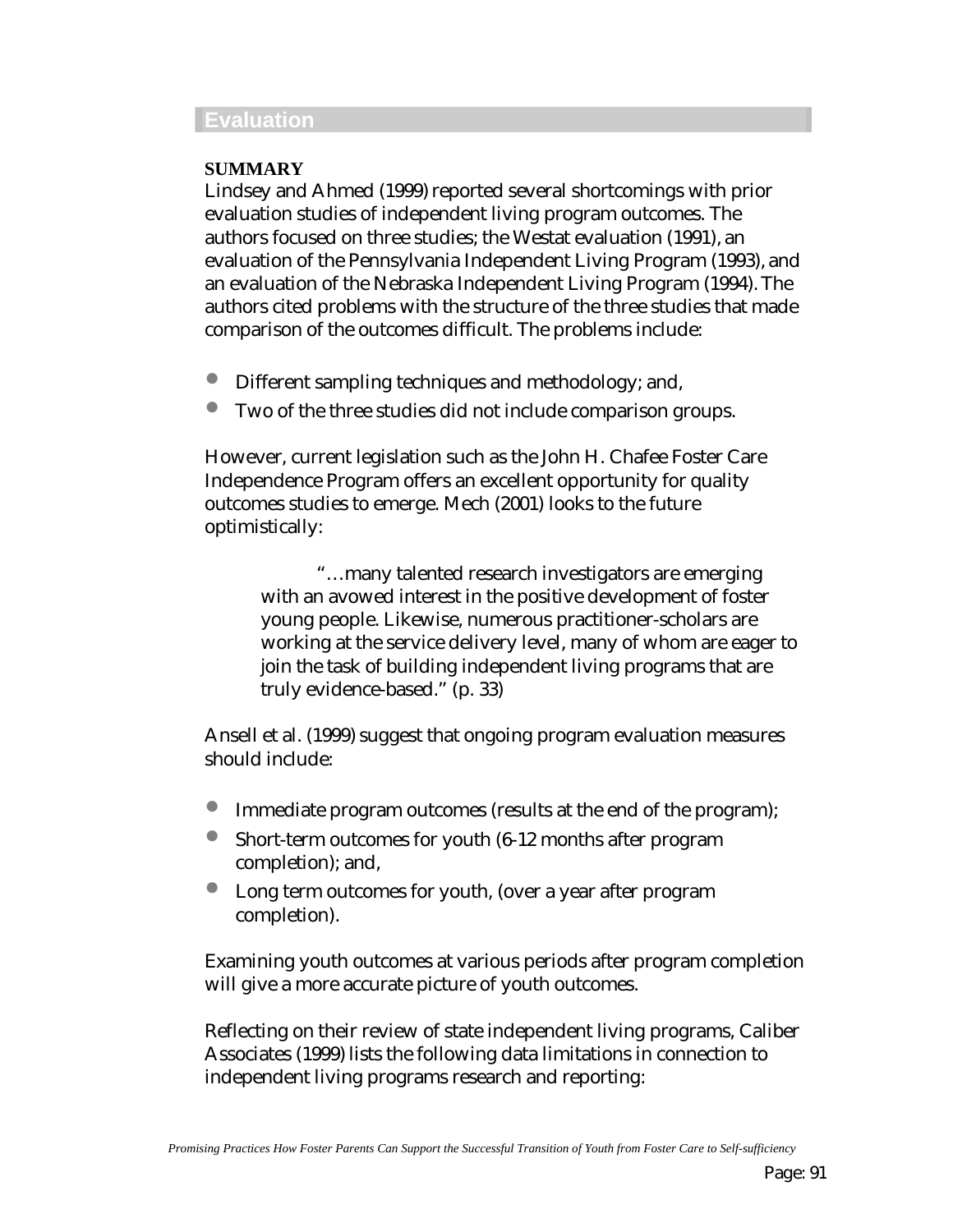- ó Non-standardized reporting formats, resulting in reports that vary widely in content, breadth and methodology.
- ó Inconsistent definition of terms, including "served," "eligible," "completed services," "needs assessment," "counseling," and "aftercare."
- ó Inconsistencies in data sources across states and within states.
- ó Differences in the timeframes used for collecting and presenting data.
- Lack of information regarding the scope, intensity and duration of services.
- ó Difficulties tracking youth to collect post-discharge outcome data. (p. VI-1)

Caliber Associates make the following recommendations to improve program effectiveness and youth outcomes reporting:

- ó Build state capacity in collecting and analyzing outcome data through training and technical assistance. Help states identify ways to track youth over time.
- ó Develop guidelines for annual collection of a select and well-defined group of outcomes that reflect mastery of skills, education, employment, housing attainment and other indicators of selfsufficiency.
- ó Encourage states to track and report the progress of youth in meeting goals specified in their individual needs assessments and case plans related to independent living.
- Support longitudinal studies by external evaluators to provide needed insight into the effectiveness of various ILP services and their long-term impact on youth self-sufficiency.
- ó Conduct additional research to assess ILP staffing issues, understand causes and consequences of ILP Coordinator turnover, and develop a list of appropriate ILP staff competencies. (p. VI-3)

Although the Caliber Associates recommendations are targeted toward state level as opposed to individual program level reporting, it is clear that in order for states to be able to report clear and consistent data, individual programs will also be required to fulfill these reporting requirements.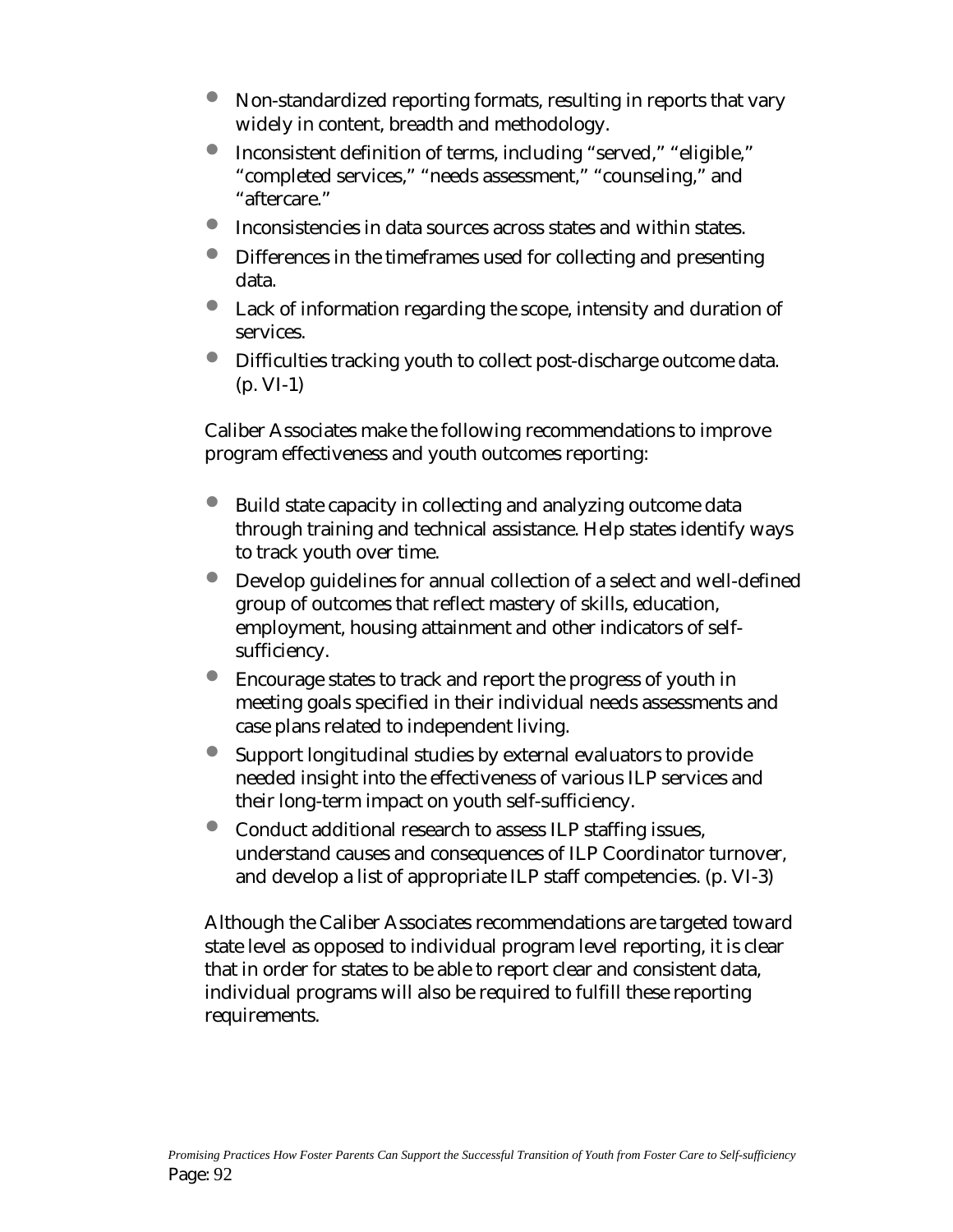#### **SUGGESTED PROMISING PRACTICES CRITERIA**

Agencies conduct program evaluation by...

| <b>Surveying foster</b><br>parents/youth<br>annually                    | Agencies can measure how well their staff<br>helps foster parents/youth, and examine<br>which areas need improvement. Surveys can<br>ask foster parents/youth directly to make<br>suggestions for change.                                                                                                                  |
|-------------------------------------------------------------------------|----------------------------------------------------------------------------------------------------------------------------------------------------------------------------------------------------------------------------------------------------------------------------------------------------------------------------|
| <b>Gathering outcome</b><br>data                                        | Agencies can survey foster parents/youth<br>while in the program, at the point of<br>discharge, three - six months after discharge,<br>and more than one year after discharge. This<br>allows foster parents/youth to give input<br>with a full perspective of their needs, and a<br>clear idea of what could be improved. |
| <b>Surveying foster parents</b><br>regularly on their<br>training needs | Agencies can better prepare foster parents for<br>working with youth in their homes by finding<br>out from foster parents what it is that they<br>would like to learn. Keeping training topic<br>areas in line with foster parents' suggestions<br>helps to ensure better attendance and<br>participation in training.     |
| <b>Using sound evaluation</b><br>techniques                             | Agencies should make efforts to formalize<br>evaluation through routine schedules for<br>surveys, accurate data entry, and employing<br>databases to track information. Foster parents<br>and youth should be ensured of<br>confidentiality and agencies should report<br>information consistently and responsibly.        |
| <b>Collaborating with state</b><br>evaluation systems                   | Agencies can help build state capacity in<br>evaluation by cooperating with state<br>evaluation projects and fulfilling reporting<br>requirements. Complete data allows states to<br>more accurately assess programs and<br>populations.                                                                                   |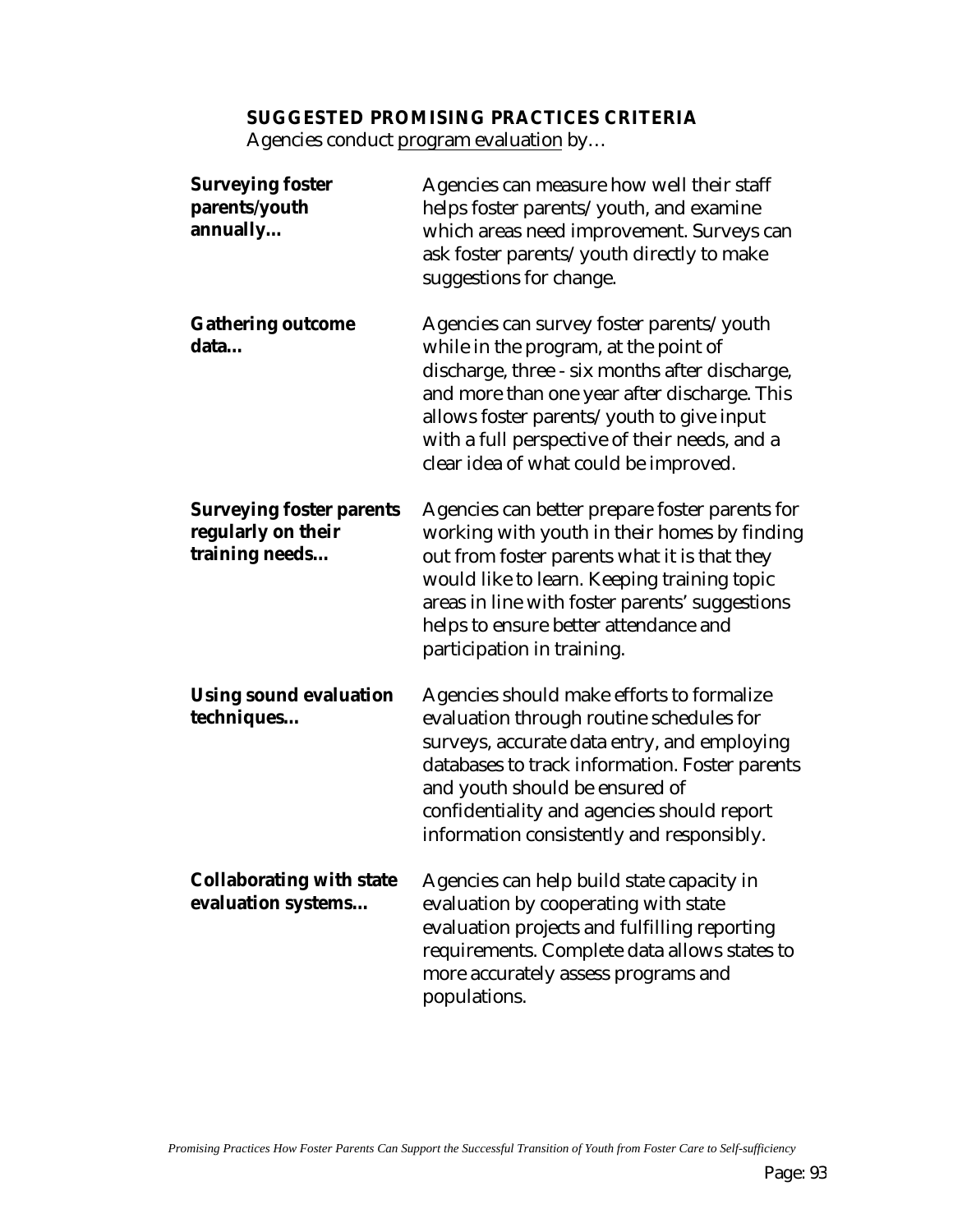#### **FINDINGS**

Results from agency interviews and focus groups show that agencies conduct very little formal evaluation. However, agency personnel agreed that the evaluation of programs is important. Some agencies conducted foster parent satisfaction surveys, or surveys regarding training needs, but no agency had formally analyzed the resulting data.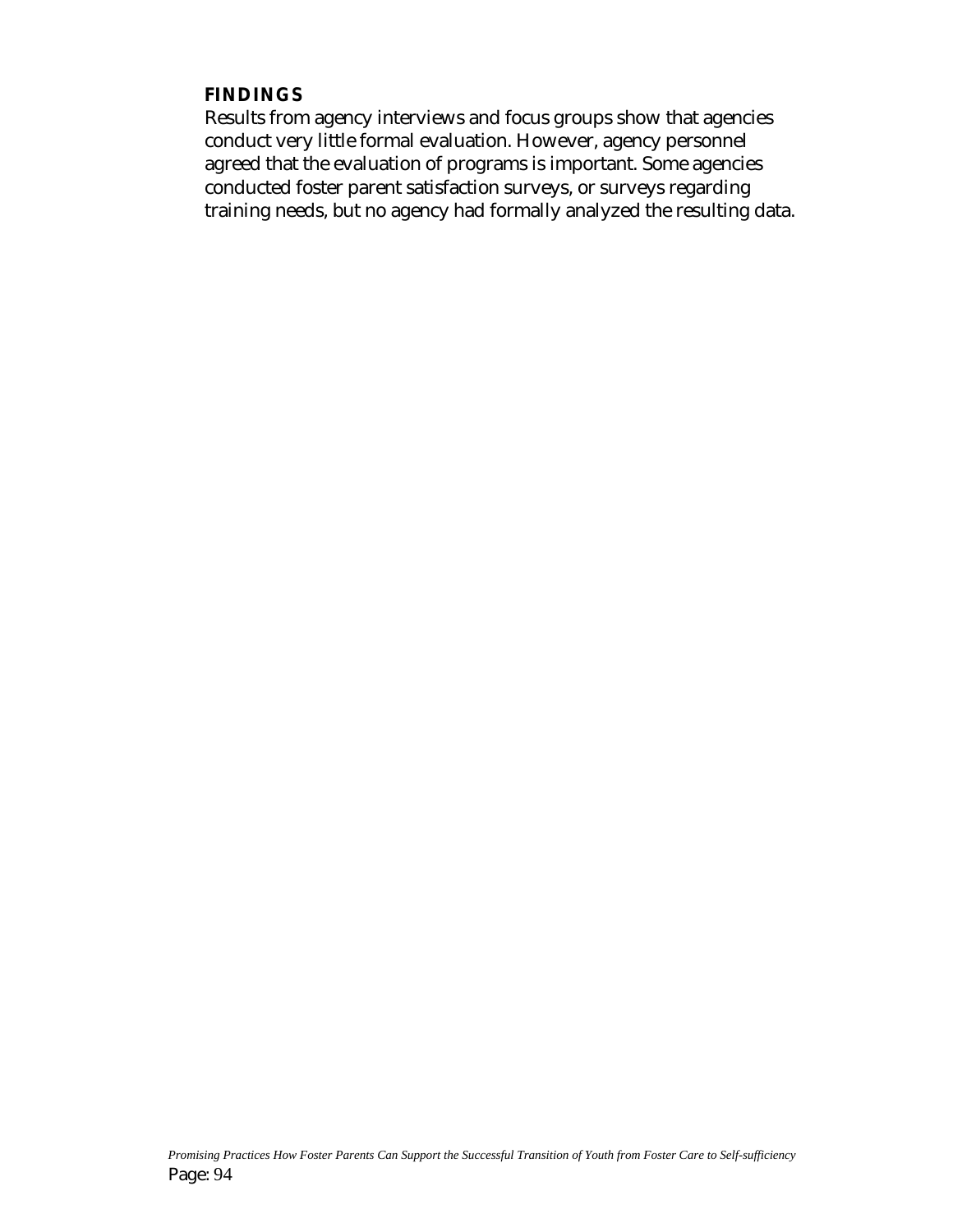

# **OBSERVATIONS ABOUT …**

#### **Successful Foster Parents**

- 1. Successful foster parents are able to establish boundaries with youth in their home.
- 2. Successful foster parents are strong advocates for youth.
- 3. Successful foster parents recognize that rewards do not come immediately, and are able to delay gratification.
- 4. Successful foster parents know how to access necessary services for youth and themselves.
- 5. Successful foster parents are open to learning, and have confidence in their abilities.
- 6. Successful foster parents value the youth's connection to their birth parent(s).
- 7. Successful foster parents have a strong support network and access to resources.
- 8. Successful foster parents are those who value youth, know themselves, identify with the challenges faced by the youth, value family and bring life experience.
- 9. Successful foster parents are those who seek training, help youth reflect and learn from experiences, are patient, have a support system, understand that their work can be hard, and are committed to foster parenting.
- 10. Successful foster parents play a number of roles coach, networker, advocate and facilitator of relationships as they work with youth to develop life skills, gain access to education, connect with their community and prepare to live on their own.
- 11. Successful foster parents value peer support on an ongoing basis to help them recognize their successes and to cope with the challenges of foster parenting.
- 12. Successful foster parents outwardly demonstrate to the youth that they care and that they are there for the youth no matter what.
- 13. Successful foster parents value education and as a result strongly advocate for youth in schools, and work with youth on educational goals.
- 14. Successful foster parents know there is an unmet need to provide services to youth age 18 – 21 who have left care and they seek to fill this gap.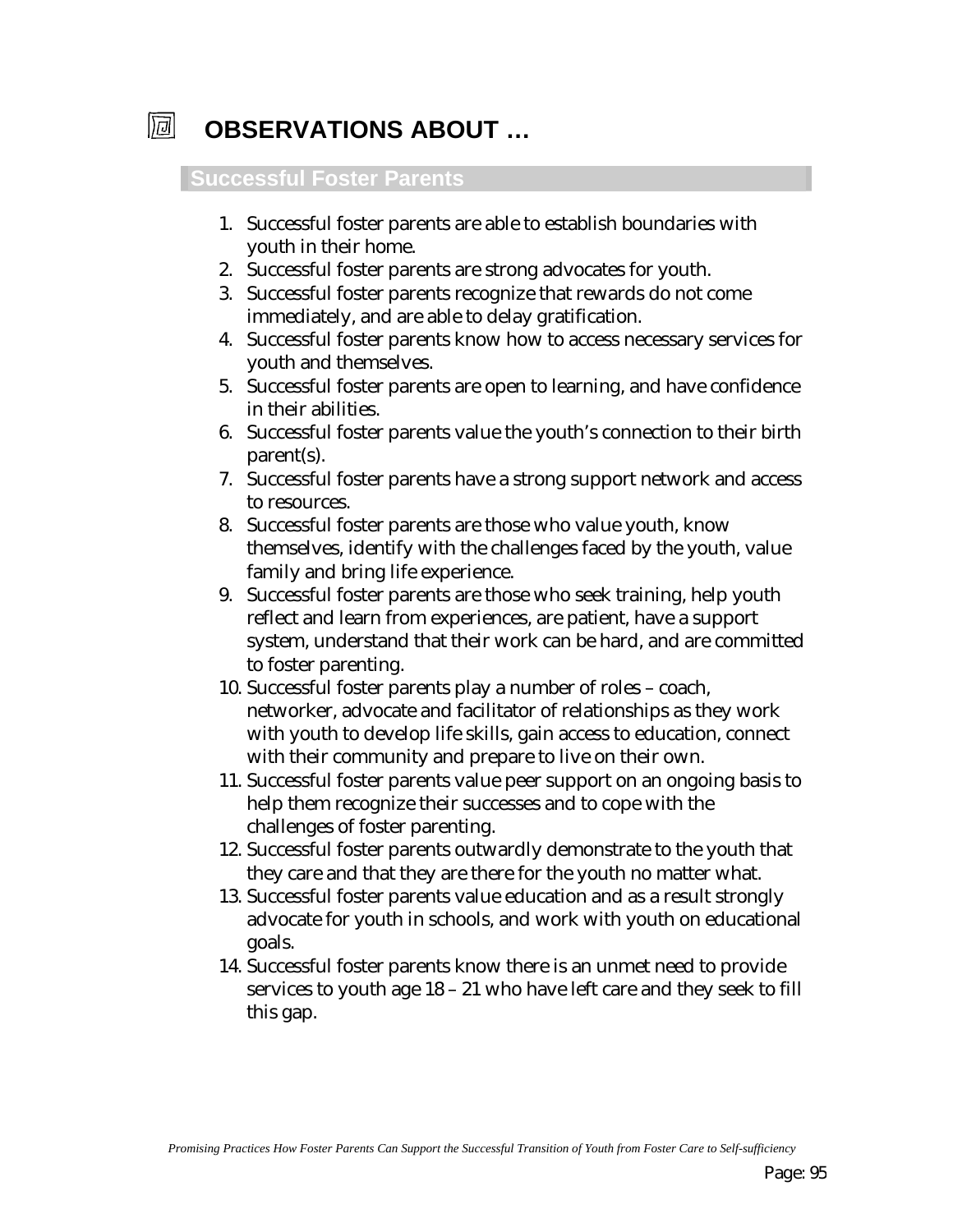## **Agencies that contribute to the success of foster parents**

- 15. Agencies are supportive of and available to foster parents.
- 16. Agencies have an ongoing assessment and performance appraisal process for foster parents that incorporates input from youth.
- 17. Agencies treat foster parents as professionals and involve them as an integral part of the treatment team.
- 18. Agencies provide ongoing training to continually advance foster parents' knowledge, skills and abilities.
- 19. Agencies work with foster parents to identify their training needs and ensure that training is pertinent.
- 20. Agencies involve foster parents in ongoing evaluation of the program.
- 21. Agencies encourage foster parents to attend conferences, interact with peers and become involved in foster parent organizations.
- 22. Agencies recruit and select foster parents based on a profile for success.
- 23. Agencies recognize the importance of peer support for foster parents.
- 24. Agencies know there is an unmet need to provide services to youth age 18 – 21 who have left care and they work to find ways to fill this gap.

## **Youth/Adult Partnership**

- 25. Youth are able to articulate the qualities and characteristics that make a successful foster parent.
- 26. Youth are able to define the relationship they want with birth parents and what permanency means to them.
- 27. Foster parents and agencies value youth voices as a resource in their own planning, or in planning for the program.
- 28. Youth are actively involved in defining what success is for them recognize that adults are there to assist, not to tell, the youth what to do.
- 29. There is an unmet need to provide services to youth age 18 21 who have left care.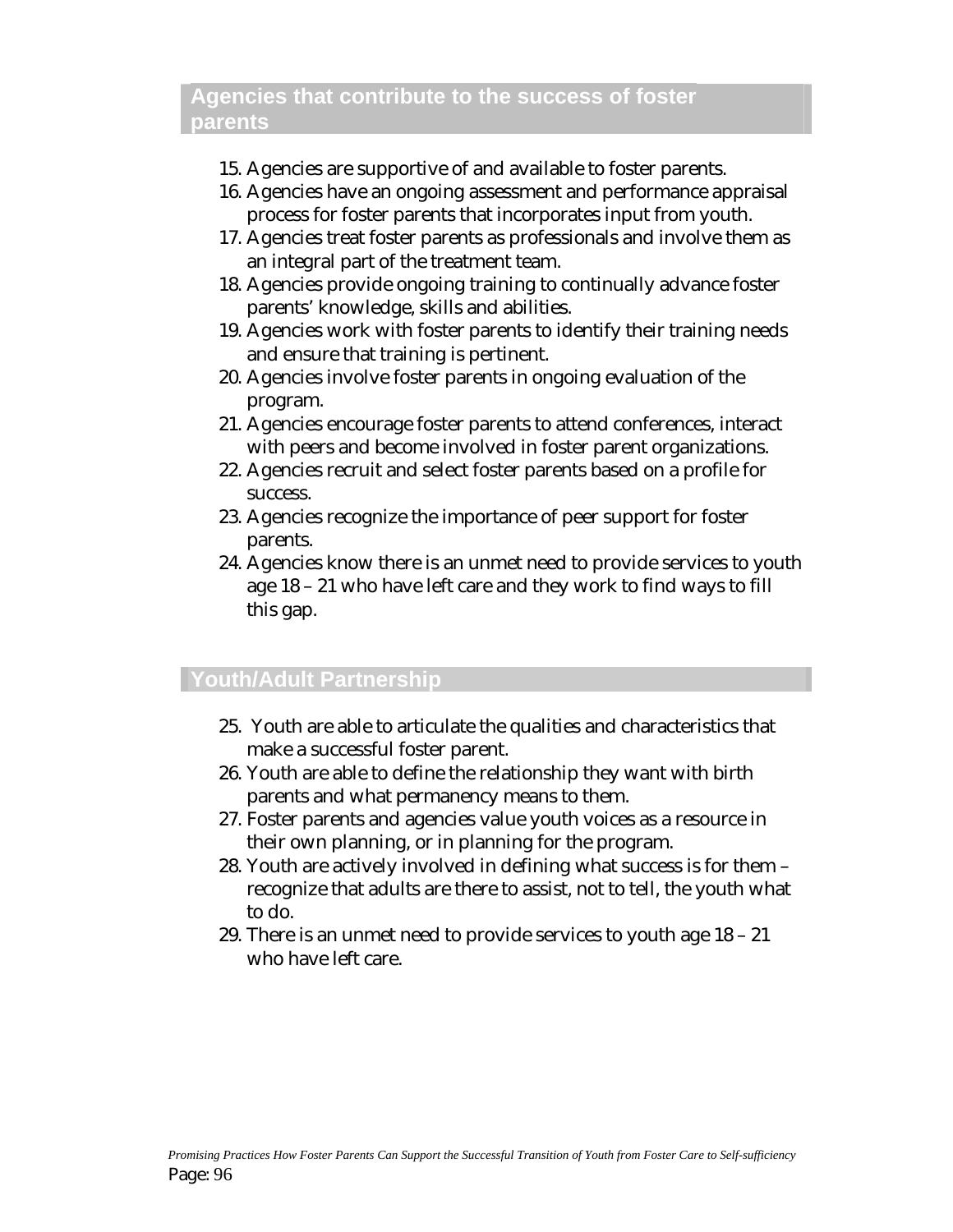On the following pages the numbers in brackets cross reference the *recommendations* for foster parents, agencies and youth with the *observations* identified on pages 95 and 96 of this document.

#### 网 **RECOMMENDATIONS FOR FOSTER PARENTS**

- State parameters for behavior for youth so expectations and consequences are known. [1]
- ó Be willing to call school administration and/or teachers if necessary; be willing to talk on behalf of the youth to caseworkers, court personnel, and other service professionals (mental health workers, health care). [2,4,10,12,13]
- ó Recognize that rewards may be years down the road, and that initial care-giving may be difficult and challenging. [3,9]
- ó Gain an understanding of services available in the community; and be willing to admit your own need for support and perhaps even respite care. [4,7,10]
- ó Be open to continuous learning from youth, agency and other sources. Assess your skills often; and feel good about what you do right, and seek training in areas where you need improvement or assistance. [5,7,9]
- ó Ask youth to define the relationship they want with birth parents and be there to support the relationship approved by the youth's legal guardian. Foster parents should help facilitate if it is difficult for the youth to communicate what they want. [6,10,12]
- ó Gain an understanding of the needs of the youth and determine what is available in their community/area. Work with the agency, caseworker, schools and others to access needed resources. Also, seek support from peers (other foster parents) to assess the best resources for youth. [7,10,13,14]
- Be involved in training offered to foster parents by the agency and other organizations. Continually assess skills and know developmental needs. Create a system of support through partners, other foster parents. Continually develop communication skills – listening, reflective learning, etc. When possible, become involved in curriculum development and delivery for other foster parents, agency staff and caseworkers. [5,9,11]
- Learn a variety of approaches to use in working with youth as they prepare for independence. Create opportunities for real life experiences to hone life skills, make mistakes, and experience natural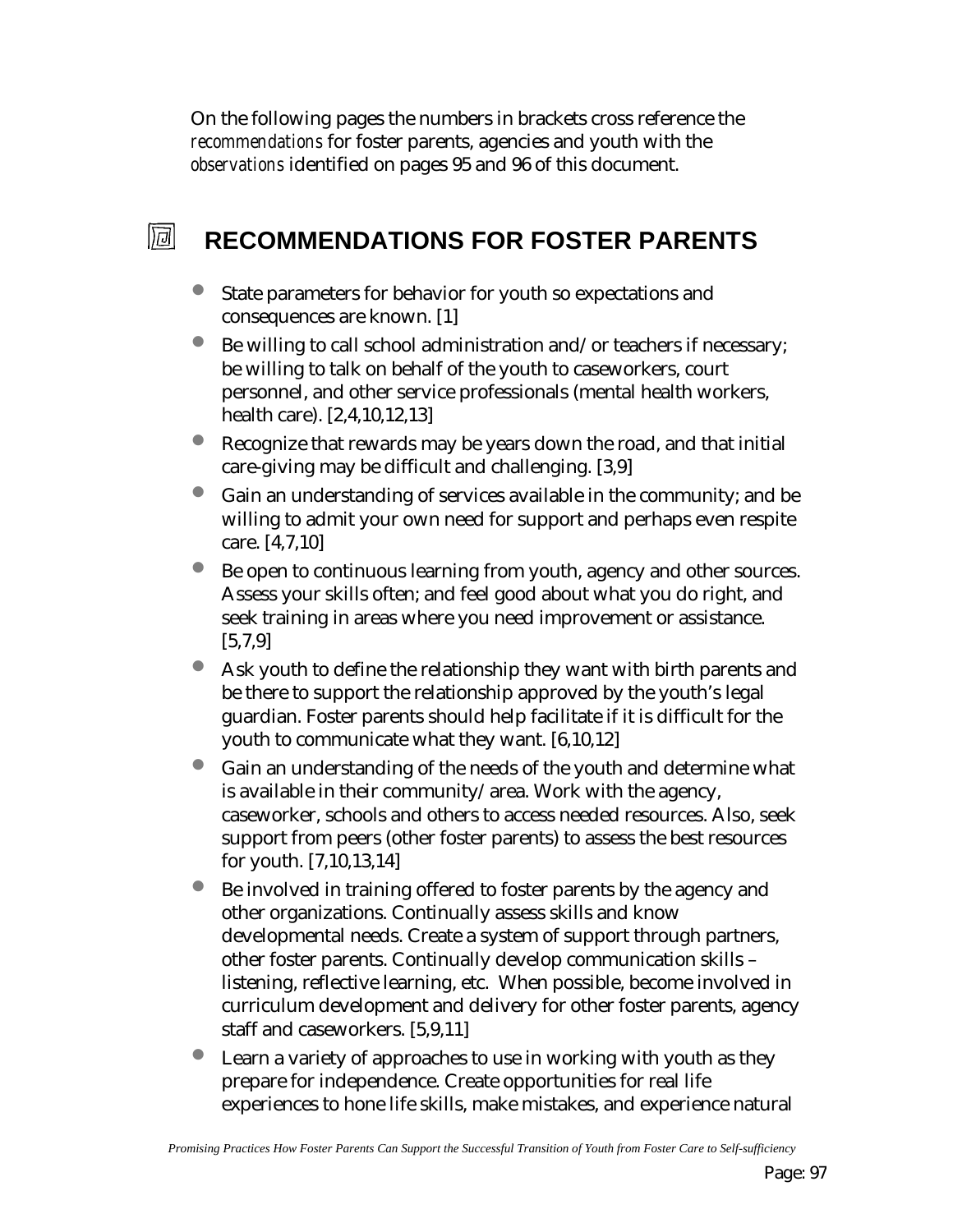consequences. [5,8,10]

- ó Demonstrate through example how to leverage a network, help the youth connect to the community, use reflective learning approaches to process experiences and add them to the youth's repertoire of skills and knowledge. [5,8,10]
- ó Actively participate in foster parenting support groups and forums. If these mechanisms do not exist work with other foster parents and the agency to create them. [11]
- ó Recognize it is okay to say, "I love you", "I care about you" and "I want you to be part of my family." When appropriate, pursue a relationship with youth beyond the time the youth is living in your home. [8,12,14]
- ó Find out about educational services and policies at the federal, state and local level; know what the youth is entitled to. Encourage and support youth to pursue education beyond high school. [2,10,13]
- ó Ensure that youth are involved in decisions that affect their present living situation and their future goals. [8]
- ó Allow the youth the opportunity to define what permanency means to them. Help youth make peace with the past. Put greater emphasis on contact with siblings. [8,10,12]
- Stay connected with youth after they have left care. Initiate a discussion with them prior to discharge regarding the role and support you will provide to them. Make yourself available on the youth's terms. [8,12,14]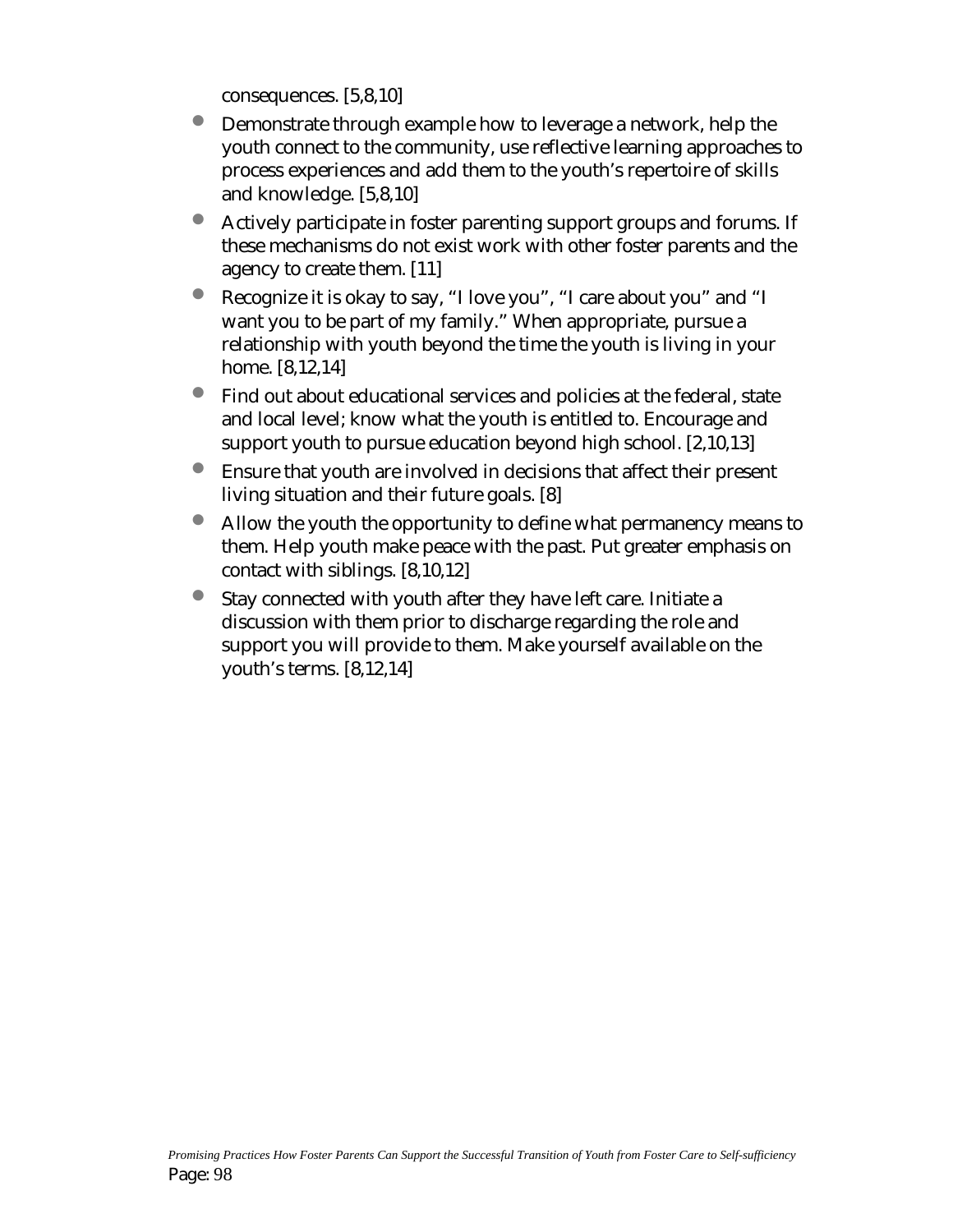# **RECOMMENDATIONS FOR AGENCIES**

网

- ó Develop screening tools that identify competencies and characteristics in foster parent candidates that align with those of successful foster parents. [22]
- ó Design programs that help foster parents acquire knowledge and develop skills in setting and enforcing boundaries. [18,19,21]
- ó Establish peer support groups to discuss successes and frustrations of foster parenting. [23]
- ó Educate foster parents around identifying and accessing services; educate foster parents about respite care. [18,21]
- ó Provide opportunities for on-going training and supervision for foster parents. [18,19]
- ó Assist foster parents in working with youth's relationship with birth parents. [17]
- ó Work with foster parents to identify needs and access needed resources. Develop an inventory of resources available in the community and surrounding areas. Also, seek support from peer agencies as needed to gain access to resources. [15,21]
- ó Engage the foster parent in ongoing self-assessment and provide ongoing support. [15,18,24]
- ó Train foster parents on the knowledge and skills they will need to coach youth, advocate for them, create networks, and develop and maintain relationships. [18,16,23]
- ó Ensure that agency policy stresses the importance of peer support for foster parents and that the agency provides a forum for foster parents to gather regularly to discuss the successes, challenges and reforms needed relative to foster care. [23,15]
- ó Involve youth in the ongoing recruitment and training of foster parents. [25,26]
- ó Ensure that agency policy states that youth will be involved in program planning, training and recruitment of foster parents and agency staff, and most importantly, in decisions that affect their care and future. [21,25,26]
- ó Identify funding sources that will support aftercare and transition programs for older youth. Involve foster parents and youth in defining these services. [27,29,24]
- ó Identify a person at the agency that the foster parent can always go to for assistance and support. Ensure that all agency staff demonstrates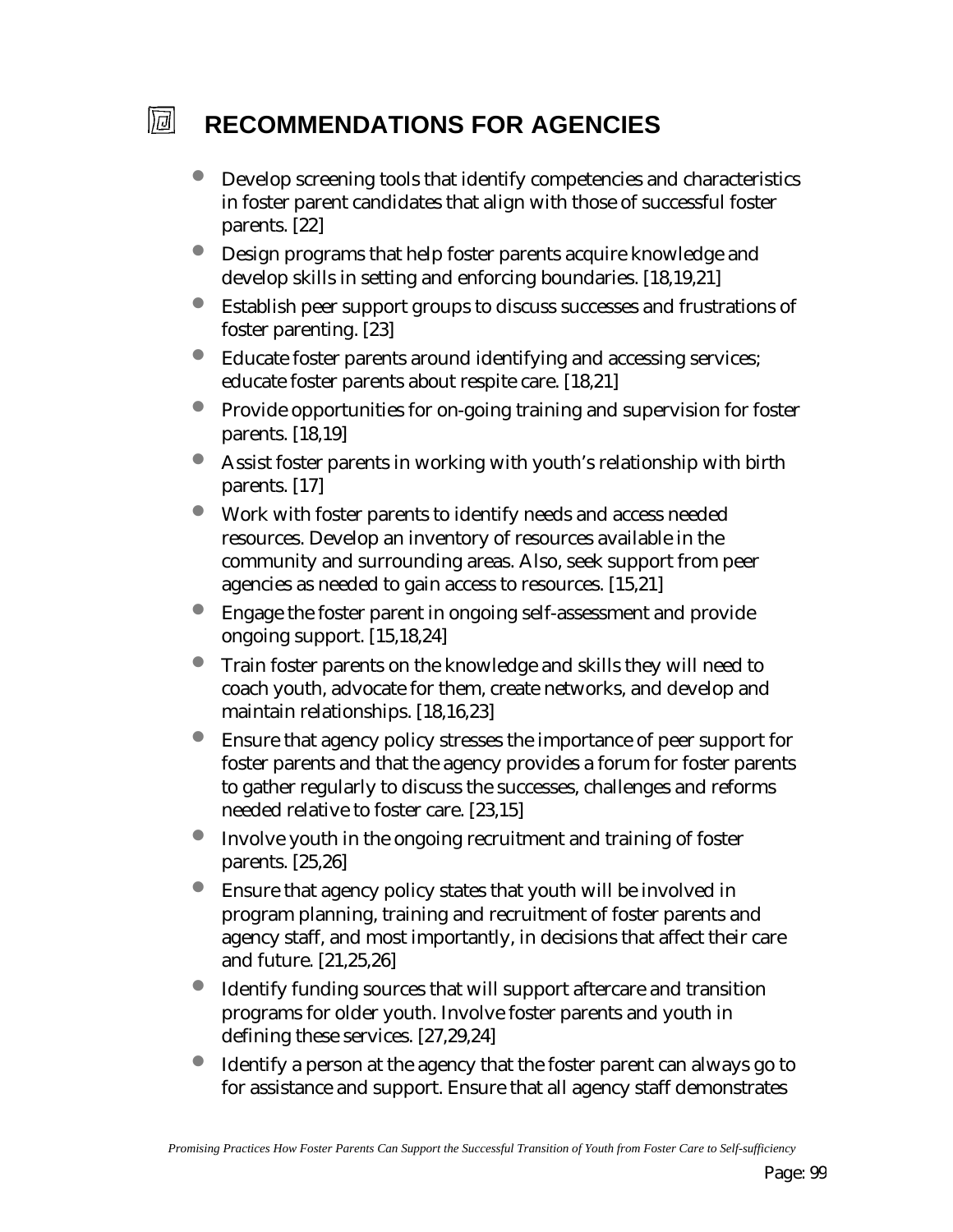value for the work that foster parents are doing with the agency for the youth. Leadership within the agency sets an example by being available and accessible to foster parents. [20,21]

- ó Work with foster parents and youth to develop an appraisal process that incorporates the youth's voice. If a foster parent appraisal process already exists in your agency, determine how it can be refined to include the youth. [26,27,21,17]
- ó Outline policies that create a collaborative relationship between the foster parent and agency. Recognize the role that foster parents play and require their involvement in the team charged with care of the youth. [17]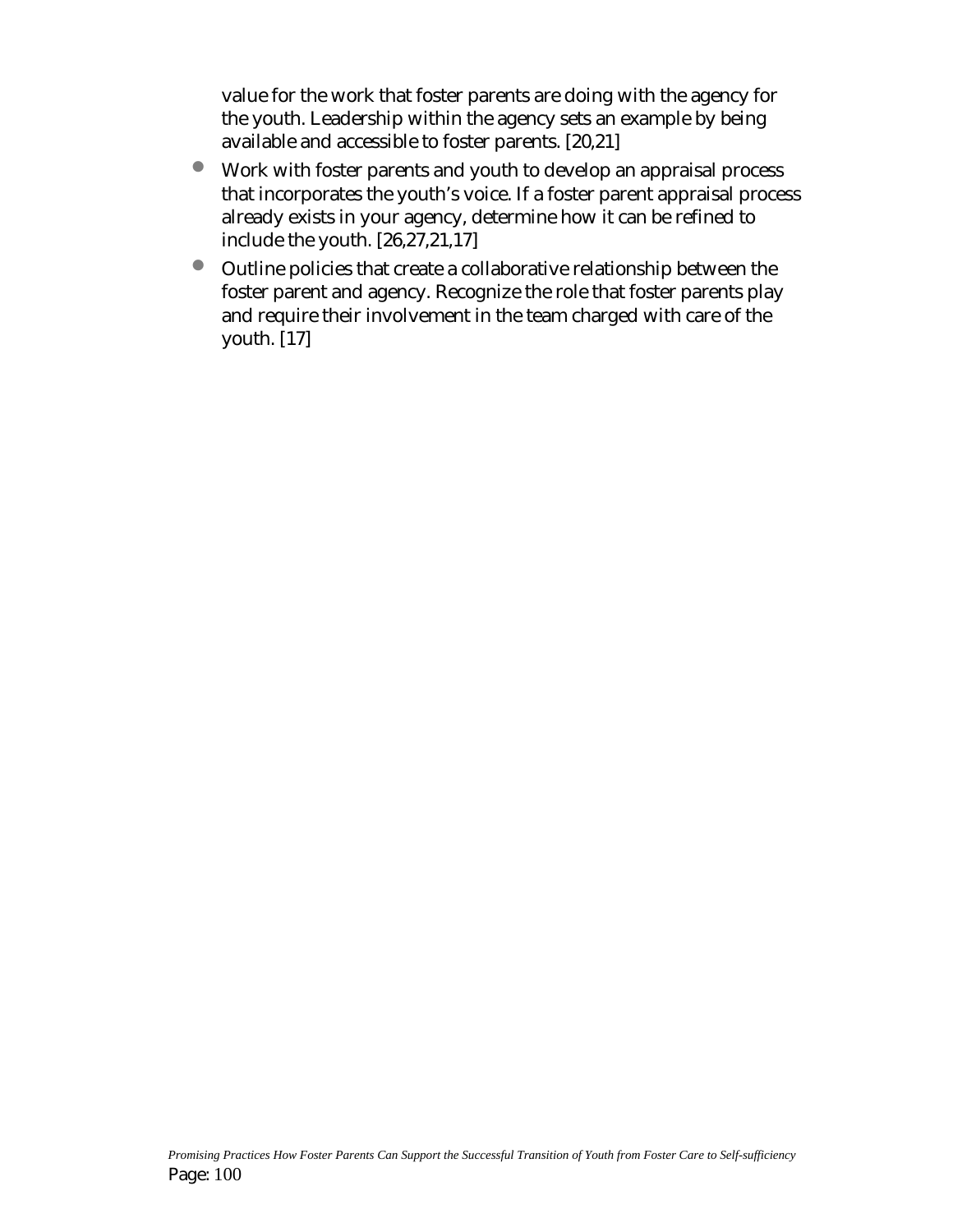#### 网 **RECOMMENDATIONS FOR YOUTH**

- ó Work with foster parent(s) to state needs and identify resources that will work. Ask for opportunities to learn and practice the skills you will need to know; if you have ideas share them. [28]
- ó Seek to become involved in the recruitment and training of foster parents. [26]
- ó Articulate the relationships you want with foster parents, birth parents and siblings. Accept support from foster parents and the agency to meet your needs. State your needs and desires regarding permanency. [25]
- ó Seek out sources that will help you have a voice in your care and decisions that affect your life. [28,29]
- ó Connect with adults and peers that value education. Let adults know what your career and educational goals are – pursue those goals! [28]
- ó Become involved in "youth voice" activities, leadership training, speaking and other opportunities. When possible become involved in community service, "give back" so others can benefit from your actions. [27,28]
- ó Become involved in organizations and activities to change federal and state policies relative to foster care, adoption, independent living program and transitional services. [14, 29]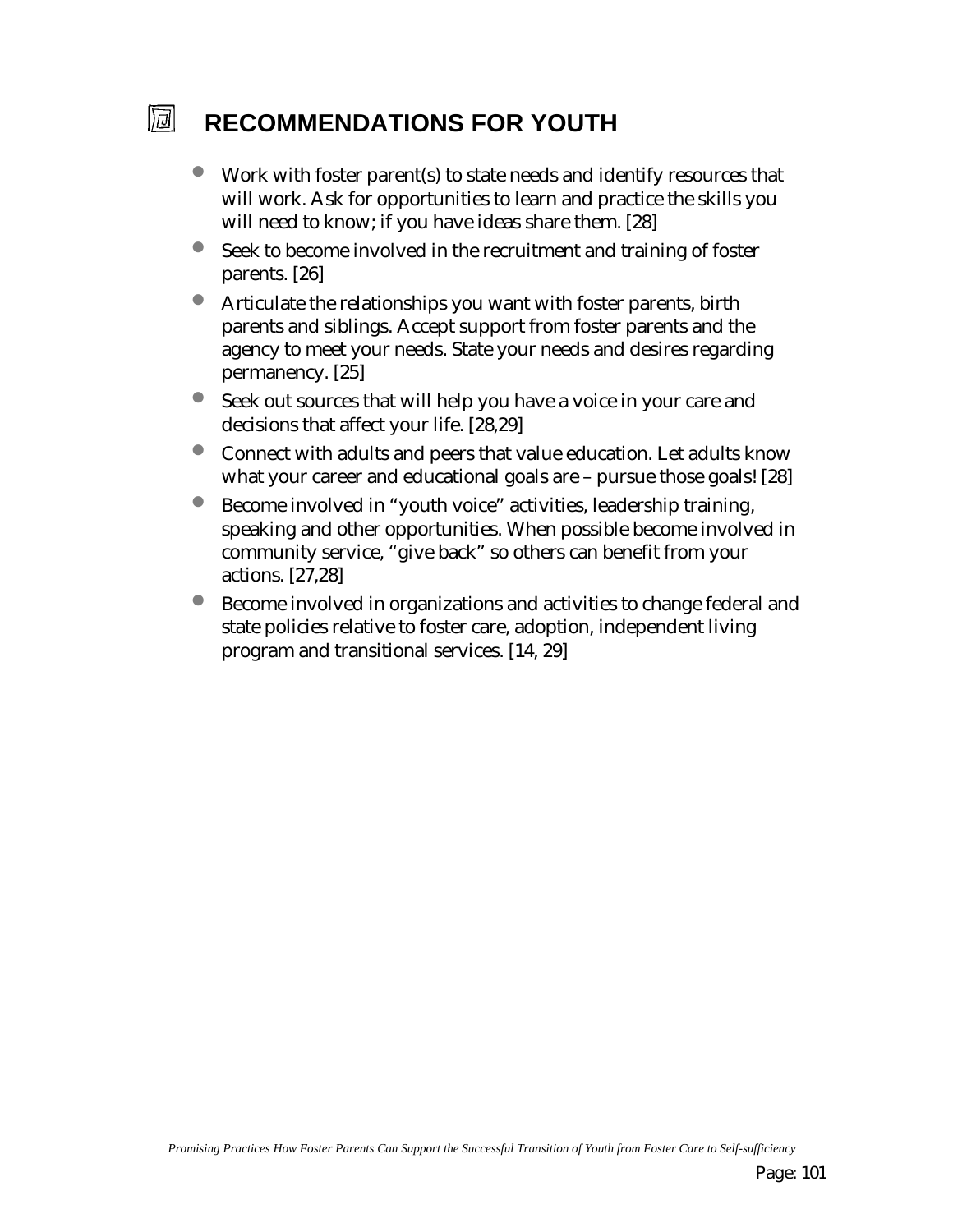# *REFERENCES*

- *AFCARS report, The.* (September 27, 2000). U.S. Department of Health and Human Services, Children's Bureau (2000).
- *Against the professionalization of foster care: an essay.* (1991). *The Social Worker*, pp. 59, 101-104.
- Alssid, J. L., Gruber, D. (2000*). Promising Practices: School to Career and Postsecondary Education for Foster Care Youth.* Workforce Strategy Center.
- Altshuler, Sandra J. & Gleeson, James P. (1999). Completing the evaluation triangle for the next century: measuring child wellbeing in family foster care*. Child Welfare, 78(1).*
- Altshuler, S. & Poertner, J. (2002). The child health and illness profile Adolescent addition: Assessing well-being in group homes or institutions. *Child Welfare, 81*(3), 495-513.
- Ansell, D., Charles, K., & Copeland, R. (1999). Promising practices, models, and policies in the area of independent living/selfsufficiency: A review of the Casey Family Program documents. The University of Oklahoma, National Resource Center for Youth Services, Tulsa, OK.
- Ayasse, R. H. (1995). Addressing the needs of foster children: The Foster Youth Services Program. *Social Work in Education 17(4)*, 207-216.
- Barbell, Kathy & Wright, Lois (1999). Family foster care in the next century. *Child Welfare*, *78(1).*
- Barth, Richard P. (1999). After safety, what is the goal of child welfare agencies: permanency family continuity or social benefit? *International Journal of Social Welfare*, 8, 244-252.
- Barth, Richard P. (2002). *Institutions vs. foster homes: the empirical base for a century of action.* Chapel Hill, NC: University of North Carolina at Chapel Hill, Nordau Institute for Families.
- Barth, Richard P. (2001). Policy implications of foster family characteristics. *Family Relations, 50(1)*, 16 & 4.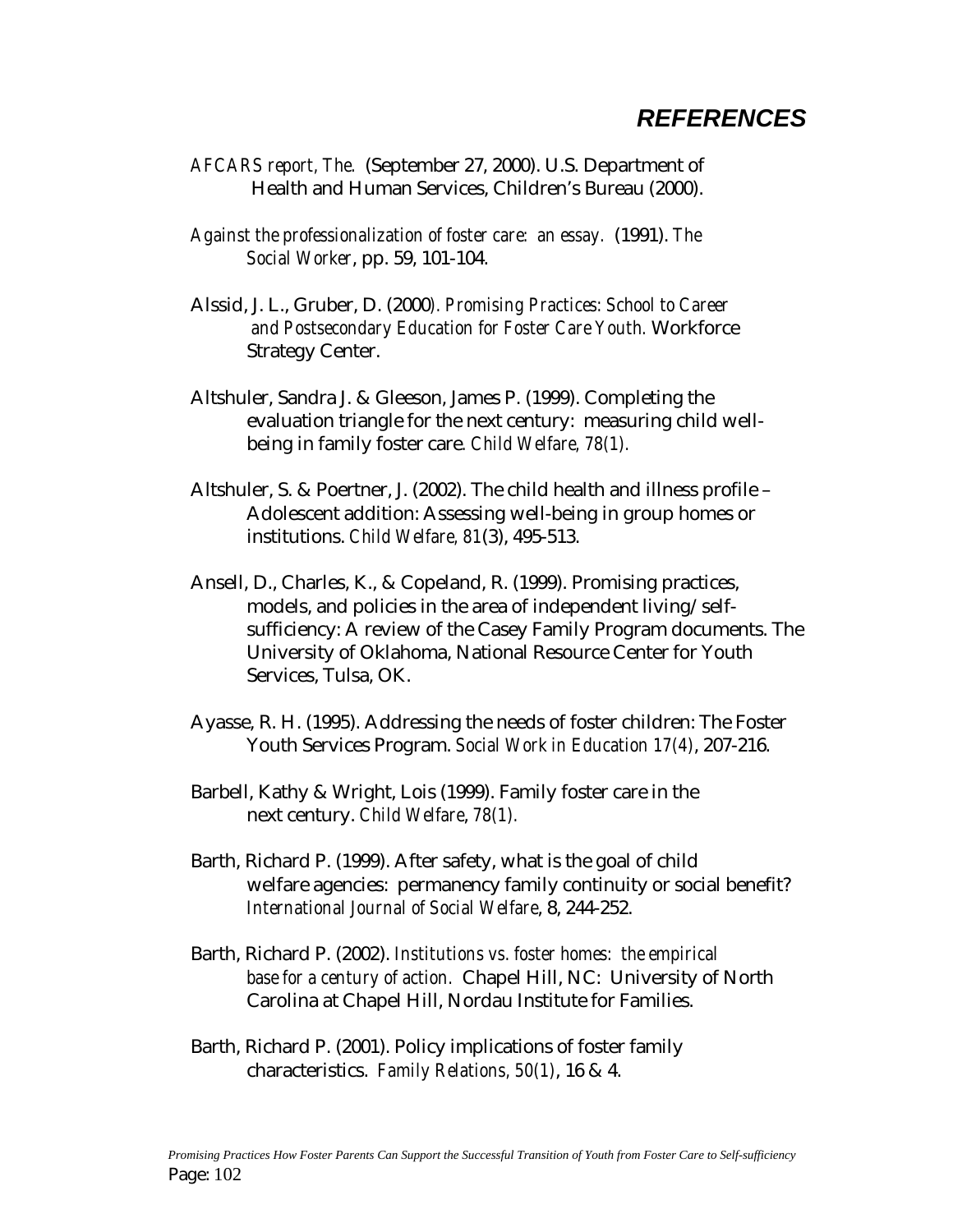- Barth, Richard P. & Price, Amy (1999). Shared family care: providing services to parents and children placed together in outof-home care. *Child Welfare, 78(1)*.
- Beiger, K.A. & Thompson, R. A. (1996). *The play years: biosocial development. The Developing Person Through Childhood*, pp. 293-327, New York, NY.
- Benedict, M.I., Zuravin, S. & Stallings, R.Y. (1996). Adult functioning of children who lived in kin versus nonrelative family foster care. *Child Welfare, 75(5)*, 529-549.
- Bernatavicz, Freda (1995). *A competency model for foster and adoptive parents.* Maine Department of Human Services Child Welfare Training Institute.
- Blome, W.W. (1997). What happens to foster kids: Educational experiences of a random sample of foster care youth and a matched group of non-foster care youth. *Child and Adolescent Social Work Journal* 14(1), 41-53.
- *Boarder babies in selected hospitals in the United States: a survey.* (1992) Washington, DC.
- Burrell, K., & Perez-Fereiro, V. (1995). *A national review of management of the federally funded Independent Living Program.* US Department of Health and Human Services, Washington, DC.
- Carey, B., Concannon, K., & Goldschmidt, N. (1990). A study of the educational status of foster children in Oregon. The State of Oregon.
- Cautley, P.W. & Aldridge, M.J. (1975). Predicting success for new foster parents. *Social Work, 20*, 48-53.
- Chernoff, R. Combs-Orme, T., Risley-Curtis, C., Heisler, A. (1994). Assessing the health status of children entering foster care. *Pediatrics, 93*(4), 549-557.
- Child Welfare League of America. (1998). *Improving Economic Opportunity for Youth Formerly Served by the Foster Care System: Identifying the Support Network's Strengths and Needs: Interim Report.*  Washington, DC, Child Welfare League of America.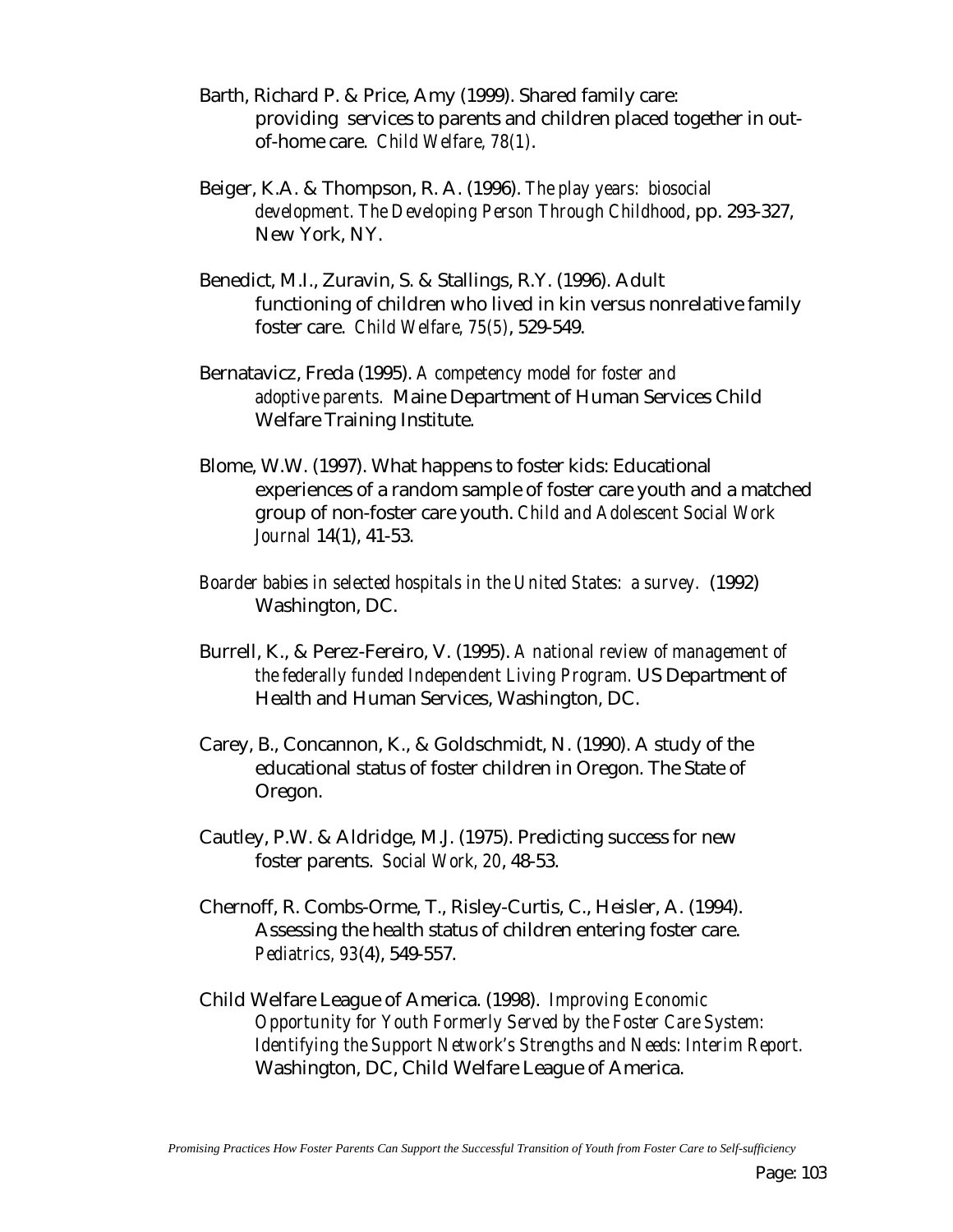- Cohen, Joyce (1981). *Adoption breakdown*. Toronto, Ontario: University of Toronto Press.
- Colca, Louis A. & Colca, Carole (1996) Transitional IL foster homes: a step towards independence. *Children Today*, *24(1),* 75.
- Cook, R. (1988). Trends and needs in programming for independent living. *Child Welfare, 67(6*) 497-514.
- Cook, R. (1991). A National Evaluation of Title IV-E Foster Care Independent Living Programs for Youth, Phase 2, Final Report. Rockville, MD: Westat, Inc.
- Courtney, M. & Barth, R. (1996). Pathways of older adolescents out of foster care: Implications for independent living services. *Social Work, 1(1),* 75-83.
- Courtney, M., Pilaivin, I., Grogan-Taylor, A. (1995). *The Wisconsin Study of Youth Aging Out of Out-of-Home Care: A Portrait Children About to leave Care*. Institute for Research on Poverty: Madison, WI.
- Courtney, M., Paliavin, I., Grogan-Taylor, A., Nesmith, A. (1998*). Foster Youth Transitions to Adulthood: Outcomes 12-18 Months After Leaving Out-of –Home Care*. Madison, WI: University of Wisconsin-Madison.
- Courtney, M. E., Piliavin, I., Grogan-Kaylor, A., & Nesmith, A. (2001). Foster youth transitions to adulthood: A longitudinal view of youth leaving care. *Child Welfare, 80* (6), 685-717.
- Cox, Mary Ellen, Orine, John G. & Rhodes, Kathryn (2002). Willingness to foster special needs children and foster family utilization. *Children and Youth Services Review*, *24(5),* 293-317.
- Dando, Isabel & Minty, Brian (1987). What makes good foster parents? *British Journal of Social Work, 17*, 383-400.
- Dejesus, E. (1997). Tales from the bright side: Conversations with graduates of youth employment programs. In Sum, A. et al (Eds.) A Generation of Challenge: Pathways to Success for Urban Youth. Sar Levitan Center for Social Policy Studies: Baltimore, MD.
- Delaney, R. J. (1993). *Fostering changes: treating attachment disordered foster children.* Ft. Collins, CO: W.J. Corbett.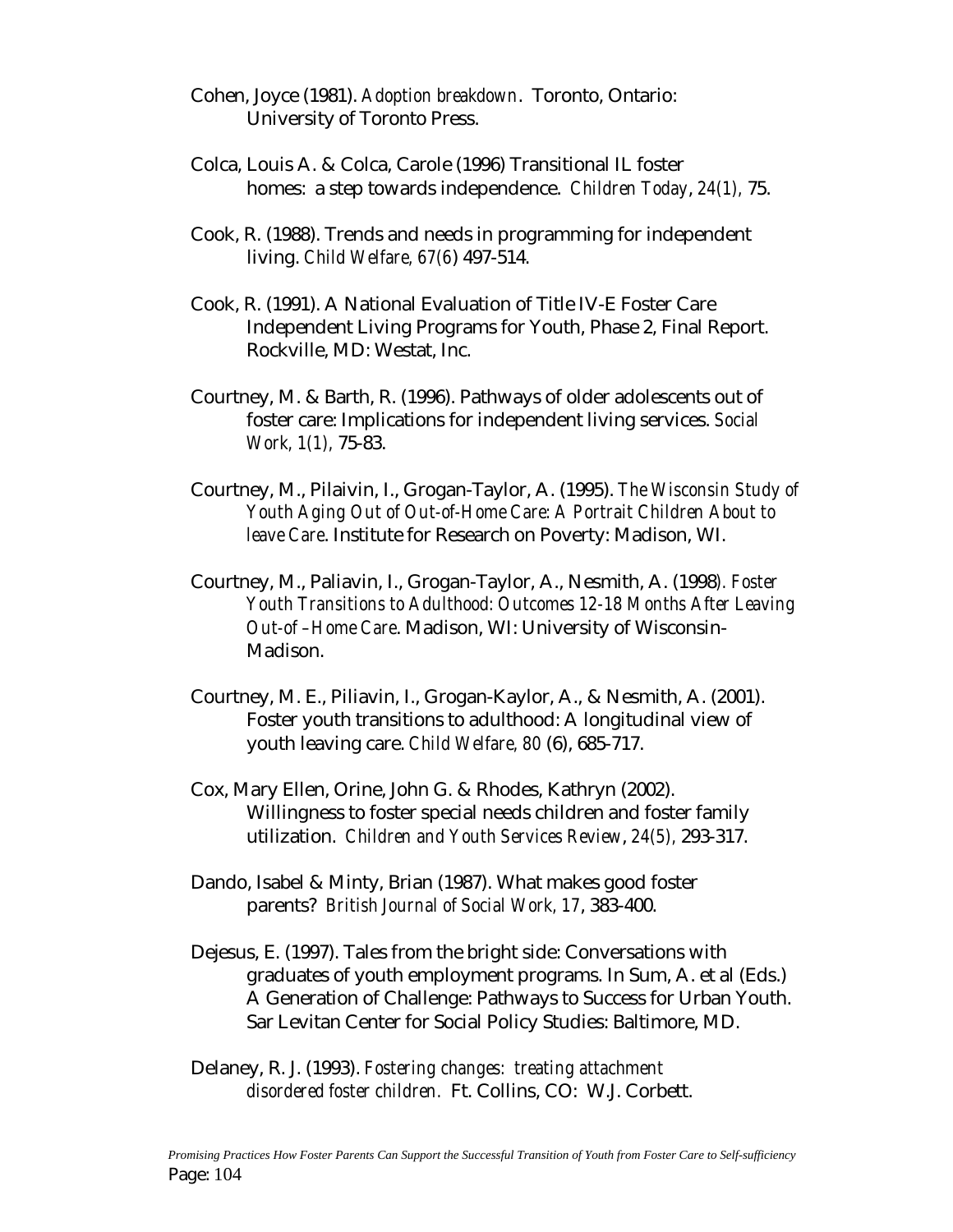- Dougherty, Susan (2001). *Toolboxes for permanency #2: expanding the role of foster parents in achieving permanency.* Washington, DC: CWLA Press.
- Dubowitz, H. et al. (1990). *The physical and mental health and educational status of children placed with relatives: Final Report*. Baltimore, MD: University of Maryland at Baltimore, Department of Pediatrics.
- Edelstein, Susan B., Burge, Dorli & Waterman, Jill, (2001). Helping foster parents cope with separation, loss, and grief. *Child Welfare*, LXX(1), 5-23.
- *Family foster care fact sheet.* (January 1998). CWLA.
- Fanshel, D., Finch, S. J., Grundy, J. F. (1990). *Foster children in a life course perspective*. New York, NY: Columbia University Press.
- Festinger, T. (1983). No one ever asked us: A postscript to foster care. New York: Columbia University Press.
- Foster Care Independence Act of 1999. (P.L. 106-109). Available on-line at: [http://www.acf.dhhs.gov/programs/cb/policy/imooo3.htm]
- GAO. (1994) *Foster Care: Parental Drug Abuse Has Alarming Impact on Young Children* GAO/HEHS-94-89, Apr. 4, 1994.
- GAO. (1999). *Foster Care: Effectiveness of Independent Living Services Unknown*. GAO/HEHS-00-13.
- Gill, Margaret M. (1978). Adoption of older children: the problems faced. *Social Casework, 59,* 272-278.
- Goerge, R. M., Bilaver, L., Lee, B. J., Needell, B., Brookhart, A., & Jackman, W. (2002). *Employment outcomes for youth aging out of foster care.*  Chapin Hall Center for Children at the University of Chicago. Available on-line at: [http://aspe.hhs.gov/hsp/fostercareagingout02].
- Goleman, D. (1981). The New Competency Tests: Matching the Right People to the Right Jobs. *Psychology Today, 15(1),* 35-46.
- Gottesman, Mary Margaret *Children in foster care: a nursing perspective on research, policy, and child health issues. Journal of Pediatric Nurses* (2001-04-01). Yellow Brix, Inc.

*Promising Practices How Foster Parents Can Support the Successful Transition of Youth from Foster Care to Self-sufficiency*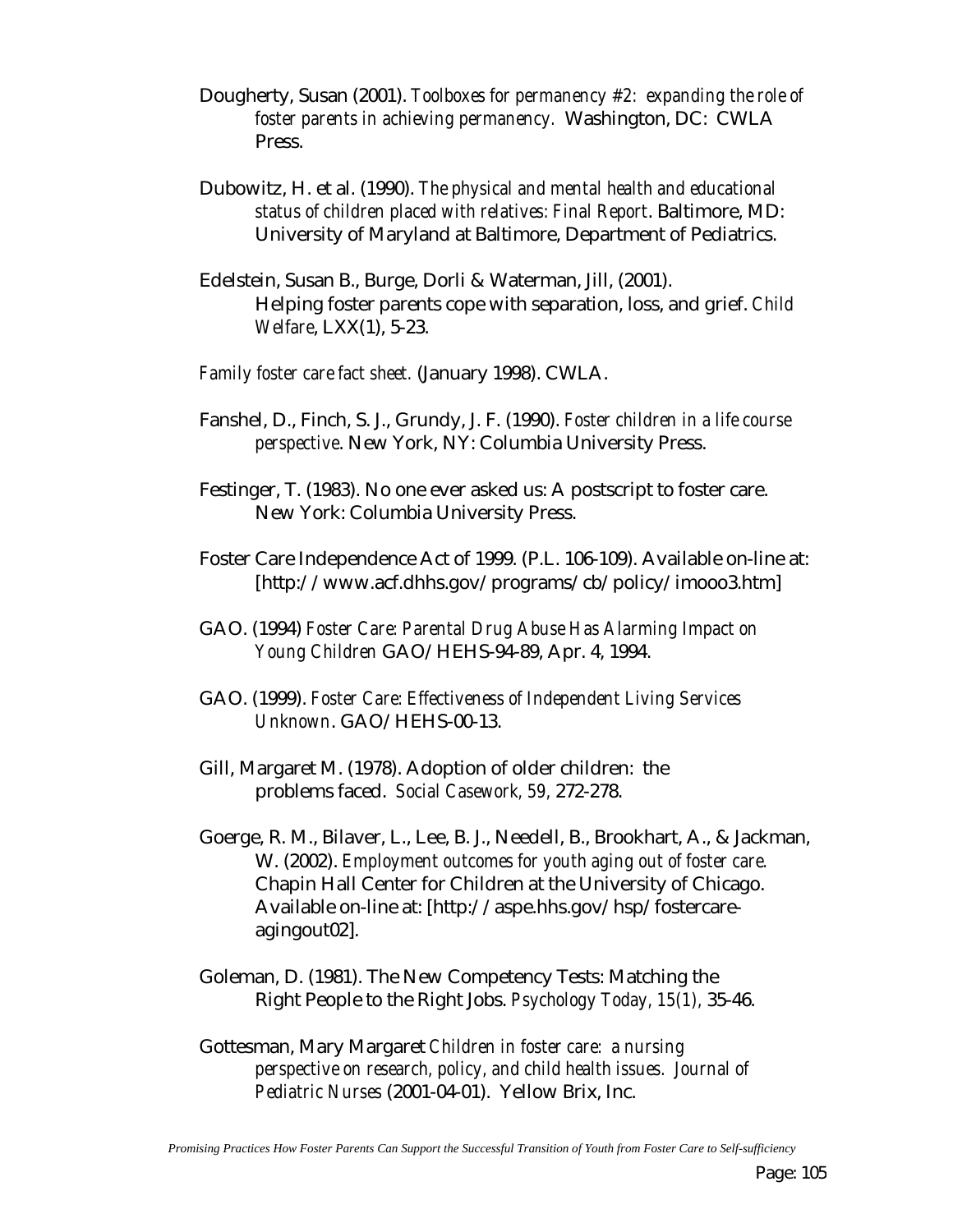- Halfon, N., Berkowitz, G., Klee, L. (1995). Mental health service utilization by children in out-of-home care in California. *Pediatrics*, 89, 1238- 1244.
- Hogan, Maureen, Executive Director, National Adopt Foundation *Personal correspondence.* To President Bush, http://www.adoptinfo.net/FFT/articles.htm.
- Horn, L. J., Chen, X. (1998). *Office of Educational Research and Improvement Toward Resiliency: At Risk Students Who make It To College*. Washington, DC. US Department of Education.
- Iglehart A. P. (1994). Adolescents in foster care: Predicting readiness for independent living. *Special Issue: Preparing foster youth for adulthood. Children and Youth Services Review* 16(3-4), 159-169.
- Irvine, J. (1988). Aftercare services. *Child Welfare, 67*(6), 587-594.
- Jackson, Rosemary & Wasserman, Karal (1997). *Parents as tender healers: a curriculum for foster, adoptive and kinship care parents trainer's guide*. Spaulding for Children.
- Jernberg, Ann M. (1979). *Theraplay*. San Francisco, CA: Jossey-Bass Publishers, pp. 5 and 228-229.
- Jones, E., et al. (1998). *Improving Economic Opportunities for Young People Served by the Foster Care System: Three Views of the Path to Independent Living: Phase 2: Survey.* Edmund S Muskie School of Public Service, University of Southern Maine, National Child Welfare Resource Center for Organizational Improvement Portland, ME.
- Kadushin, Alfred (1970). *Adopting older children.* New York, NY: Columbia University Press, pp. 15 and 194.
- Katz, Linda (1999). *Concurrent planning: benefits and pitfalls. Child Welfare, 78(1)*, pp. 71-87.
- Katz, Linda (1986). Parental stress and factors for success in older-child adoption. *Child Welfare, 65(6)*, 569-578.
- Kidel, B. M. (1999). *Success Stories as Hard Data: An Introduction to Results Mapping*, 21-22. New York: Kluwer Academic/Plenum Publishers.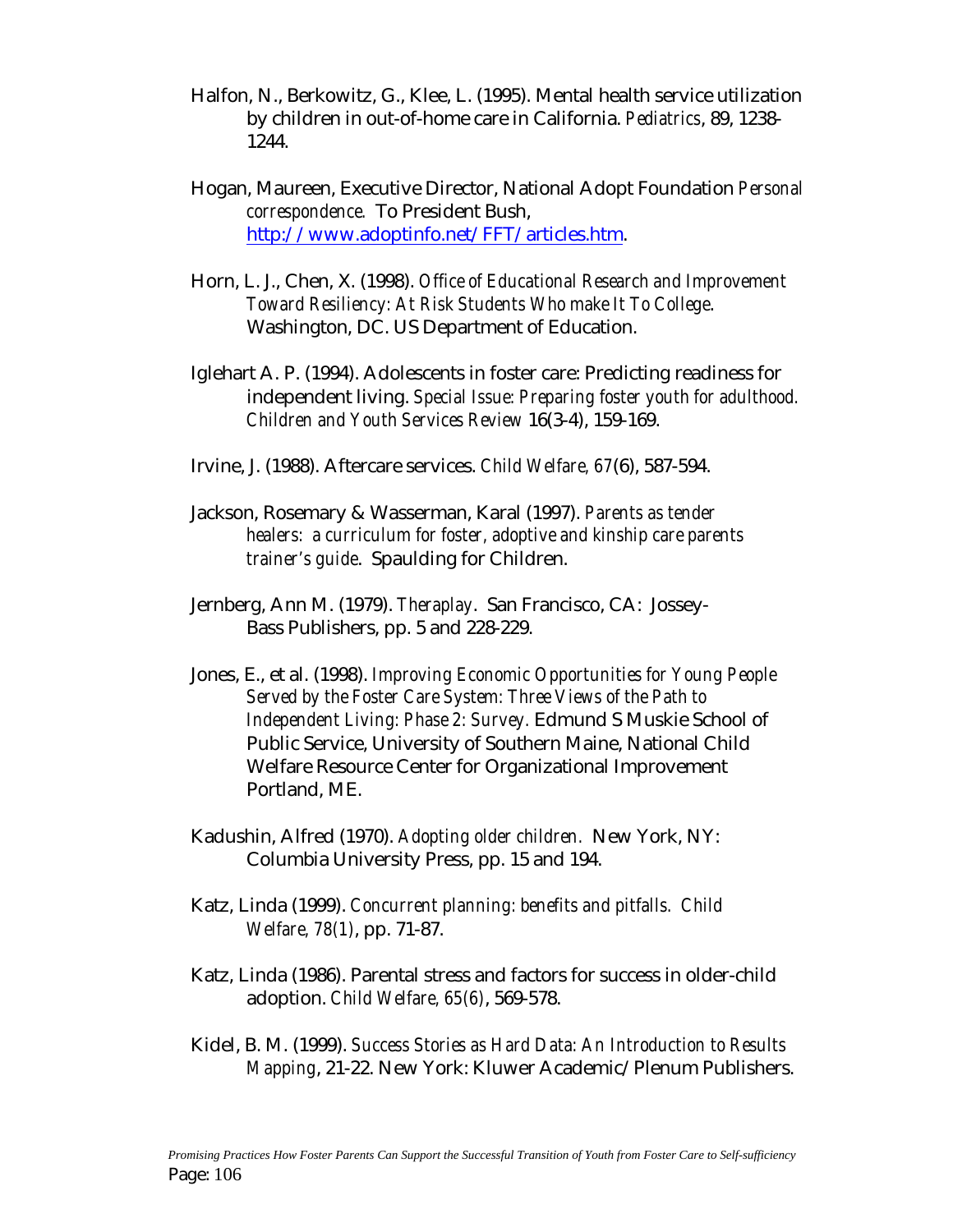- Kochanek, T. (1998) *The School and Community Support Project: Creating the Context for Opportunities and Success for Foster and Adoptive Children*. Departments of Social Services and Education. Commonwealth of Massachusetts.
- Landsman, M., Malone, K., Tyler, M., Black, J., & Groza, V. (1999). Achieving permanency for teens: Lessons learned from a demonstration project. *Prevention Report 2*: 14-21. Iowa City: The National Resource Center for Family-Centered Practice.
- Landsman, Miriam J. et al (1999) *Achieving permanency for teens: lessons learned from a demonstration project. The Prevention Report,* 1999, #2, http://www.uiowa.edu/ ~nrcfcp/new/teens.html.
- Lesta, Mark F. & Rolock, Nancy (1999). Professional foster care: a future worth pursuing? *Child Welfare, 78(1)*.
- Lindsey, E. W., Ahmed, F. U. (1999). The North Carolina Independent Living Program: A Comparison of Outcomes for Participants and Non-participants. *Children and Youth Services Review,* 21(5) 389-412.
- Lutz, Lorrie (2002). *Best practices in the recruitment of resource families. Permanency Planning Today*, Winter 2002, p. 8, Hunter College, NY: NRCFCPP
- Mallon, G. P. (1998). After care, then where? Outcomes of an independent living program. *Child Welfare, 77*(1), 61-78.
- Marshall, Mark A. (2001). *Foster parenting guide.* Pagewise, wysiwyg://120/http:// coco.essortment.com/fosterparenting\_rdxa.htm.
- McMillen, J. Curtis & Tucker, Jayne (1999). The status of older adolescents at exit from out of home care – Missouri study. *Child Welfare*, *78(3)*, 339-360.
- McMillen, J.C. & Tucker, J. (1999). The status of older adolescents at exit from out-of-home care. *Child Welfare, 77*(3), 339-360.
- Mech, E. V. (1994). Foster Youths in Transition: Research Perspectives on Preparation for Independent Living. *Child Welfare, 73(5),* 606-623.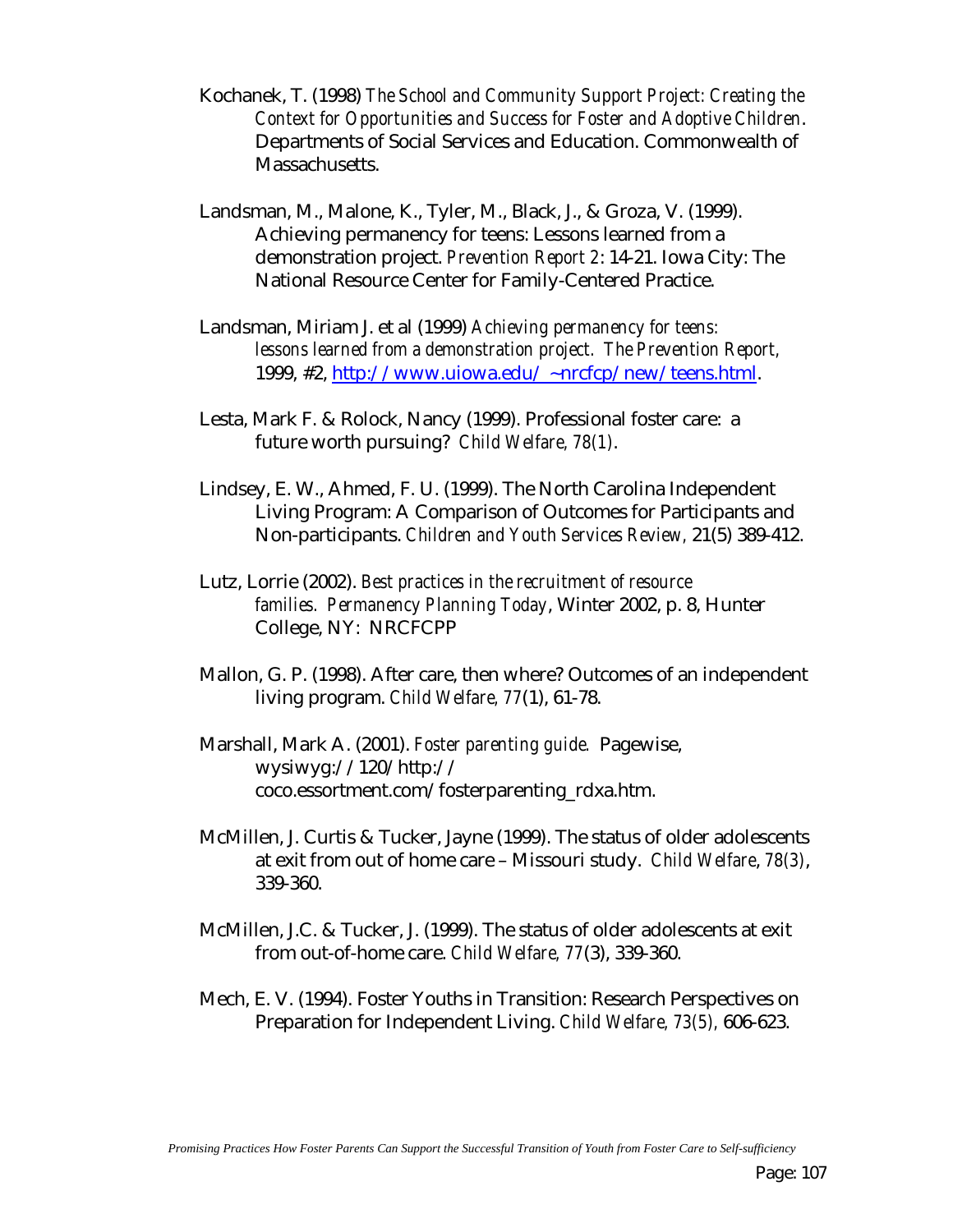- Mech, E. (2001). What works in Aftercare. In: *What Works in Child Welfare*. Kluger, M. & Alexander, G. (Eds.). Washington, D.C., US: Child Welfare League of America.
- Mech, E. (2001). Where are we going tomorrow: Independent living research. In: *Preparing youth for long-term success: Proceeding from the Casey Family Program National Independent Living Forum*. Nollan, K. A. & Downs, A. C. (Eds.). Washington, D.C., US: Child Welfare League of America.
- Mech, E.V., Lucy-Dobson, C., Hulseman, F. (1994). Life skills knowledge A survey of foster adolescents in three placement settings. *Special Issue: Preparing foster youth for adulthood. Children and Youth Services Review* 16(3-4) 181-200.
- Mech, E.V., Pryde, J. A., Rycraft, J. R. (1995). Mentors for Adolescents in Foster Care. *Child and Adolescent Social Work Journal* 12(4) 317-328.
- Moffat, M. E. K., Peddie, M., Stulginskas, Pless, I. B., Stienmetz, N. (1985). Health care delivery to foster children: A study. *Health Social Work, 10*, 129-137.
- National Resource Center for Youth Development. (2002). Brainstorming innovative curriculum: Child welfare IL grantees meet to update, network. *Youth Development Update.* National Resource Center for Youth Services: Tulsa, Oklahoma.
- *National survey of current and former foster parents, The.* (1993) Washington, DC: Department of Health and Human Services, Administration for Children and Families and Abandoned Children, Youth and Families: U.S. Government Printing Office.
- Newman, A. (2001). Service learning: A youth development tool. *Daily Living, 15*(3), 1-5.
- Nixon, R. ed. (1997). Introduction. *Child Welfare, 76*(5).
- Noble, L. S. (1997). The face of foster care. *Educational Leadership* 54(7), 26- 29. U.S. Department of Health and Human Services.
- Nollan, K., Austin, J., Choca, M., Pesce, M. Stern, E (1999) Tuscon Division: Self-Sufficiency Initiative Summary 1996-1997 Seattle: The Casey Family Program.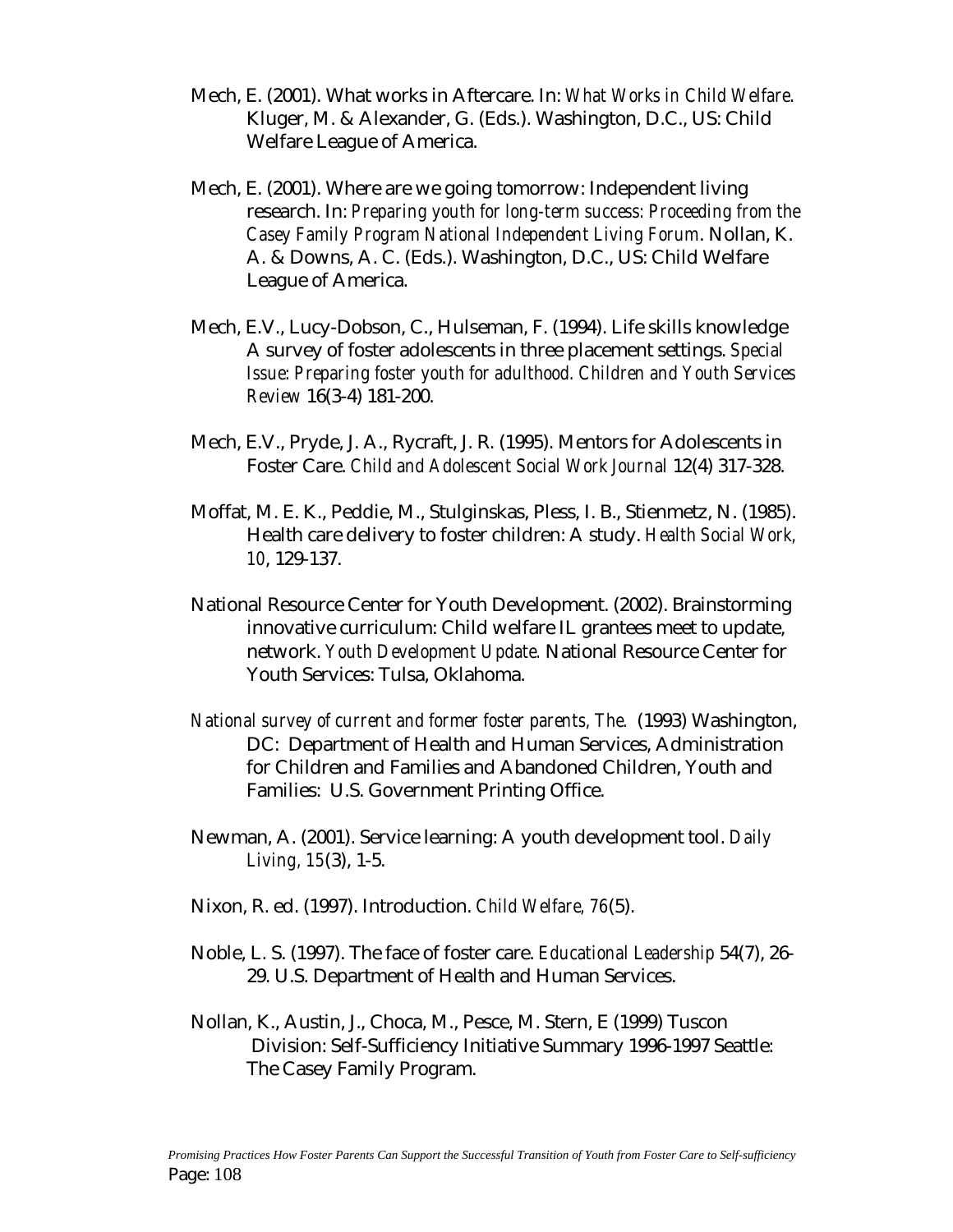- Orme, John G., (2001). *Foster family characteristics and behavioral and emotional problems of foster children: a narrative review. Family Relations, 50(1),* 3-13.
- *Out-of-home care: an agenda for the nineties.* (1990). Child Welfare League of America Task Force on Out-of-Home Care.
- Pasztor, E. & Wynne, S.F. (1995). *Foster parent retention and recruitment: the state of the art in practice and policy.* Washington, DC: CWLA.
- Pecora, Peter, et al (1998). *Casey family programs: assessing foster care alumni outcomes.* Casey Family Programs.
- *PRIDE curriculum.* (1994). Washington, DC: CWLA.
- *Recruiting foster parents.* (2002) Department of Health and Human Services Office of Inspector General, May 2002, OEI-07-00-00600.
- *Retaining foster parents.* (2002) Department of Health and Human Services Office of Inspector General, May 2002, OEI-07-00-00601.
- Rhodes, J. E., Contreras, J. M. Mangelsdorf, S. C. "Natural mentor relationships among Latina adolescent mothers." *American Journal of Community Psychology* 22:211-227.
- Risley-Curtiss, C. (1996). Child Protective Services: The Health Status and Care of Children in Out-of-Home Care. *ASPAC Advisor, 9(4)*, 1-7.
- Rodwell, Mary K. & Biggerstaff, Marilyn A. (1993). Strategies for recruitment and retention of foster families. *Children and Youth Services Review, 15*, 403-419.
- Sanchirico, Andrew, et al (1998). Foster parent involvement in service planning: does it increase job satisfaction? *Children and Youth Services Review*, 20(4), 325-346.
- Schwartz, Wendy. (1999). School support for foster families. *Clearinghouse on Urban Education Digest*, #147, September 99, http://eric-web.tc.columbis.edu/digests/ dig147.htm.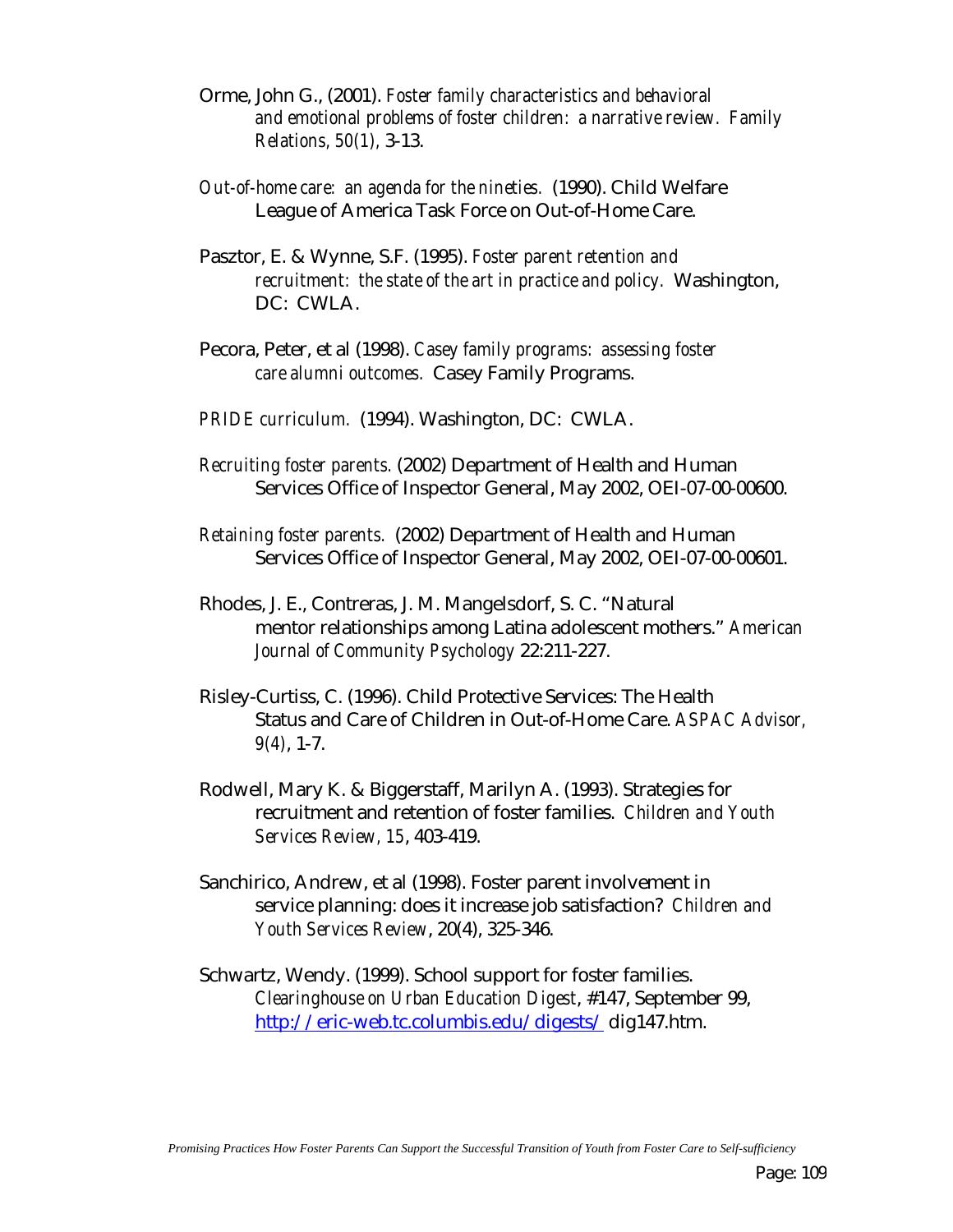- Semms, Mark D. & McCue Horwitz, Sarah. (1996). *Foster home environments: a preliminary report. Developmental and Behavioral Pediatrics, 17(3),* 170-175.
- Shin, H. & Poertner, J. (2002). The Well-Being of Older Youth in Out-of-Home Care Who Are Headed to Independence. Children and Family Research Center: University of Illinois, School of Social Work, Urbana, Illinois.
- Smith, Dorothy W. and Sherwen, Laurie N. (1983). *Mothers and their adopted children.* The Tiresias Press, (pp. 116 and 125).
- Smithetal, C.A. (1994). *National extension parent education model.* Manhattan, KS: KS Cooperative Extension.
- *Standards for family foster care services.* (1995) Washington, DC: Child Welfare League of America.
- *Successful foster parenting.* (1998) Michigan State Government Bureau of Regulatory Services, Division of Child Welfare Licensing, http://www.cis.state.mi.us/ brs/cwl/fh/fhsucces.htm.
- *Therapeutic foster care: a circle of support. Children's Voice*, (1995) CWLA, 4(4), 13-15.
- U. S. Department of Health and Human Services, Administration on Children, Youth and Families. (1999). *Title IV-E Independent Living Programs: A Decade in Review.* Washington, DC: U.S. Government Printing Office.
- Wedeven, T., Pecora, P., Hurwitz, M. Howell, R., & Newell, D. (1994) *The Boise Division Alumni Survey: A Summary Report*. Boise, ID The Casey Family Program.
- Welczyn, F., Hislop, K. & Goerge, R. (2000) *Foster care dynamics: 1983-1998: an update from the multi state foster care data archive.*  Chicago, IL: University of Chicago, The Chapin Hall Center for Children.
- Westat, Inc. (1990). A national evaluation of Title IV-E foster care independent living programs for youth: Phase 2. (Contract No. OHDS 105-87-1608). U.S. Department of Health and Human Services. Rockville, MD: Author.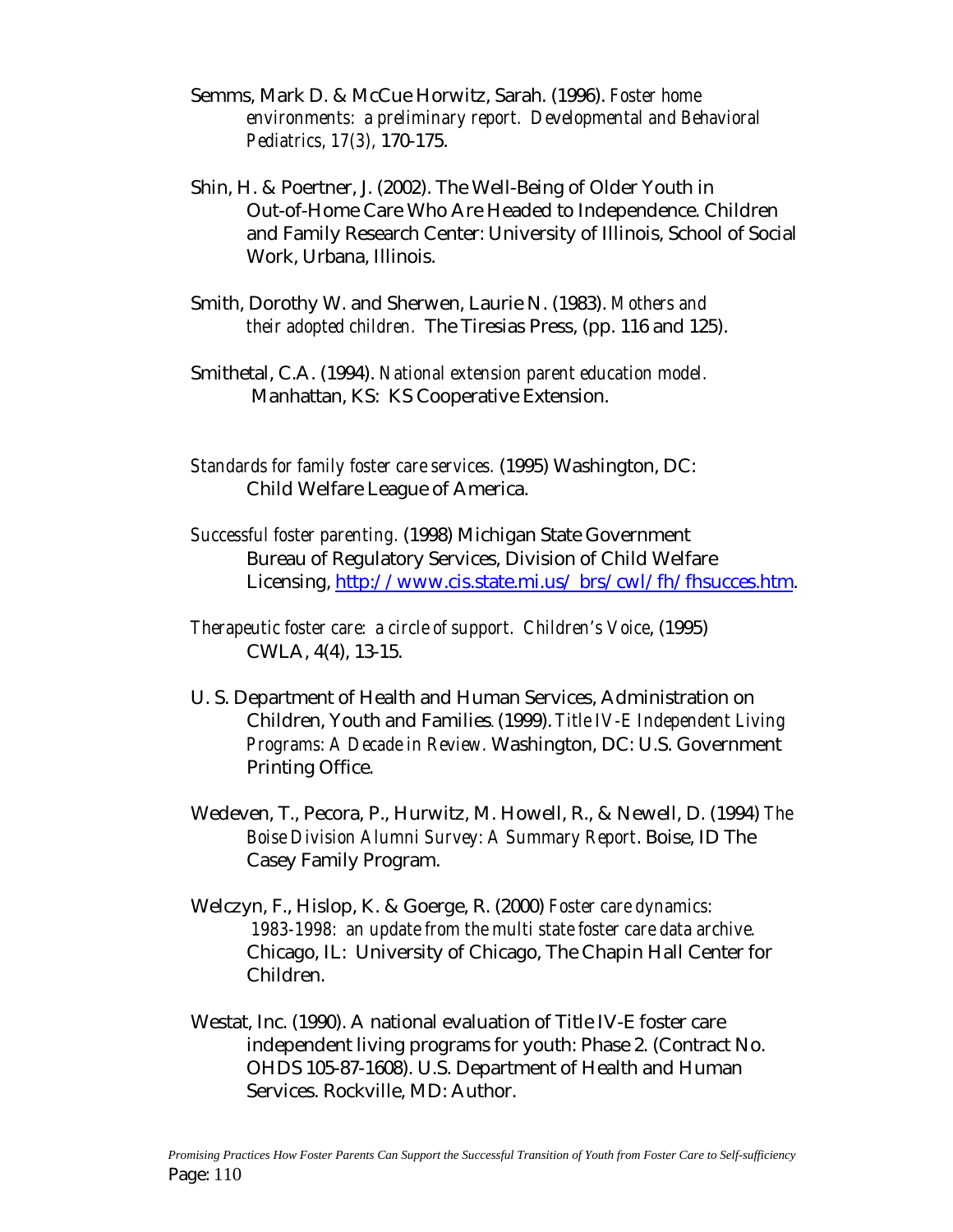- Westat (1991) *A National Evaluation of Title IV-E Foster Care Independent Living Programs for Youth: Final Report.* Department of Health and Human Services, Washington, DC.
- Wetzstein, C. (1999). Orphans get the boot. *Insight on the News, 14*(44), p28.
- Wilson, Leslie & Conroy, James (1999). Satisfaction of children in out-of-home care. *Child Welfare, 78(1),* 55-69.
- Workforce Strategy Center. (2000). *Promising Practices: School to Career and Postsecondary Education for Foster Care Youth*. Workforce Strategy Center, Brooklyn, NY: Author.
- Wulczyn, F.H., Harden, A.W., & George, R.M. (1997) *An update from the multi-state foster care data archive; foster care dynamics 1983- 1994.* Chicago, IL: University of Chicago, The Chapen Hall Center for Children.

\_\_\_\_\_\_\_\_ (1993). *An Evaluation of Pennsylvania's Independent Living Program for Youth*. Shippensburg University Center for Juvenile Justice Training and Research , Shippensburg. PA.

\_\_\_\_\_\_\_\_ (1994). Center on Children, Families and the Law. Independent living skills evaluation: Former state ward – baseline report. Lincoln, NE.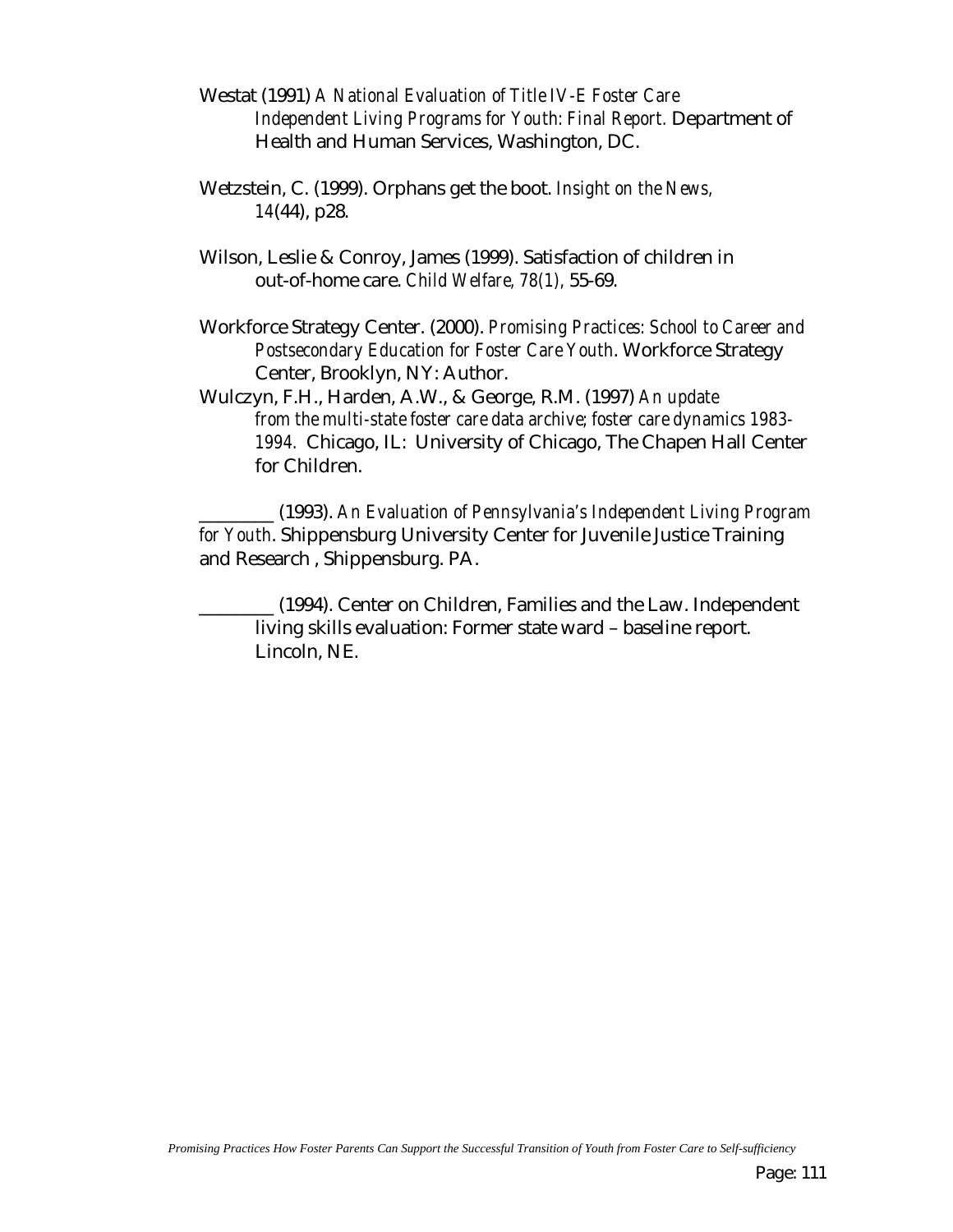## Notes: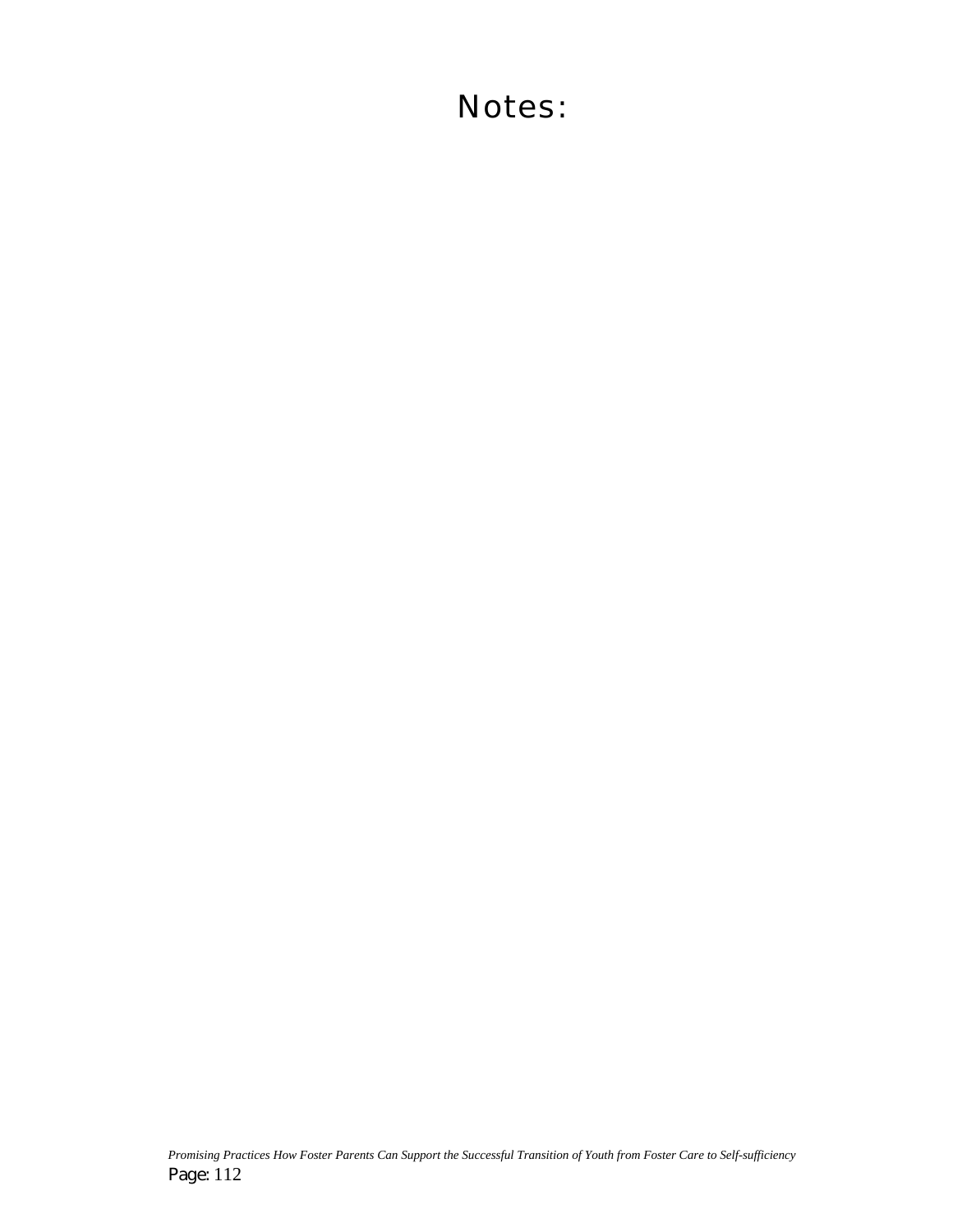# **APPENDICES**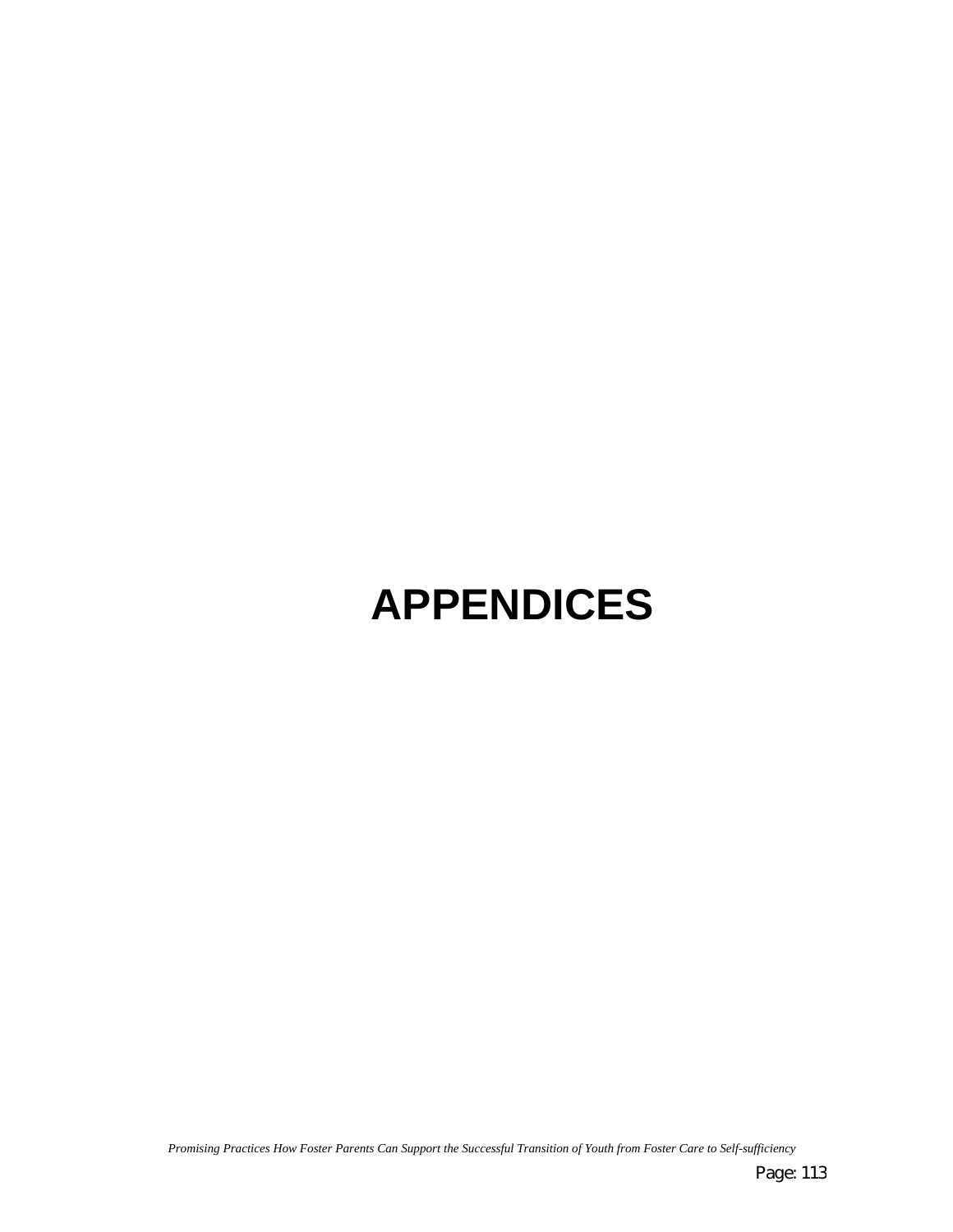### **FOSTER PARENTS SURVEY** *APPENDIX A*

**In order to identify promising practices for foster parents working with adolescents, we are looking to successful foster parents for information. This survey is voluntary. It will help us learn more about how you live and work with youths in your home. Your individual answers will be confidential, known only to the research staff. The survey will take less than 30 minutes to complete. We appreciate your taking the time to answer the following questions and to help us in this important project.** 

- 1. Who is completing this form?
	- a. Foster mother
	- b. Foster father
	- c. Other: Specify \_\_\_\_\_\_\_\_\_\_\_\_\_\_\_\_\_\_\_\_\_\_\_\_\_\_\_\_\_\_\_\_\_\_

In answering this survey, **please focus on one youth who is currently in your home** and:

- 1) is 12 years old or older
- 2) with whom you have done some independent living preparation work
- 3) is special to you for some reason (i.e. your most challenging child, the youth who has made the most progress, a youth with whom you have a connection).

#### **SECTION A: PRACTICES**

#### 2. **Place an X in the box that best describes how often you have done the following with the youth**:

| <b>Topic</b>     | A great<br>deal<br>(about<br>once a<br>week) | A good<br>amount<br>(about once<br>a month) | <b>Somewhat</b><br>(about once<br>every other<br>month) | <b>Very</b><br>Little<br>(once a<br>year or<br>less) | <b>Never</b> | <b>Not</b><br><b>Applicable</b> |
|------------------|----------------------------------------------|---------------------------------------------|---------------------------------------------------------|------------------------------------------------------|--------------|---------------------------------|
| a. discussed     |                                              |                                             |                                                         |                                                      |              |                                 |
| nutrition        |                                              |                                             |                                                         |                                                      |              |                                 |
| b. discussed     |                                              |                                             |                                                         |                                                      |              |                                 |
| beliefs about    |                                              |                                             |                                                         |                                                      |              |                                 |
| money            |                                              |                                             |                                                         |                                                      |              |                                 |
| c. discussed     |                                              |                                             |                                                         |                                                      |              |                                 |
| budgeting        |                                              |                                             |                                                         |                                                      |              |                                 |
| money            |                                              |                                             |                                                         |                                                      |              |                                 |
| d. discussed     |                                              |                                             |                                                         |                                                      |              |                                 |
| personal hygiene |                                              |                                             |                                                         |                                                      |              |                                 |
| e. discussed     |                                              |                                             |                                                         |                                                      |              |                                 |
| drugs, alcohol,  |                                              |                                             |                                                         |                                                      |              |                                 |
| tobacco          |                                              |                                             |                                                         |                                                      |              |                                 |
| f. discussed     |                                              |                                             |                                                         |                                                      |              |                                 |
| sexuality        |                                              |                                             |                                                         |                                                      |              |                                 |
| g. discussed     |                                              |                                             |                                                         |                                                      |              |                                 |
| social           |                                              |                                             |                                                         |                                                      |              |                                 |
| development      |                                              |                                             |                                                         |                                                      |              |                                 |
| (communication/  |                                              |                                             |                                                         |                                                      |              |                                 |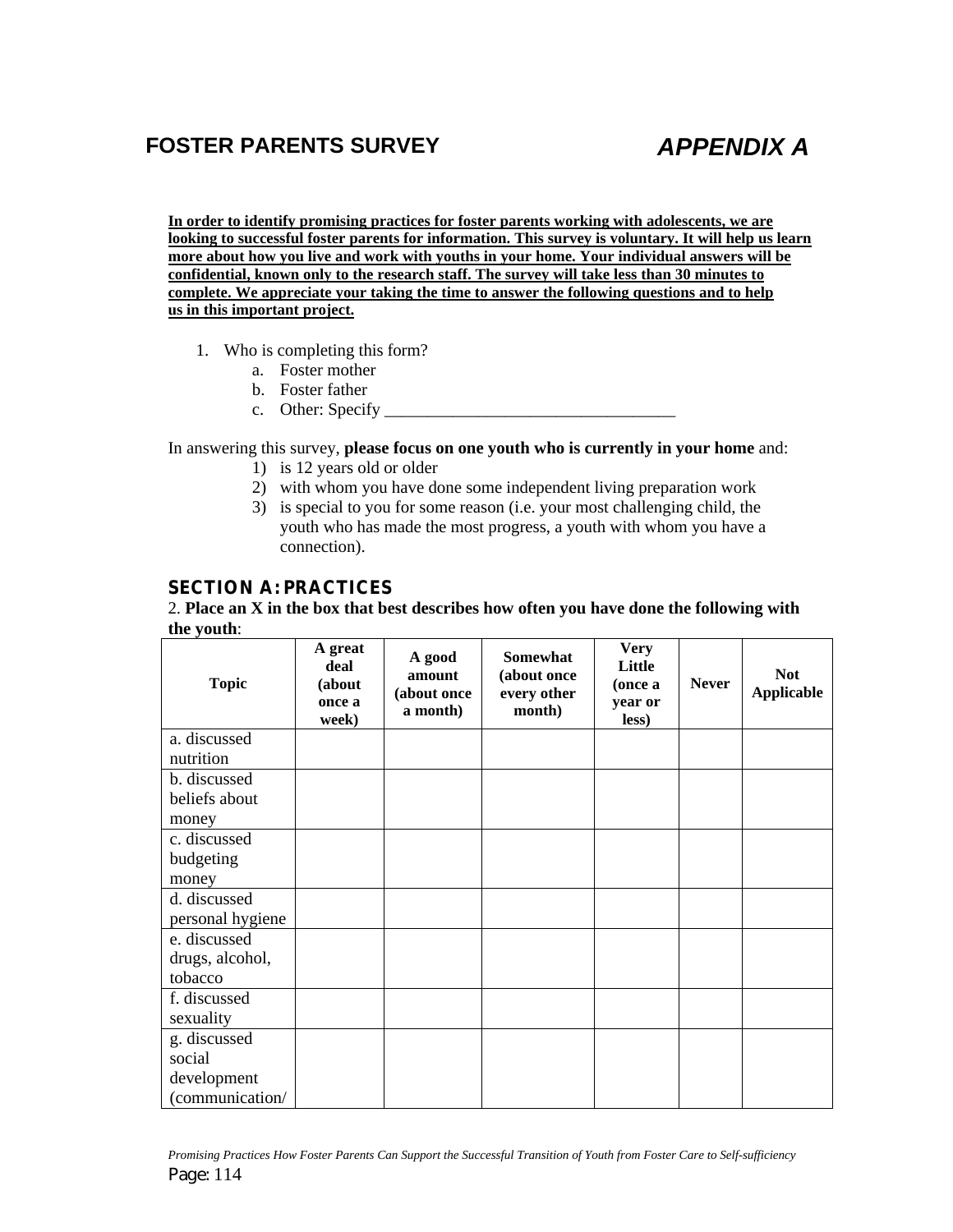| <b>Topic</b>      | A great<br>deal<br>(about<br>once a<br>week) | A good<br>amount<br>(about once<br>a month) | Somewhat<br>(about once<br>every other<br>month) | <b>Very</b><br>Little<br>(once a<br>year or<br>less) | <b>Never</b> | <b>Not</b><br><b>Applicable</b> |
|-------------------|----------------------------------------------|---------------------------------------------|--------------------------------------------------|------------------------------------------------------|--------------|---------------------------------|
| relationships)    |                                              |                                             |                                                  |                                                      |              |                                 |
| h. discussed      |                                              |                                             |                                                  |                                                      |              |                                 |
| study skills      |                                              |                                             |                                                  |                                                      |              |                                 |
| i. discussed      |                                              |                                             |                                                  |                                                      |              |                                 |
| decision making   |                                              |                                             |                                                  |                                                      |              |                                 |
| j. provided "real |                                              |                                             |                                                  |                                                      |              |                                 |
| life" learning    |                                              |                                             |                                                  |                                                      |              |                                 |
| opportunities     |                                              |                                             |                                                  |                                                      |              |                                 |
| (e.g. doing       |                                              |                                             |                                                  |                                                      |              |                                 |
| laundry, cooking  |                                              |                                             |                                                  |                                                      |              |                                 |
| meals)            |                                              |                                             |                                                  |                                                      |              |                                 |
| k. allowed child  |                                              |                                             |                                                  |                                                      |              |                                 |
| to experience     |                                              |                                             |                                                  |                                                      |              |                                 |
| natural           |                                              |                                             |                                                  |                                                      |              |                                 |
| consequences as   |                                              |                                             |                                                  |                                                      |              |                                 |
| a result of       |                                              |                                             |                                                  |                                                      |              |                                 |
| his/her own       |                                              |                                             |                                                  |                                                      |              |                                 |
| personal choices  |                                              |                                             |                                                  |                                                      |              |                                 |
| 1. tutored/done   |                                              |                                             |                                                  |                                                      |              |                                 |
| homework          |                                              |                                             |                                                  |                                                      |              |                                 |
| m. helped         |                                              |                                             |                                                  |                                                      |              |                                 |
| procure a tutor   |                                              |                                             |                                                  |                                                      |              |                                 |
| for this youth    |                                              |                                             |                                                  |                                                      |              |                                 |
| n. advocated for  |                                              |                                             |                                                  |                                                      |              |                                 |
| this youth in     |                                              |                                             |                                                  |                                                      |              |                                 |
| school            |                                              |                                             |                                                  |                                                      |              |                                 |
| o. attended an    |                                              |                                             |                                                  |                                                      |              |                                 |
| <b>IEP</b>        |                                              |                                             |                                                  |                                                      |              |                                 |
| (Individualized   |                                              |                                             |                                                  |                                                      |              |                                 |
| Educational       |                                              |                                             |                                                  |                                                      |              |                                 |
| Plan) meeting     |                                              |                                             |                                                  |                                                      |              |                                 |
| p. helped youth   |                                              |                                             |                                                  |                                                      |              |                                 |
| access necessary  |                                              |                                             |                                                  |                                                      |              |                                 |
| educational       |                                              |                                             |                                                  |                                                      |              |                                 |
| resources         |                                              |                                             |                                                  |                                                      |              |                                 |
| q. helped youth   |                                              |                                             |                                                  |                                                      |              |                                 |
| find vocational   |                                              |                                             |                                                  |                                                      |              |                                 |
| training          |                                              |                                             |                                                  |                                                      |              |                                 |
| r. connected      |                                              |                                             |                                                  |                                                      |              |                                 |
| youth to          |                                              |                                             |                                                  |                                                      |              |                                 |
| community         |                                              |                                             |                                                  |                                                      |              |                                 |
| resources         |                                              |                                             |                                                  |                                                      |              |                                 |
| s. created youth  |                                              |                                             |                                                  |                                                      |              |                                 |
| leadership        |                                              |                                             |                                                  |                                                      |              |                                 |
| opportunities     |                                              |                                             |                                                  |                                                      |              |                                 |
| t. connected      |                                              |                                             |                                                  |                                                      |              |                                 |

*Promising Practices How Foster Parents Can Support the Successful Transition of Youth from Foster Care to Self-sufficiency*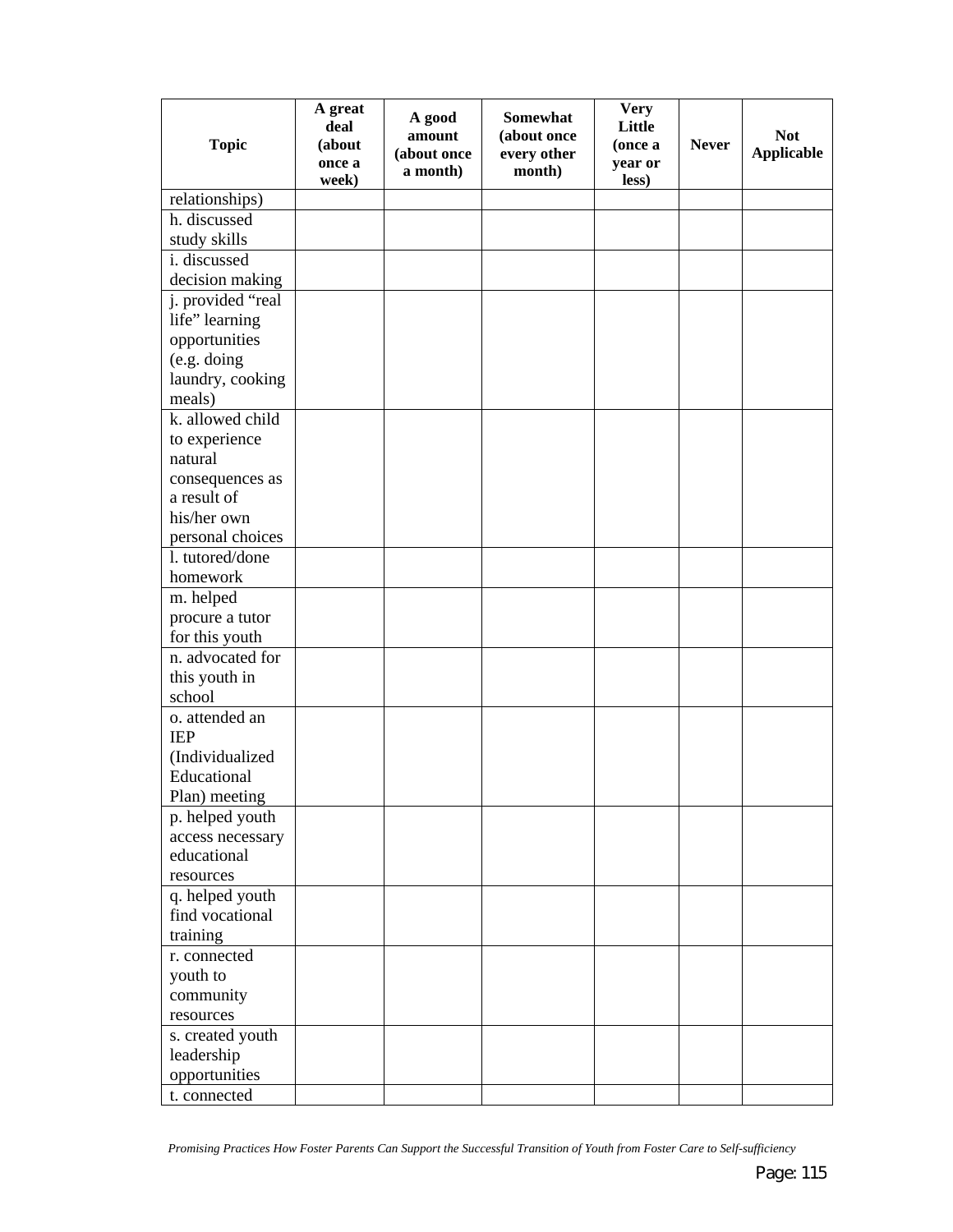| <b>Topic</b>      | A great<br>deal<br>(about<br>once a<br>week) | A good<br>amount<br>(about once<br>a month) | <b>Somewhat</b><br>(about once<br>every other<br>month) | <b>Very</b><br>Little<br>(once a<br>year or<br>less) | <b>Never</b> | <b>Not</b><br><b>Applicable</b> |
|-------------------|----------------------------------------------|---------------------------------------------|---------------------------------------------------------|------------------------------------------------------|--------------|---------------------------------|
| youth to adult    |                                              |                                             |                                                         |                                                      |              |                                 |
| mentor(s)         |                                              |                                             |                                                         |                                                      |              |                                 |
| u. helped youth   |                                              |                                             |                                                         |                                                      |              |                                 |
| "make peace       |                                              |                                             |                                                         |                                                      |              |                                 |
| with the          |                                              |                                             |                                                         |                                                      |              |                                 |
| past"/trauma      |                                              |                                             |                                                         |                                                      |              |                                 |
| counseling        |                                              |                                             |                                                         |                                                      |              |                                 |
| v. helped youth   |                                              |                                             |                                                         |                                                      |              |                                 |
| reunite with      |                                              |                                             |                                                         |                                                      |              |                                 |
| family members    |                                              |                                             |                                                         |                                                      |              |                                 |
| w. helped youth   |                                              |                                             |                                                         |                                                      |              |                                 |
| develop/expand    |                                              |                                             |                                                         |                                                      |              |                                 |
| personal support  |                                              |                                             |                                                         |                                                      |              |                                 |
| systems           |                                              |                                             |                                                         |                                                      |              |                                 |
| x. promoted       |                                              |                                             |                                                         |                                                      |              |                                 |
| cultural          |                                              |                                             |                                                         |                                                      |              |                                 |
| awareness or      |                                              |                                             |                                                         |                                                      |              |                                 |
| development of    |                                              |                                             |                                                         |                                                      |              |                                 |
| cultural identity |                                              |                                             |                                                         |                                                      |              |                                 |
| y. helped youth   |                                              |                                             |                                                         |                                                      |              |                                 |
| consider/prepare  |                                              |                                             |                                                         |                                                      |              |                                 |
| for adoption      |                                              |                                             |                                                         |                                                      |              |                                 |
| z. assisted youth |                                              |                                             |                                                         |                                                      |              |                                 |
| in finding ways   |                                              |                                             |                                                         |                                                      |              |                                 |
| to contribute to  |                                              |                                             |                                                         |                                                      |              |                                 |
| the community     |                                              |                                             |                                                         |                                                      |              |                                 |
| (volunteering)    |                                              |                                             |                                                         |                                                      |              |                                 |

3. If this youth is *younger than 16, please skip to question 4*. If this youth is *16 years old or older*, please **place an X in the box that best describes how often you have**:

| <b>Topic</b>      | A great<br>deal<br>(about<br>once a<br>week) | A good<br>amount<br>(about<br>once a<br>month) | <b>Somewhat</b><br>(about<br>once every<br>other<br>month) | <b>Very Little</b><br>(once a year<br>or less) | <b>Never</b> | <b>Not</b><br><b>Applicable</b> |
|-------------------|----------------------------------------------|------------------------------------------------|------------------------------------------------------------|------------------------------------------------|--------------|---------------------------------|
| a. helped youth   |                                              |                                                |                                                            |                                                |              |                                 |
| explore/pursue    |                                              |                                                |                                                            |                                                |              |                                 |
| post-secondary    |                                              |                                                |                                                            |                                                |              |                                 |
| education/vocati  |                                              |                                                |                                                            |                                                |              |                                 |
| onal program      |                                              |                                                |                                                            |                                                |              |                                 |
| b. assisted youth |                                              |                                                |                                                            |                                                |              |                                 |
| in applying for   |                                              |                                                |                                                            |                                                |              |                                 |
| financial         |                                              |                                                |                                                            |                                                |              |                                 |
| aid/scholarships  |                                              |                                                |                                                            |                                                |              |                                 |
| /college          |                                              |                                                |                                                            |                                                |              |                                 |
| applications      |                                              |                                                |                                                            |                                                |              |                                 |
| c. helped youth   |                                              |                                                |                                                            |                                                |              |                                 |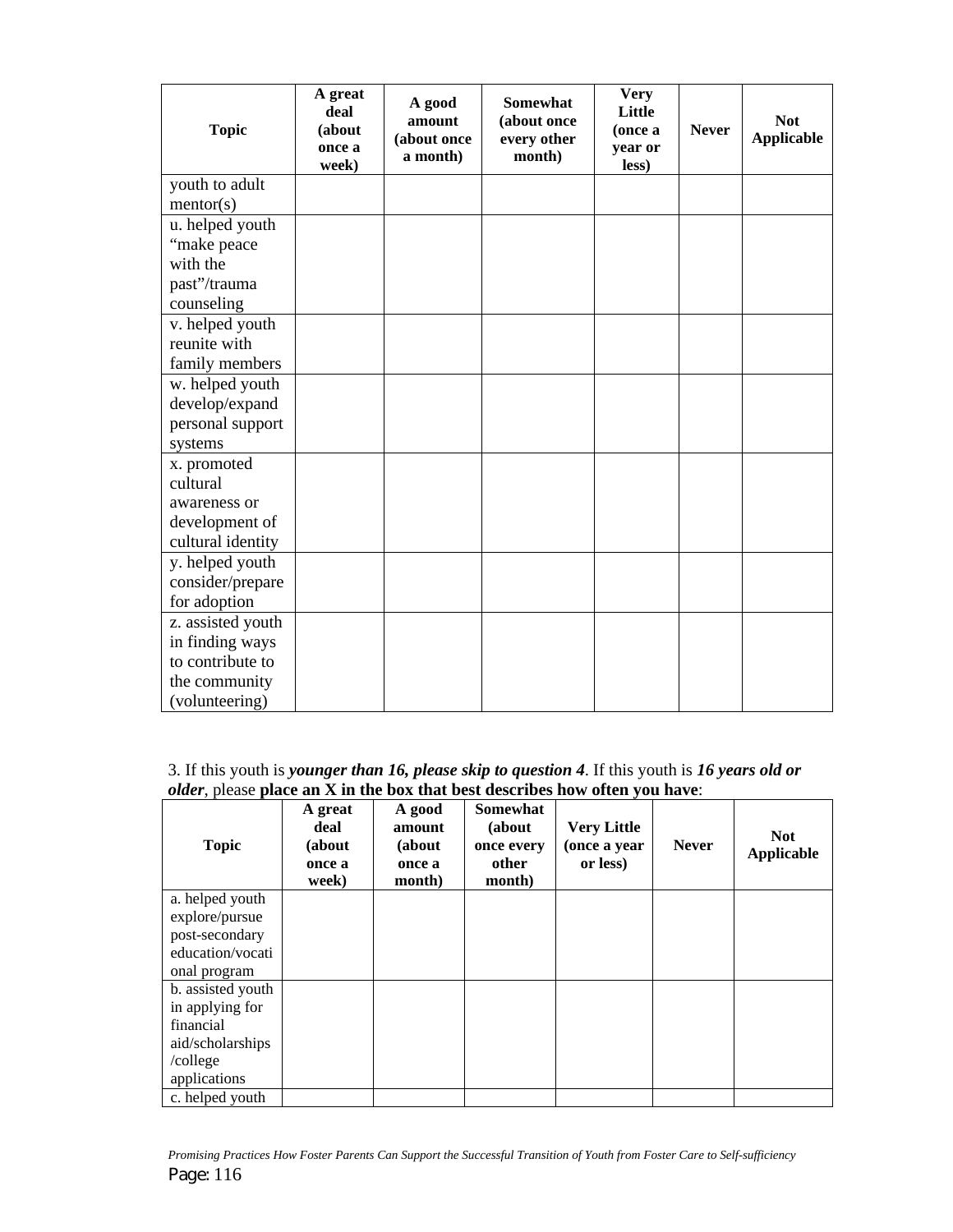| <b>Topic</b>                   | A great<br>deal<br>(about<br>once a | A good<br>amount<br>(about<br>once a | <b>Somewhat</b><br>(about<br>once every<br>other | <b>Very Little</b><br>(once a year<br>or less) | <b>Never</b> | <b>Not</b><br><b>Applicable</b> |
|--------------------------------|-------------------------------------|--------------------------------------|--------------------------------------------------|------------------------------------------------|--------------|---------------------------------|
|                                | week)                               | month)                               | month)                                           |                                                |              |                                 |
| explore                        |                                     |                                      |                                                  |                                                |              |                                 |
| career(s)                      |                                     |                                      |                                                  |                                                |              |                                 |
| d. helped youth                |                                     |                                      |                                                  |                                                |              |                                 |
| develop an                     |                                     |                                      |                                                  |                                                |              |                                 |
| educational and                |                                     |                                      |                                                  |                                                |              |                                 |
| career plan                    |                                     |                                      |                                                  |                                                |              |                                 |
| e. assisted youth              |                                     |                                      |                                                  |                                                |              |                                 |
| in a job search                |                                     |                                      |                                                  |                                                |              |                                 |
| f. assisted youth              |                                     |                                      |                                                  |                                                |              |                                 |
| in getting to                  |                                     |                                      |                                                  |                                                |              |                                 |
| work                           |                                     |                                      |                                                  |                                                |              |                                 |
| (transportation)               |                                     |                                      |                                                  |                                                |              |                                 |
| g. taught youth                |                                     |                                      |                                                  |                                                |              |                                 |
| how to drive                   |                                     |                                      |                                                  |                                                |              |                                 |
| h. instructed                  |                                     |                                      |                                                  |                                                |              |                                 |
| youth on how to<br>look for an |                                     |                                      |                                                  |                                                |              |                                 |
|                                |                                     |                                      |                                                  |                                                |              |                                 |
| apartment<br>i. instructed     |                                     |                                      |                                                  |                                                |              |                                 |
| youth on how to                |                                     |                                      |                                                  |                                                |              |                                 |
| pay his/her own                |                                     |                                      |                                                  |                                                |              |                                 |
| bills                          |                                     |                                      |                                                  |                                                |              |                                 |
| j. prepared                    |                                     |                                      |                                                  |                                                |              |                                 |
| youth to                       |                                     |                                      |                                                  |                                                |              |                                 |
| manage his/her                 |                                     |                                      |                                                  |                                                |              |                                 |
| own                            |                                     |                                      |                                                  |                                                |              |                                 |
| medical/dental/                |                                     |                                      |                                                  |                                                |              |                                 |
| mental needs                   |                                     |                                      |                                                  |                                                |              |                                 |
| k. connected                   |                                     |                                      |                                                  |                                                |              |                                 |
| youth to health                |                                     |                                      |                                                  |                                                |              |                                 |
| care resources                 |                                     |                                      |                                                  |                                                |              |                                 |
| in the                         |                                     |                                      |                                                  |                                                |              |                                 |
| community                      |                                     |                                      |                                                  |                                                |              |                                 |
| I. prepared                    |                                     |                                      |                                                  |                                                |              |                                 |
| youth to return                |                                     |                                      |                                                  |                                                |              |                                 |
| to his/her own                 |                                     |                                      |                                                  |                                                |              |                                 |
| home                           |                                     |                                      |                                                  |                                                |              |                                 |
| community                      |                                     |                                      |                                                  |                                                |              |                                 |
| m. helped youth                |                                     |                                      |                                                  |                                                |              |                                 |
| resolve                        |                                     |                                      |                                                  |                                                |              |                                 |
| substance abuse                |                                     |                                      |                                                  |                                                |              |                                 |
| issues                         |                                     |                                      |                                                  |                                                |              |                                 |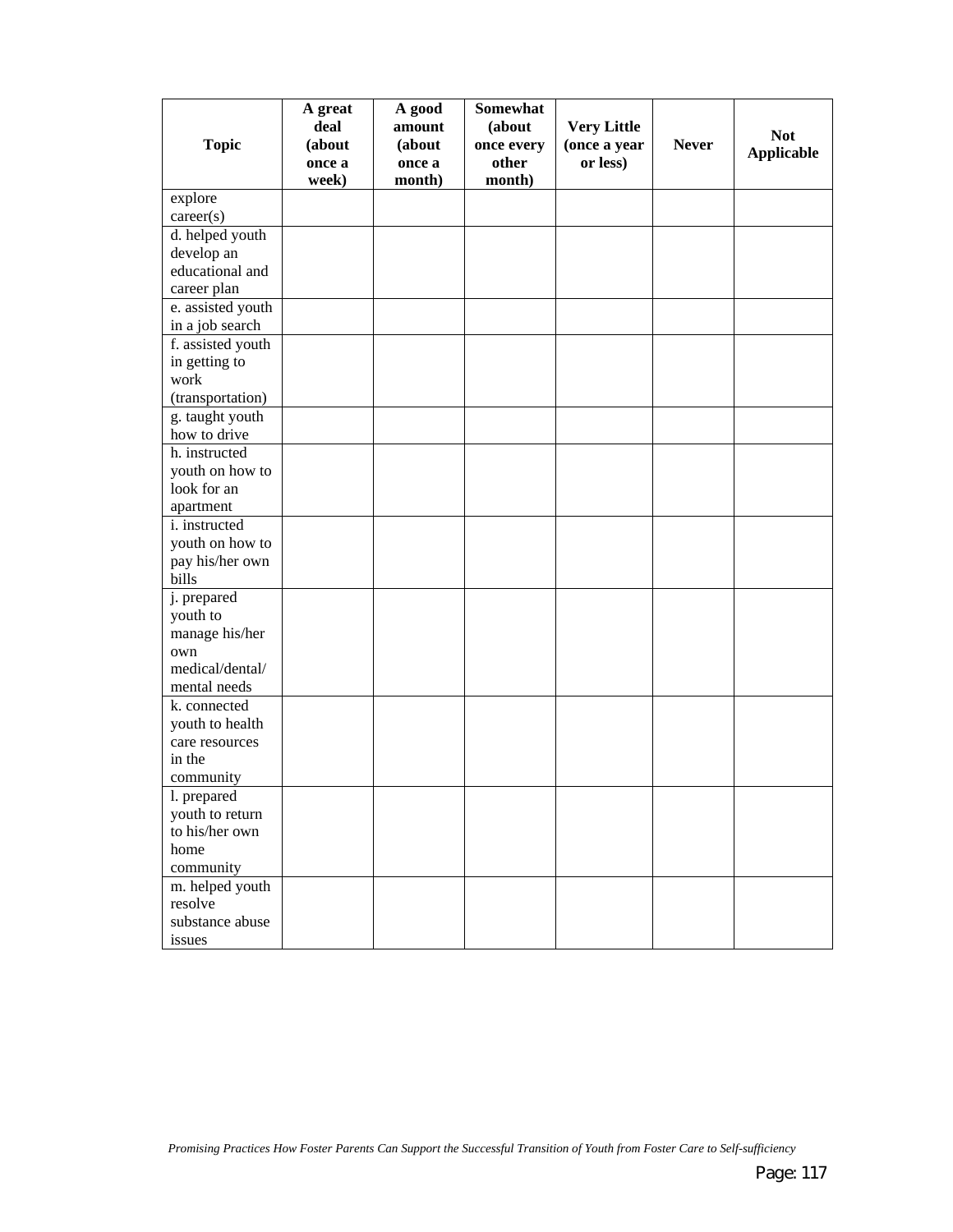### **SECTION B: ABOUT THIS FOSTER CHILD**

- 4. How old is this youth? \_\_\_\_\_\_ years
- 5. How long has this youth been living with you? (Please **circle** the most accurate answer.)
	- a. less than 1 year
	- b. 1-2 years
	- c. 3-4 years
	- d. 5-6 years
	- e. 7-8 years
	- f. 9-10 years
	- g. more than 10 years
- 6. How old was this youth when he/she was first placed in your home? \_\_\_\_\_\_ years
- 7. How old was this youth when he/she was first removed from his/her birth home? \_\_\_\_\_\_\_ years
- 8. How many foster care placements did this youth have before being placed with you? (Please **circle** the most accurate answer.)
	- a. none
	- b. 1-3
	- c. 4-6
	- d. 7-10
	- e. 11-15
	- f. 16-20
	- g. more than 20
	- h. Don't know
- 9. Which, if any, of the following diagnoses does this youth have? (**Place an X in the Yes or No box** to indicate if the youth has the following diagnoses.)

| Diagnosis                            | Yes | N0 |
|--------------------------------------|-----|----|
| a. clinically diagnosed disabilities |     |    |
| b. mental retardation                |     |    |
| c. visual or hearing impairment      |     |    |
| d. physically disabled               |     |    |
| e. emotionally disturbed             |     |    |
| f. ADHD                              |     |    |
| g. Other medically diagnosed         |     |    |
| condition:                           |     |    |

- 10. Are you related to this youth?
	- a. Yes
	- b. No
- 11. On a scale from 1 to 5, how would you rate the level of support you need to meet this youth's needs? Please **circle** your answer.

| Lowest |  |  |  |  |  | Highest |
|--------|--|--|--|--|--|---------|
|--------|--|--|--|--|--|---------|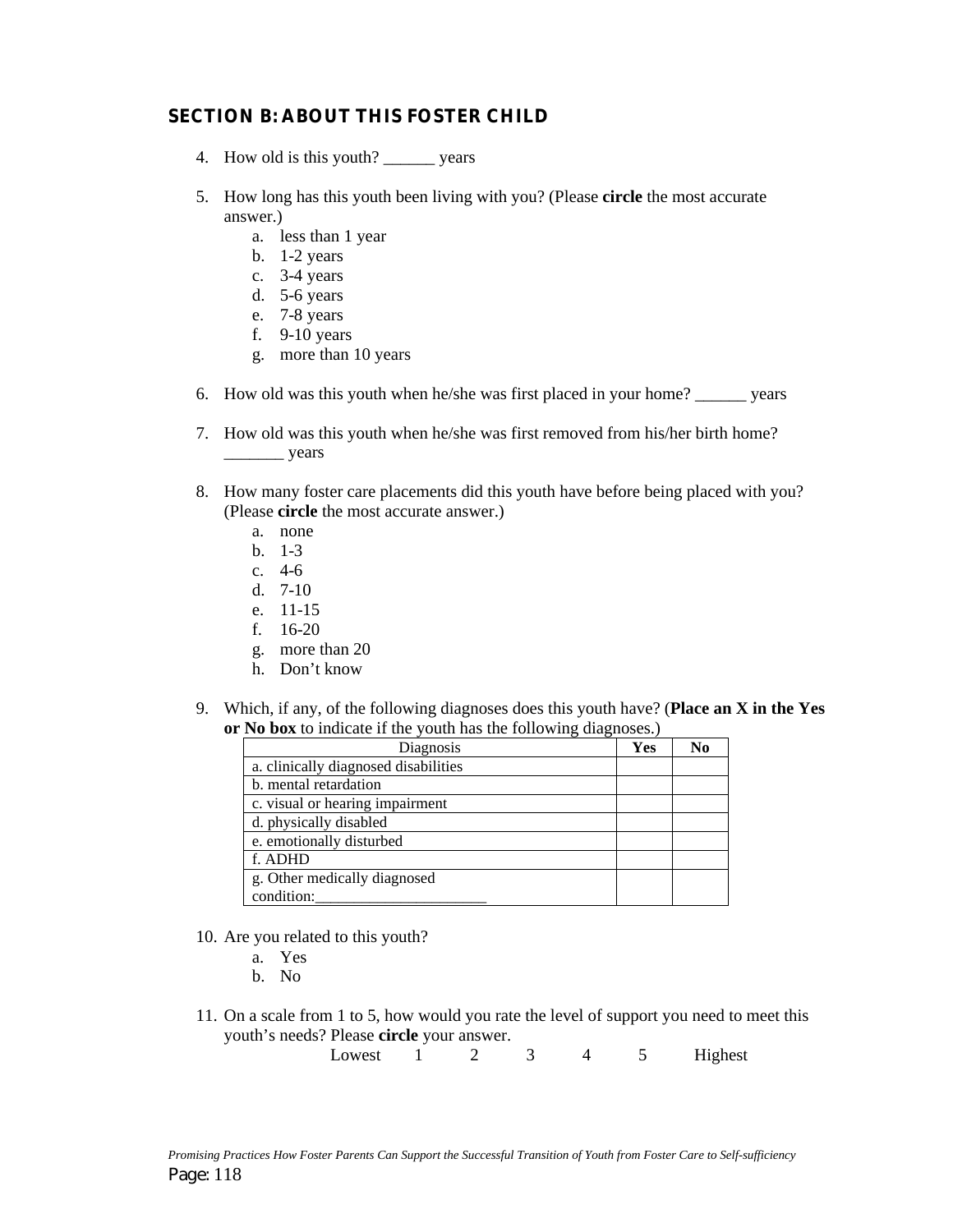- 12. Are you and this youth of the same race?
	- a. Yes
	- b. No
- 13. Is this youth part of a sibling group?
	- a. Yes
	- b. No (**skip to 15**)
- 14. Does the sibling (s) live with you?
	- a. Yes
	- b. No

#### 15. **Place an X in the box** that best describes how often this youth has contact with his/her:

|                  | Very Often  | Often   | Sometimes    | Rarely     | Never    | <b>Not</b> |
|------------------|-------------|---------|--------------|------------|----------|------------|
|                  | (every week | (about) | (a few times | (less than | (no)     | Applicable |
|                  | or more)    | every   | a year)      | once a     | contact) |            |
|                  |             | month)  |              | year)      |          |            |
| a. Birth parents |             |         |              |            |          |            |
| b. Siblings      |             |         |              |            |          |            |
| c. Other blood   |             |         |              |            |          |            |
| relatives        |             |         |              |            |          |            |
| d. Former foster |             |         |              |            |          |            |
| parents          |             |         |              |            |          |            |

#### 16. Which of the following do you do to support or encourage the visits mentioned above? (**Circle all that apply**):

- a. Initiate contact
- b. Provide transportation
- c. Plan activities
- d. Other
- 17. Does this youth have an adolescent worker/life skills worker?
	- a. Yes
	- b. No (**skip to 19**)
	- c. Don't know (**skip to 19**)
- 18. How often do you and this youth have contact with the adolescent/life skills worker? (**Place an X in the box appropriate for you** *and* **an X in the box appropriate for the youth**)

|                                | You | Youth |
|--------------------------------|-----|-------|
| Every week or more             |     |       |
| About once every month         |     |       |
| A few times a year             |     |       |
| Once a year or every few years |     |       |
| No contact                     |     |       |

- 19. Is there a worker with whom you have contact or with whom you have more contact than the adolescent/life skills worker?
	- a. Yes If yes, please specify type of worker:
	- \_\_\_\_\_\_\_\_\_\_\_\_\_\_\_\_\_\_\_\_\_\_\_\_\_\_\_\_ b. No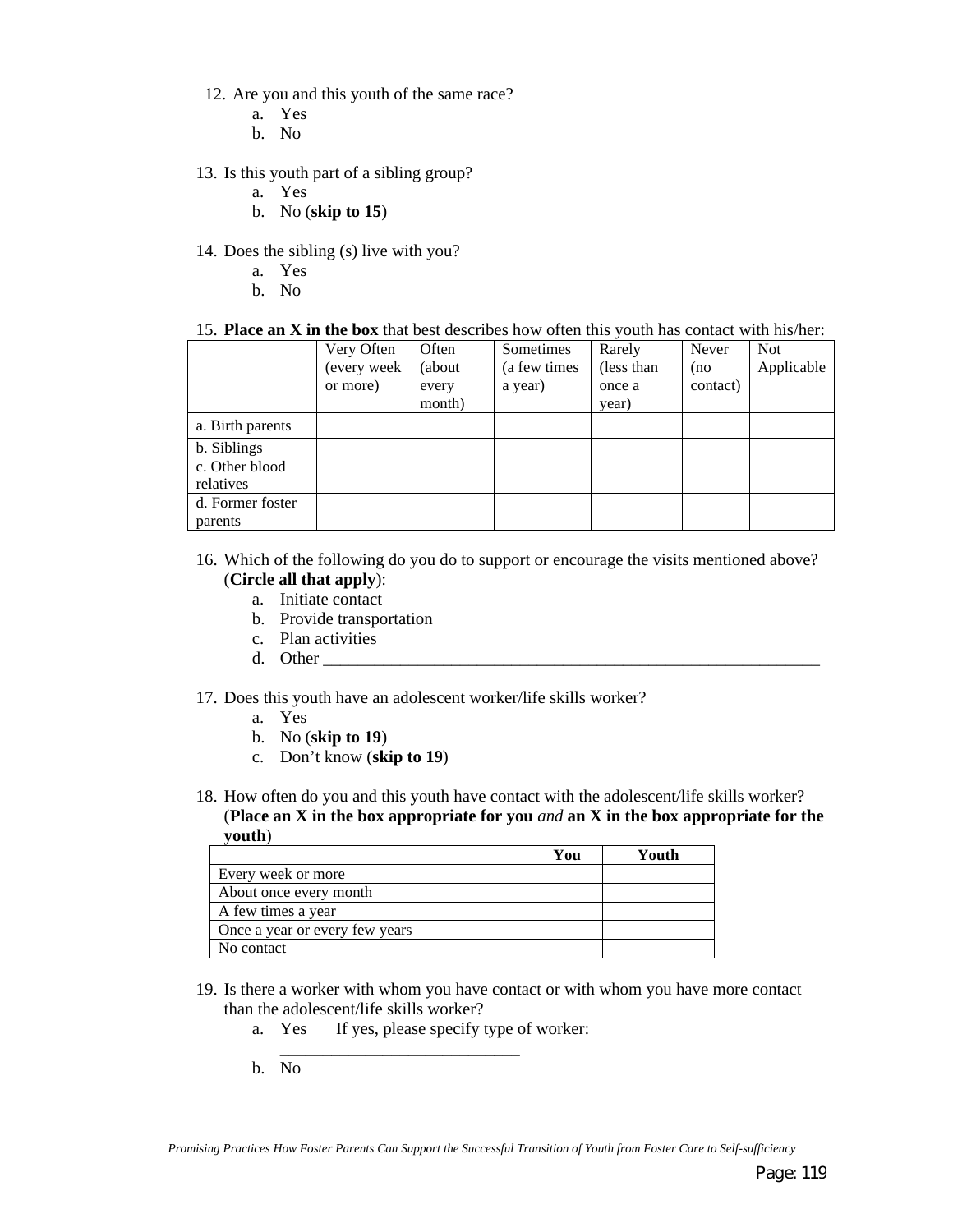### **SECTION C. SUPPORTS/SERVICES**

\_\_\_\_\_\_\_\_\_\_\_\_\_\_\_\_\_\_\_

20. **Please place an X in the box that best describes the extent to which the following are supports for you**.

|                                          | Not a<br><b>Support</b> | <b>Very little</b><br>support | <b>Occasional</b><br>support | Good<br>amount<br>of<br>support | Great<br>deal of<br>support |
|------------------------------------------|-------------------------|-------------------------------|------------------------------|---------------------------------|-----------------------------|
| a. spouse/partner                        |                         |                               |                              |                                 |                             |
| b. family                                |                         |                               |                              |                                 |                             |
| c. friends                               |                         |                               |                              |                                 |                             |
| d. other foster<br>parents/support group |                         |                               |                              |                                 |                             |
| e. foster care agency                    |                         |                               |                              |                                 |                             |
| f. religious institution                 |                         |                               |                              |                                 |                             |
| g. foster parent association             |                         |                               |                              |                                 |                             |
| h. community                             |                         |                               |                              |                                 |                             |
| <i>i</i> . mental health services        |                         |                               |                              |                                 |                             |
| j. respite care providers                |                         |                               |                              |                                 |                             |
| k. other                                 |                         |                               |                              |                                 |                             |

21. If you answered "good amount of support" or "great deal of support" for any 20a-20k, please indicate what it is that the above sources do to support you:

\_\_\_\_\_\_\_\_\_\_\_\_\_\_\_\_\_\_\_\_\_\_\_\_\_\_\_\_\_\_\_\_\_\_\_\_\_\_\_\_\_\_\_\_\_\_\_\_\_\_\_\_\_\_\_\_\_\_\_\_\_\_\_\_\_\_\_\_\_\_ \_\_\_\_\_\_\_\_\_\_\_\_\_\_\_\_\_\_\_\_\_\_\_\_\_\_\_\_\_\_\_\_\_\_\_\_\_\_\_\_\_\_\_\_\_\_\_\_\_\_\_\_\_\_\_\_\_\_\_\_\_\_\_\_\_\_\_\_\_\_ \_\_\_\_\_\_\_\_\_\_\_\_\_\_\_\_\_\_\_\_\_\_\_\_\_\_\_\_\_\_\_\_\_\_\_\_\_\_\_\_\_\_\_\_\_\_\_\_\_\_\_\_\_\_\_\_\_\_\_\_\_\_\_\_\_\_\_\_\_\_ \_\_\_\_\_\_\_\_\_\_\_\_\_\_\_\_\_\_\_\_\_\_\_\_\_\_\_\_\_\_\_\_\_\_\_\_\_\_\_\_\_\_\_\_\_\_\_\_\_\_\_\_\_\_\_\_\_\_\_\_\_\_\_\_\_\_\_\_\_\_

- 22. Which of 20a-20k is the most significant source of support for you?
- 23. **Place an X in the Yes or No box to indicate if you have used the following services (for yourself or the youth) in the past 6 months**:

|                                        | Yes | No |
|----------------------------------------|-----|----|
| a. respite care                        |     |    |
| b. individual counseling (self/spouse) |     |    |
| c. individual counseling (youth)       |     |    |
| d. family therapy                      |     |    |
| e. marriage counseling                 |     |    |
| f. adoption support group              |     |    |
| g. residential treatment (youth)       |     |    |
| h. institutional placement (youth)     |     |    |
| i. other professional service          |     |    |
|                                        |     |    |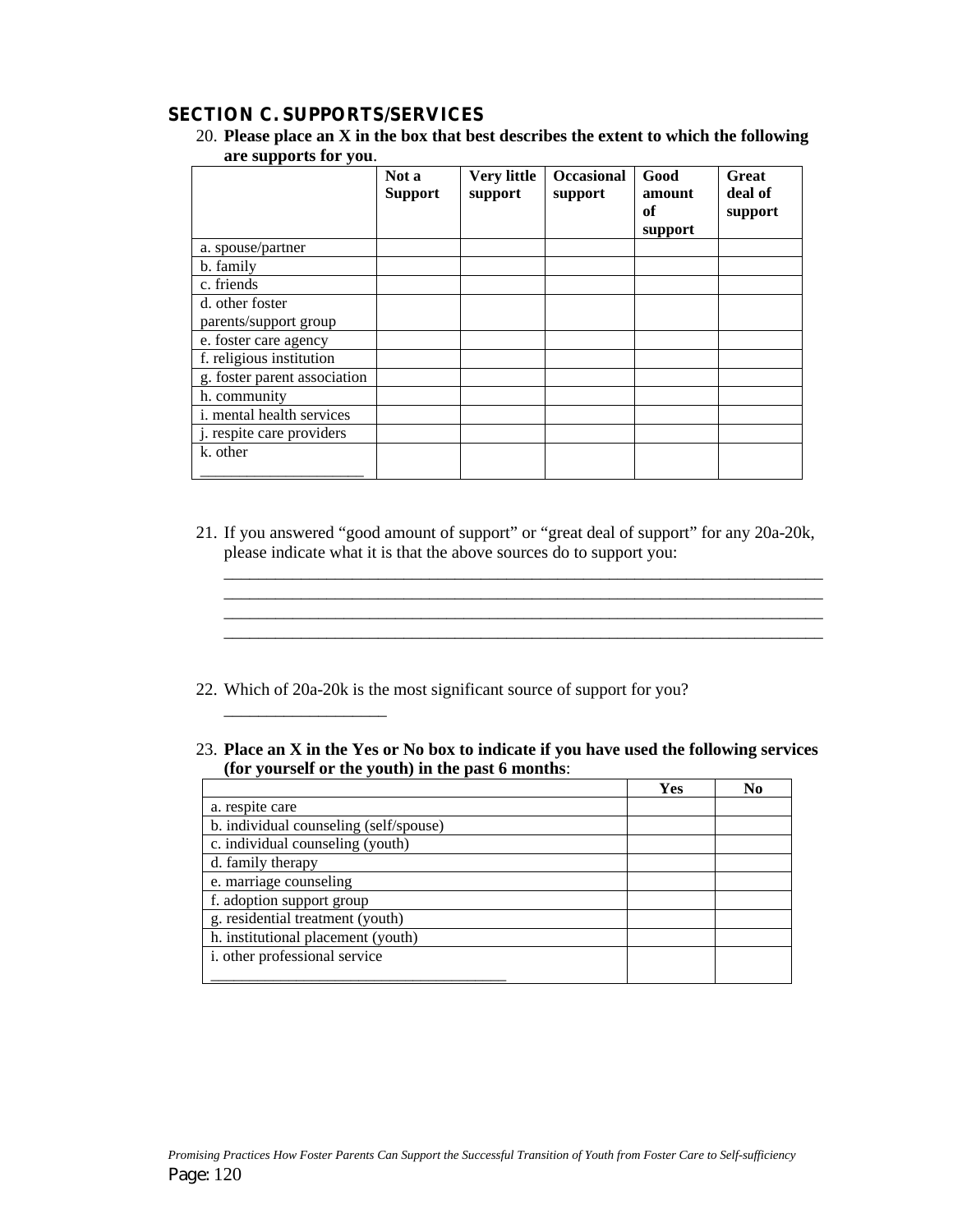#### 24. **Place an X in the Yes or No box to indicate if you have received training on the following**:

|                                                     | Yes | No |
|-----------------------------------------------------|-----|----|
| a. adolescent development                           |     |    |
| b. adolescent attachment/loss                       |     |    |
| c. behavioral problems in adolescents               |     |    |
| d. independent Living life skills                   |     |    |
| e. positive youth development                       |     |    |
| f. permanency planning                              |     |    |
| g. assisting youth with education                   |     |    |
| planning/educational resources                      |     |    |
| h, how to be an educational advocate for foster     |     |    |
| children                                            |     |    |
| i. career readiness—assisting youth with employment |     |    |
| placements, resources and career development        |     |    |
| i. connecting youth to the community/accessing      |     |    |
| resources                                           |     |    |
| j. assisting youth with housing arrangements        |     |    |
| k. preparing youth to manage medical/health needs   |     |    |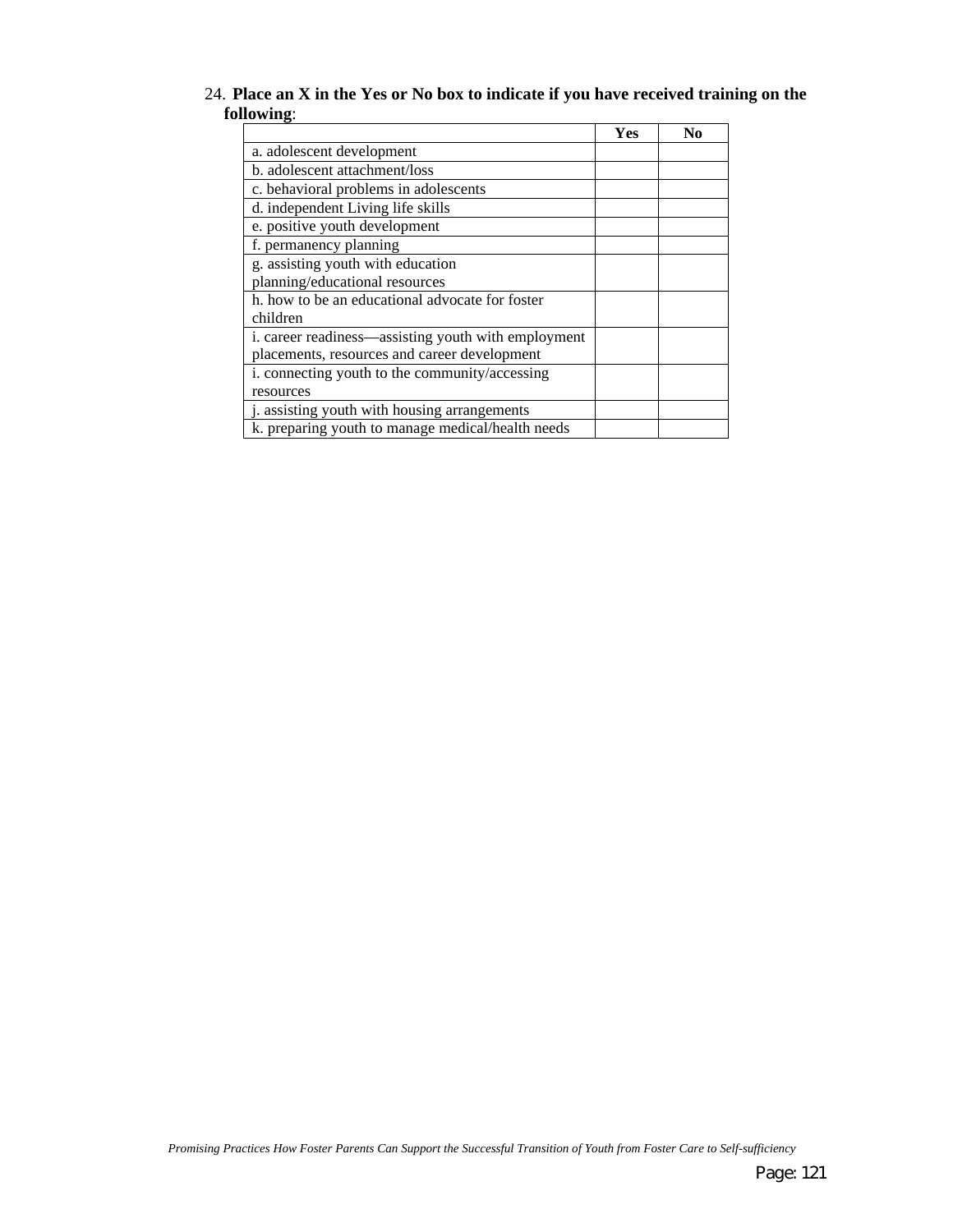### **SECTION D: MOTIVATION FOR FOSTERING**

25. We would like to know more about why people decide to become foster parents. **Place an X in the box** that best describes how much each of the following was a factor in your decision to become a foster parent.

| Factor                                           | <b>Big Factor</b> | <b>Small</b><br><b>Factor</b> | Not a<br>Factor |
|--------------------------------------------------|-------------------|-------------------------------|-----------------|
| a. obligation to relative/friend                 |                   |                               |                 |
| b. closeness to the child                        |                   |                               |                 |
|                                                  |                   |                               |                 |
| c. inability to have children                    |                   |                               |                 |
| d. biological children are grown                 |                   |                               |                 |
| e. wanted a companion for children               |                   |                               |                 |
| f. biological/other foster children were very    |                   |                               |                 |
| attached to the child                            |                   |                               |                 |
| g. agency pressure to foster the child           |                   |                               |                 |
| h. increase household income                     |                   |                               |                 |
| i. wanted to offer security to a child           |                   |                               |                 |
| j. wanted to nurture a child                     |                   |                               |                 |
| k, wanted to feel needed                         |                   |                               |                 |
| l. knew someone who was a foster parent          |                   |                               |                 |
| m. knew someone who was once a foster child      |                   |                               |                 |
| n. you were a foster child                       |                   |                               |                 |
| o. identify with children in need as a result of |                   |                               |                 |
| your own unhappy childhood experiences           |                   |                               |                 |
| p. you work in the child welfare system          |                   |                               |                 |
| q. other:                                        |                   |                               |                 |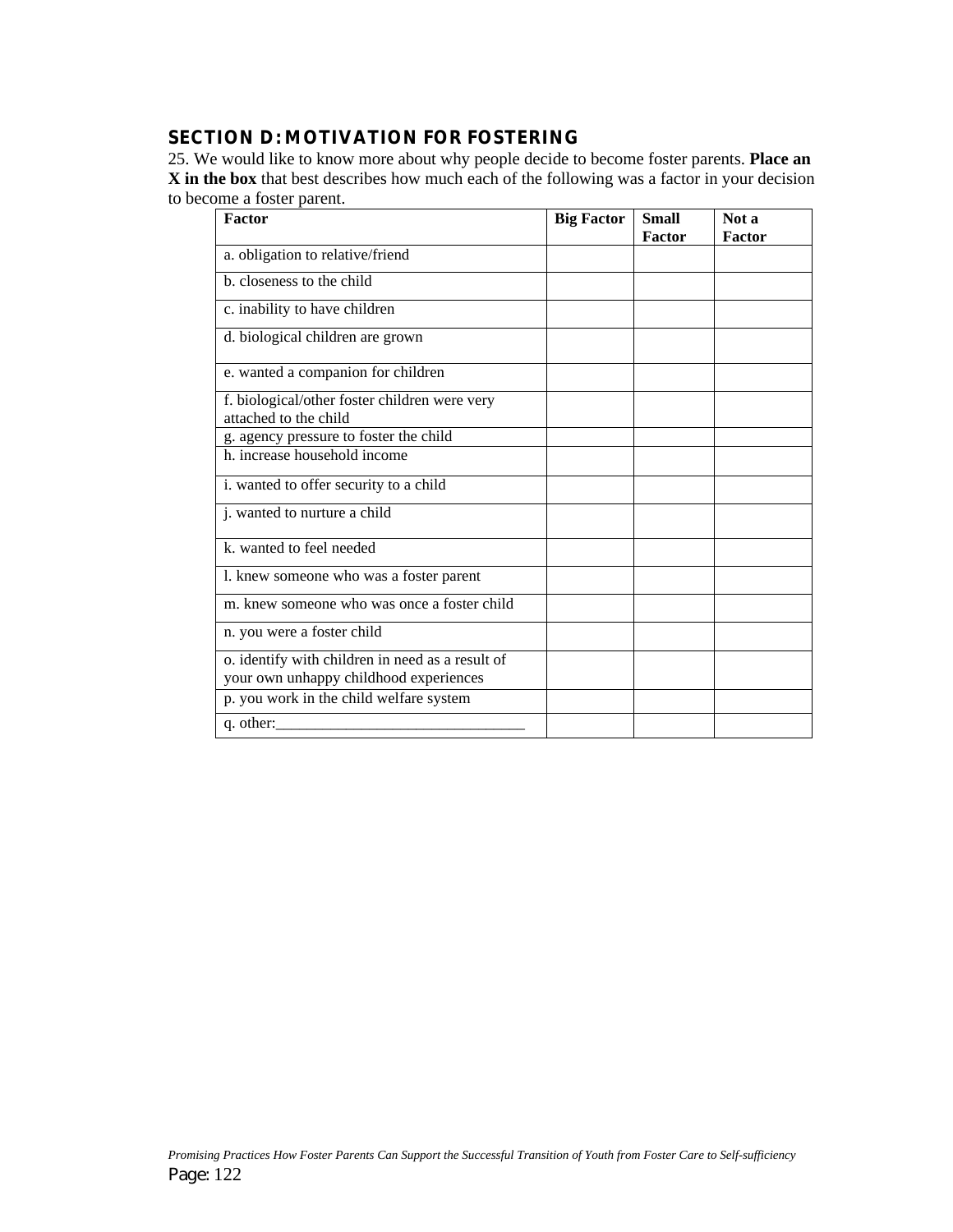### **SECTION E: YOUR FOSTER PARENTING SUCCESS**

| 27. What guiding values and beliefs drive your work with adolescents? |
|-----------------------------------------------------------------------|
|                                                                       |

\_\_\_\_\_\_\_\_\_\_\_\_\_\_\_\_\_\_\_\_\_\_\_\_\_\_\_\_\_\_\_\_\_\_\_\_\_\_\_\_\_\_\_\_\_\_\_\_\_\_\_\_\_\_\_\_\_\_\_\_\_\_\_\_\_\_\_\_\_\_ \_\_\_\_\_\_\_\_\_\_\_\_\_\_\_\_\_\_\_\_\_\_\_\_\_\_\_\_\_\_\_\_\_\_\_\_\_\_\_\_\_\_\_\_\_\_\_\_\_\_\_\_\_\_\_\_\_\_\_\_\_\_\_\_\_\_\_\_\_\_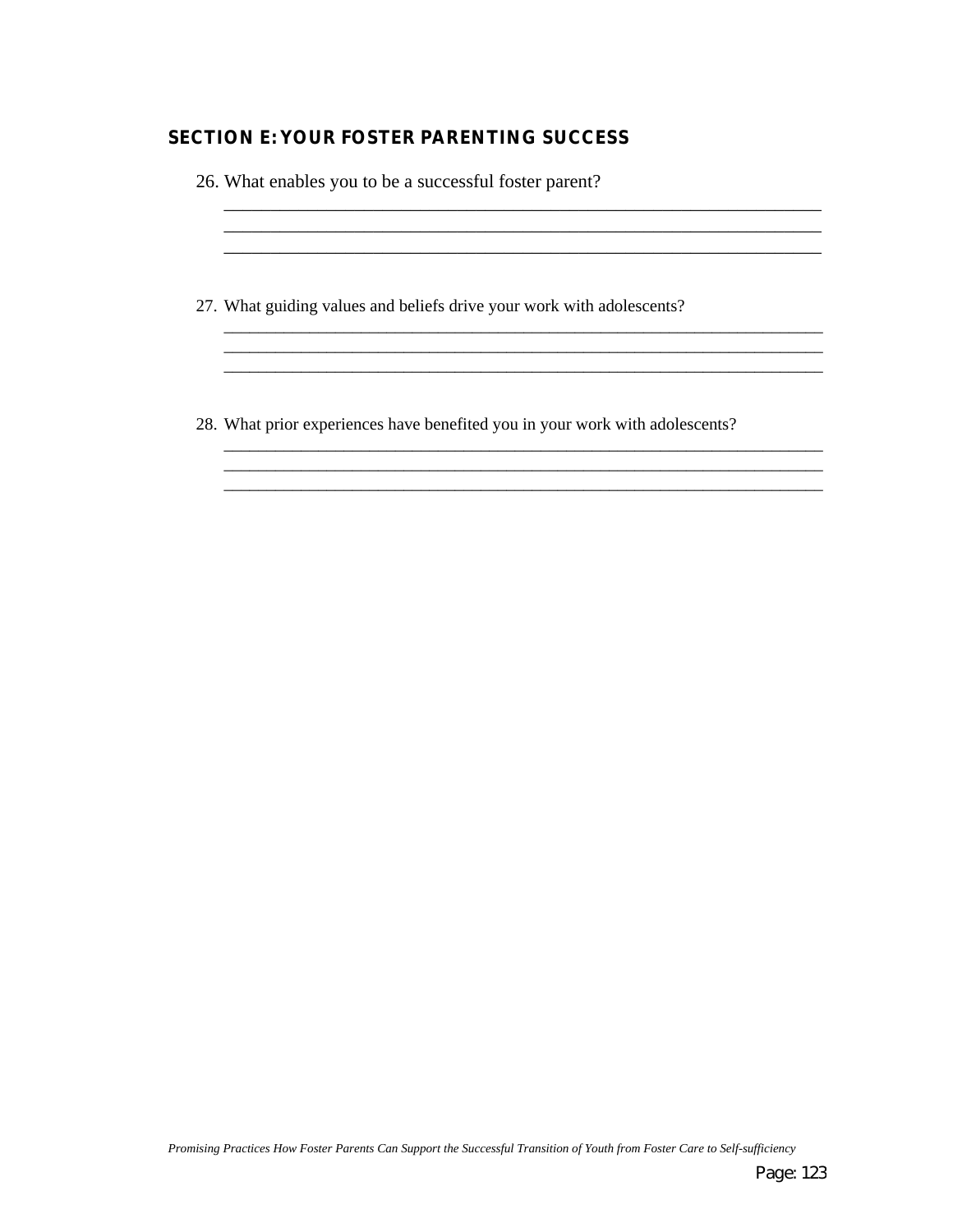#### **SECTION F: ABOUT YOU AND YOUR FAMILY**

- 29. How many people currently live in your home? (Please **write in a number for each** of the following:)
	- a. \_\_\_\_\_\_ Spouse/partner
	- b. \_\_\_\_\_\_ Number of foster children
	- c. \_\_\_\_\_\_ Number of birth children
	- d. \_\_\_\_\_\_ Number of other adults
- 30. What is your age? \_\_\_\_\_\_ years
- 31. Do you have biological children?
	- a. Yes If yes, how many? \_\_\_\_\_\_\_
	- b. No (**skip to 33**)
- 32. How old were you when your first child was born? \_\_\_\_\_\_ years
- 33. How old were you when you first became a foster parent? \_\_\_\_\_\_ years
- 34. For how many years have you been a foster parent? (Please **circle** the most accurate answer.)

\_\_\_\_\_\_\_\_\_\_\_\_\_\_\_\_\_\_\_\_\_\_\_\_\_\_\_\_\_\_\_\_\_\_\_\_\_\_\_\_\_\_\_\_\_\_\_\_\_\_\_\_\_\_\_\_\_\_\_\_\_\_\_\_

\_\_\_\_\_\_\_\_\_\_\_\_\_\_\_\_\_\_\_\_\_\_\_\_\_\_\_\_\_\_\_\_\_\_\_\_\_\_\_\_\_\_\_\_\_\_\_\_\_\_\_\_\_\_\_\_\_\_\_\_\_\_\_\_\_\_\_\_\_\_

\_\_\_\_\_\_\_\_\_\_\_\_\_\_\_\_\_\_\_\_\_\_\_\_\_\_\_\_\_\_\_\_\_\_\_\_\_\_\_\_\_\_\_\_\_\_\_\_\_\_\_\_\_\_\_\_\_\_\_\_\_\_\_\_\_\_\_\_\_\_

\_\_\_\_\_\_\_\_\_\_\_\_\_\_\_\_\_\_\_\_\_\_\_\_\_\_\_\_\_\_\_\_\_\_\_\_\_\_\_\_\_\_\_\_\_\_\_\_\_\_\_\_\_\_\_\_\_\_\_\_\_\_\_\_\_\_\_\_\_\_

- a. less than one
- b. 1-2
- c. 3-4
- d. 5-6
- e. 7-8
- f. 9-10
- g. more than 10
- 35. What is your role as a foster parent?

36. **Place an X in the Yes or No box** to indicate which, if any, of the following you typically do with former foster children:

|                                  | Yes | No |
|----------------------------------|-----|----|
| a. Keep in phone contact         |     |    |
| b. Visit regularly               |     |    |
| c. Have to your house for dinner |     |    |
| d. Celebrate holidays            |     |    |
| e. Send care packages            |     |    |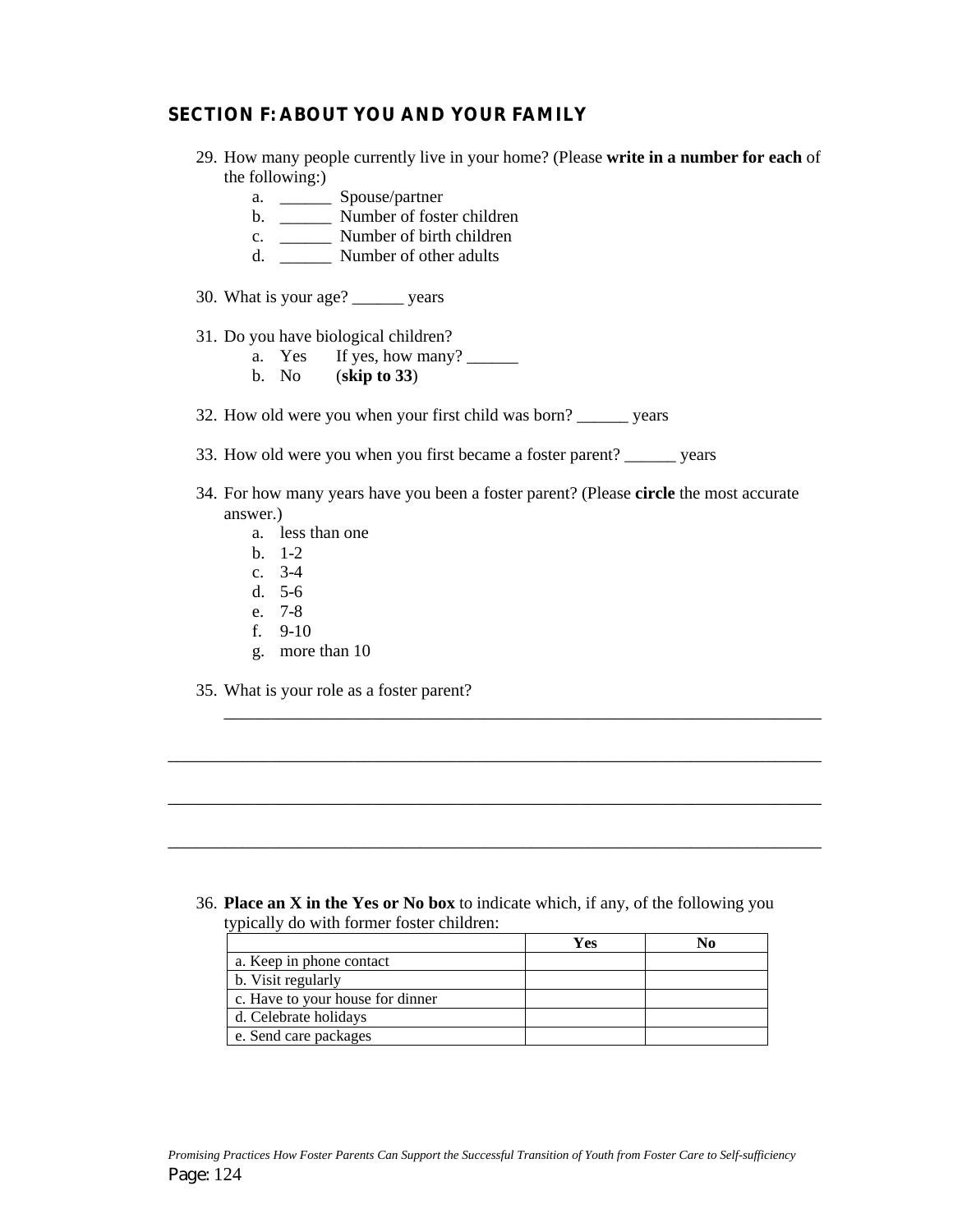- 37. What is your relationship status? (Please **circle** your answer.)
	- a. Single, never married
	- b. Married
	- c. Separated
	- d. Divorced
	- e. Widowed
- 38. **Place an X in the box that best describes your race** (and if applicable, **place an X in the box that best describes the race of your spouse/partner**):

|                                   | You | Spouse/<br>Partner |
|-----------------------------------|-----|--------------------|
|                                   |     |                    |
| a. Asian/Pacific Islander         |     |                    |
| b. African American               |     |                    |
| c. Hispanic/Latino                |     |                    |
| d. Native American/Alaskan Native |     |                    |
| e. White/Caucasian                |     |                    |

- 39. Are you (and if applicable, spouse/partner) employed outside of your home? (Please **circle one** answer.)
	- a. Neither parent employed
	- b. Foster mother employed
	- c. Foster father employed
	- d. Both parents employed
- 40. **Place an X in the box to indicate the highest level of education you completed** (and if applicable, **place an X in the box that indicates the highest level of education your spouse/partner completed.**)

|                                  | You | <b>Spouse/Partner</b> |
|----------------------------------|-----|-----------------------|
| a. less than high school diploma |     |                       |
| b. high school diploma           |     |                       |
| c. some college education        |     |                       |
| d. associate's degree            |     |                       |
| e. bachelor's degree             |     |                       |
| f. graduate degree               |     |                       |

- 41. Does the youth use a computer in your home? (Please **circle** the most accurate answer.)
	- a. Yes, very often
	- b. Yes, occasionally
	- c. No, youth doesn't use our computer
	- d. No, we don't have a computer
- 42. Which of the following best describes your total household income before taxes? (Please **circle** the most accurate answer.)
	- a. 10,000 or less
	- b. Between 10,001 and 20,000
	- c. Between 20,001 and 30,000
	- d. Between 30,001 and 40,000
	- e. Between 40,001 and 50,000
	- f. Between 50,001 and 60,000
	- g. More than 60,001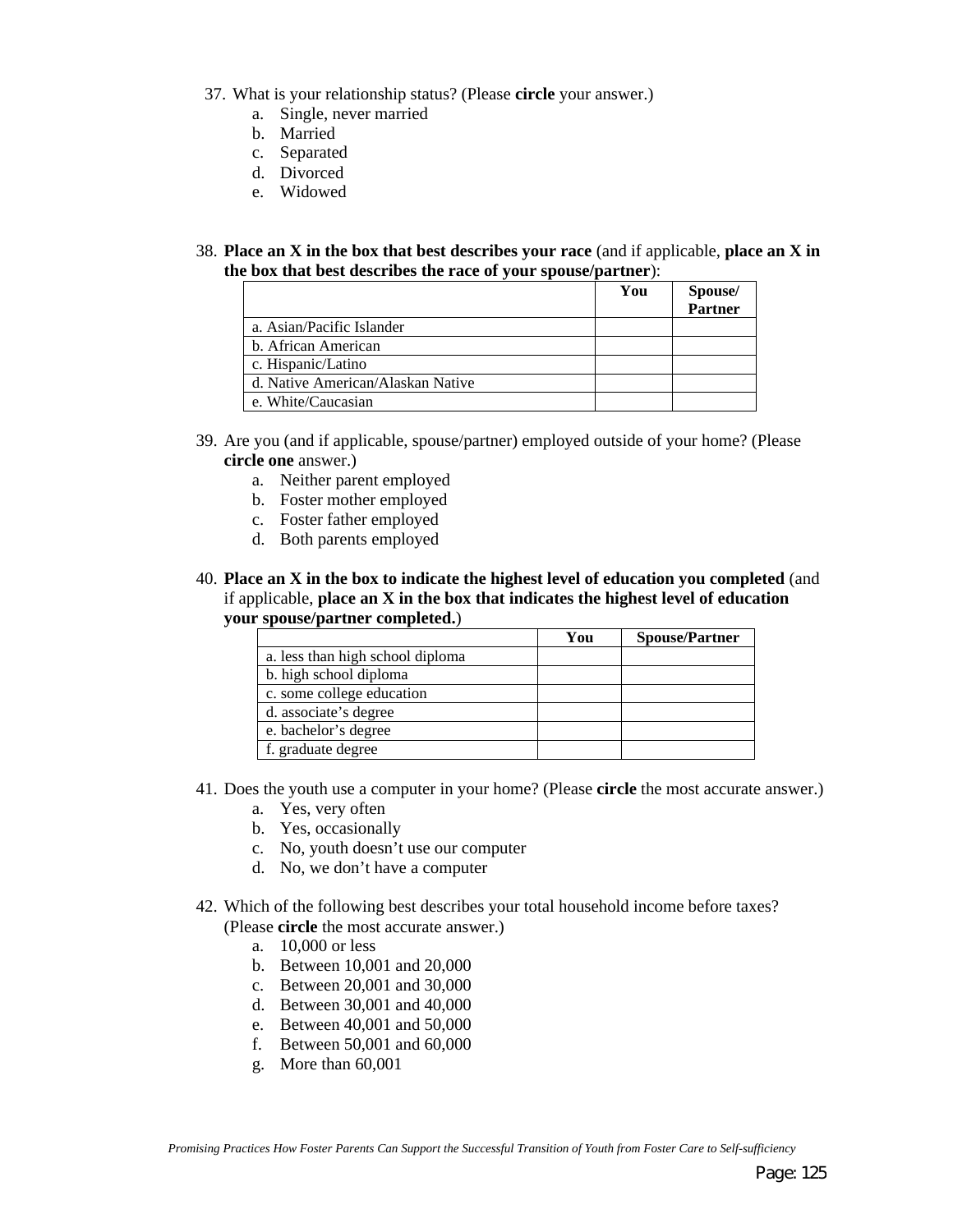|                                | <b>Strongly</b><br>Agree | Agree | <b>Neutral</b> | <b>Disagree</b> | <b>Strongly</b><br><b>Disagree</b> |
|--------------------------------|--------------------------|-------|----------------|-----------------|------------------------------------|
| a. I am a religious person.    |                          |       |                |                 |                                    |
| b. I am self-confident.        |                          |       |                |                 |                                    |
| c. I had a happy childhood.    |                          |       |                |                 |                                    |
| d. I feel satisfied with the   |                          |       |                |                 |                                    |
| case management support I      |                          |       |                |                 |                                    |
| get.                           |                          |       |                |                 |                                    |
| e. The agency training I have  |                          |       |                |                 |                                    |
| received meets my needs as a   |                          |       |                |                 |                                    |
| foster parent.                 |                          |       |                |                 |                                    |
| f. I am well-matched with this |                          |       |                |                 |                                    |
| youth.                         |                          |       |                |                 |                                    |
| g. I have felt competent to    |                          |       |                |                 |                                    |
| handle the types of children   |                          |       |                |                 |                                    |
| placed in my home.             |                          |       |                |                 |                                    |
| h. I am involved in the        |                          |       |                |                 |                                    |
| decision-making for this       |                          |       |                |                 |                                    |
| youth.                         |                          |       |                |                 |                                    |
| i. I am well informed by the   |                          |       |                |                 |                                    |
| agency of planning for this    |                          |       |                |                 |                                    |
| youth.                         |                          |       |                |                 |                                    |
| j. I am clear about what my    |                          |       |                |                 |                                    |
| agency expects of me as a      |                          |       |                |                 |                                    |
| foster parent.                 |                          |       |                |                 |                                    |
| k. I receive an adequate       |                          |       |                |                 |                                    |
| stipend to provide for this    |                          |       |                |                 |                                    |
| youth.                         |                          |       |                |                 |                                    |
| 1. I consider this youth to be |                          |       |                |                 |                                    |
| my own child.                  |                          |       |                |                 |                                    |
| m. Visits between foster       |                          |       |                |                 |                                    |
| children and their biological  |                          |       |                |                 |                                    |
| family are important.          |                          |       |                |                 |                                    |

43. **Place an X in the box that best describes how much you agree with the following statements**:

44. Overall, how has fostering this youth affected your family? Please **circle** your answer.

- a. Very positively
- b. Positively
- c. Mixed; positives and negatives—about equal
- d. Negatively
- e. Very negatively
- 45. Do you see yourself as a permanent caretaker for the child or a temporary placement for this youth?

\_\_\_\_\_\_\_\_\_\_\_\_\_\_\_\_\_\_\_\_\_\_\_\_\_\_\_\_\_\_\_\_\_\_\_\_\_\_\_\_\_\_\_\_\_\_\_\_\_\_\_\_\_\_\_\_\_\_\_\_\_\_\_\_\_\_\_\_\_\_ \_\_\_\_\_\_\_\_\_\_\_\_\_\_\_\_\_\_\_\_\_\_\_\_\_\_\_\_\_\_\_\_\_\_\_\_\_\_\_\_\_\_\_\_\_\_\_\_\_\_\_\_\_\_\_\_\_\_\_\_\_\_\_\_\_\_\_\_\_\_ \_\_\_\_\_\_\_\_\_\_\_\_\_\_\_\_\_\_\_\_\_\_\_\_\_\_\_\_\_\_\_\_\_\_\_\_\_\_\_\_\_\_\_\_\_\_\_\_\_\_\_\_\_\_\_\_\_\_\_\_\_\_\_\_\_\_\_\_\_\_

- a. permanent caretaker
- b. temporary placement
- Explain: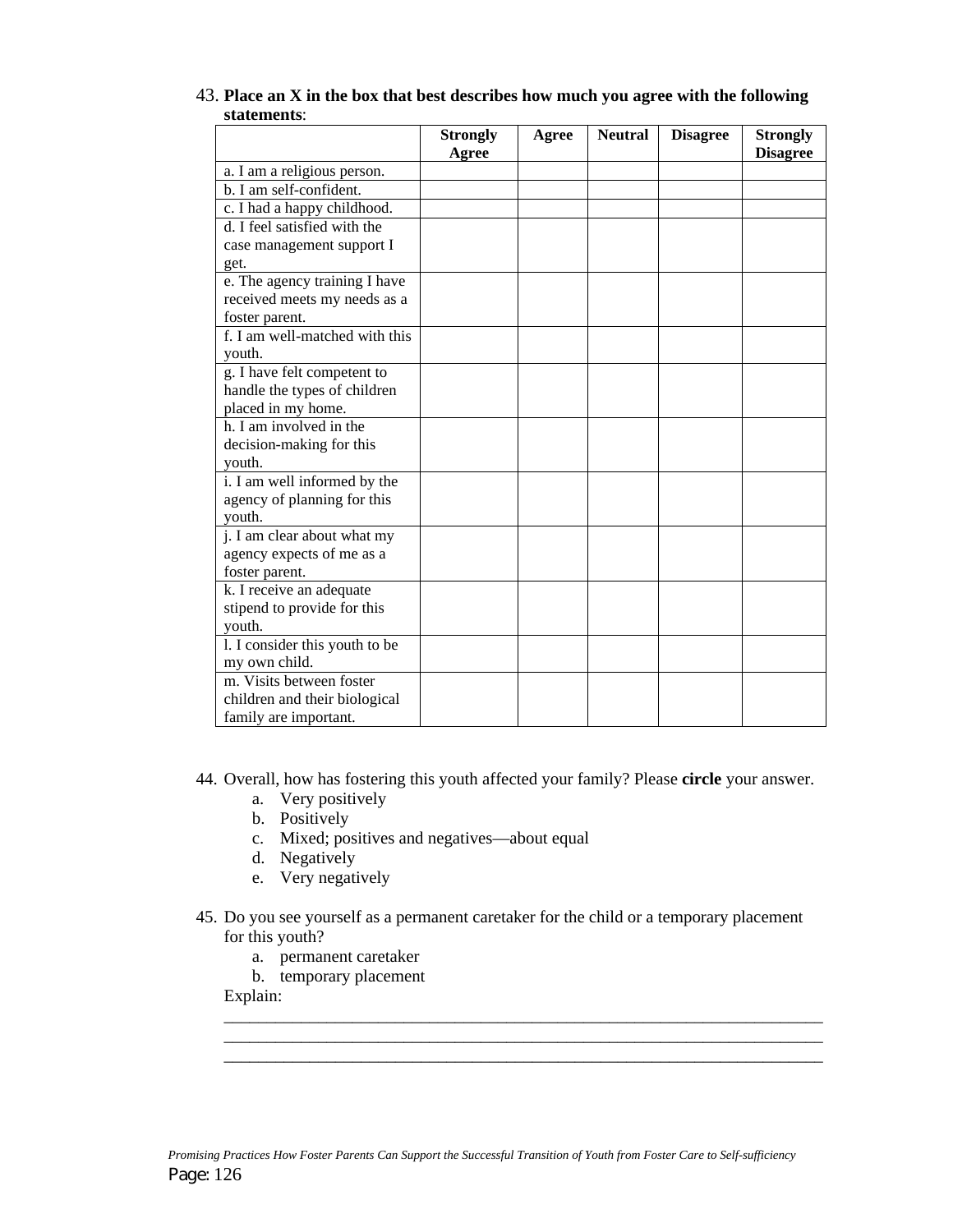- 46. Have you considered adopting this youth?
	- a. Yes (**skip to 48**)
	- b. No
- 47. Why have you not considered adopting this youth? (**Circle all that apply**.)
	- a. I am not interested in adoption
	- b. Child is not interested in adoption
	- c. I am unlikely to be allowed to adopt a child
	- d. Financial reasons make adoption a poor choice for me
	- e. Adoption is not an option for this youth
	- f. Other:
- 48. Are you a foster parent through a private or public agency? (Please **circle** your answer.)

\_\_\_\_\_\_\_\_\_\_\_\_\_\_\_\_\_\_\_\_\_\_\_\_\_\_\_\_\_\_\_\_\_\_\_\_\_\_\_\_\_\_\_\_\_\_\_\_\_\_\_\_\_\_\_\_\_\_\_\_\_\_\_\_\_\_\_ \_\_\_\_\_\_\_\_\_\_\_\_\_\_\_\_\_\_\_\_\_\_\_\_\_\_\_\_\_\_\_\_\_\_\_\_\_\_\_\_\_\_\_\_\_\_\_\_\_\_\_\_\_\_\_\_\_\_\_\_\_\_\_\_\_\_\_ \_\_\_\_\_\_\_\_\_\_\_\_\_\_\_\_\_\_\_\_\_\_\_\_\_\_\_\_\_\_\_\_\_\_\_\_\_\_\_\_\_\_\_\_\_\_\_\_\_\_\_\_\_\_\_\_\_\_\_\_\_\_\_\_\_\_\_

- a. Private
- b. Public
- c. Don't know
- 49. Agency Name:

| County/district/regional office |  |
|---------------------------------|--|
| State                           |  |

- 50. What type of foster parent license/certification do you have? (Please **circle** your answer).
	- a. general
	- b. specialized
	- c. therapeutic/treatment
	- d. emergency care
	- e. respite only
	- f. other

#### **Thank you for your input!**

We would like to offer a small gift to thank you for taking the time to answer our questions. If you would like to receive a **\$15 Wal-Mart gift card**, please **write in your address below**. This is **optional**, however, we cannot send you the gift card without your address.

Send gift card to:

Street:

| City: |  |  |  |
|-------|--|--|--|
| Zip:  |  |  |  |

In an attempt to gather more in-depth information about foster parents' promising practices with youth, we are interested in doing site visits and telephone interviews with foster families. If you would like to take part in this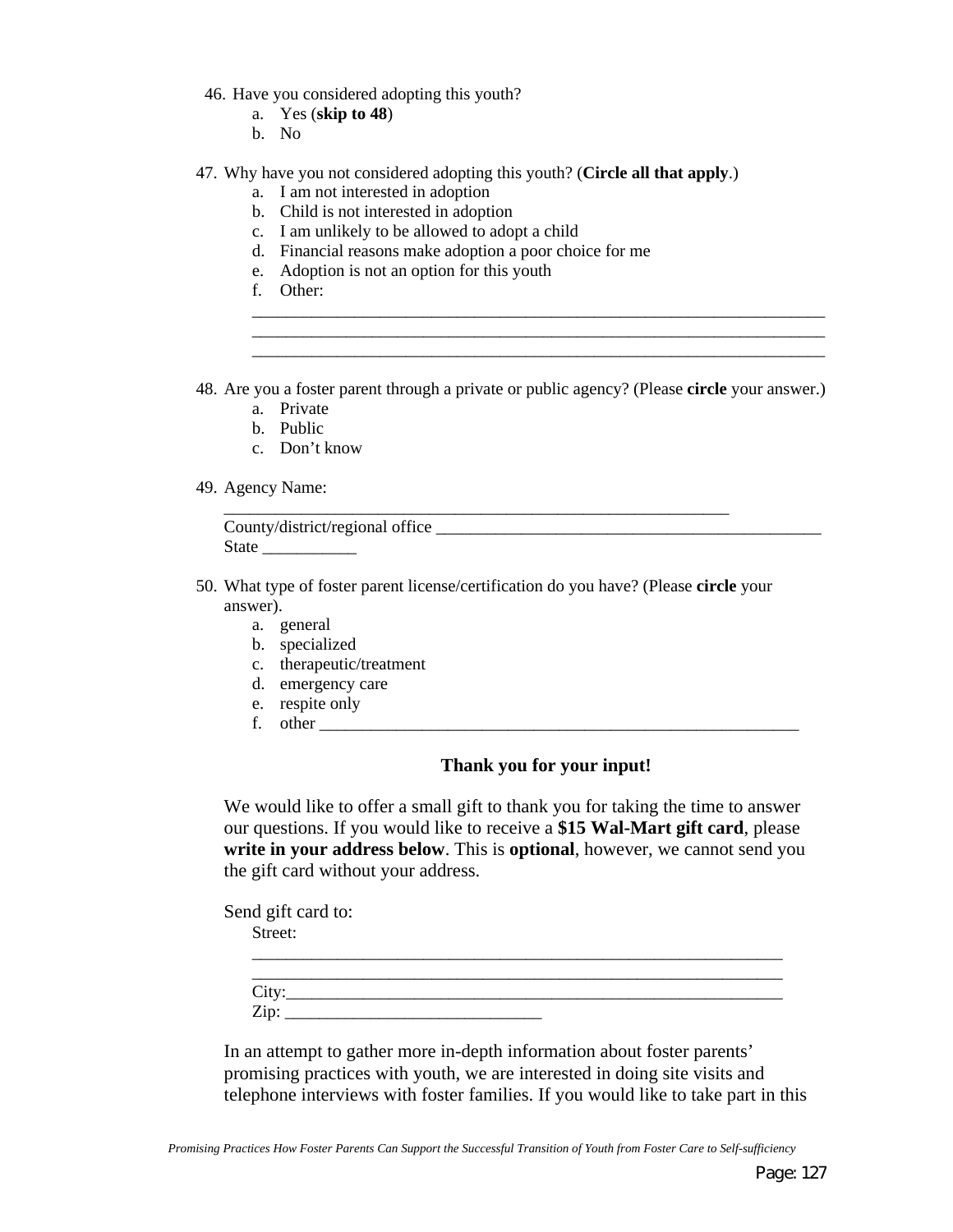important research, please enter your address above and list the additional contact information below. If you are *not* interested, *you may leave this information blank*.

Name:

Telephone: (Home)\_\_\_\_\_\_\_\_\_\_\_\_\_\_\_\_\_\_\_\_\_ (Work) \_\_\_\_\_\_\_\_\_\_\_\_\_\_\_\_\_\_

 $\frac{1}{2}$  , and the set of the set of the set of the set of the set of the set of the set of the set of the set of the set of the set of the set of the set of the set of the set of the set of the set of the set of the set

\_\_\_\_\_\_\_\_\_\_\_\_\_\_\_\_\_\_\_\_\_\_\_\_\_\_\_\_\_\_\_\_\_\_\_\_\_\_\_\_\_\_\_\_\_\_\_\_\_\_\_\_\_

\_\_\_\_\_\_\_\_\_\_\_\_\_\_\_\_\_\_\_\_\_\_\_\_\_\_\_\_\_\_\_\_\_\_\_\_\_\_\_\_\_\_\_\_\_\_\_\_\_\_

E-mail (if applicable):

Please return this survey in the enclosed envelope to:

University of Southern Maine Muskie School of Public Service c/o Sherri Stockwell One Post Office Square PO Box 15010 Portland, ME 04112-5010

If you have any questions or concerns regarding the survey, please contact:

Sherri Stockwell 207-780-5836 sstockwe@usm.maine.edu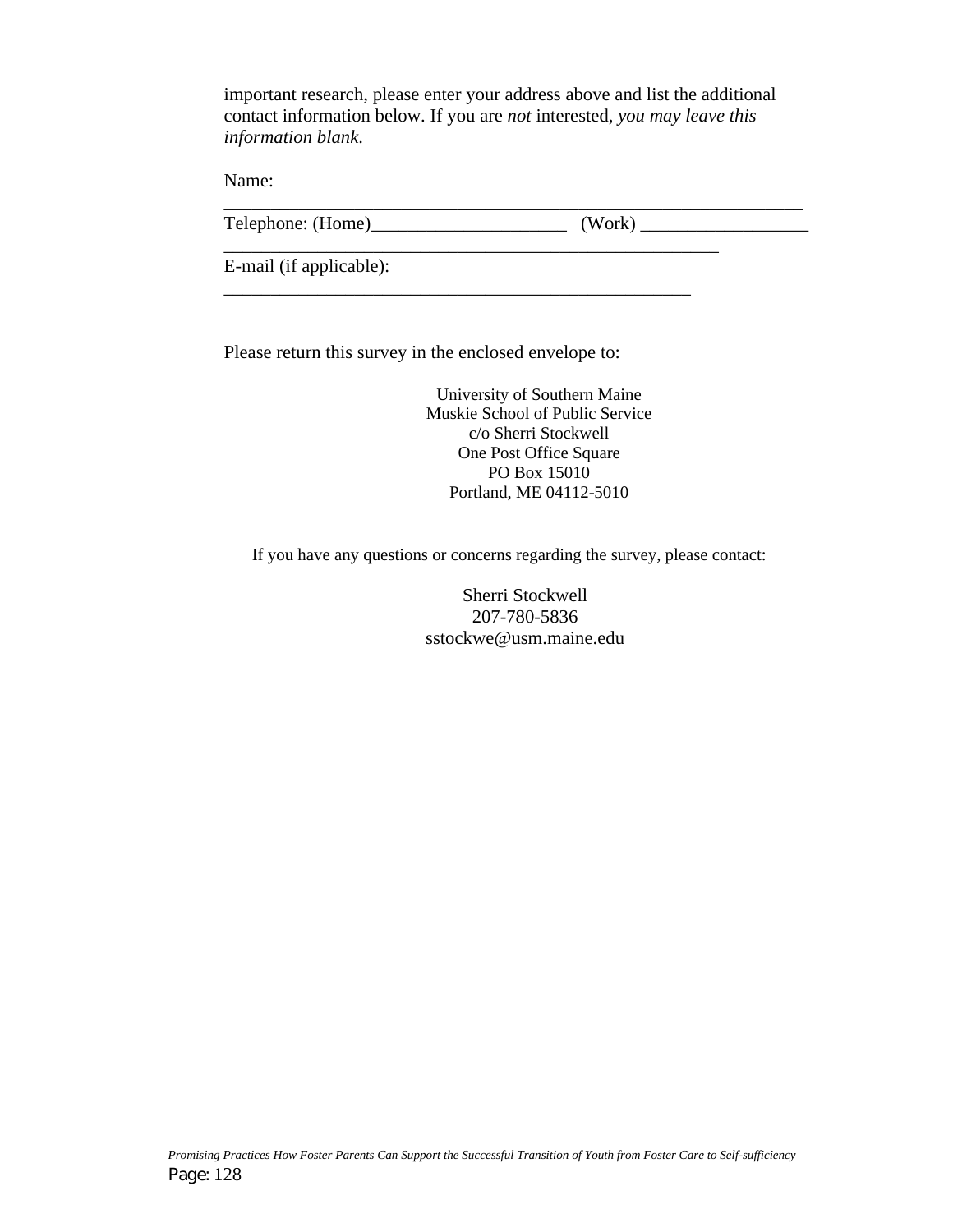### **FOSTER PARENT FOCUS GROUP QUESTIONS** *APPENDIX B*

- 1. We'd like to talk about your work in preparing youth to transition to adulthood. Before we do that, can you describe what you think *success* means, in terms of a youth making a successful transition to adulthood?
- 2. What does it mean to you to help a youth successfully transition to adulthood? (We'd like to hear some examples of high points that you have had with helping a youth make a successful transition…)
- 3. What role do you think you play in helping to prepare a youth for adulthood? (More specifically, what are the formal and informal roles you play in preparing the youth in areas such as):
	- Education
	- Employment
	- Career opportunities
	- Health/mental health
	- Housing
	- Community connections
- 4. What motivates you to foster parent teens?
- 5. When a young person enters your foster home, how do you assess what life skills he/she needs to learn? What life skills assessment tool or curriculum do you use in your home?
- 6. How are staff and foster parents working as a team with youth? (Who has the primary responsibility for helping youth develop life skills competencies?)
- 7. How do you support or encourage the youth to practice the skills they'll need when they're on their own?
- 8. What kind of pre-service and in-service training have you received that has assisted you in working with teens?
- 9. Where do you get support that helps you in your work with teens? (it may help to think of a time when things were not going well in your home. What did you do—who did you turn to?) How specifically do your supports help you? What kinds of things do you still need?
- 10. Do you talk with youth about life after leaving your home? How do you help youth maintain permanent relationships?
- 11. Do you feel that adoption is a realistic option for teens in care? Have you discussed adoption with youth in your home? (if not, what is this youth's plan for permanency?)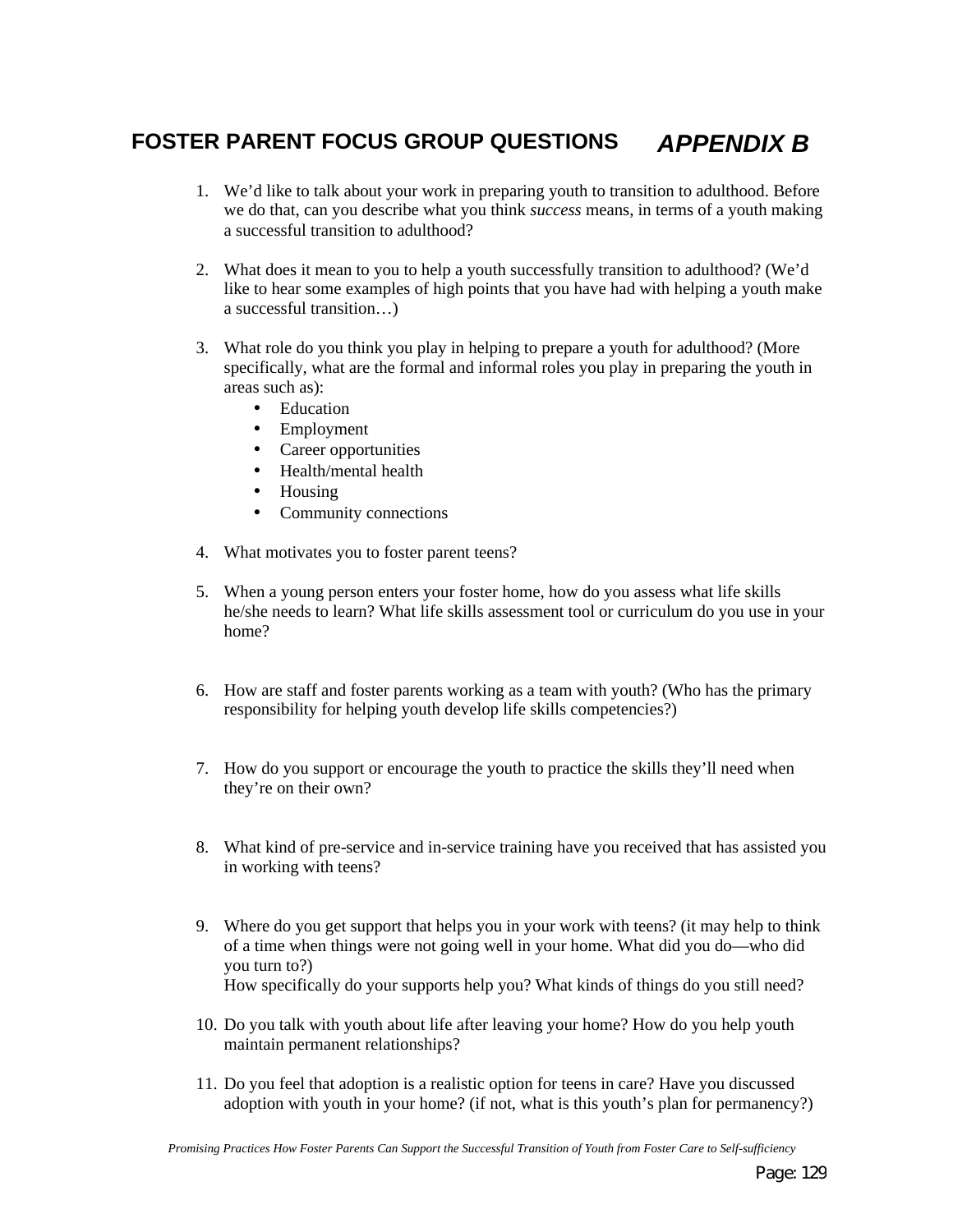- 12a. What do the words *family* and *love* mean to you?
- 12b. What do you think the words *family* and *love* mean to the youth in your home?
- 13. What do you consider to be the most important thing you or any other person could do for a youth to prepare them for adulthood?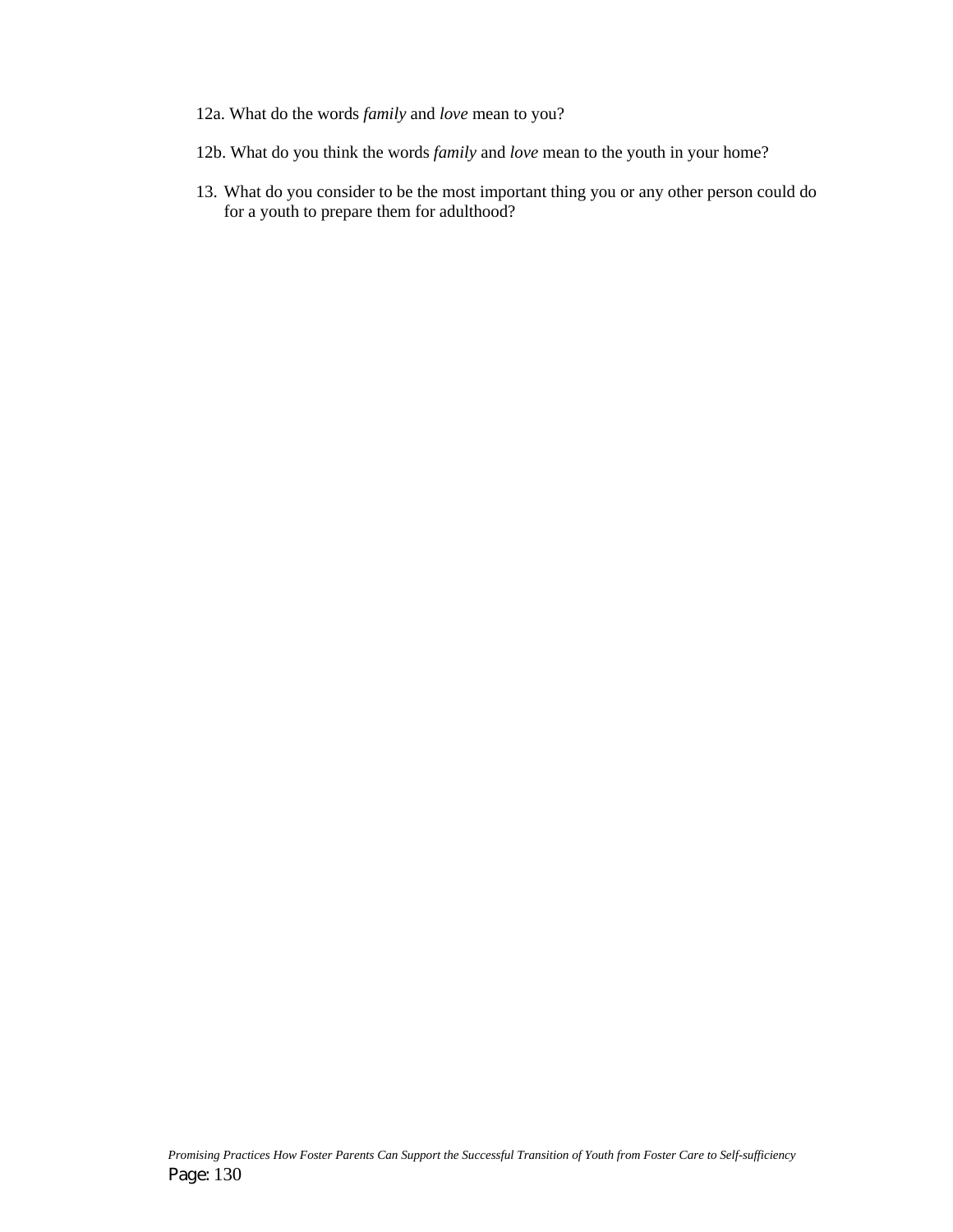### **FOSTER PARENT SITE VISIT INTERVIEW QUESTIONS**

### *APPENDIX C*

- 1. How would you define *success* for a youth, in terms of a youth successfully transitioning out of care?
- 2. Describe for us what a day in your home looks like. What typically do you do?
- 3. In our foster parent focus group, we discussed the role foster parents play in helping to prepare a youth for adulthood. Describe how you discuss the following topics and/or provide learning opportunities for youth on: (if you don't cover these topics with the youth, who does?)
	- Education
	- Employment
	- Career opportunities
	- Health/mental health
	- Housing
	- Community connections

We'd like to talk to you more in-depth about some of the questions we asked on the mailed survey you completed.

4. In answering what the significant sources of support are for you (ques. 20), you said:\_\_\_\_\_\_\_\_\_\_\_\_\_\_\_\_\_\_\_\_\_\_\_\_\_\_\_\_\_\_\_\_\_\_\_\_\_\_\_\_\_\_\_\_\_\_\_\_\_\_\_\_\_\_\_\_\_\_\_\_\_\_\_\_.

What do these sources do to support you?

5. In answering questions concerning the training you have received (ques. 24), you mentioned:

Can you tell us what these trainings were like and how they helped or did not help you in preparing youth for adulthood? What additional training would you like to have?

6. When we asked about what enables you to be a successful foster parent (ques. 26), you said: \_\_\_\_\_\_\_\_\_\_\_\_\_\_\_\_\_\_\_\_\_\_\_\_\_\_\_\_\_\_\_\_\_\_\_\_\_\_\_\_\_\_\_\_\_\_\_\_\_\_\_\_\_\_\_\_\_\_\_\_.

Can you tell us a little more about that?

7. When we asked about what guiding principles and beliefs drive your work with adolescents (ques 27), you said: Can you tell us a little more about that?

8. When we asked about prior experiences that have benefited you in your work with adolescents (ques. 28), you said: Can you tell us a little more about that?

9. When we asked whether you consider yourself a permanent caretaker or a temporary placement for the child (ques 47), you said: What does this mean? (What will your relationship be after the youth leaves your home?)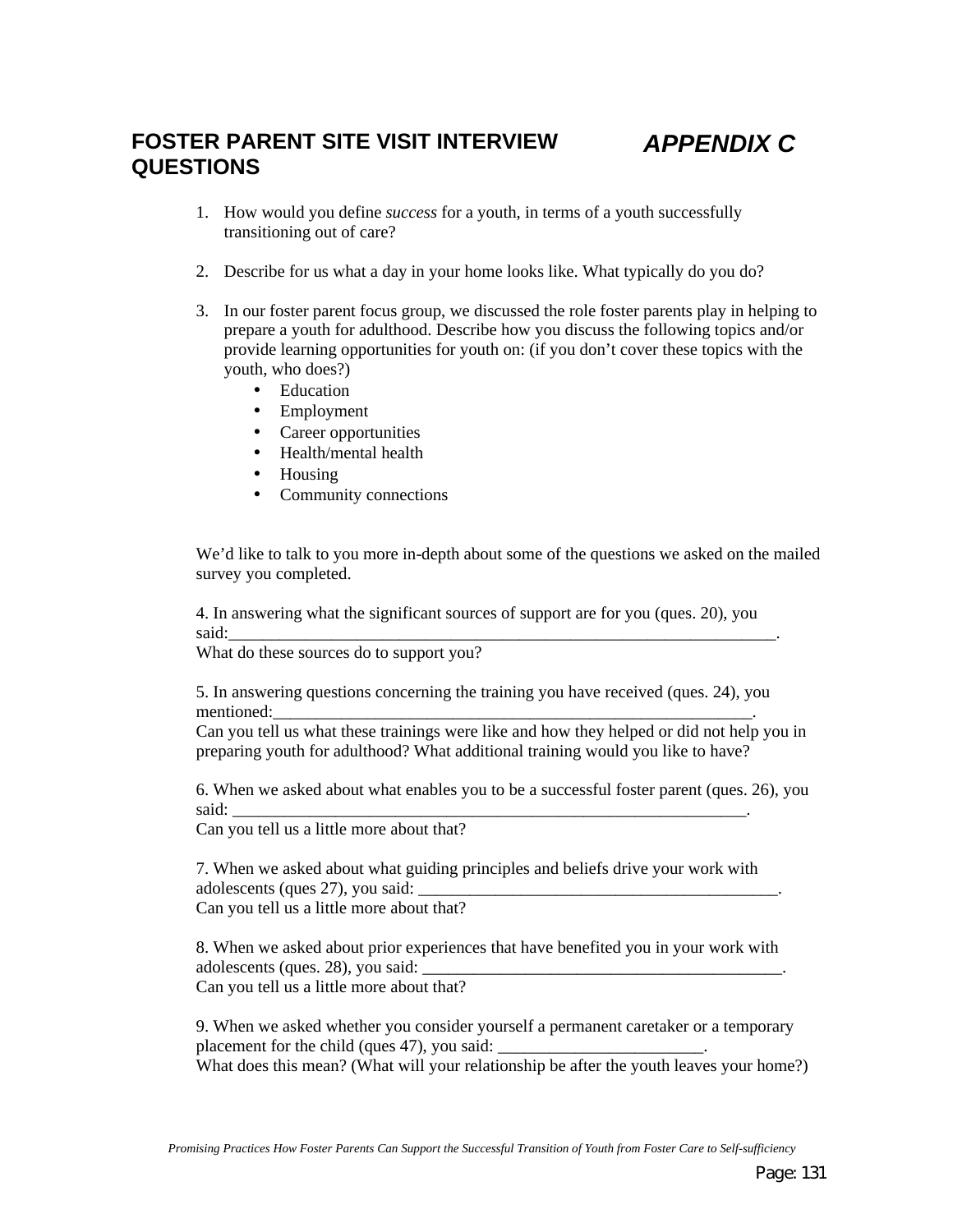10. When we asked about the contact the youth has with his/her birth parents, siblings, etc,  $(ques. 15 you said: \_$ 

Can you talk some more about that? What is your role in these visits?

11. How does the agency support you in your work in preparing youth for transitioning to adulthood? (What else do you need?)

12. In our focus group with foster parents we asked what is most important thing you can do as a foster parent for a youth? Some answers were: \_\_\_\_\_\_\_\_\_\_\_\_\_\_\_\_\_\_\_\_\_. What do you think?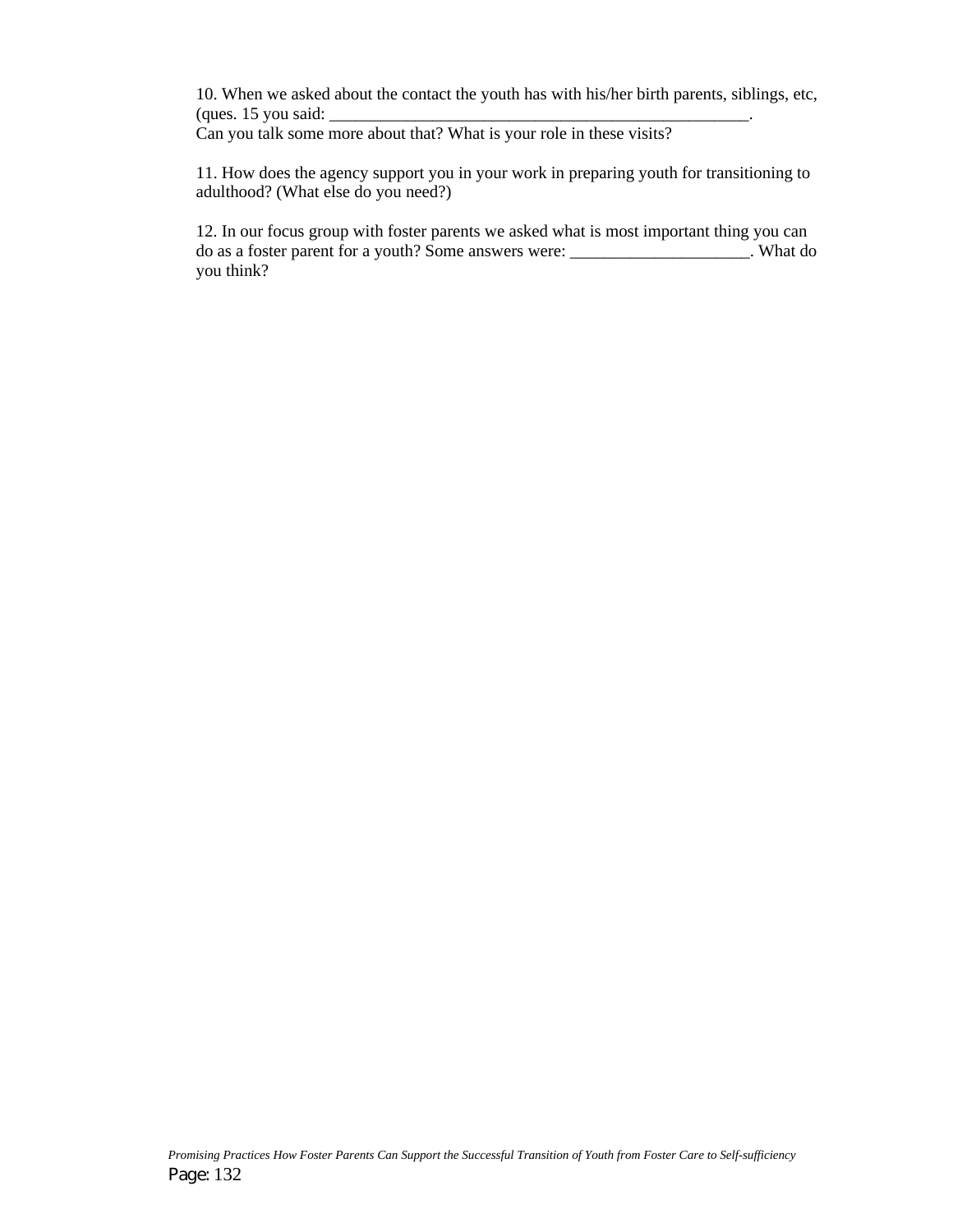### **YOUTH SITE VISIT INTERVIEW QUESTIONS** *APPENDIX D*

- 1. Has anyone ever talked to you about what you want to be when you grow up? Tell us about some of your hopes and dreams.
- 2. What are you doing now to try and make those dreams happen? Who is helping you?
- 3. Who is working with you to develop the skills you need to be on your own? Describe any opportunities you get to practice these skills and who helps you practice them.
- 4. Who is your greatest support person right now? Describe what they do when you need help?
- 5. Describe what its like when you make a mistake. How do mistakes affect your opportunities to practice life skills?
- 6. What kind of choices do you have in your life? Can you give me an example?
- 7. What's working right now for you with: **School** Employment Life Skills Your placement here Extracurricular stuff
- 8. Describe what the words *family* and *love* mean to you? What do you think they mean to your foster family?
- 9. In the foster homes and placements you've had, what were some of the best things the foster families did?
- 10. Are you in contact with your birth family? If so, who helps you with that? If not, how could your foster family or caseworker help with that?
- 11. Where do you see yourself spending holidays five years from now?
- 12. If you could change one thing about how youth are prepared for adulthood, what would it be?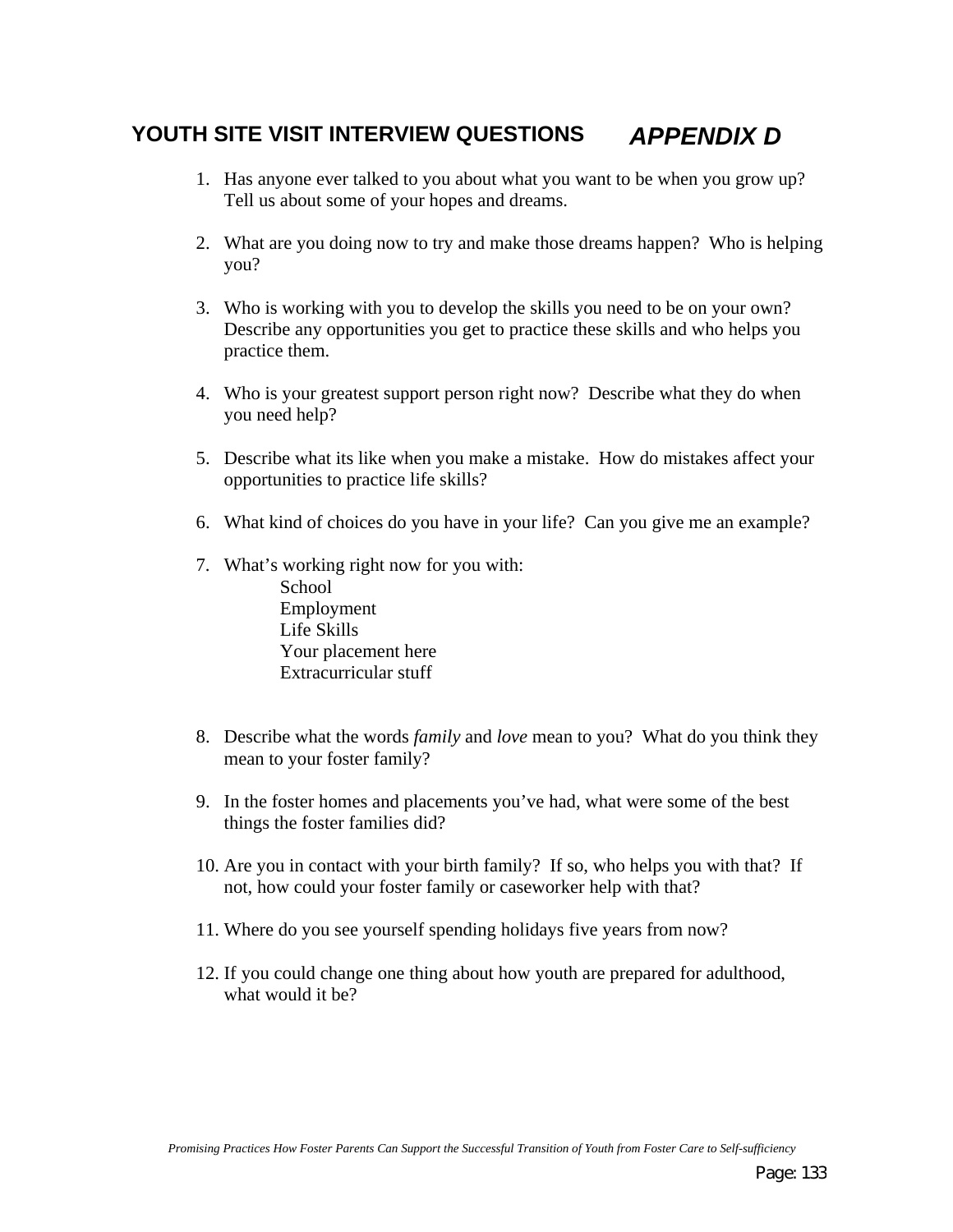### **FOSTER PARENT SURVEY RESULTS** *APPENDIX E*

### **Promising Practices II Foster Parent Survey Results**

The intent of this research was to gather information from foster parents who have been successful working with adolescents transitioning from foster care to independent living. These successful foster parents were asked the types of activities they practice with youth in their home, their guiding principles, what motivates them to foster, and to what they attribute their success. Obtaining a sample of successful foster parents was a two-tiered process.

- First, state and/or county Independent Living Coordinators were contacted and asked to recommend foster care agencies that have successful independent living programs. In order to gather a sample of agencies that would represent states across the country, one state was chosen from each of the 11 U.S. federal regions.
- Second, the recommended foster care agencies in those states were asked to provide names of foster families who had been "successful" working with youth transitioning out of care. From this final list, 120 surveys were mailed. Sixty-two surveys were returned; a return rate of 52%.

| <b>State</b>    | <b>Surveys</b><br><b>Mailed</b> | <b>Surveys</b><br><b>Returned</b> | <b>Returned</b><br><b>Surveys</b> | <b>Response</b><br>Rate |
|-----------------|---------------------------------|-----------------------------------|-----------------------------------|-------------------------|
| <b>Maine</b>    | 36                              | 19                                | 31%                               | 50%                     |
| Pennsylvania    | 11                              | 8                                 | 13%                               | <b>75%</b>              |
| <b>Texas</b>    | 17                              | 7                                 | 11%                               | 40%                     |
| <b>New York</b> | 8                               | 6                                 | 10%                               | 75%                     |
| Colorado        | 12                              | 6                                 | 10%                               | 50%                     |
| California      | 7                               | 4                                 | 7%                                | 60%                     |
| Washington      | 10                              | 4                                 | $7\%$                             | 40%                     |
| <b>Illinois</b> | 6                               | 4                                 | 7%                                | 67%                     |
| Ohio            | 5                               | $\mathfrak{D}$                    | 3%                                | 40%                     |
| <b>Missouri</b> | 4                               | 1                                 | $1\%$                             | 25%                     |
| Florida         | 4                               | 1                                 | $1\%$                             | 25%                     |
| <b>Totals</b>   | 120                             | 62                                | 52%                               | 52%                     |

The following table displays the states from which surveys were received.

#### **Demographics of Respondents:**

Eighty-two percent of respondents were foster mothers; the remaining 18% were foster fathers.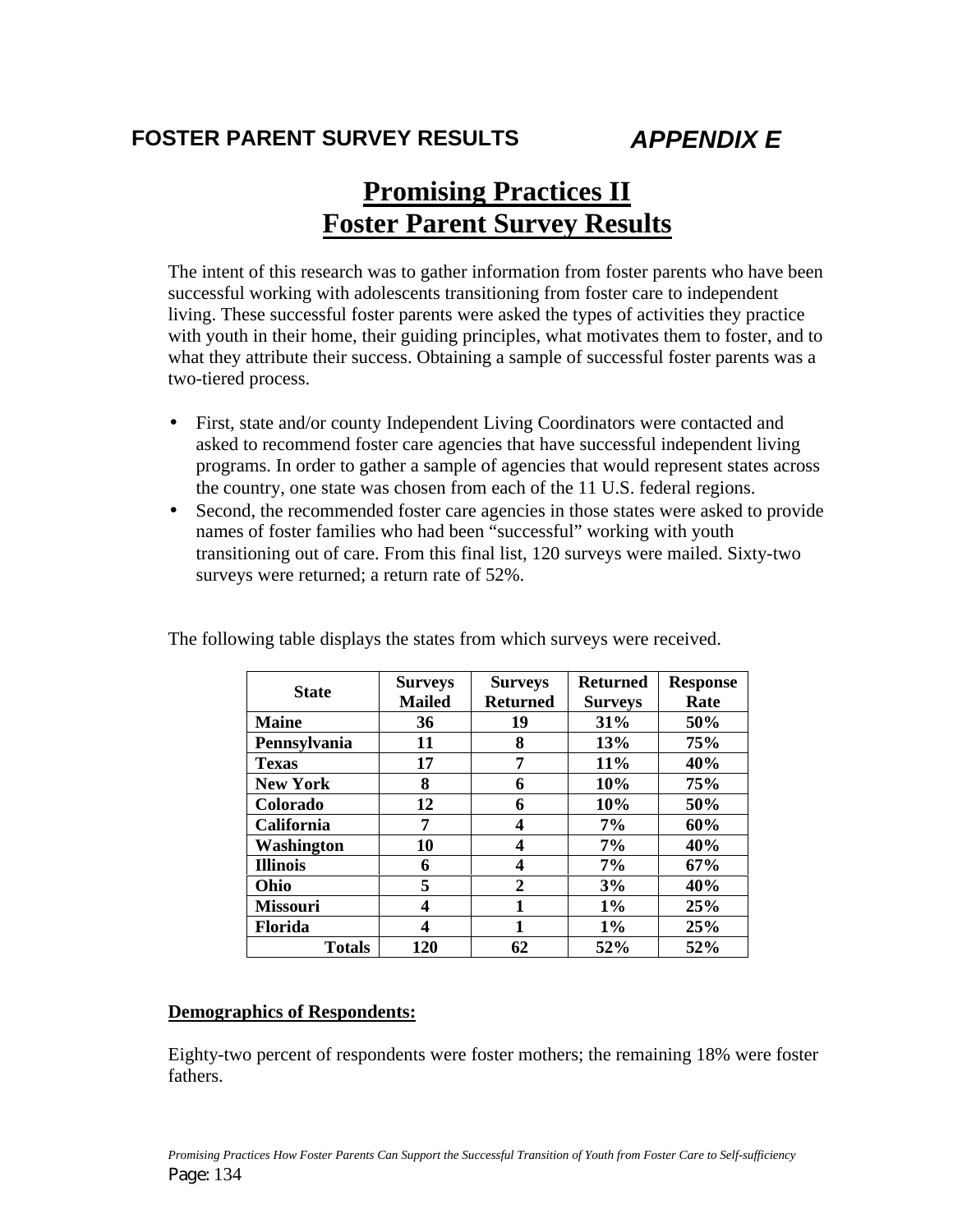### AGE OF FOSTER PARENTS

The majority of respondents were between the ages of 31 and 50 (66%). Twenty-nine percent were 50 or older. A small percentage (5%) were 30 or younger.

Close to half of respondents (47%) were between the ages of 26 and 35 when they first became foster parents. However, ages varied among respondents. The chart below displays the percentage of respondents in each age category.



**Respondents' Age When First Became Foster Parent**

### *Foster Parents' Biological Children*

Seventy seven percent of respondents had biological children. The majority of respondents (52%) were between the age of 17 and 25 when their first child was born. The chart below displays the number of children respondents reported having.



### *Foster Parent Experience*

A large percentage (44%) of respondents had 10 or more years fostering experience. Experience varied among other respondents. The chart below displays respondents' years of fostering experience.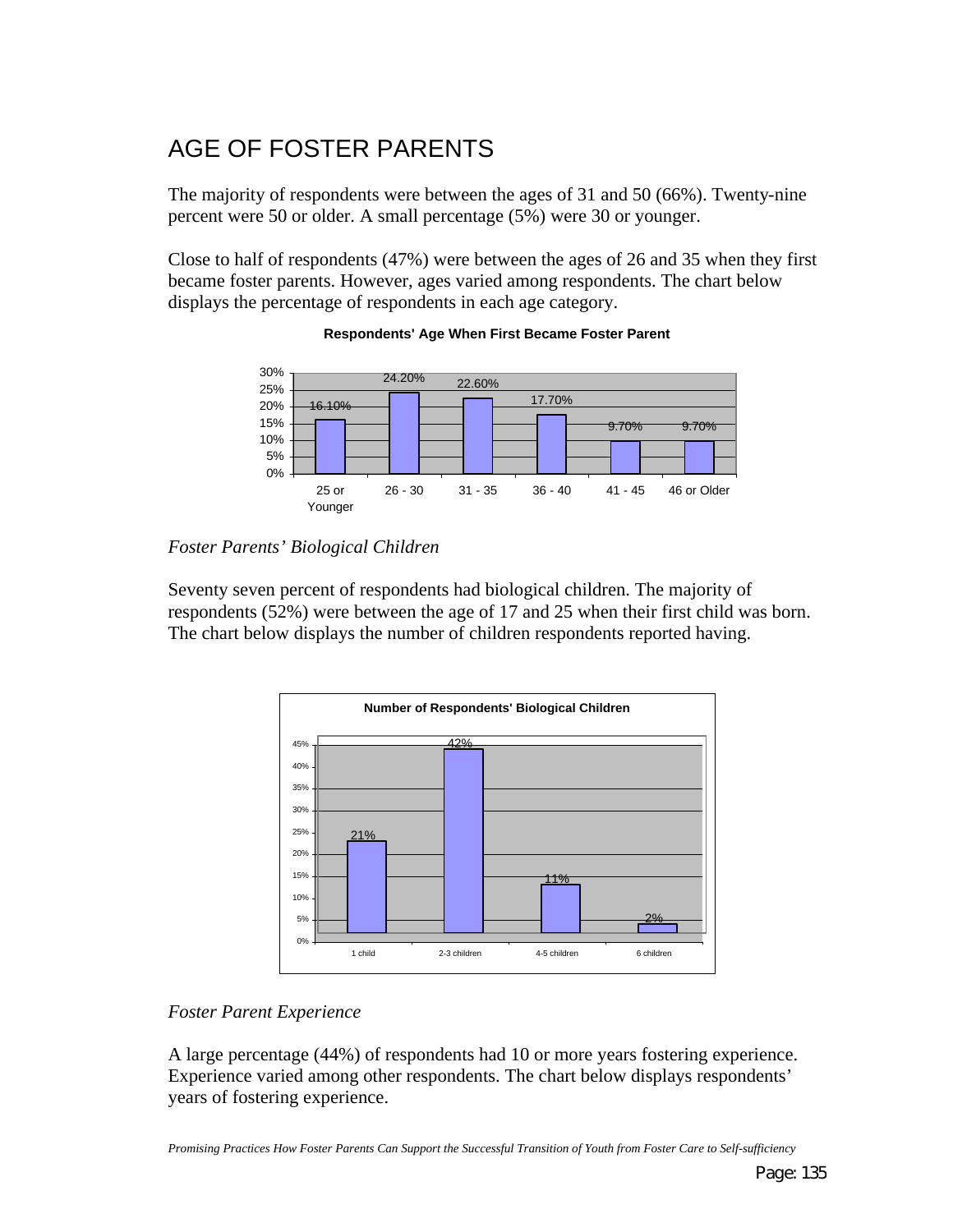

### FOSTER PARENT LICENSING

Seventy-seven percent of respondents were foster parents licensed through private agencies; 16% were licensed through public agencies, and 3% did not know. Fifty-six percent of respondents held therapeutic or treatment licenses, 23% had general licenses, 15% had specialized licenses and 6% had "other" licenses, which include Family Teachers, Foster to Adopt, and Options for Recovery.

### Youth Characteristics

Respondents were asked to focus on a youth currently living in their home, who is 12 years or older, with whom they had done some independent living preparation work and who was special to the respondent for some reason; a youth with whom the respondent had a connection.

The following describes characteristics of the youth selected by the respondents for this project.

*Relationship to Youth* -- No respondent was related to the youth they considered for the survey.

*Race* -- Seventy-seven percent of respondents reported that they were the same race as the youth.

*Number of Placements* -- Fifteen percent of youth had not been placed in foster care before living with the respondent. However, most youth had between one and six foster care placements prior to living with the respondent.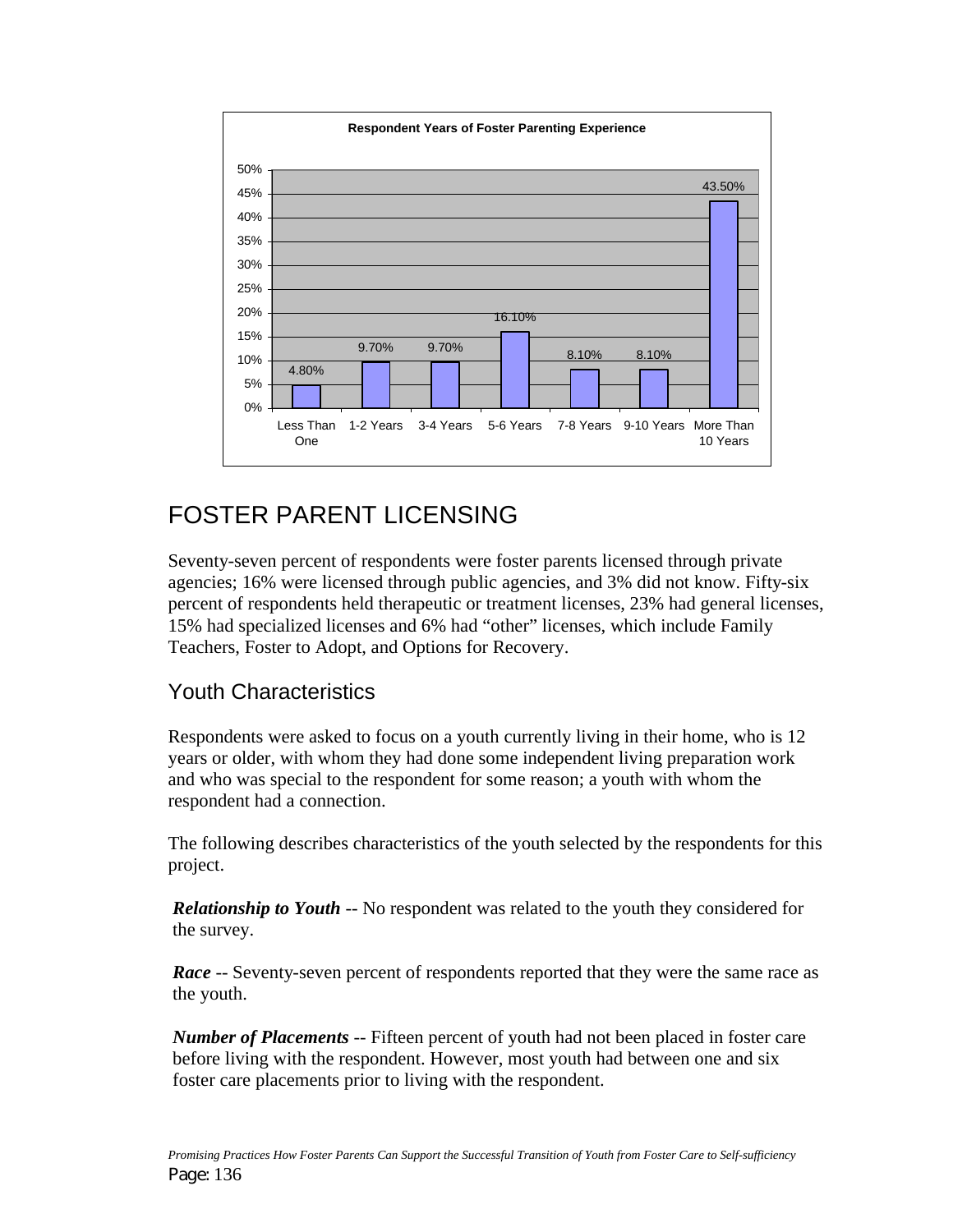*Age of Youth* -- Forty-five percent of respondents focused on youth ages 16 or 17. Thirteen percent focused on 12 - 13 year olds; 26% 14 – 15 year olds and 16% focused on youth 18 or older.



A third of respondents lived with the youth for less than one year (38%); 16% lived with the youth five years or more. The chart below displays the amount of time respondents lived with the youth.



#### **How Long Youth Has Lived With Respondent**

The majority of youth (75%) were between the ages of 11 and 16 when placed in the respondents' homes.

| Age of Youth When          | Percentage of      |
|----------------------------|--------------------|
| <b>Placed in Your Home</b> | <b>Respondents</b> |
| 7 or Younger               | 8.2%               |
| $8 - 10$                   | 4.9%               |
| $11 - 13$                  | 34.4%              |
| 14-16                      | 41.0%              |
| 17-19                      | 11.5%              |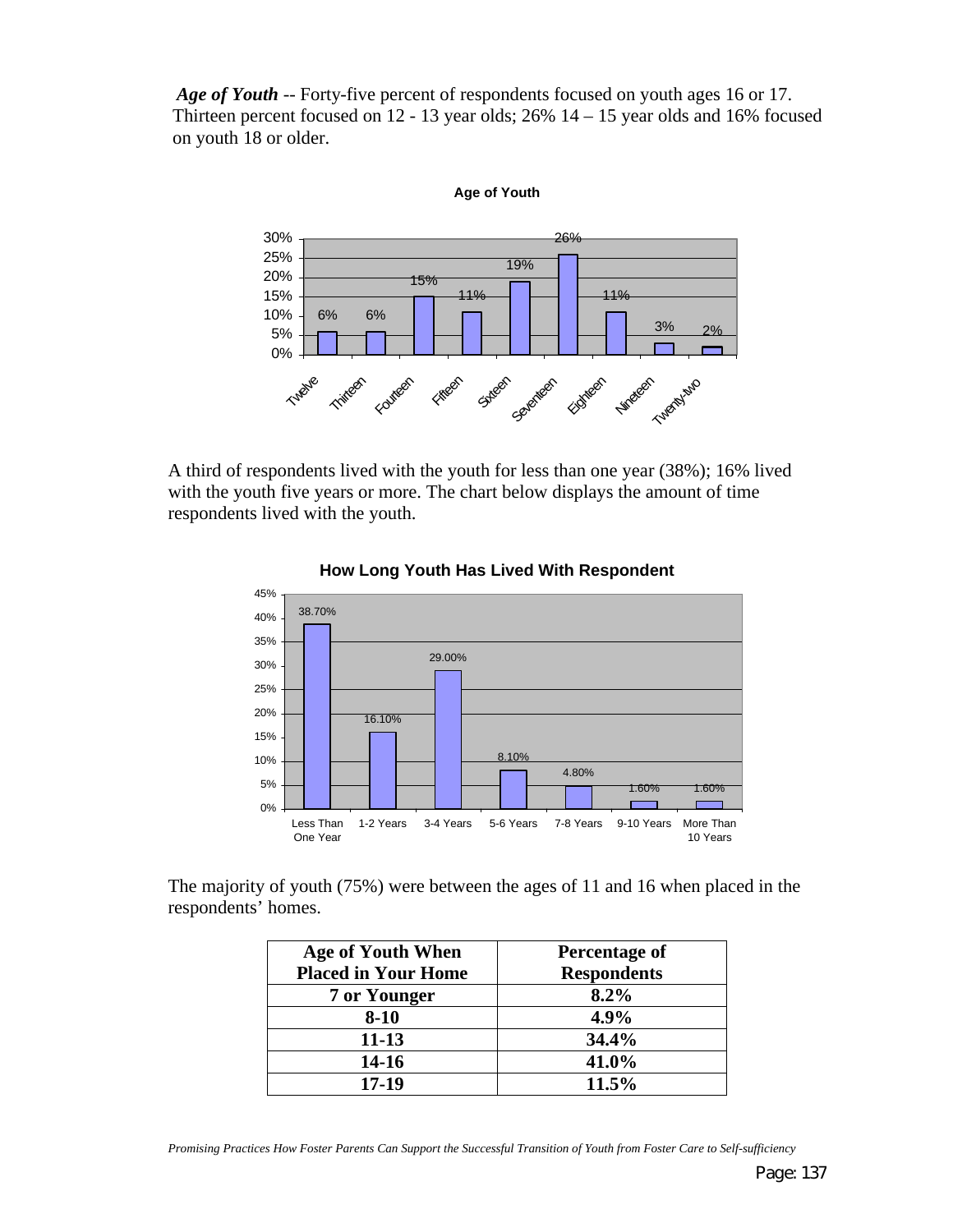The ages of youth when first removed from their biological homes varied. Ages were as follows:



Fifteen percent of youth had not been placed in foster care before living with the respondent. However, most youth had between one and six foster care placements prior to living with the respondent.

| <b>Number of Youth's Foster</b><br><b>Care Placements</b> | <b>Percentage of Youth</b> |
|-----------------------------------------------------------|----------------------------|
| None                                                      | 14.8%                      |
| $1 - 3$                                                   | 39.3%                      |
| $4 - 6$                                                   | 34.4%                      |
| $7-10$                                                    | $6.6\%$                    |
| 11-15                                                     | 3.3%                       |
| More than 20                                              | $1.6\%$                    |

Approximately half of respondents reported that the youth had clinically diagnosed disabilities; the largest percentages of which were emotionally based disabilities, ADHD, and "other" medically diagnosed conditions, such as ODD, autism, depression, and asthma.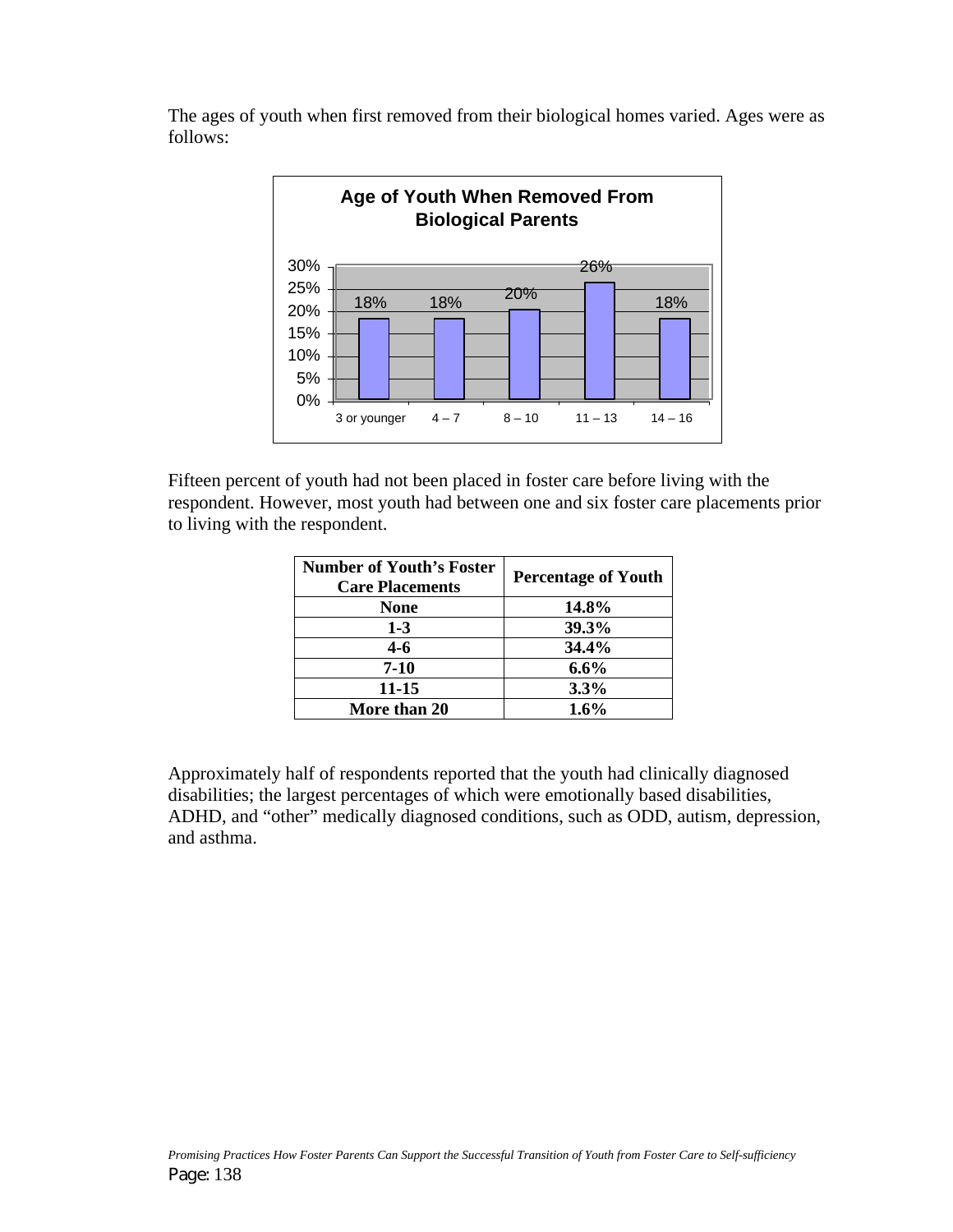

Respondents were asked the level of support needed to care for the selected youth, and the majority reported high needs for support. Using a scale from 1 to 5 (with one indicating lowest support and five indicating highest support), 59% of respondents reported their level of support needed as 4 or 5. Percentages were as follows:

| <b>Level of Support</b><br><b>Needed to Care For</b><br>Youth | Percentage of<br><b>Respondents</b> |
|---------------------------------------------------------------|-------------------------------------|
|                                                               | 24%<br><b>High Need</b>             |
|                                                               | 35%                                 |
|                                                               | 23%                                 |
|                                                               | 15%                                 |
|                                                               | 3%<br><b>Low Need</b>               |

Seventy-seven percent of respondents reported they were the same race as the youth. The majority of respondents (89%) and spouses (81%) were White/Caucasian. Of all respondents, 3% were African American, 3% were Hispanic/Latino and 5% were Native American/Alaskan Native. Of spouses, 5% were African American, 2% were Native American/Alaskan Native.

Seventy-three percent of youth were part of a sibling group. However, only 31% lived with their sibling(s).

### **Respondent's Current Living Situation**

Respondents were asked to describe who lived in their home. Most respondents (82%) lived with a spouse or a partner. The table below displays the percentage of respondents with biological and foster children in their home: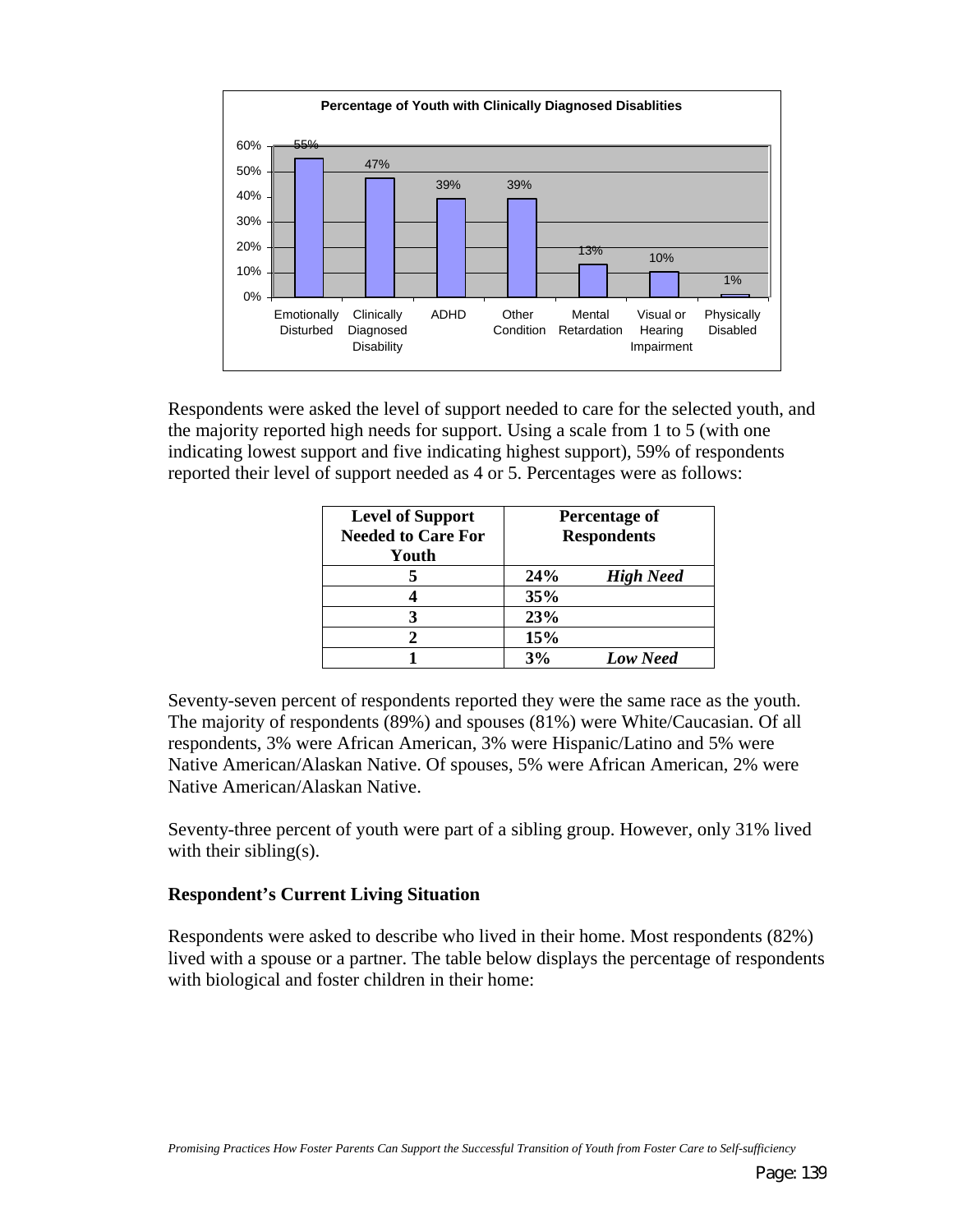| One foster child                | 19% | One birth<br>child             | 37% |
|---------------------------------|-----|--------------------------------|-----|
| 2-3 foster<br>children          | 58% | $2-3$ birth<br>children        | 16% |
| Four or more<br>foster children | 21% | Four or more<br>birth children | 2%  |

#### **Children in the Home**

Less than 15% of respondents lived with other adults in their home.

In 42% of families, only the foster father was employed. Both parents worked in 27% percent of families. In thirteen percent of families, only the foster mother was employed and in 18% neither parent was employed (which included retirees).

When asked about total household income, more than half of respondents reported their income to be more than \$40,000. Answers were as follows:

| <b>Total Household Income</b> | <b>Percent</b> |
|-------------------------------|----------------|
| \$10,000 or less              | 2%             |
| Between \$10,001 and \$20,000 | 3%             |
| Between \$20,001 and \$30,000 | 15%            |
| Between \$30,001 and \$40,000 | 25%            |
| Between \$40,001 and \$50,000 | 24%            |
| Between \$50,001 and \$60,000 | 10%            |
| <b>More than \$60,001</b>     | 20%            |

The education levels of respondents varied from high school to graduate school degrees. Respondents' and spouses/partners' education levels were as follows:

| <b>Education Level</b>           | <b>Respondent</b> | Spouse/Partner* |
|----------------------------------|-------------------|-----------------|
| a. less than high school diploma |                   | 2%              |
| b. high school diploma           | 26%               | 30%             |
| c. some college education        | 27%               | 27%             |
| d. associate's degree            | 23%               | 12%             |
| e. bachelor's degree             | 18%               | 10%             |
| f. graduate degree               | 6%                | $7\%$           |

\*The remaining 12% are due to respondents not having a spouse/partner.

Most youth used computers regularly—86% used a computer often or occasionally. Of those who did not use a computer, 10% had one but did not use it regularly, and 4% did not have a computer at home.

### SUPPORT SERVICES

Fifty-two percent of respondents reported that the youth had an adolescent worker/life skills worker. Five percent said they don't know. The majority of respondents said they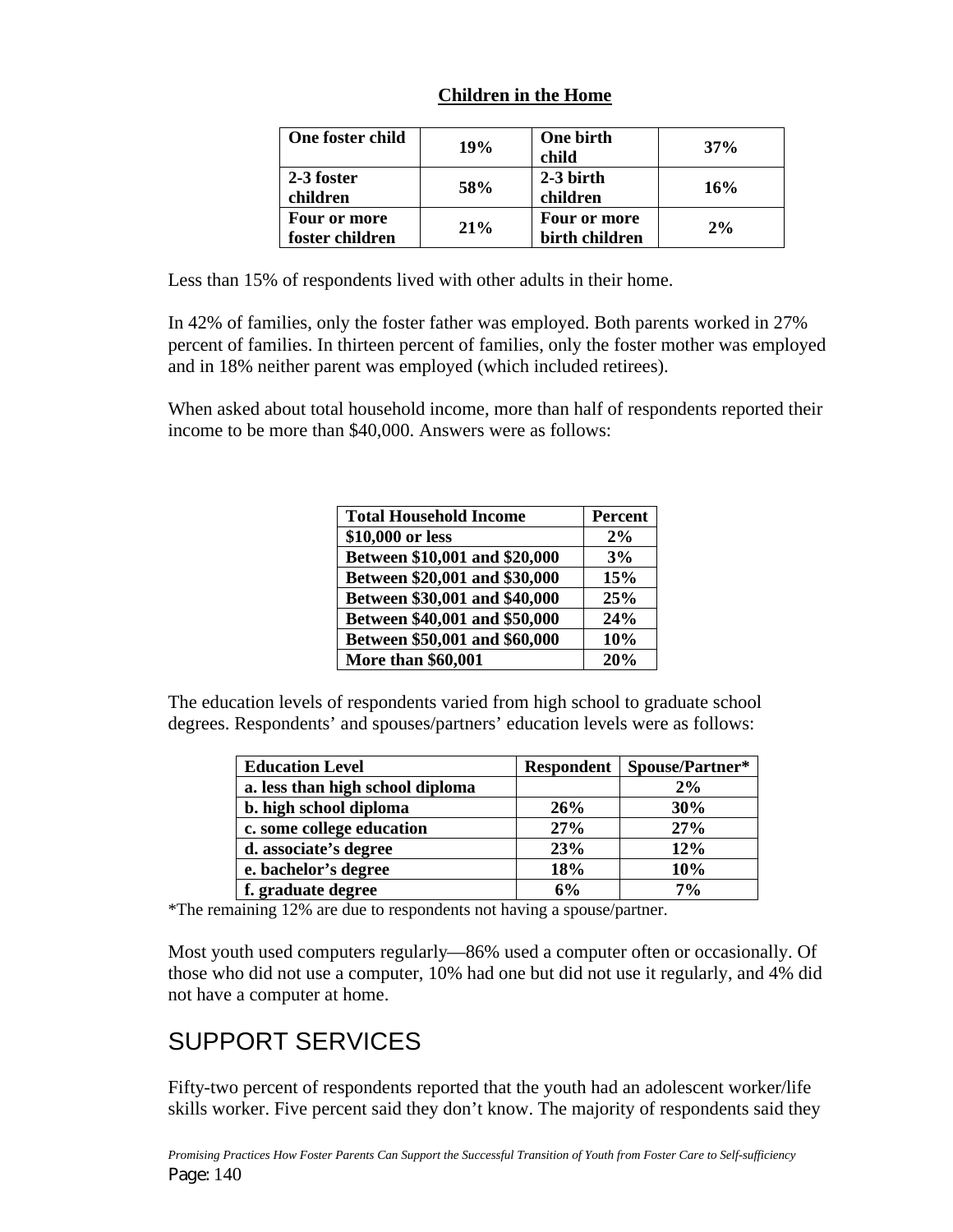had contact with this worker every week or more (50%) or about once a month (46%). The majority of youth also had contact with their worker every week or more (62%) or about once a month (27%). Only a few respondents (4%) and youth (11%) reported seeing the worker a few times a year. No one reported having no contact with the worker.

Other types of workers that respondents/youth had contact with included caseworkers, Family Advocates (FACT), IL counselors, attorneys, and vocational rehab workers.

Respondents were asked about the types of supports they relied on. The most frequently relied upon supports were spouses/partners, foster care agencies, family members and other foster parents. Shown below are percentages for supports that were either a good amount of support or great deal of support for respondents. (percentages equal more than 100% because categories for "good amount" and "great deal of support" were combined).



Other supports were respite care providers (34%), mental health services (31%), community (17%), and Foster Parent Association (14%). Respondents also mentioned being supported by schools/teachers, foster parent support specialists, and therapists. One person mentioned receiving support from the youth's emancipated foster brother.

Respondents were asked what kind of things their supports did in supporting them. There was great variety in the answers. The most common response (45%) was that supports give feedback or advice. The next most common answer (38%) was supports give respondents a break by spending time with the youth. Other ways respondents were supported are: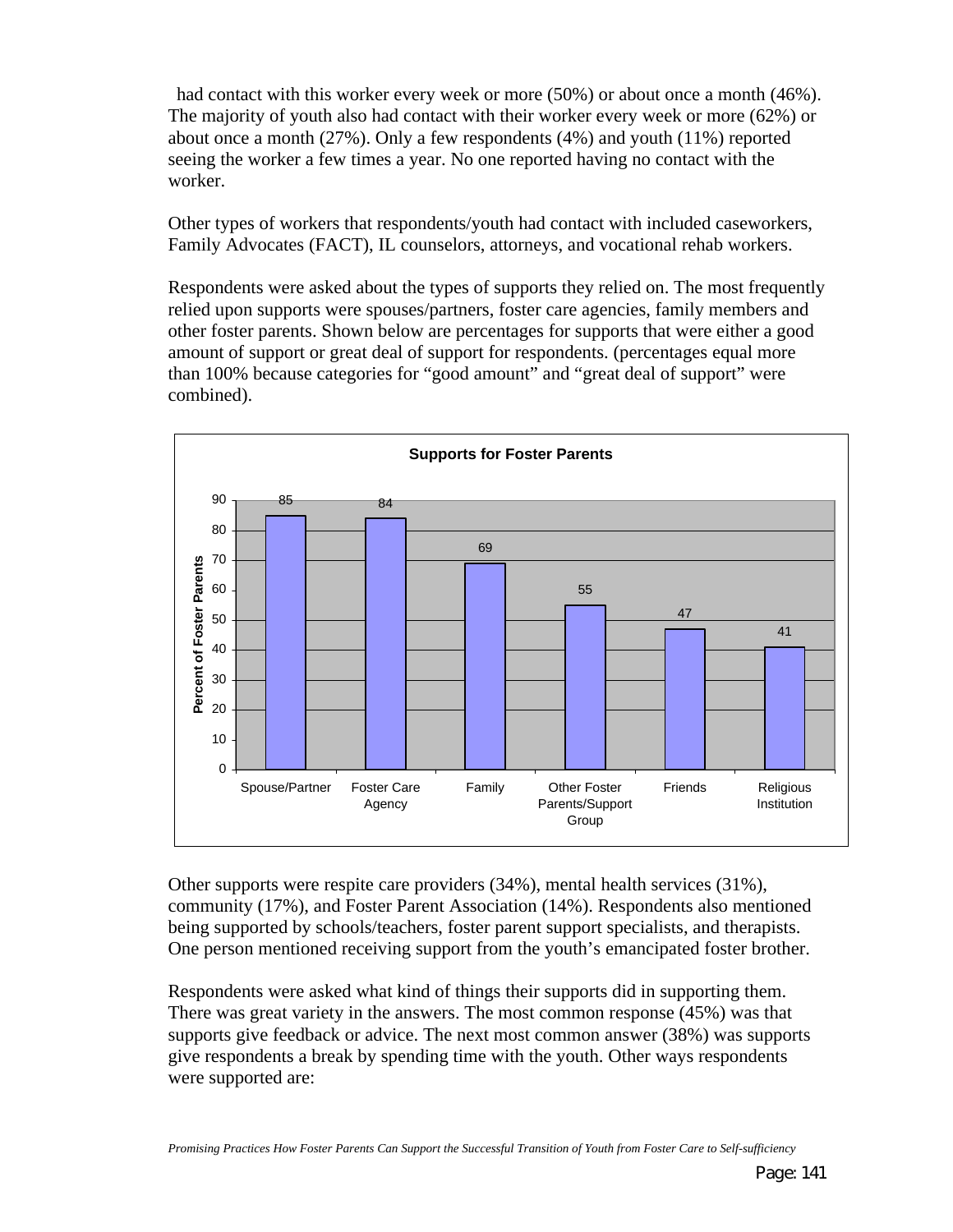| <b>TYPE OF SUPPORT</b>              | $\frac{0}{0}$ |
|-------------------------------------|---------------|
| <b>Emotional support</b>            | 20%           |
| Work with spouse/partner as a team  | 20%           |
| <b>Listen/sounding board</b>        | 18%           |
| <b>Share Ideas</b>                  | 18%           |
| <b>Offer help</b>                   | 14%           |
| <b>Great agency staff</b>           | 13%           |
| Counseling                          | 9%            |
| I could talk openly/vent            | 9%            |
| <b>Encouragement</b>                | 9%            |
| <b>Provide activities for youth</b> | $9\%$         |

Respondents were asked the types of services they used. The chart below displays the types of services most often used by respondents in the past six months.



The majority of respondents had obtained individual counseling for youth, and had used respite care. Services used less frequently included residential treatment for youth (8%), institutional placements for youth (3.3%), and foster parent support groups (3.3%).

High percentages of respondents reported receiving training in relation to preparing youth for adulthood. The following chart displays the topics on which respondents received training: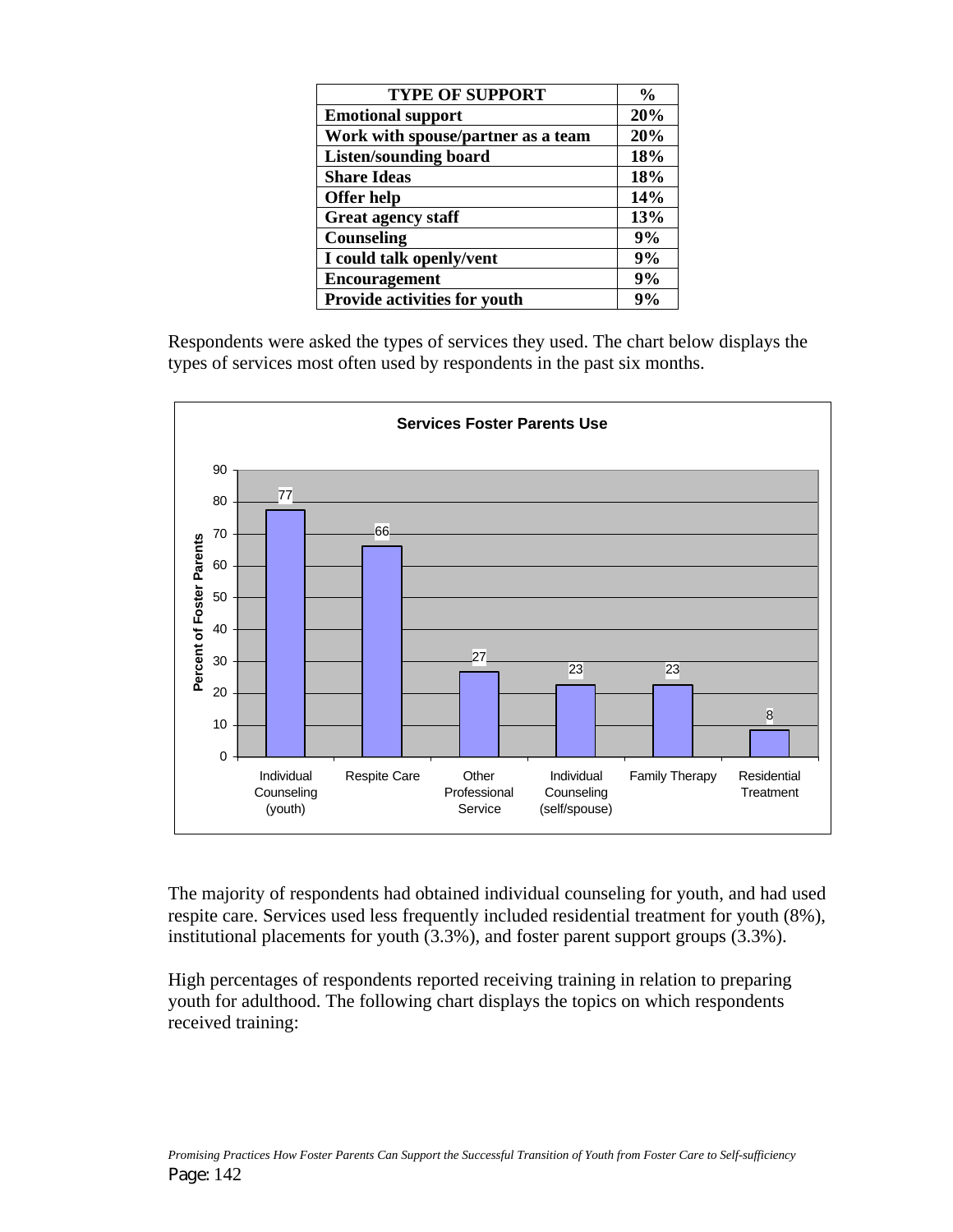

In addition to the training topics listed in the chart above, 44% of respondents had training on assisting youth with housing, and 39% received training on helping youth prepare to manage medical needs.

#### **Practices with Youth**

When asked what his/her role is as a foster parent, the majority (51%) said "parent" or "caregiver." Two other common responses were to teach life skills (32%) and to nurture a child (21%). Other foster parent roles were:

| <b>OTHER ROLES</b>                          | $\frac{6}{6}$ |
|---------------------------------------------|---------------|
| <b>To Set Guidelines/Structure</b>          | 19%           |
| <b>Advisor/Give Guidance</b>                | 19%           |
| <b>To Provide Security/Safe Environment</b> | 17%           |
| <b>Advocate/Mediator</b>                    | 17%           |
| <b>To Provide Loving Environment/Treat</b>  | 15%           |
| as Family                                   |               |
| <b>To Love Unconditionally</b>              | 15%           |
| <b>Confidante/Sounding Board</b>            | 14%           |
| <b>Role Model/Mentor</b>                    | 12%           |
| <b>To Provide Transportation</b>            | 10%           |
| <b>To Teach How to Be</b>                   | 8%            |
| Successful/Responsible                      |               |
| <b>To Participate in Appointments</b>       | 8%            |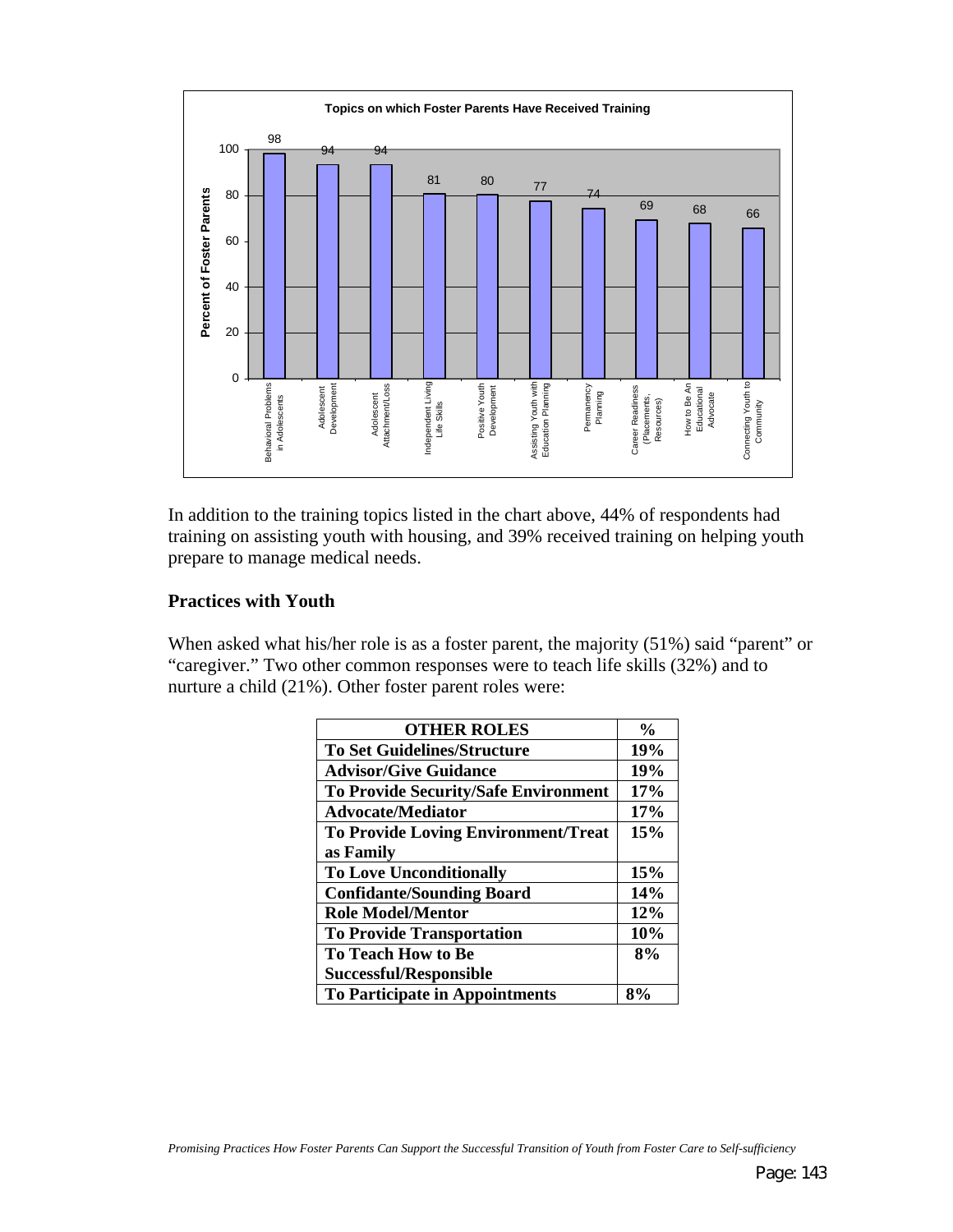# VISITATION PRACTICES

Respondents were asked how often the youth visit members of their birth family. Responses were as follows:



Results show that youth visited most often with their siblings. More than half visited their siblings every month or more often. Approximately 35% of youth visited their birth parents every month or more. An additional 30% visited other blood relatives every month or more, while only 10% visited with former foster parents every month.

The majority of respondents helped to support these visits. The following tasks were identified (percents equal more than 100% due to respondents checking all that apply):

- Provide transportation 70%
- Initiate contact 56%
- Plan activities 33%
- Other 26%

\*Other ways included encouraging the youth to stay in touch, hosting family members, helping to locate family members and helping the youth process through feelings after a visit.

Some respondents who did not help support visits commented that parental rights had been terminated, visits were not recommended, the parent was a negative influence, or that the agency arranged the visits.

Respondents were asked to rate how much they agreed with the following statements. The chart displays the percentage that agreed or disagreed.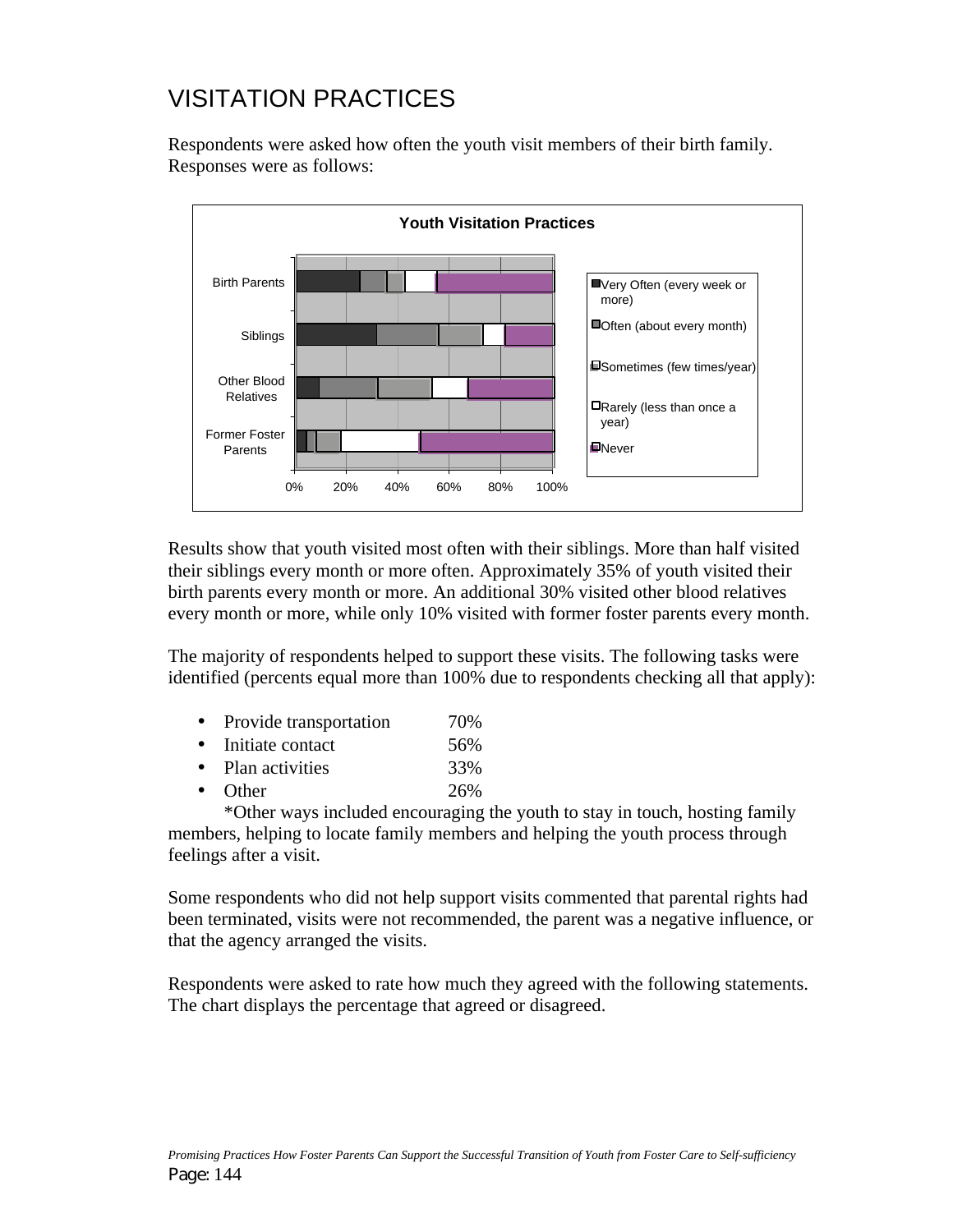

Respondents overall agreed (more than 90% agreed; more than 60% strongly agreed) that they were clear about agency expectations and were involved in decision-making for the youth. Respondents also reported being self-confident, feeling competent to handle the types of children they have fostered, and being religious. More than 80% of respondents agreed to all of the above statements, except for "I had a happy childhood," for which only 70% agreed. This reflects the fact that having a negative experience in childhood and therefore being able to identify with the youth was a reason some respondents offered for becoming a foster parent.

### MOTIVATION FOR FOSTER PARENTING

Respondents were asked what motivated them to become foster parents. The most common reason for foster parenting was wanting to offer security to a child, or to nurture a child. The following chart displays the reasons for foster parenting and the percentage who answered whether each of the reasons was a "big factor," a "small factor," or "not a factor."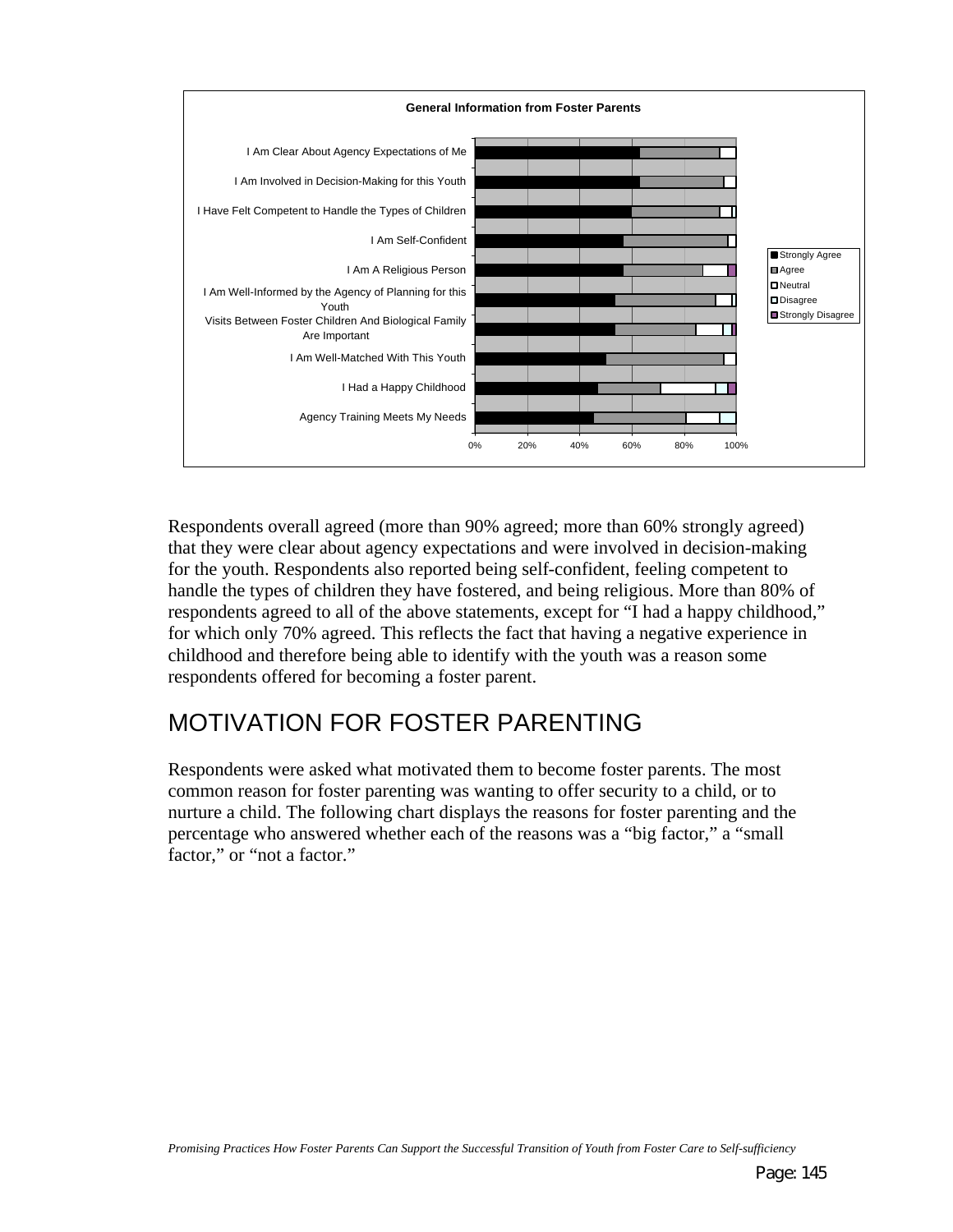

The "Other" reasons for fostering included:

- Called by God
- Wanted to share life/offer skills to a child
- Love for children
- Wanted a career with kids/at home

When asked how fostering affected their family, 59% said the effect had been positive (of those, 15% answered "Very Positively"). The remaining 41% stated the effect had been a combination of mixed positives and negatives. No respondent reported fostering had a negative effect on his/her family.

Respondents were asked what enabled them to be successful foster parents. The most common answers were training and/or education (22%) and providing lots of love and support (21%). Other answers were as follows:

| <b>Patience</b>                           | 19% |
|-------------------------------------------|-----|
| <b>Support of Family/Spouse</b>           | 17% |
| <b>Commitment to Foster Parenting/</b>    | 16% |
| <b>Hard Work</b>                          | 14% |
| <b>Agency Staff Support/Professionals</b> | 10% |
| <b>Successful Parenting Experiences</b>   | 10% |
| <b>I Am A Good Listener</b>               | 10% |
| <b>Enjoy Teens/Children</b>               | 10% |
| <b>Prayer/Faith</b>                       | 10% |

When respondents were asked what guiding values or beliefs drive their work with adolescents, the most common response (28%) was children need to be loved/children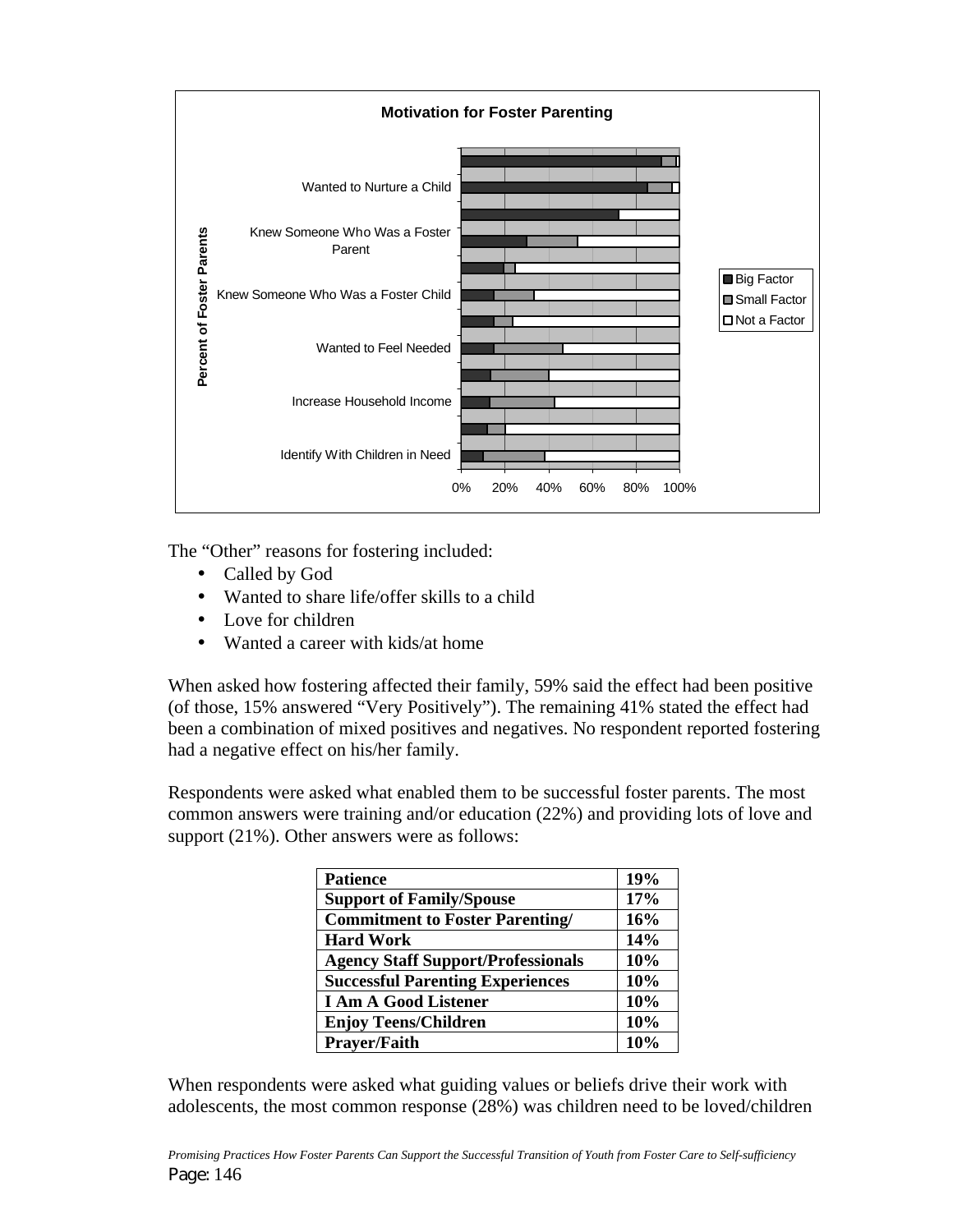need to experience a family. Another common guide for foster parents (21%) was their faith/religious belief or spirituality. Other guiding values or beliefs were:

| <b>Love for Children</b>                      | 16% |
|-----------------------------------------------|-----|
| <b>Want to Help Youth Develop Their Lives</b> | 16% |
| <b>Youth Have Strengths/Can Change</b>        | 14% |
| <b>Believe We Should Help Those in Need</b>   | 12% |
| <b>Everyone Deserves A Chance</b>             | 12% |
| <b>Believe We Can Make a Difference</b>       | 12% |
| <b>My Upbringing/Morals</b>                   | 11% |
| <b>Determination/Dedication/Work Ethic</b>    | 9%  |

Prior experiences that respondents attributed to benefiting them in their work with adolescents included parenting their biological children (34%) and employment that involves children, such as teaching, day care, and coaching (29%); and social work (21%). Other experiences that helped respondents foster parent were:

| <b>Positive Upbringing/Morals</b>              | 12%   |
|------------------------------------------------|-------|
| <b>Religious Work with Kids (Sunday school</b> | 9%    |
| teacher, youth group leader)                   |       |
| <b>Foster Parent Experience</b>                | 9%    |
| <b>Life Experience</b>                         | 9%    |
| <b>Negative Upbringing/Abuse</b>               | 9%    |
| <b>Foster Children Succeeding/Keeping in</b>   | $7\%$ |
| <b>Touch</b>                                   |       |
| <b>Remembering My Own Adolescence</b>          | $7\%$ |

Respondents were asked if they considered themselves to be a permanent caretaker for this child, or a temporary placement. The majority (64%) answered permanent caretaker. Respondents were asked to explain their answer. The most common reasons provided for those who considered themselves permanent caretakers were:

- Youth will always be family
- Permanent until emancipation
- Long-term foster care is appropriate for this youth
- Family can't take/doesn't want youth
- We plan to adopt youth

The most common reasons respondents considered themselves temporary placements were:

- The goal is to return home
- Youth is in process of emancipation
- Youth is being referred elsewhere
- Youth looking forward to living on own at 18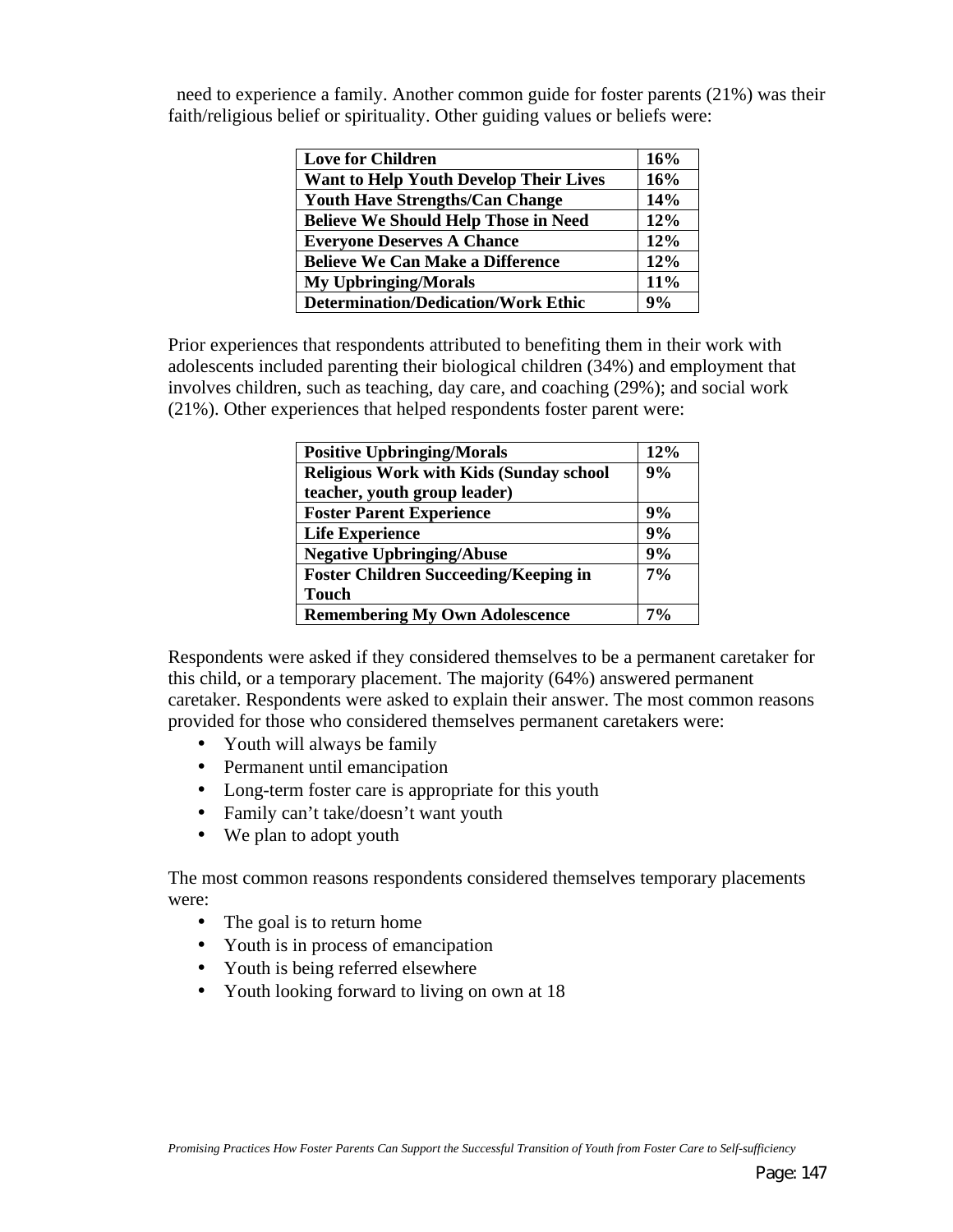# ADOPTION

Just twenty percent of respondents had considered adopting the youth. The 80% of respondents who had not considered adopting the youth provided the following reasons:

| <b>Reason</b>                                                         | <b>Percent</b> |
|-----------------------------------------------------------------------|----------------|
| <b>Adoption is Not an Option for Youth</b>                            | 39.6%          |
| <b>I Am Not Interested in Adoption</b>                                | 22.6%          |
| <b>Other Reason</b>                                                   | 6.91%          |
| <b>Child Is Not Interested in Adoption</b>                            | 9.4%           |
| <b>Financial Reasons Make Adoption a Poor</b><br><b>Choice for Me</b> | $9.4\%$        |

The "Other" reasons provided included:

- Youth's age makes adoption a moot point
- Youth's needs require state support
- Youth didn't want to abandon siblings
- Respondent didn't want to close his/her doors to other foster children
- Youth wanted to keep his own parents.

# PRACTICES WITH YOUTH

The charts on the following pages depict how often foster parents engaged in specific practices with youth, respondents chose from these options:

- A great deal (about once a week)
- A good amount (about once a month)
- Somewhat (about once every other month)
- Very Little (once a year or less)
- Never

Three of the options imply relatively frequent activity (A great deal, A good amount, Somewhat). For each practice, the response percentages of these three options have been combined and reported together.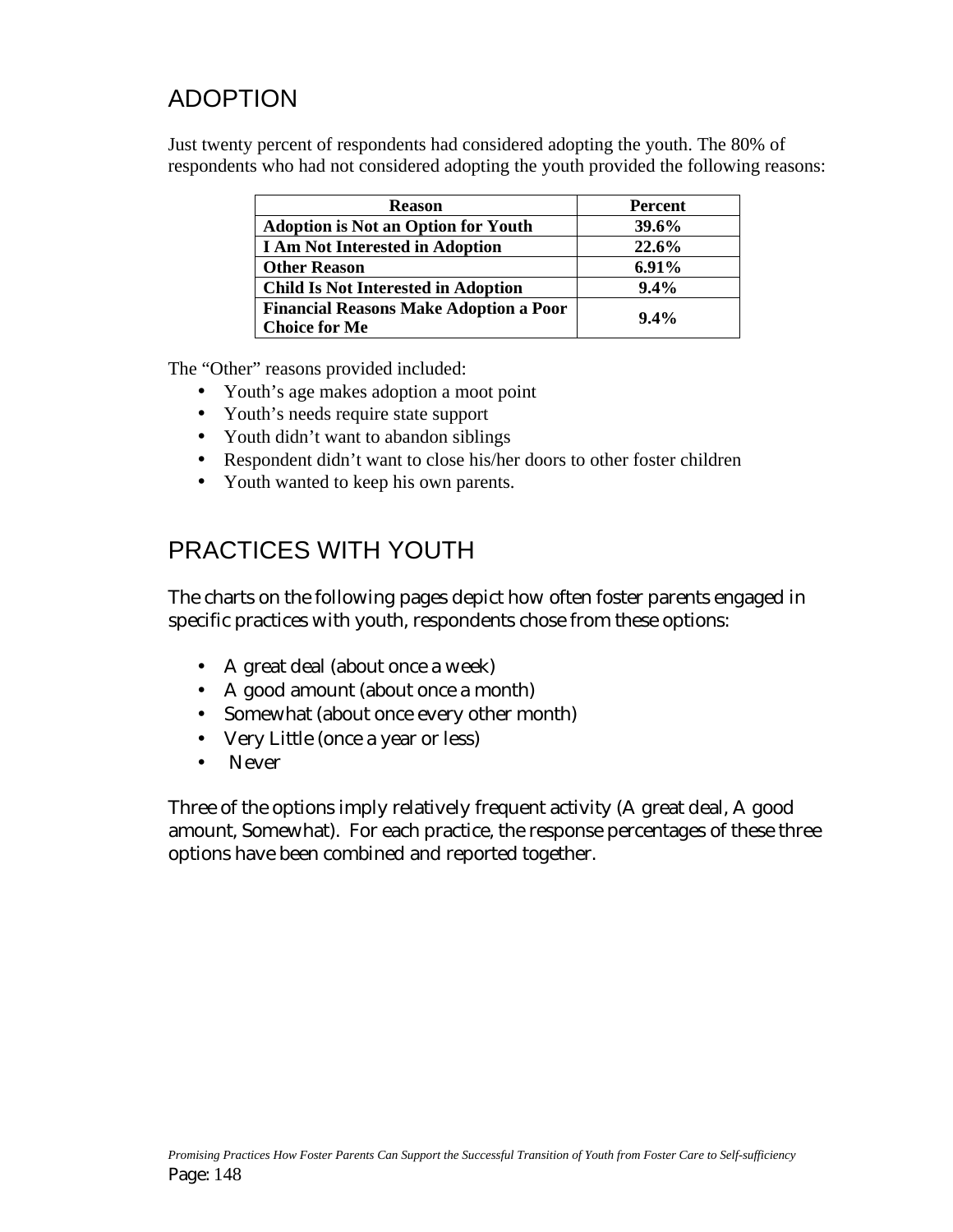

*Promising Practices: How Foster Parents Can Support the Successful Transition of Youth from Foster Care to Self-Sufficiency*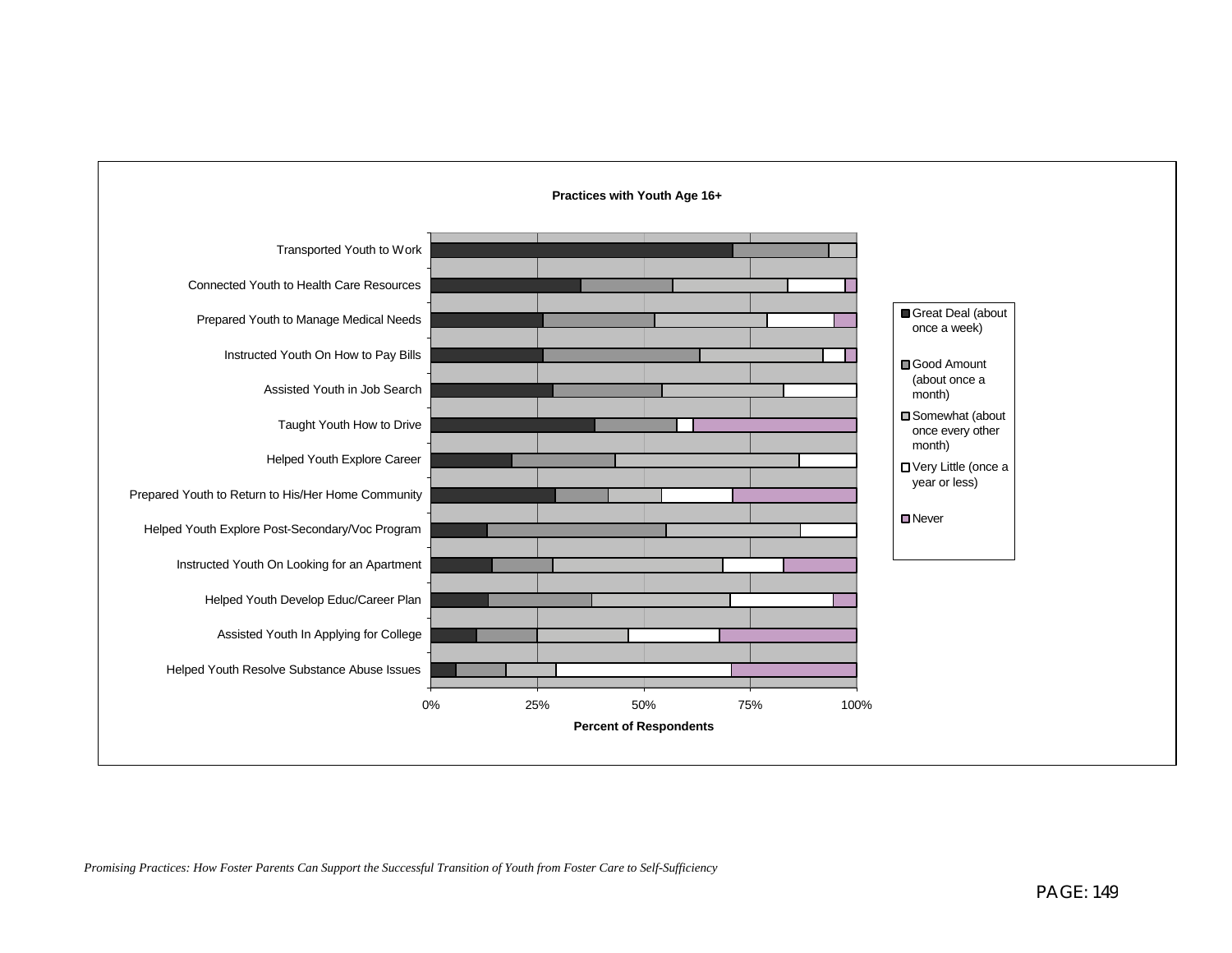